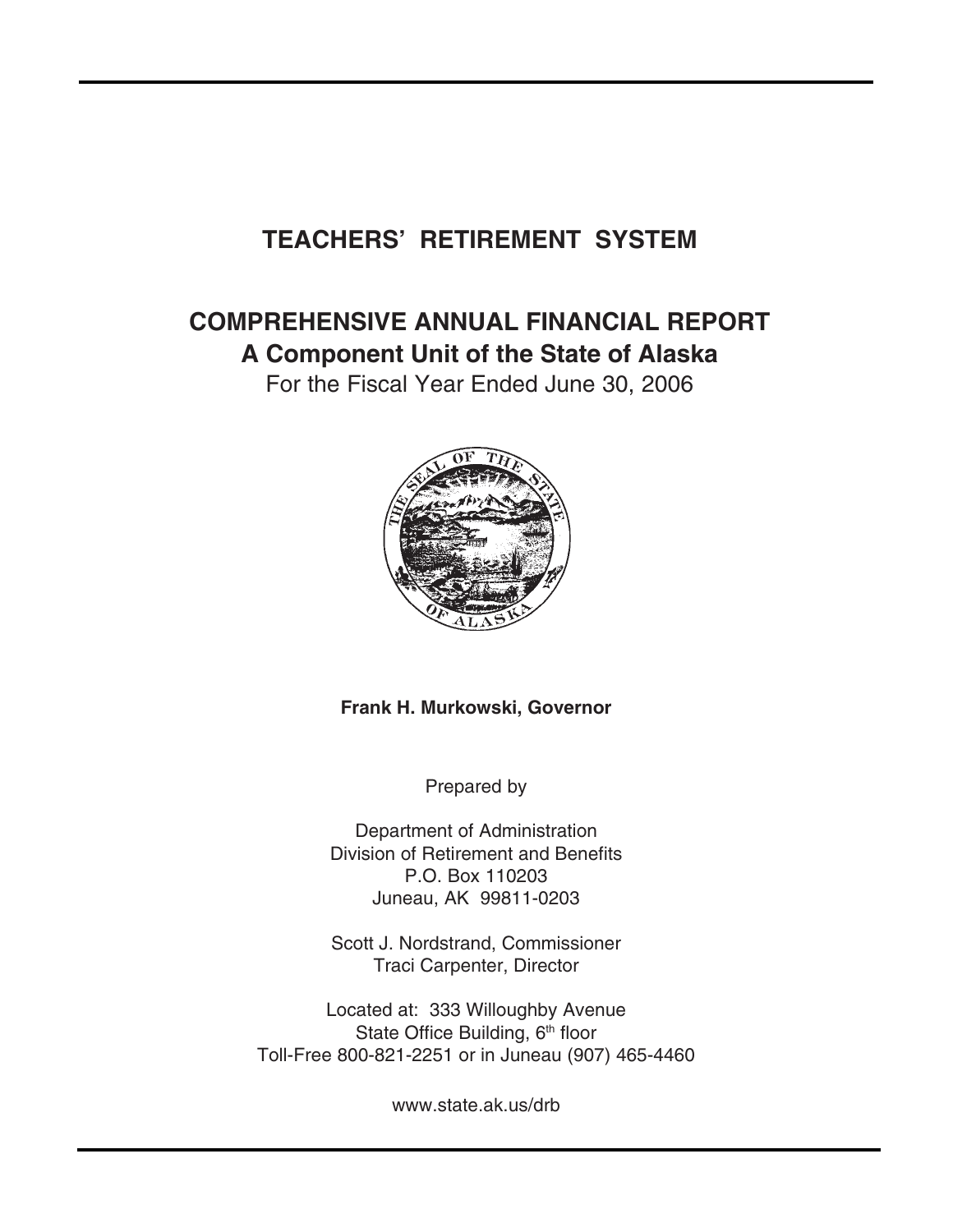The Alaska Department of Administration complies with Title II of the 1990 Americans with Disabilities Act. This publication is available in alternative communication formats upon request. To make necessary arrangements, contact the ADA Coordinator for the Alaska Division of Retirement and Benefits at (907) 465-4460 or the TDD for the hearing impaired at (907) 465-2805.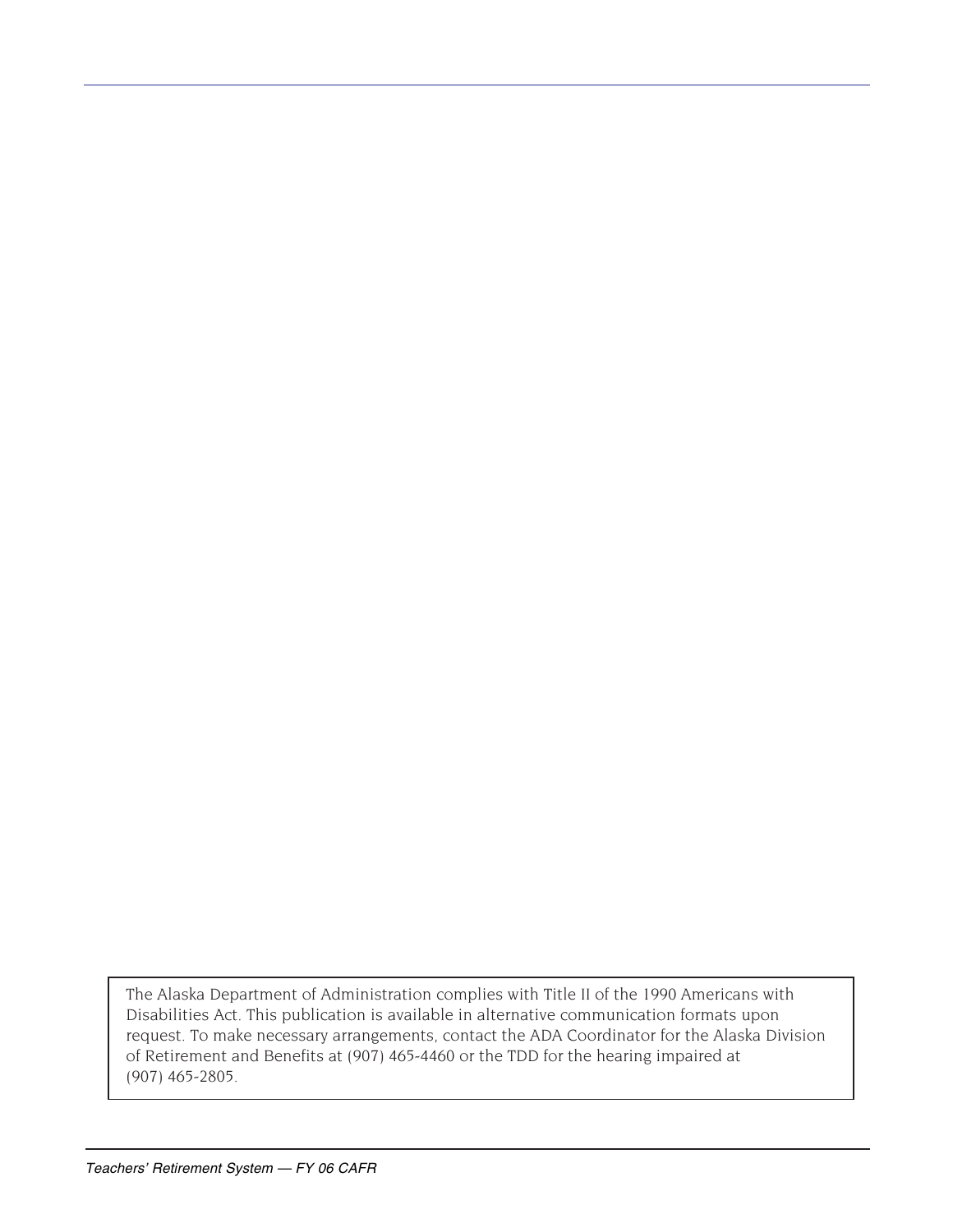### **TEACHERS' RETIREMENT SYSTEM TABLE OF CONTENTS**

| <b>Introductory Section</b>                                         |                |
|---------------------------------------------------------------------|----------------|
|                                                                     | $\mathbf{1}$   |
| Certificate of Achievement for Excellence in Financial Reporting    | 6              |
|                                                                     | $\overline{7}$ |
|                                                                     | 8              |
|                                                                     | 9              |
| <b>Financial Section</b>                                            |                |
|                                                                     | 11             |
|                                                                     | 13             |
| <b>Basic Financial Statements</b>                                   |                |
|                                                                     | 20             |
|                                                                     | 21             |
| <b>Notes to Financial Statements</b>                                |                |
|                                                                     | 22             |
|                                                                     | 25             |
|                                                                     | 28             |
| Note 4 - Foreign Exchange, Foreign Exchange Contracts and           |                |
|                                                                     | 43             |
|                                                                     | 44             |
|                                                                     | 44             |
|                                                                     | 45             |
|                                                                     | 46             |
| <b>Required Supplementary Information:</b>                          |                |
| <b>GASB Statement No. 25:</b>                                       |                |
|                                                                     | 47             |
| Schedule of Funding Progress - Postemployment Healthcare Benefits   | 48             |
| Schedule of Contributions from Employers and the State of Alaska -  |                |
| Pension and Postemployment Healthcare Benefits                      | 49             |
| Notes to Required Supplementary Information                         |                |
| Note 1 - Description of Schedule of Funding Progress                | 50             |
|                                                                     | 50             |
| <b>Additional Information</b>                                       |                |
|                                                                     | 53             |
| Schedule of Payments to Consultants Other than Investment Advisors  | 54             |
| <b>Investment Section</b>                                           |                |
|                                                                     | 55             |
| Treasury Division Staff and External Money Managers and Consultants | 57             |
|                                                                     | 59             |
|                                                                     | 62             |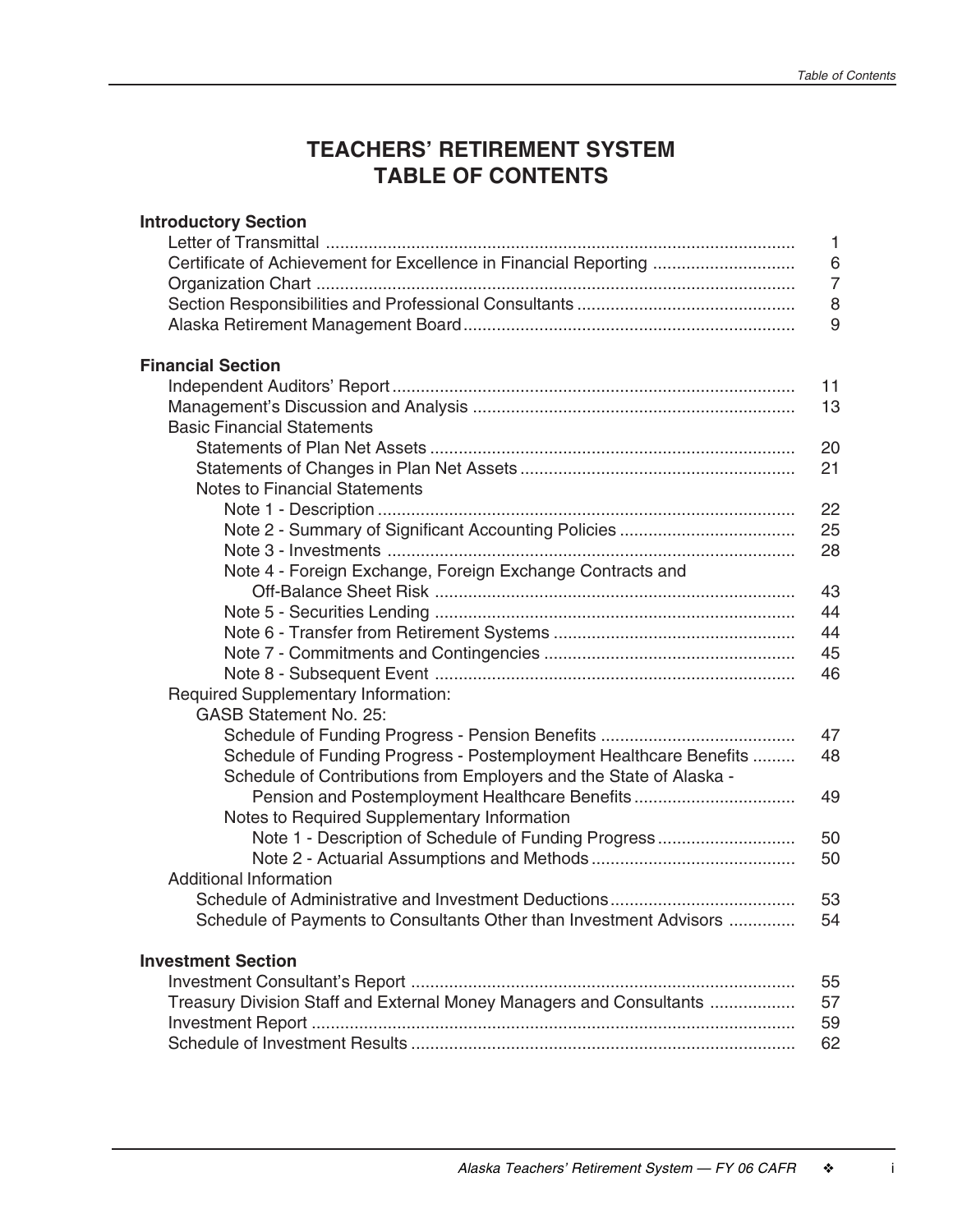| <b>Investment Section (continued)</b> |  |
|---------------------------------------|--|
|---------------------------------------|--|

| 63  |
|-----|
| -65 |
| -66 |
| 68  |
| 69  |
| -69 |

### **Actuarial Section**

| 84  |
|-----|
| 85  |
| -86 |
|     |
|     |
| -88 |
|     |

#### **Statistical Section**

| 95  |
|-----|
| 96  |
| 97  |
| 98  |
| -99 |
| 100 |
|     |
|     |
|     |
| 103 |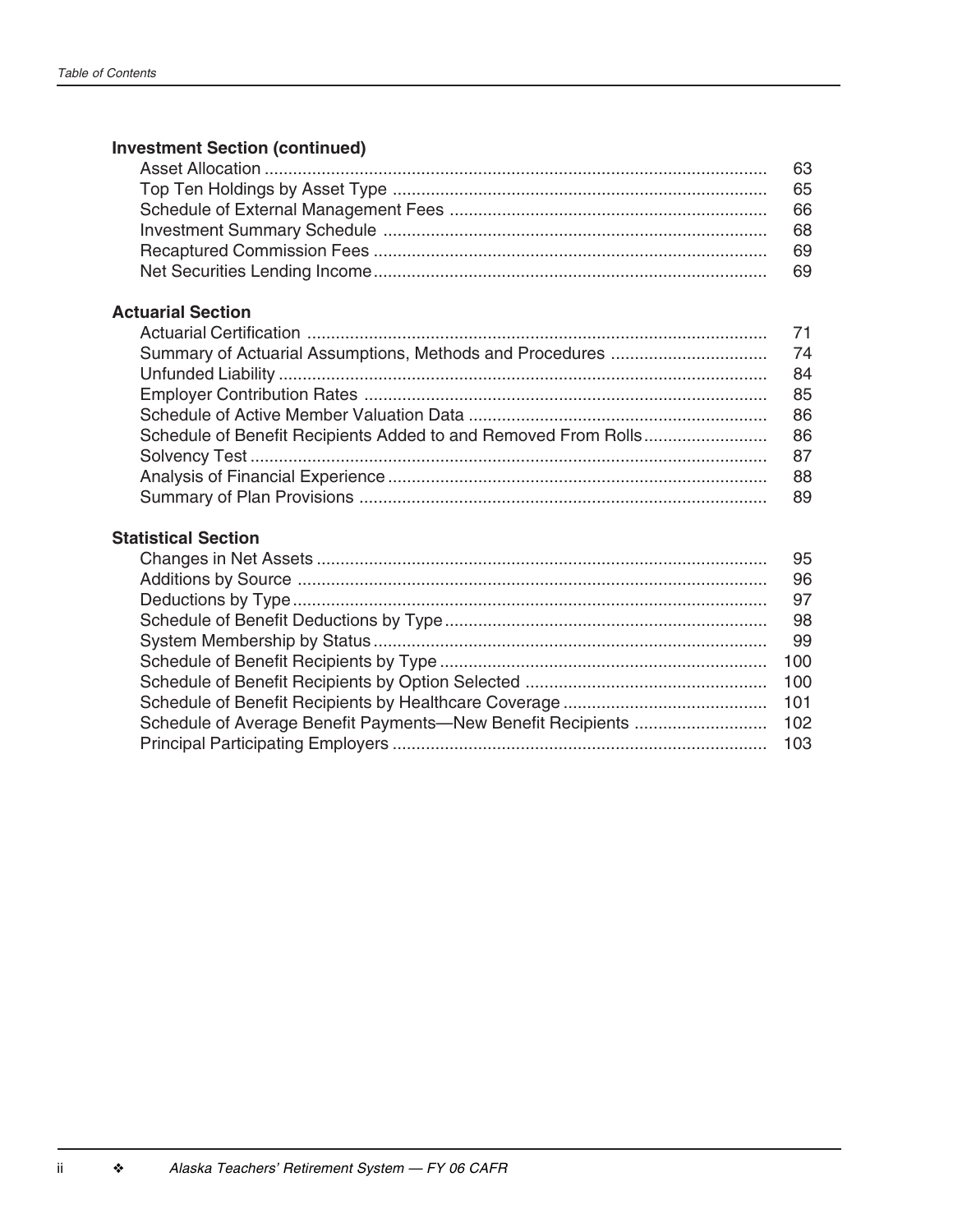December 8, 2006

The Honorable Sarah Palin, Governor Members of the Alaska State Legislature Alaska Retirement Management Board Employers and Plan Members of the System

We are pleased to present the Comprehensive Annual Financial Report (CAFR) of the Teachers' Retirement System (TRS) (Plan) for the fiscal year ended June 30, 2006.

This report is intended to provide comprehensive information on the financial operations of the Plan for the year. Responsibility for the accuracy, completeness and fairness of the information presented rests with the management of the Plan. To the best of our knowledge and belief, the enclosed information is accurate in all material respects and is reported in a manner designed to present fairly the financial position and results of operations of the Plan for the year ended June 30, 2006. All disclosures necessary to enable the reader to gain an understanding of the Plan's activities have been included.

For financial reporting purposes, the Plan utilizes Governmental Accounting Standards Board (GASB) Statement No. 25, Financial Reporting for Defined Benefit Pension Plans and Note Disclosures for Defined Contribution Plans; GASB Statement No. 34, Basic Financial Statements – and Management's Discussion and Analysis – for State and Local Governments; GASB Statement No. 37, Basic Financial Statements – and Management's Discussion and Analysis – for State and Local Governments: Omnibus; GASB Statement No. 38, Certain Financial Statement Note Disclosures, GASB Statement No. 40, Deposits and Investment Risk Disclosures, and GASB Statement No. 44, Economic Condition Reporting: The Statistical Section. Assets of the Plan are presented at fair value. The actuarial value of assets and the actuarial accrued liability are presented in the required supplementary information following the notes to the financial statements.

The CAFR is divided into five sections:

- **Introductory Section**, which contains this letter of transmittal, the administrative organization of the Plan, and a list of the members serving on the Alaska Retirement Management Board;
- **Financial Section**, which contains the Independent Auditors' Report, management's discussion and analysis (MD&A), basic financial statements, required supplementary information, and additional information;
- **Investment Section**, which contains a report prepared by the investment consultant, a report on investment activity, investment results, and various investment schedules;
- **Actuarial Section**, which contains the Actuarial Certification letter and the results of the most current annual actuarial valuation; and
- **Statistical Section**, which includes additional information related to financial trends, demographic and economic information, and operating information.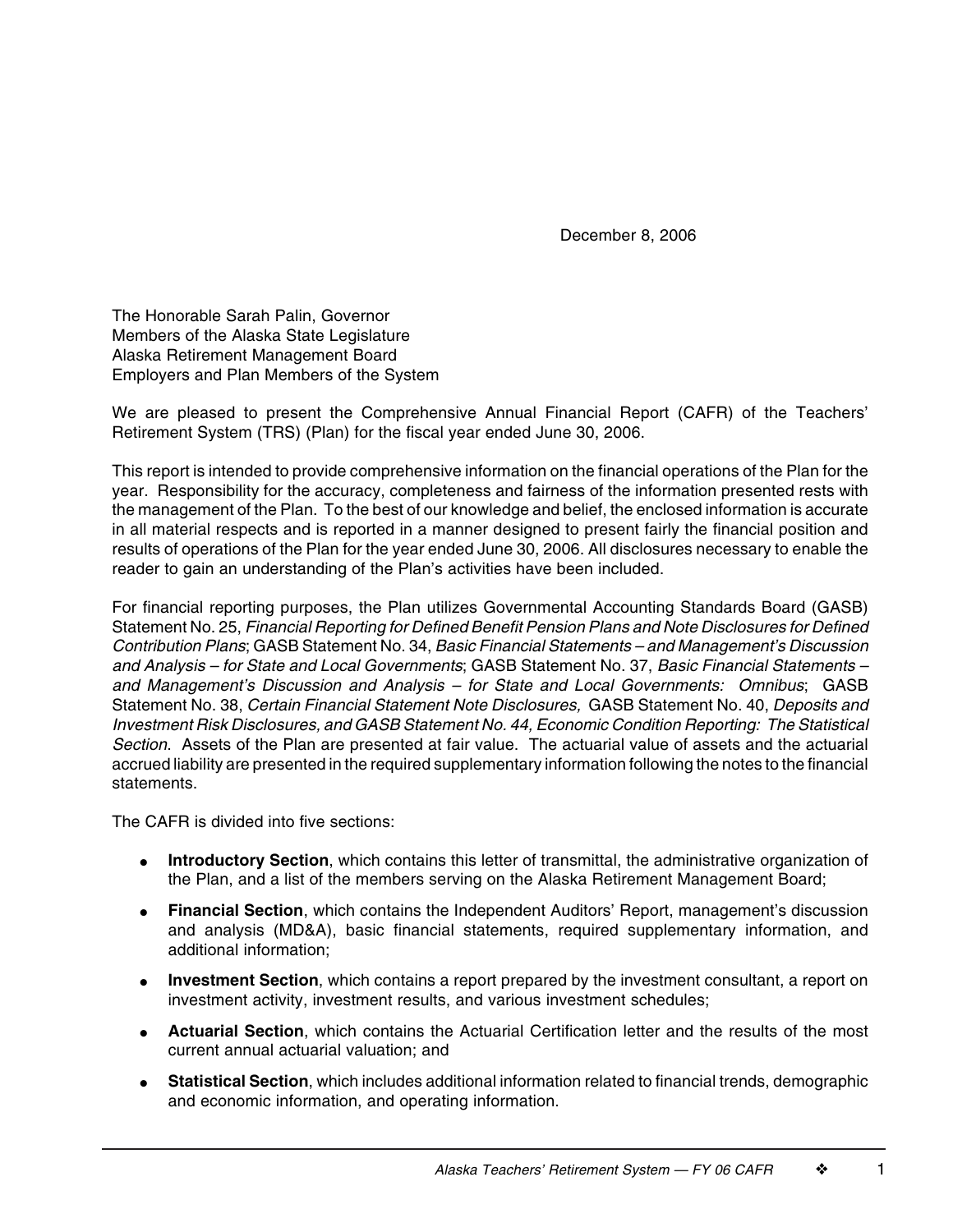The MD&A provides an analytical overview of the basic financial statements. This Letter of Transmittal is designed to complement the MD&A and should be read in conjunction with it. The MD&A is located in the Financial Section of this report immediately following the Independent Auditors' Report.

The TRS was established in 1955 to provide pension and postemployment healthcare benefits to teachers and other eligible participants. Normal service, survivor, and disability benefits are available to all members who attain the Plan's age and service requirements.During the fiscal year 2005 legislative session, a law was enacted that closes the Plan. Senate Bill 141, signed into law on July 27, 2005, closes the Plan effective July 1, 2006, to new members and creates a defined contribution retirement plan for members first hired on or after July 1, 2006. Beginning in fiscal year 2007, the TRS will consist of two plans, the defined benefit plan and the defined contribution plan.

|                                |           | <b>Years Ended June 30</b> |         |  |  |
|--------------------------------|-----------|----------------------------|---------|--|--|
|                                | 2006      | 2005                       | 2004    |  |  |
| Net Assets (millions)          | \$4,300.0 | 4,027.0                    | 3,911.5 |  |  |
| <b>Participating Employers</b> | 58        | 58                         | 58      |  |  |

#### **Reporting Entity**

The Plan is considered a component unit of the State of Alaska for financial reporting purposes. Because of the closeness of the Plan's relationship to the State, it is included in the State of Alaska CAFR as a fiduciary fund.

The Commissioner of the Department of Administration, appointed by the Governor, is responsible for administering the Plan. In order to meet the statutory requirements of administering the Plan, the Commissioner appoints the Director of the Division of Retirement and Benefits. The Director is responsible for the daily operations of the Plan.

The Alaska Retirement Management Board (ARMB) constituted effective October 1, 2005, replaced the Teachers' Retirement Board (effective July 1, 2005) and the Alaska State Pension Investment Board (ASPIB) (effective October 1, 2005). Prior to October 1, 2005, the ASPIB had statutory oversight of the Plan's investments and the authority to invest the Plan's financial resources.

The ARMB is responsible for:

- adopting investment policies and developing investment objectives;
- providing a range of investment options and establishing the rules by which participants can direct their investments among those options, when applicable;
- establishing crediting rates for members' individual contribution accounts, when applicable;
- assisting in prescribing policies for the proper operation of the TRS;
- coordinating with the TRS Administrator to have actuarial valuations performed;
- reviewing actuarial assumptions and conducting experience analyses;
- contracting for an independent audit of actuarial valuations and external performance calculations; and
- reporting to the governor, legislature and individual employers participating in the TRS on its financial condition.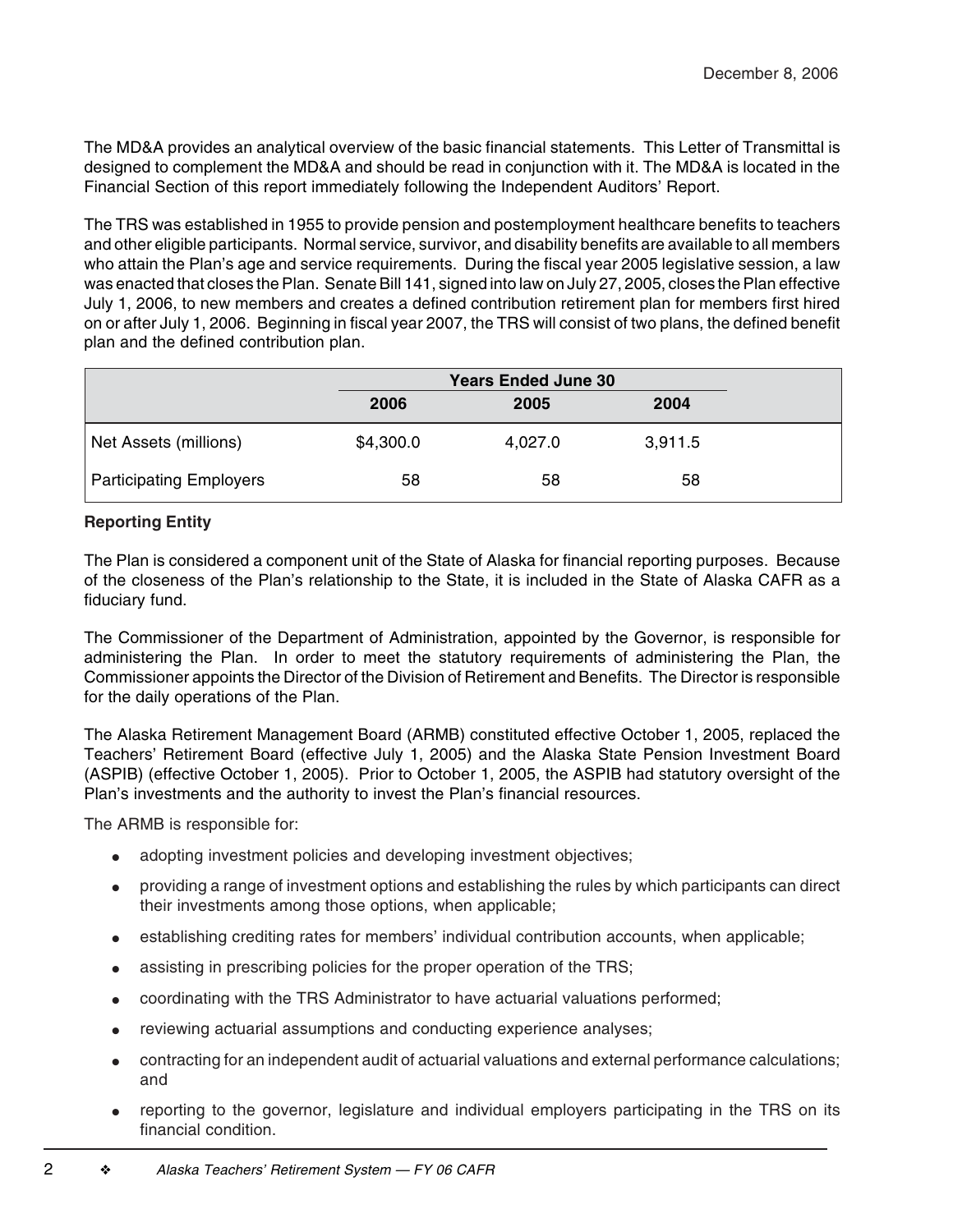#### **Major Initiatives**

The Teachers' Retirement Board (governing board prior to July 1, 2005) looked at ways to reduce costs to the employers and address the unfunded status of the TRS while also balancing the need to provide adequate benefits in order to effectively recruit and retain new members. Senate Bill 141 passed during the 2005 legislative session created Tier III in the TRS. This new tier, a hybrid plan referred to as the defined contribution retirement plan becomes effective for members entering the TRS on or after July 1, 2006. The TRS administrator is working with legal counsel to obtain plan qualification and various private ruling letters related to the new tier.

The TRS continues to make progress on several on-going projects. Most of these efforts focused on improvements in technology, improving methods for employers to submit information, improving methods for members to obtain information, and continued compliance with accounting requirements of the GASB and the Financial Accounting Standards Board (FASB) as applicable.

#### **Independent Audit**

The TRS annual audit was conducted by the independent accounting firm of KPMG LLP. The auditors' report on the basic financial statements is included in the Financial Section of this report.

#### **Investments**

At June 30, 2006, the Plan's investment portfolio was valued at \$4.3 billion and earned an 11.78% return for the fiscal year ended June 30, 2006. Over the past five years ending June 30, 2006, the Plan's investments earned a 6.56% return. The ARMB has statutory oversight of the Plan's investments and the Department of Revenue, Treasury Division, provides staff for the ARMB. Actual investing is performed by investment officers in the Treasury Division or by contracted external investment managers. The ARMB reviews and updates investment policies and strategies and is responsible for safeguarding invested assets.

#### **Internal Controls**

Plan internal accounting controls are designed to reasonably assure the safekeeping of assets and the reliability of financial reporting. Control procedures are the responsibility of the Plan's management. The independent auditors do not express an opinion on the effectiveness of the internal controls.

#### **Actuarial Valuation**

The actuarial firm, Buck Consultants, completed the actuarial review and valuation as of June 30, 2005, and served as technical advisor to the TRS. An actuarial certification and supporting statistics are included in the Actuarial Section of this report.

#### **Professional Services**

Professional consultants are retained to perform professional services that are essential to the effective and efficient operation of the TRS. A list of consultants is provided in the Introductory Section with the exception of investment professional consultants, who are listed in the Investment Section of this report.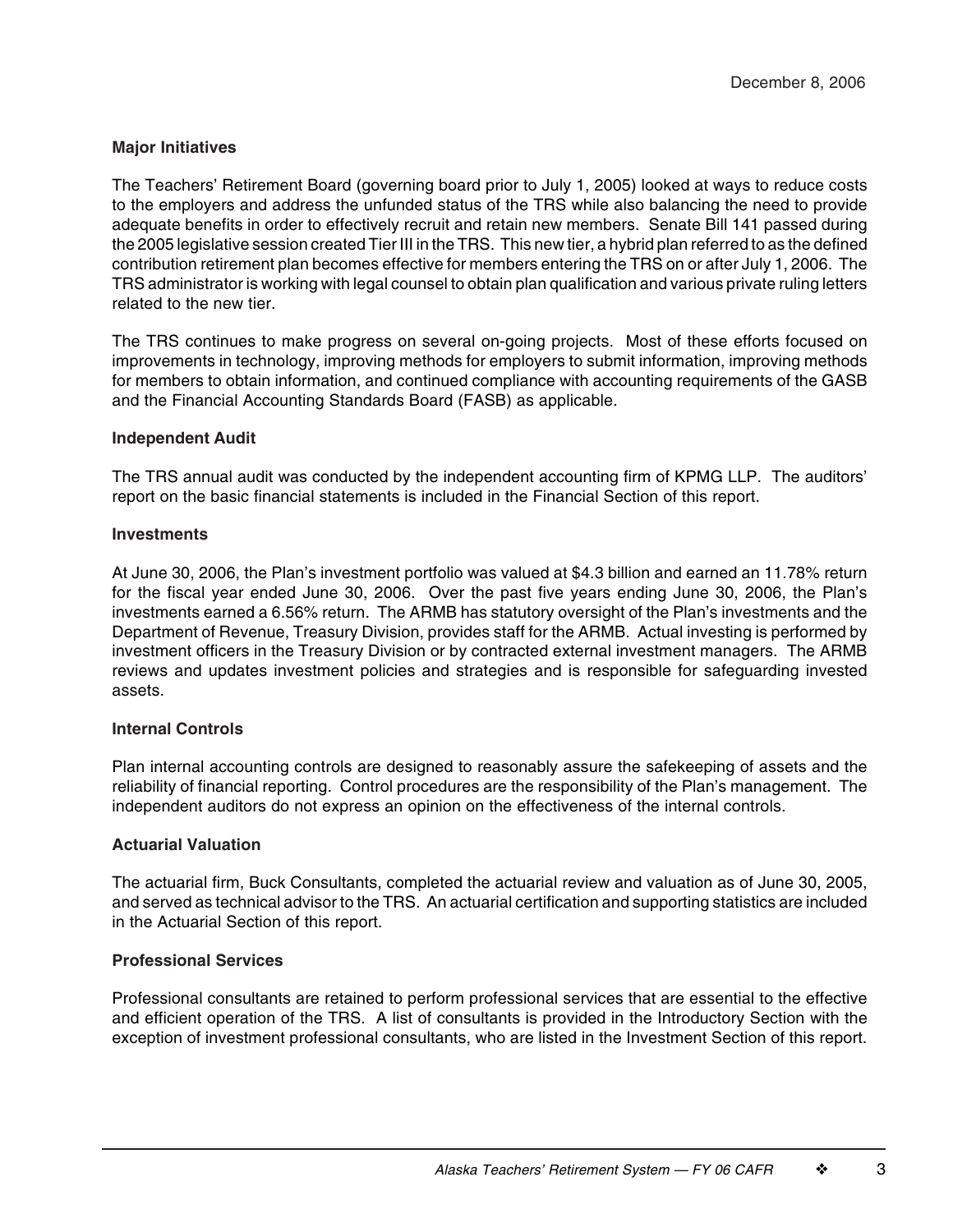#### **Certificate of Achievement**

The Government Finance Officers Association of the United States and Canada (GFOA) awarded a Certificate of Achievement for Excellence in Financial Reporting to the TRS for its CAFR for the fiscal year ended June 30, 2005. In order to be awarded a Certificate of Achievement, a government must publish an easily readable and efficiently organized CAFR. This report must satisfy both U.S. generally accepted accounting principles and applicable legal requirements.

A Certificate of Achievement is valid for a period of one year. We are confident our current CAFR continues to meet the Certificate of Achievement Program's requirements. Therefore, we are submitting it to the GFOA for consideration.

#### **Future Employer Contribution Rates**

The TRS consulting actuary presented the results of the June 30, 2005, actuarial valuation report to the Plan Administrator and the ARMB. The assumptions and benefits are explained in the Actuarial Section of this report.

Based on the most recent valuation report, the TRS has a funding ratio (actuarial value of Plan assets divided by actuarial liabilities for pension and postemployment healthcare benefits) of 60.9%. The unfunded portion of the Plan's liabilities totals approximately \$2.5 billion. The unfunded liability is amortized over a 25-year fixed period, as established by the ARMB. In order to bridge the gap between assets and liabilities, the employer contribution rate is projected to increase over the same 25-year period, if the Plan's actual experience agrees with the assumptions underlying the valuation. The current asset allocation that the ARMB set for the Plan's investments is expected to provide a five-year median return of 7.83%.

There are three primary factors that have contributed to the Plan's current funding ratio: (1) loss of investment income in fiscal years 2001 and 2002; (2) rising healthcare costs; and (3) change in assumptions. These factors have negatively impacted the funding ratio for TRS and resulted in increasing employer contribution rates.

Currently, the TRS is among the few retirement systems that pre-fund and account for healthcare costs. The TRS is fortunate in that the creators and administrators had foresight to fund the healthcare costs in advance. Most other major governmental retirement systems account for their healthcare costs on a payas-you-go basis. Implementation of GASB Statement No. 43, Financial Reporting for Postemployment Benefit Plans, will be phased in beginning with the largest systems (including the TRS) implementing in fiscal year 2007. This Statement requires disclosures related to healthcare costs similar to those currently required for pension costs. Once implemented, all systems will account for their future healthcare costs making comparisons between systems more meaningful.

#### **Acknowledgments**

The preparation of this report is made possible by the dedicated service of the staff of the Department of Administration, Division of Retirement and Benefits and the Department of Revenue, Treasury Division. It is intended to provide complete and reliable information as a basis for making management decisions, as a means of determining compliance with legal provisions, and as a means of determining responsible stewardship of the TRS financial resources.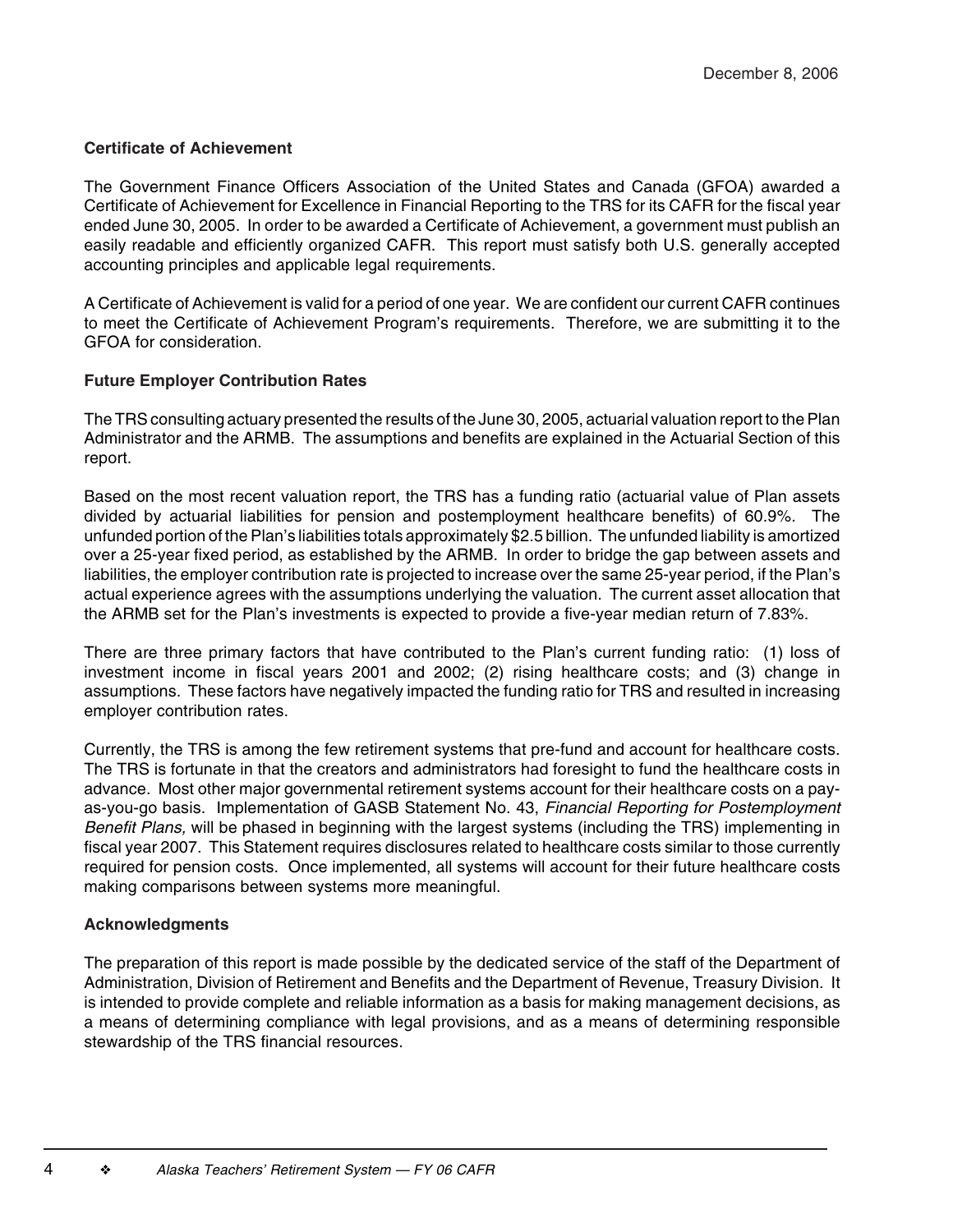The report is available on the web at www.state.ak.us/drb/trs/trscafr.shtml and mailed to those who submit a formal request. This report forms the link between the TRS and the membership. The cooperation of the membership contributes significantly to the success of the TRS. We hope the employers and plan members find this report informative.

We would like to take this opportunity to express our gratitude to the Alaska State Pension Investment Board, the Alaska Retirement Management Board, the staff, the advisors, and to the many people who have worked so diligently to assure the successful operation of the TRS.

· Brooks

Kevin Brooks **Traci Carpenter** 

wistina Ma

Christina Maiquis Defined Benefits Accounting Supervisor

Respectfully submitted,

Acting Commissioner<br>
Web Marchan Marrison

Melanie Millhorn **Charlene Morrision, CPA** Deputy Commissioner Chief Financial Officer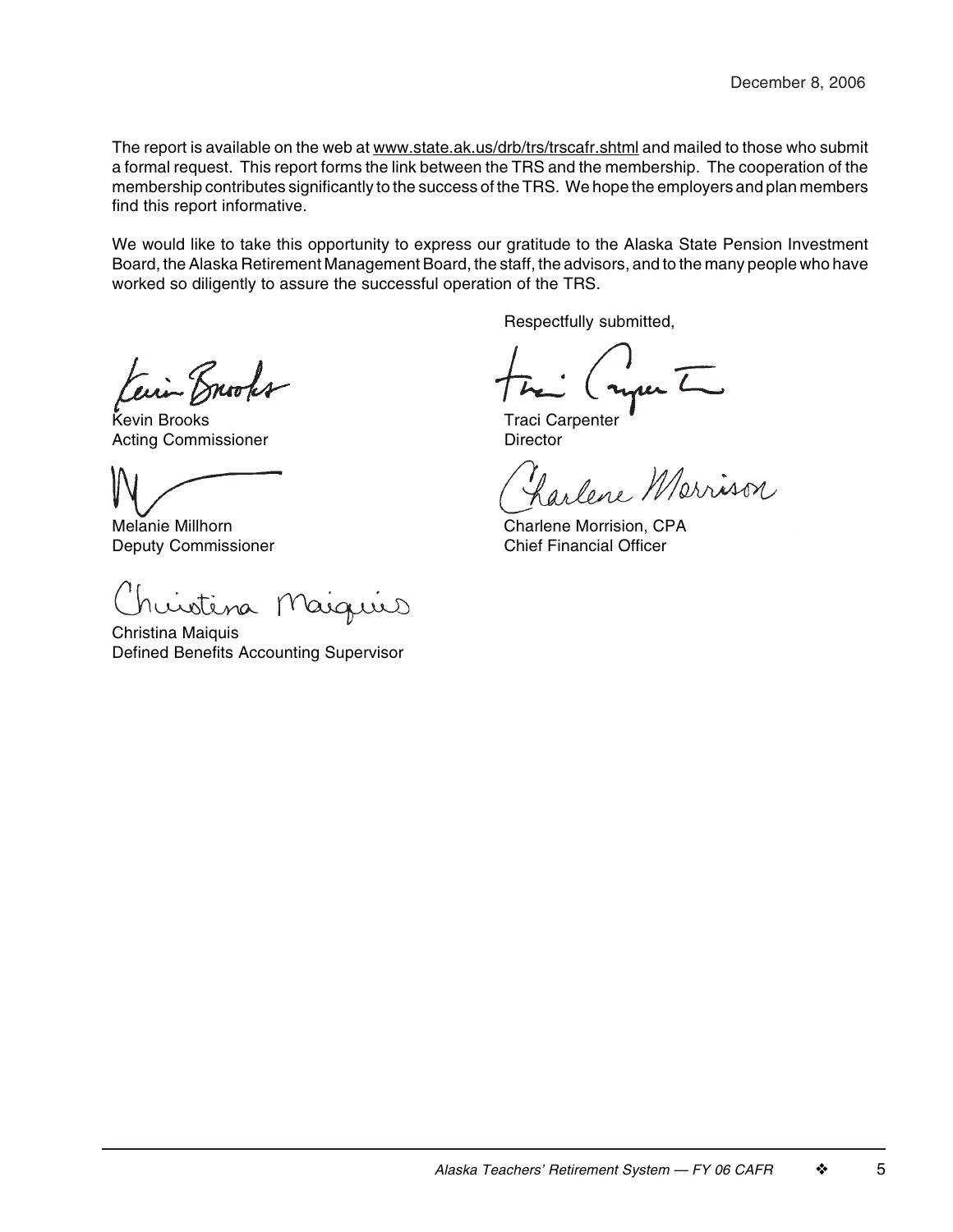# Certificate of Achievement for Excellence in Financial Reporting

Presented to

# Alaska **Teachers' Retirement System**

For its Comprehensive Annual **Financial Report** for the Fiscal Year Ended June 30, 2005

A Certificate of Achievement for Excellence in Financial Reporting is presented by the Government Finance Officers Association of the United States and Canada to government units and public employee retirement systems whose comprehensive annual financial reports (CAFRs) achieve the highest standards in government accounting and financial reporting.



Carla Escrita

President

Kuy k. Emer

**Executive Director**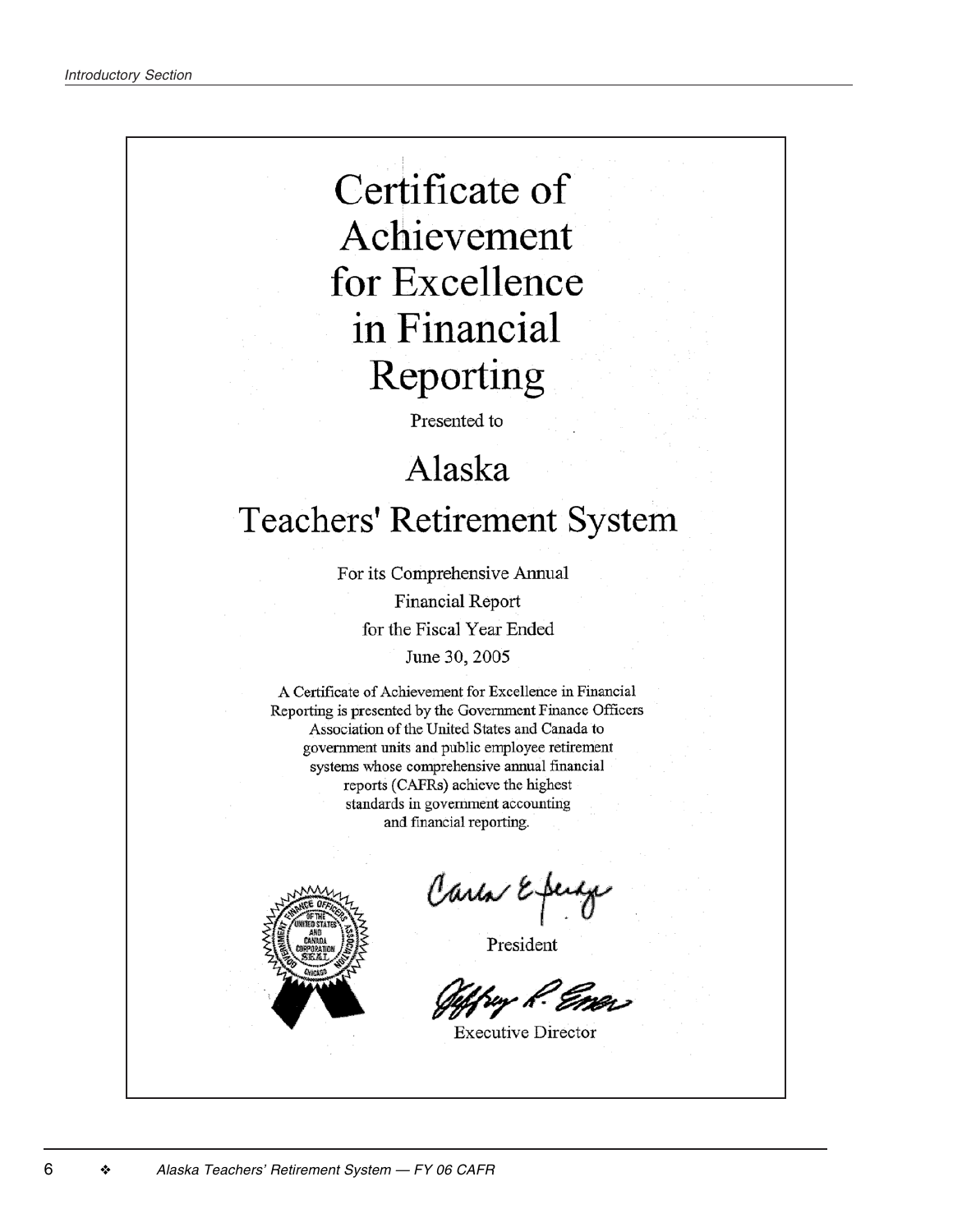### **ORGANIZATION CHART**

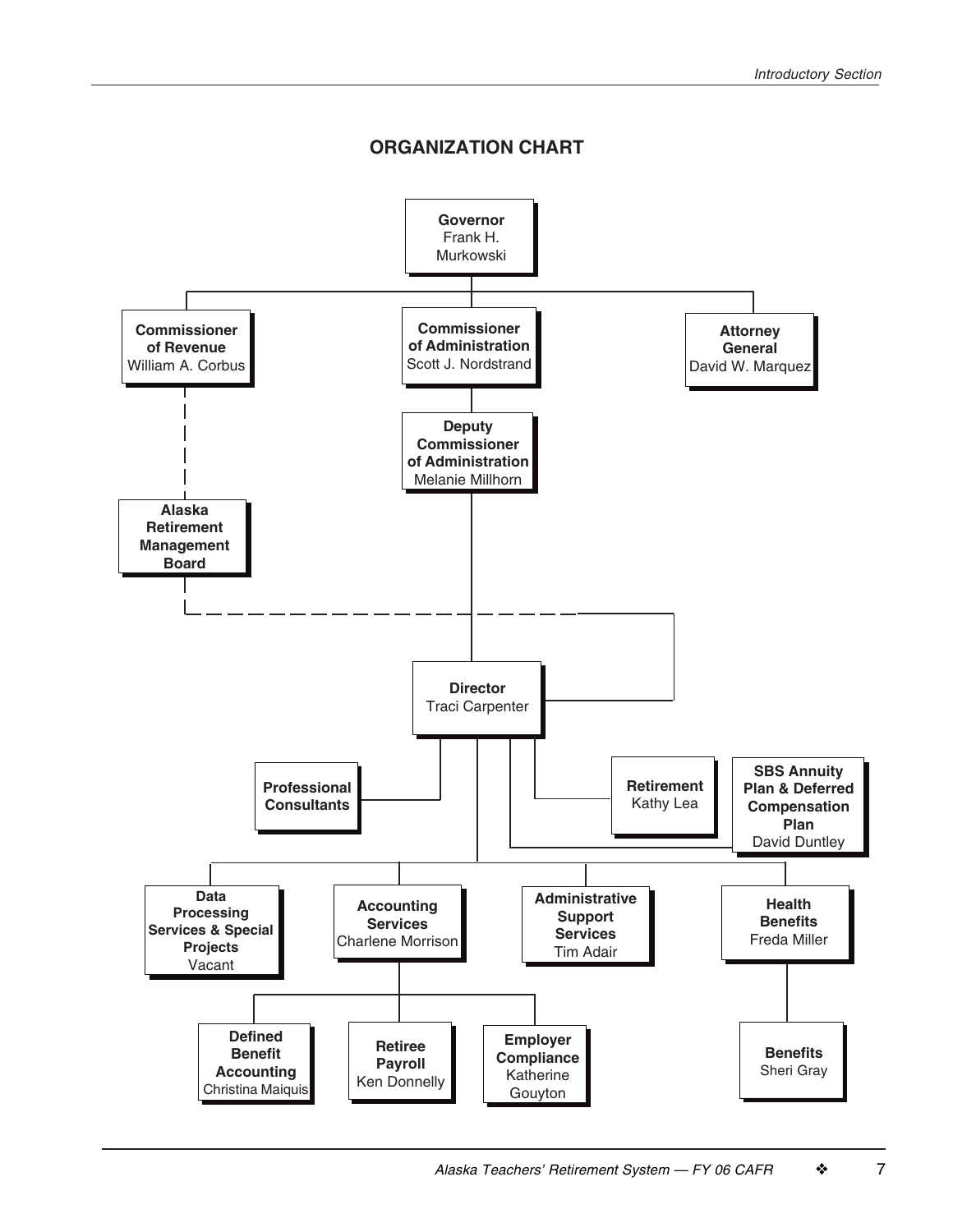### **Section Responsibilities**

The **Retirement Section** is responsible for providing comprehensive retirement counseling to the participating members and employers in the plan. This section appoints members to retirement benefits and maintains benefit payment information.

The **Health Benefits Section** is responsible for the administration of health, disability, and life insurance. This section provides benefits counseling and plan change information to the membership.

The **Accounting Services Section** is responsible for maintaining the employee and employer records and accounts in each of the defined benefit plans administered by the Division, producing financial statements and reports, and assuring compliance with the Internal Revenue Service requirements for defined benefit plans.

The **SBS Annuity Plan and Deferred Compensation Plan Section** is responsible for accounting, plan operations, and financial activities related to the SBS Annuity and Deferred Compensation Plan administered by the Division.

The **Data Processing Services Section** supports the information systems the System uses. Responsibilities include planning, development, data base design, programming, and operational support of the data processing systems, including the Local Area Network.

The **Administrative Support Services Section** is responsible for budget preparation, fiscal management of appropriations, procurement of professional services, supplies, and equipment. The section manages the systems' record center containing the member's physical records and performs other administrative functions such as legislative tracking and personnel management.

### **PROFESSIONAL CONSULTANTS**

**Consulting Actuary** Buck Consultants Denver, Colorado

**Independent Auditors** KPMG LLP Anchorage, Alaska

**Benefits Consultant** Buck Consultants Denver, Colorado

**Legal Counsel** Virginia Ragle Toby Steinberger Assistant Attorney Generals Juneau, Alaska Ice Miller LLP Indianapolis, Indiana

**Legal Counsel - Retirement Boards** Wohlforth, Johnson, Brecht, Cartledge & Brooking Anchorage, Alaska

**Third-Party Healthcare Claim Administrator** Aetna Life Insurance Company Walnut Creek, California

**Consulting Physicians** Kim Smith, M.D. William Cole, M.D. Juneau, Alaska

A list of investment consultants can be found on pages 57-58 and on the Schedule of External Management Fees on pages 66-67.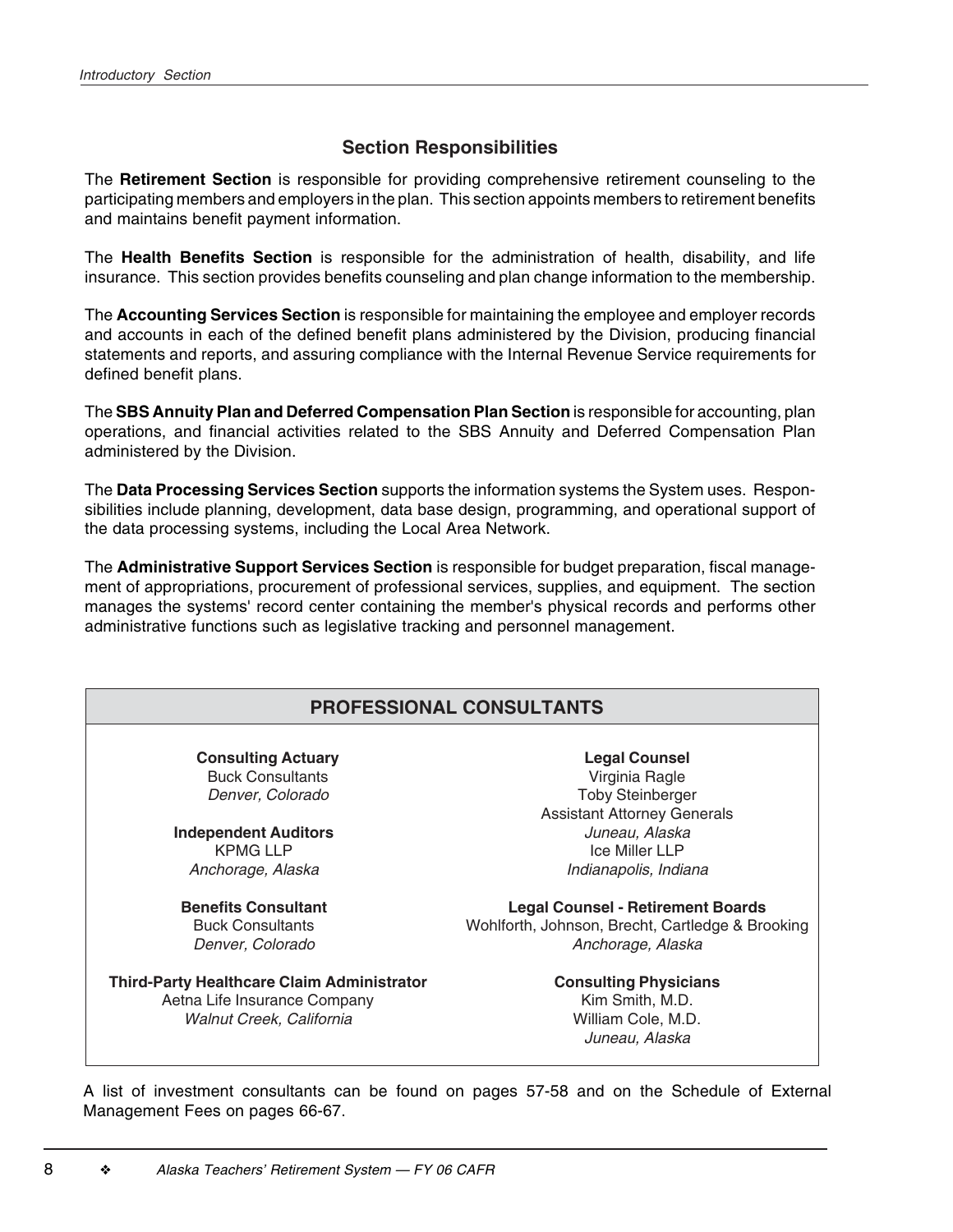# **ALASKA RETIREMENT MANAGEMENT BOARD**

The Alaska Retirement Management Board (ARMB) replaced the Teachers' Retirement Board (effective July 1, 2005) and the Alaska State Pension Investment Board (effective October 1, 2005). At June 30, 2006, the ARMB was made up of nine members appointed by the Governor.

**Gail (Anagick) Schubert, Chair,** is the Executive Vice President and General Counsel for the Bering Straits Native Corporation, and President/CEO of several of its subsidiary entities. She is an attorney licensed to practice law in the states of Alaska and New York. Ms. Schubert serves as Chair of the Alaska Native Heritage Center, Chair of Akeela Treatment Services, Vice Chair of the Alaska Native Justice Center, Vice Chair of Khoanic Broadcast Corporation, Treasurer of the Bering Straits Native Corporation, and as a board member of the Alaska Federation of Natives, and the Alaska Native Arts Foundation. She is also a member of the Alaska Rural Justice and Law Enforcement Commission. Ms. Schubert received her undergraduate degree from Stanford University, and holds a Law Degree and Masters Degree in Business Administration from Cornell University.

**Sam Trivette, Vice-Chair**, is currently President of the Retired Public Employees of Alaska, and is on the national executive board of the American Federation of Teachers retirees. Mr. Trivette retired from public service after more than 32 years serving as Chief Probation Officer, Director of Community Corrections, Executive Director of the Parole Board, and as a probation and correctional officer. He is President of Quality Corrections Services, and on the board of directors of the Alaska Public Employees Association. Mr. Trivette has also served as an officer in a number of national and statewide professional organizations as well a many not-for-profit organizations around Alaska. He has a B.A. in Psychology from the University of Alaska, Anchorage and has completed postgraduate work in public administration, law and psychological counseling.

**Gayle W. Harbo, Secretary,** retired after teaching mathematics in Fairbanks for 25 years. She also served as math department chair, as advanced placement coordinator, on the district curriculum, evaluation and budget committees, and twice as chair of the Lathrop Self-Evaluation for Accreditation Committee. Ms. Harbo is a member of Alpha Delta Kappa, AARP, National Retired Teachers of Alaska, Fairbanks Retired Teachers Association, National Council of Teacher Retirement Systems, NCTR Education Committee, and the Alaska Teachers' Retirement Board. She is also a co-manager of a family trust. Ms. Harbo was named Alaska Teacher of the Year in 1989. She holds a B.S. in Mathematics from North Carolina State University, and a Masters in Teaching from the University of Alaska, Fairbanks, and has completed an additional 40 hours in mathematics, counseling, law and finance.

**William Corbus** was appointed Commissioner of the Department of Revenue in December 2002. He oversees an agency that has very diverse responsibilities, including tax collection, investing state funds, child support enforcement and distributing permanent fund dividends. Bill Corbus is the retired president of Alaska Electric Light and Power, the electric company that serves the Juneau area, where he has lived since 1970. He served as a Lt. J.G. in the U.S. Naval Reserve, including one year as an advisor to the Vietnamese Navy in 1962-63. Mr. Corbus then worked for Stone & Webster in New York City providing public utility security analysis, financial planning, and accounting. The Commissioner sits on nine boards, including the Board of Trustees of the Alaska Permanent Fund Corporation. Mr. Corbus holds a B.S. in Industrial Engineering from Stanford University and an MBA from the Amos Tuck Graduate School of Business Administration at Dartmouth College.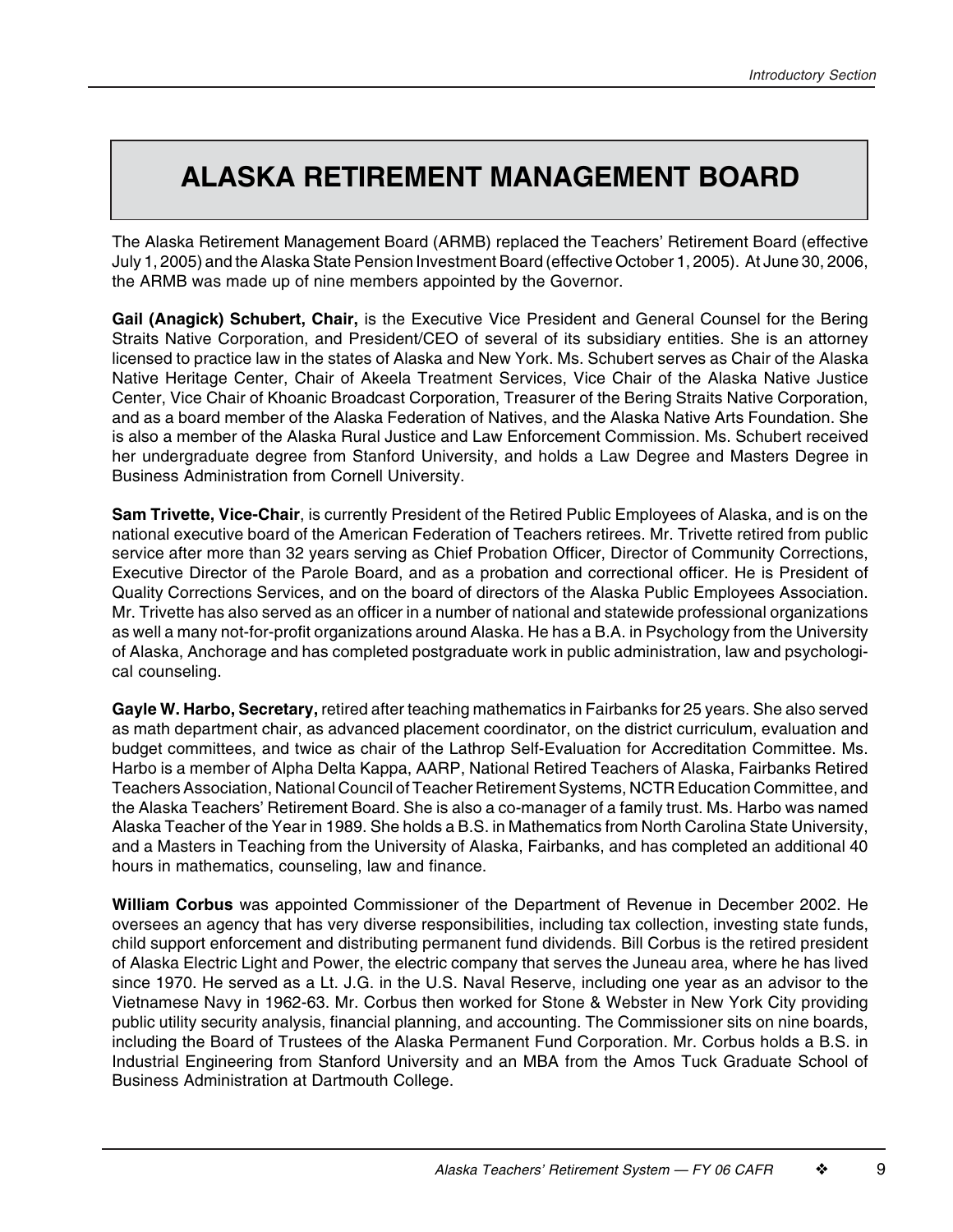**Scott Nordstrand, Commissioner of Department of Administration** was appointed commissioner in 2005. He is an attorney and previously served as deputy attorney general for the civil division in the state Department of Law. Prior to his state service, Commissioner Nordstrand served for 15 years as an attorney in private practice in Anchorage primarily focusing on employment and commercial litigation. He received his Bachelor's Degree in Political Science from the University of Wisconsin and a Law Degree from the University of North Dakota School of Law.

**Martin Pihl** came to Alaska in 1962 to work for Ketchikan Pulp Company, becoming President and General Manager in 1987 until his retirement in 1994. He then served as Acting Executive Director for the Alaska Permanent Fund Corporation in 1994-1995. Mr. Pihl serves as a director of National Bank of Alaska and on Wells Fargo Bank's Alaska Statewide Advisory Board, as Chairman of the Board of Governors of the Alaska Timber Insurance Exchange, and as a regent for Pacific Lutheran University. He is also a member of several advisory boards including Holland America-Westmark-Ketchikan Advisory Board, Ketchikan Ports and Harbors Advisory Board, and Alaska Airlines Southeast Alaska Community Advisory Board. Mr. Pihl holds a B.A. in Accounting from the University of Washington and has been a CPA since 1958.

**Larry Semmens** is currently the Finance Director of the City of Kenai where he has been employed since 1996. Mr. Semmens started his career with Price Waterhouse and Co. in Anchorage in 1980, then worked in the Kenai Peninsula Borough finance department for 15 years in various positions, including finance director, prior to moving to Kenai. He is a past president of the Alaska Government Finance Officers Association, Vice-Chair of the Alaska Public Entities Insurance Pool Board, and Chair of the Aurora Borealis Charter School Board. Mr. Semmens is a certified public accountant and a U.S. Air Force Veteran. He holds a B.B.A. in Accounting from Boise State University.

**Michael R. Williams** is currently a Revenue Auditor for the Alaska Department of Revenue, performing audits of large, multi-state and multi-national corporations since 1998. He is also a partner and principal owner of Williams & Payne, LLC, a tax preparation and consultation business in Anchorage. Mr. Williams has also worked as a tax consultant for Deloitte & Touche and as a tax auditor for the State of Utah. He has served as Secretary for ASEA/AFSCME Local 52, as trustee for the ASEA Health Benefits Trust, and is a member of the National Association of Enrolled Agents. Mr. Williams holds a B.A. in Accounting & German and a Master of Professional Accountancy from Weber State University.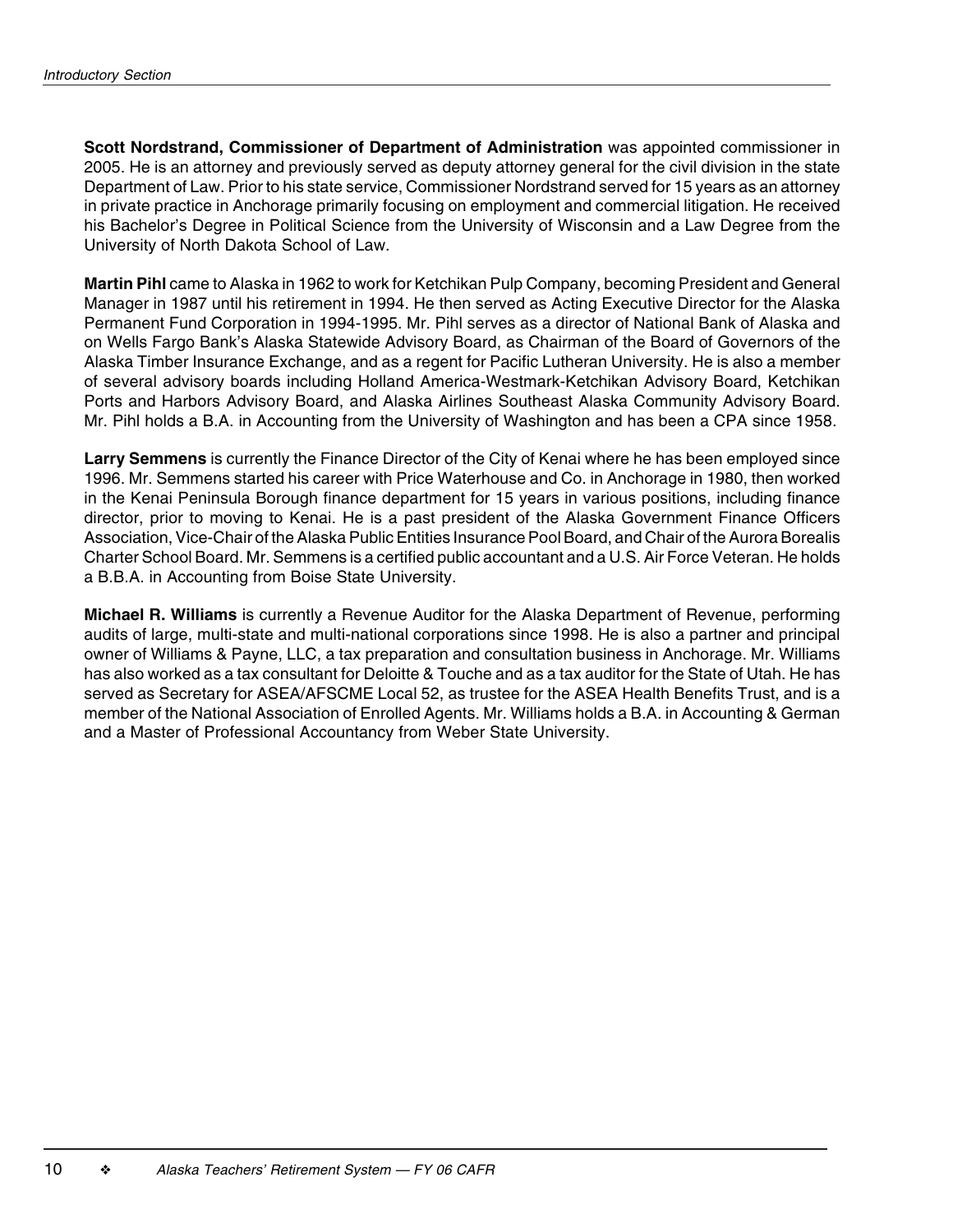

#### **KPMG LLP**

Suite 600 701 West Eighth Avenue Anchorage, AK 99501

#### **Independent Auditors' Report**

Division of Retirement and Benefits State of Alaska Teachers' Retirement System:

We have audited the accompanying statements of plan net assets of the State of Alaska Teachers' Retirement System (Plan), a Component Unit of the State of Alaska, as of June 30, 2006 and 2005, and the related statements of changes in plan net assets for the years then ended. These financial statements are the responsibility of the Plan's management. Our responsibility is to express an opinion on these financial statements based on our audits.

We conducted our audits in accordance with auditing standards generally accepted in the United States of America. Those standards require that we plan and perform the audit to obtain reasonable assurance about whether the financial statements are free of material misstatement. An audit includes consideration of internal control over financial reporting as a basis for designing audit procedures that are appropriate in the circumstances, but not for the purpose of expressing an opinion on the effectiveness of internal control over financial reporting. Accordingly, we express no such opinion. An audit also includes examining, on a test basis, evidence supporting the amounts and disclosures in the financial statements, assessing the accounting principles used and significant estimates made by management, as well as evaluating the overall financial statement presentation. We believe that our audits provide a reasonable basis for our opinion.

In our opinion, the financial statements referred to above present fairly, in all material respects, the plan net assets of the State of Alaska Teachers' Retirement System, a Component Unit of the State of Alaska, as of June 30, 2006 and 2005, and the changes in plan net assets for the years then ended in conformity with U.S. generally accepted accounting principles.

As explained in note 2, the financial statements include investments valued at approximately \$830,593,000 (19% of net assets held in trust), whose carrying values have been estimated by management in the absence of readily determinable fair values. Management's estimates are based on information provided by the fund managers or the general partners.

The accompanying required supplementary information of management's discussion and analysis on pages 13 to 19 and schedules of funding progress and employer contributions on pages 46 to 51 are not a required part of the basic financial statements but are supplementary information required by U.S. generally accepted accounting principles. We have applied certain limited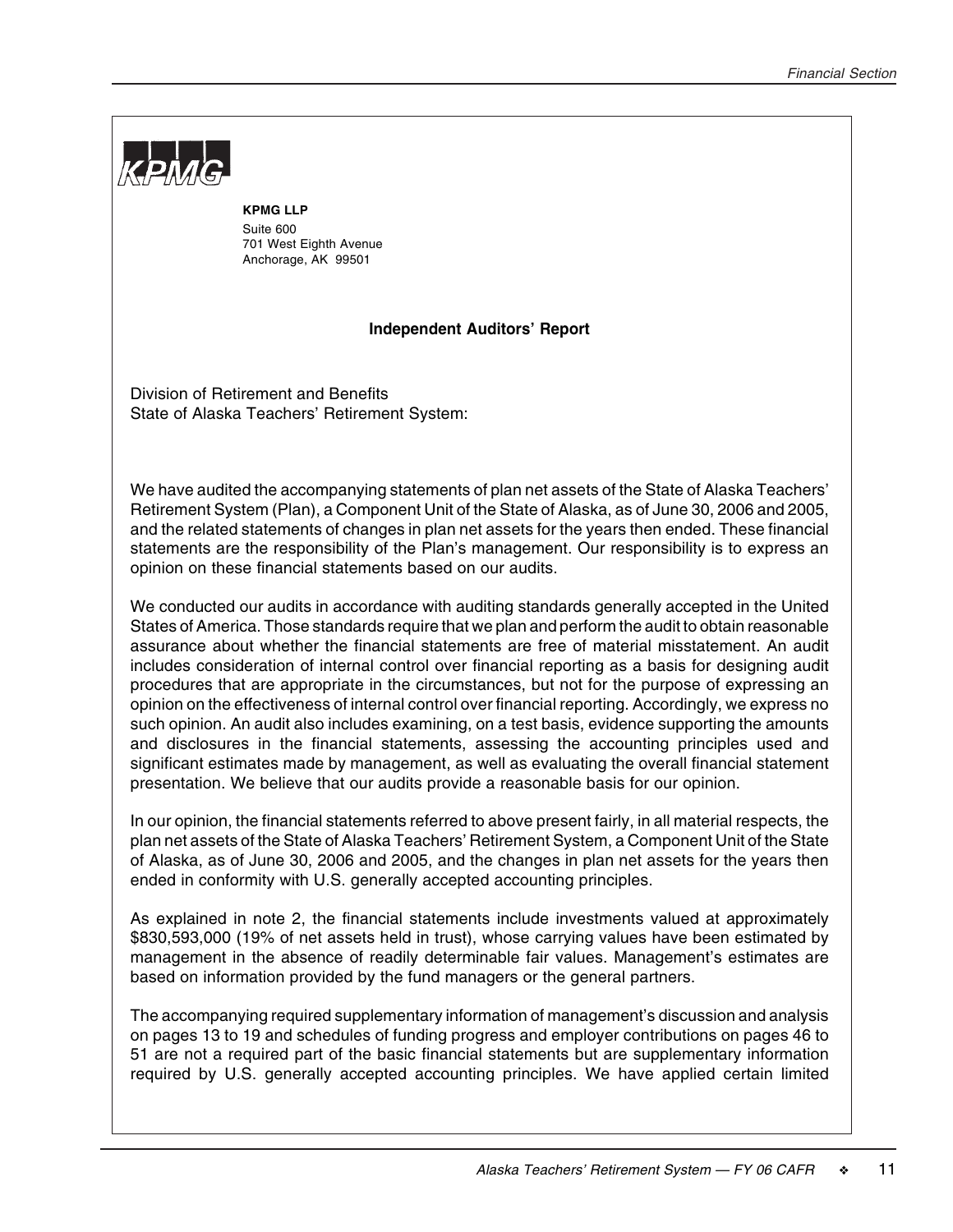procedures, which consisted principally of inquiries of management regarding the methods of measurement and presentation of the required supplementary information. However, we did not audit the information and express no opinion on it.

Our audits were conducted for the purpose of forming an opinion on the basic financial statements taken as a whole. Schedules 1 and 2 on pages 52 and 53 are presented for the purpose of additional analysis and are not a required part of the basic financial statements. This information is the responsibility of the Plan's management, has been subjected to the auditing procedures applied in the audits of the basic financial statements and, in our opinion, is fairly stated in all material respects in relation to the basic financial statements taken as a whole.

The introductory section on pages 1 through 10 and investment, actuarial and statistical data on pages 54 through 104 are presented for the purpose of additional analysis and are not a required part of the basic financial statements to the State of Alaska Teachers' Retirement System (Plan), a Component Unit of the State of Alaska. Such additional information has not been subjected to the auditing procedures applied in the audit of the basic financial statements and accordingly, we express no opinion on it.

KPMG LLP

October 27, 2006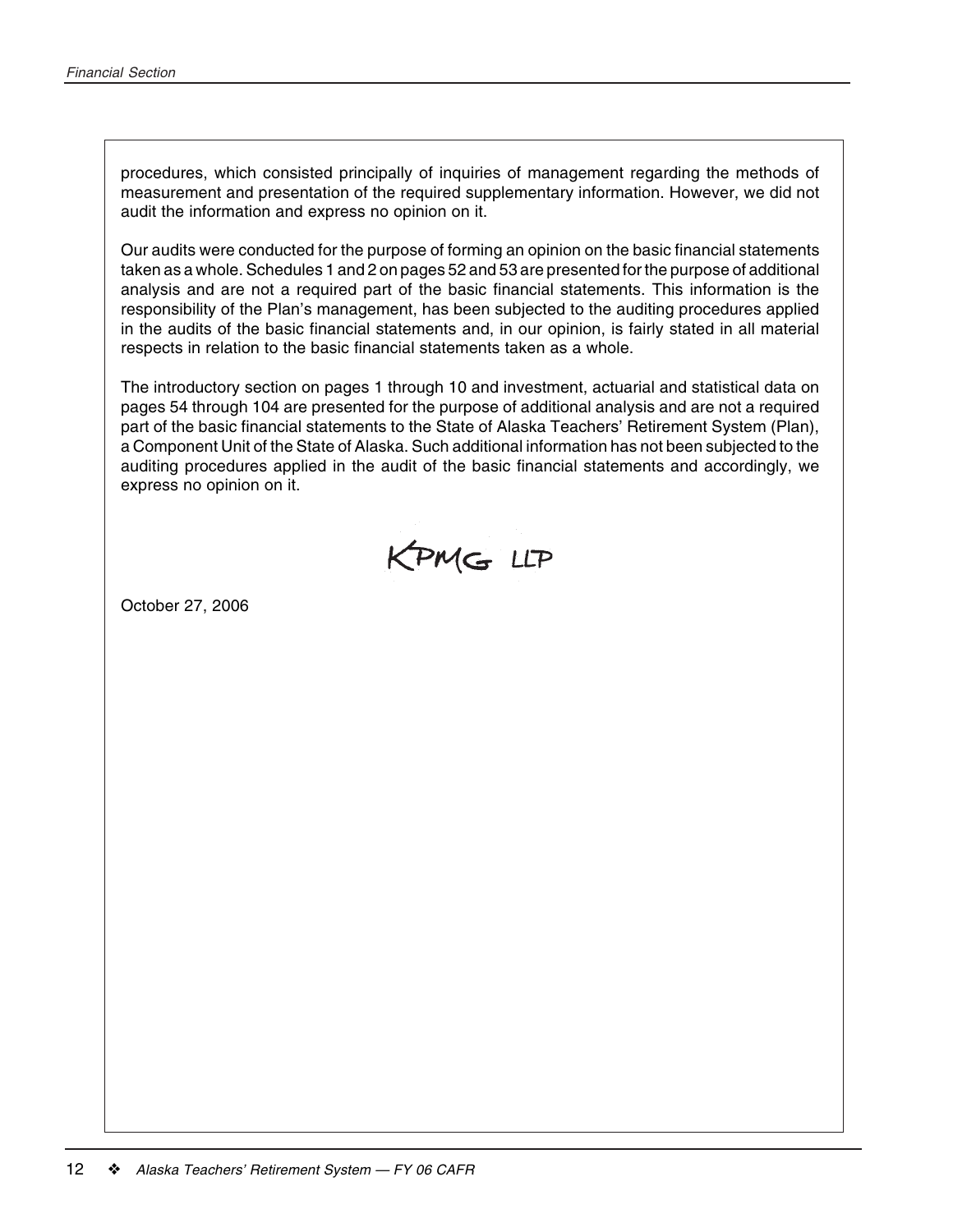### **Management's Discussion and Analysis**

### **June 30, 2006 and 2005**

This section presents management's discussion and analysis (MD&A) of the Teachers' Retirement System's (Plan) financial position and performance for the years ended June 30, 2006 and 2005. This section is presented as a narrative overview and analysis. Please read the MD&A in conjunction with the financial statements, notes to the financial statements, required supplementary and additional information to better understand the financial condition and performance of the Plan during the fiscal years ended June 30, 2006 and 2005. Information for fiscal year 2004 is presented for comparative purposes.

#### **Financial Highlights**

The Plan's total assets exceeded its total liabilities by \$4,299,971,000 and \$4,026,995,000 at the close of fiscal years 2006 and 2005, respectively.

The Plan's "Net assets held in trust for pension and postemployment healthcare benefits" as of June 30, 2006 and 2005 increased by \$272,976,000 or 6.8% and \$115,480,000 or 3.0% over the closing balances of those assets in fiscal years 2005 and 2004, respectively.

Contributions received totaled \$185,769,000 and \$149,533,000 during fiscal years 2006 and 2005; an increase of \$36,263,000 and \$23,476,000 or 24.2% and 18.6% from fiscal years 2005 and 2004, respectively.

Net investment income increased from \$327,426,000 in 2005 to \$451,689,000 in 2006 and decreased from \$513,964,000 in 2004 to \$327,426,000 in 2005; reflecting an increase of 38.0% and a decrease of 36.3% from fiscal years 2005 and 2004, respectively.

Pension benefit and postemployment healthcare payments totaled \$373,667,000 and \$355,084,000 during fiscal years 2006 and 2005; reflecting an increase of \$18,583,000 and \$24,074,000 or 5.2% and 7.3% from fiscal years 2005 and 2004, respectively.

#### **Overview of the Financial Statements**

This discussion and analysis is intended to serve as an introduction to the Plan's basic financial statements. The Plan's basic financial statements are comprised of three components: (1) statement of plan net assets, (2) statement of changes in plan net assets, and (3) notes to financial statements. This report also contains required supplementary information in addition to the basic financial statements.

Statement of Plan Net Assets – This statement presents information regarding the Plan's assets, liabilities, and net assets. Net assets represent the total amount of assets less the total amount of liabilities.

Statement of Changes in Plan Net Assets – This statement presents how the Plan's net assets changed during the fiscal year as a result of contributions, investment income, operating deductions, and transfers.

The above statements represent resources available for investment and payment of benefits as of the fiscal year-end and the sources and uses of those funds during the fiscal year.

Notes to Financial Statements – The notes to the financial statements are an integral part of the financial statements and provide additional detailed information and schedules to better understand the Plan's financial statements.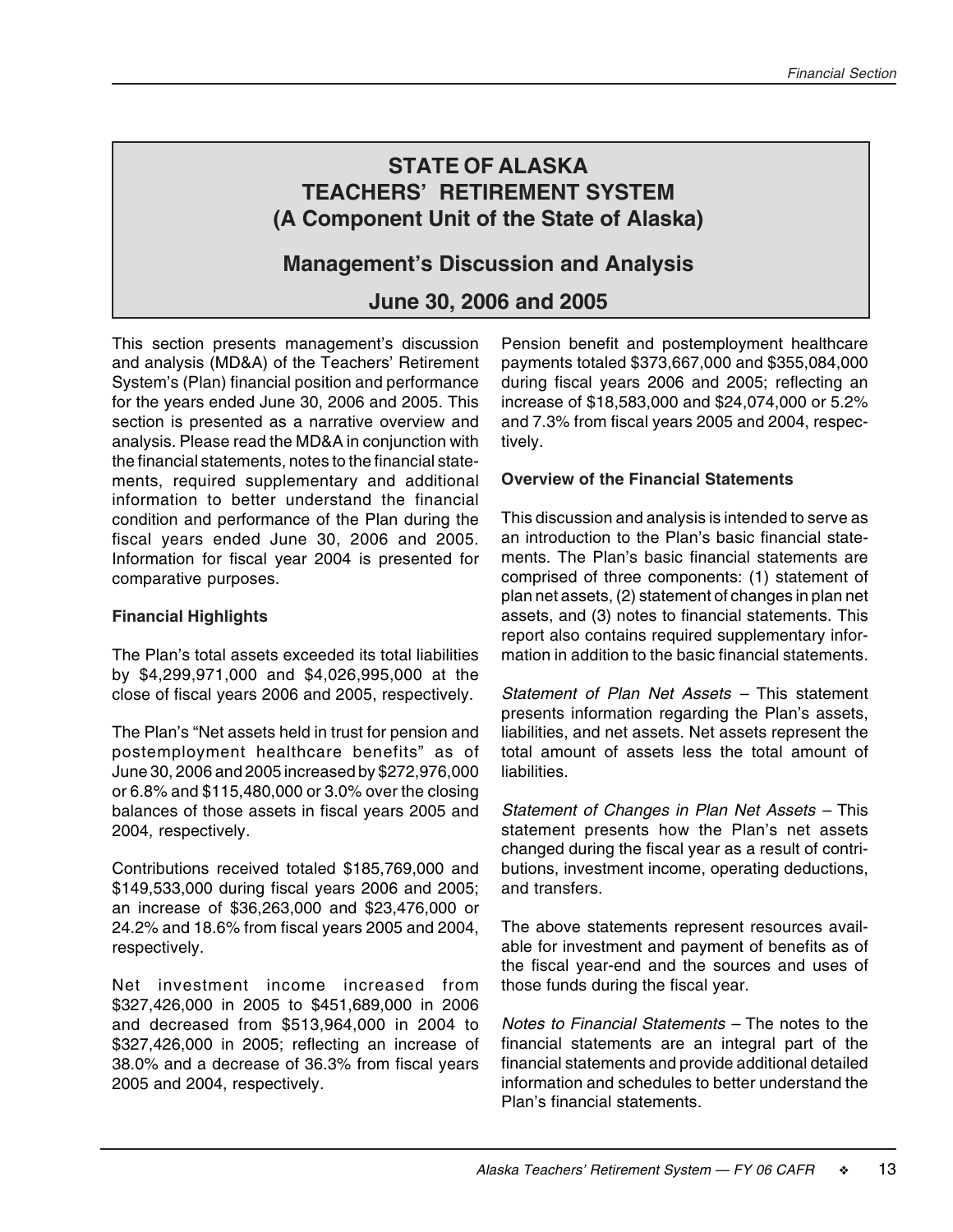### **Management's Discussion and Analysis**

### **June 30, 2006 and 2005**

Required Supplementary Information – The required supplementary information consists of three schedules and related notes concerning the funded status of the Plan and actuarial assumptions and methods used in the actuarial valuation.

Other Supplementary Schedules – Other supplementary schedules include detailed information on administrative and investment deductions incurred by the Plan and payments to consultants for professional services.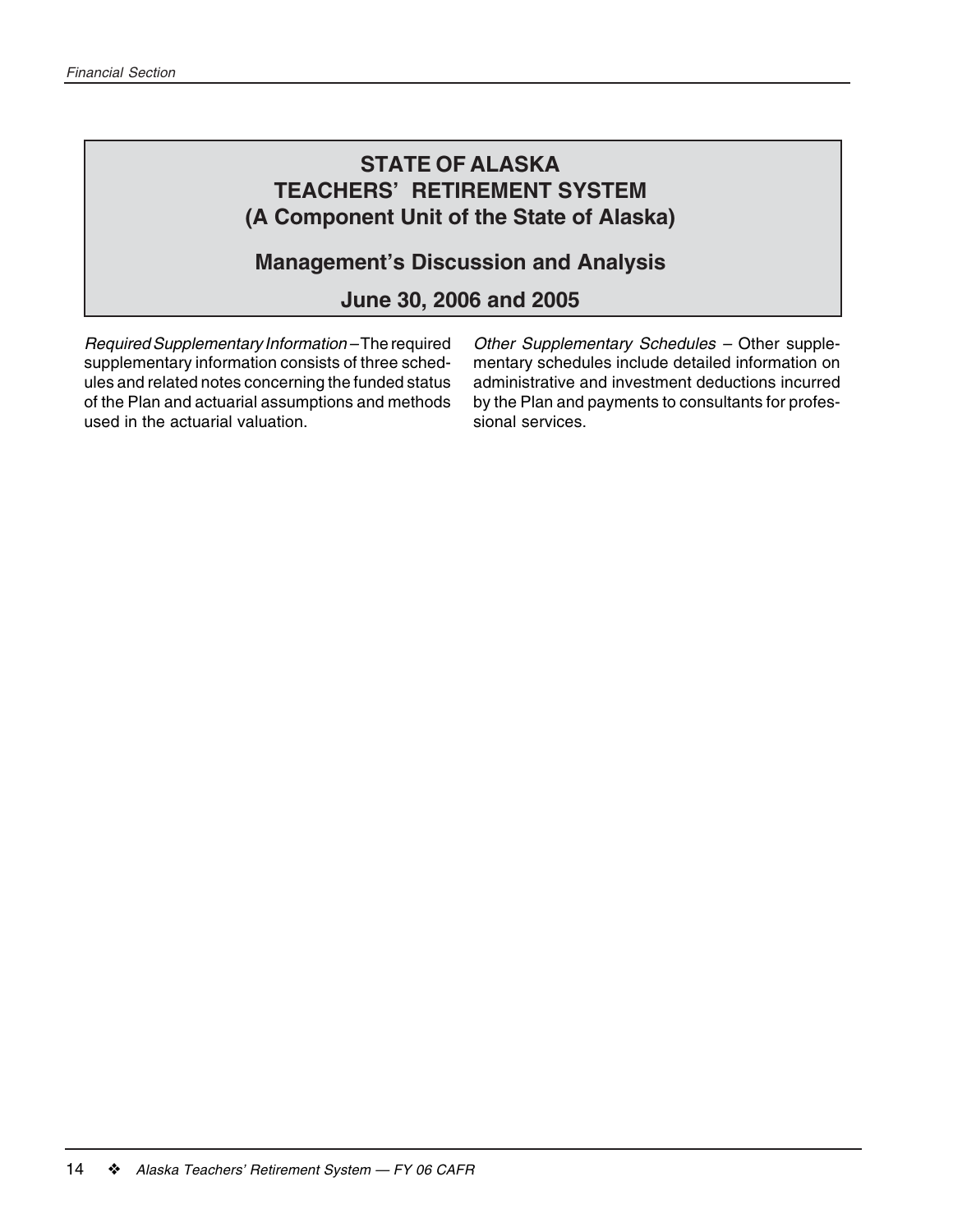### **Management's Discussion and Analysis**

### **June 30, 2006 and 2005**

#### **Condensed Financial Information**

#### **NET ASSETS**

(Dollars in thousands)

|                               |             |           |         | Increase/(Decrease) |           |  |
|-------------------------------|-------------|-----------|---------|---------------------|-----------|--|
| <b>Description</b>            | 2006        | 2005      | Amount  | Percentage          | 2004      |  |
| Assets:                       |             |           |         |                     |           |  |
| Cash, cash equivalents        |             |           |         |                     |           |  |
| and receivables               | \$<br>9,955 | 4,695     | 5,260   | 112.0%              | 6,475     |  |
| Securities lending collateral | 423,385     | 308,847   | 114,538 | 37.1                | 464,744   |  |
| Investments, at fair value    | 4,293,000   | 4,025,669 | 267,331 | 6.6                 | 3,908,306 |  |
| Other assets                  | 33          | 48        | (15)    | (31.3)              | 61        |  |
| Total assets                  | 4,726,373   | 4,339,259 | 387,114 | 8.9                 | 4,379,586 |  |
| Liabilities:                  |             |           |         |                     |           |  |
| Accrued expenses              | 3.017       | 2.870     | 147     | 5.1                 | 3.288     |  |
| Securities lending collateral |             |           |         |                     |           |  |
| payable                       | 423,385     | 308,847   | 114,538 | 37.1                | 464,744   |  |
| Other liabilities             |             | 547       | (547)   | (100.0)             | 39        |  |
| <b>Total liabilities</b>      | 426,402     | 312,264   | 114,138 | 36.6                | 468,071   |  |
| <b>Net assets</b>             | \$4,299,971 | 4,026,995 | 272,976 | 6.8%                | 3,911,515 |  |

#### **CHANGES IN NET ASSETS**

(Dollars in thousands)

| Net assets, beginning of year     | \$4,026,995 | 3,911,515 | 115,480 | 3.0%   | 3,602,619 |
|-----------------------------------|-------------|-----------|---------|--------|-----------|
| Additions:                        |             |           |         |        |           |
| Contributions                     | 185,769     | 149,533   | 36,236  | 24.2   | 126,057   |
| Net investment income             | 451,689     | 327,426   | 124,263 | 38.0   | 513,964   |
| Other additions                   | 15          | 10        | 5       | 50.0   | 77        |
| Transfer from Retiree Health Fund | 15,175      |           | 15,175  | 100.0  | 6,200     |
| Total additions                   | 652,648     | 476,969   | 175,679 | 36.8   | 646,298   |
| Deductions:                       |             |           |         |        |           |
| <b>Benefits</b>                   | 373,667     | 355.084   | 18,583  | 5.2    | 331,010   |
| Refunds                           | 3,832       | 4,376     | (544)   | (12.4) | 4,189     |
| Administrative                    | 2,173       | 2,029     | 144     | 7.1    | 2.203     |
| Total deductions                  | 379,672     | 361,489   | 18,183  | 5.0    | 337,402   |
| Increase in net assets            | 272,976     | 115,480   | 157,496 | 136.4  | 308,896   |
| Net assets, end of year           | \$4,299,971 | 4,026,995 | 272,976 | 6.8%   | 3,911,515 |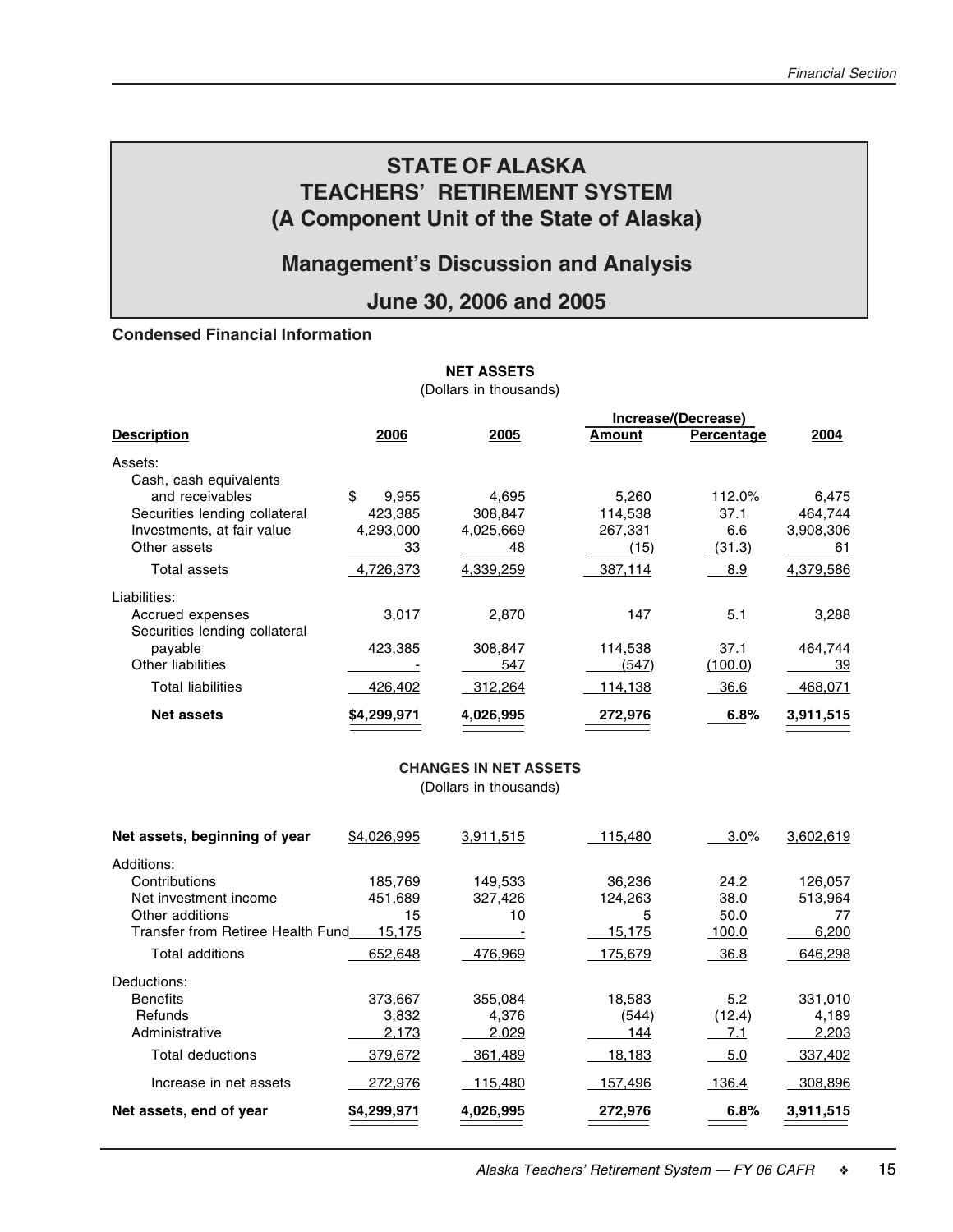### **Management's Discussion and Analysis**

### **June 30, 2006 and 2005**

#### **Financial Analysis of the Plan**

The Statement of Plan Net Assets as of June 30, 2006 and 2005 showed total assets exceeding total liabilities by \$4,299,971,000 and \$4,026,995,000. These amounts represent the Plan "Net assets held in trust for pension and postemployment healthcare benefits". The entire amount is available to cover the Plan's obligations to pay pension and postemployment healthcare benefits to its members and their beneficiaries.

These amounts represent an increase in "Net assets held in trust for pension and postemployment healthcare benefits" of \$272,976,000 or 6.8% and \$115,480,000 or 3.0% from fiscal years 2005 and 2004. Over the long-term, plan member and employer contributions, as well as investment income earned, are expected to sufficiently fund the pension benefit and postemployment healthcare costs of the Plan.

The investment of pension funds is a long-term undertaking. On an annual basis, the Alaska Retirement Management Board (ARMB) reviews and adopts an asset allocation strategy to ensure the asset mix will remain at an optimal risk/return level given the Plan's constraints and objectives. During fiscal year 2006, the ARMB adopted an asset allocation that includes 36% in domestic equities, 15% in international equities, 24% in domestic fixedincome, 2% in international fixed-income, 9% in real estate, 6% in private equity, 2% in high yield, 3% in absolute return, and 3% in other. This asset allocation is expected to provide a five-year median return of 7.83%.

For fiscal years 2006 and 2005, the Plan's investments generated an 11.78% and a 9.01% rate of return, respectively. The Plan's annualized rate of return was 11.93% over the last three years and 6.56% over the last five years.

#### **Actuarial Valuations and Funding Progress**

The overall objective of a pension fund is to accumulate sufficient funds to meet all expected future obligations to members. The employer contribution requirements are actuarially determined as a percentage of eligible salaries, and reflect the cost of benefits accruing in fiscal year 2006 and a fixed amortization of the unfunded accrued liability. The amortization period is recommended by the Actuary and adopted by the ARMB. Employer contribution levels are recommended by the Actuary and adopted by the ARMB annually. Increasing healthcare costs and contribution shortfalls continue to impact the Plan's funding ratio. The ratio of assets to liabilities was 60.9%, at June 30, 2005 (the date of the Plan's latest actuarial valuation report). The goal for the Plan is to make progress toward achieving the funding objectives of the Plan.

A summary of the actuarial assumptions and methods is presented in the Notes to Required Supplementary Information. The assumptions, when applied in combination, fairly represent past and anticipated future experience of the Plan.

For fiscal year 2007, the employer normal cost rate decreased from 14.28% to 13.76%, the past service rate increased from 24.57% to 28.02%, thus producing a total fiscal year 2007 annual contribution rate of 41.78%. The ARMB adopted an employer contribution rate of 26.0% for fiscal year 2007.

|                                                                             | <b>Valuation Year</b><br>(Dollars in thousands) |                        |  |  |  |  |
|-----------------------------------------------------------------------------|-------------------------------------------------|------------------------|--|--|--|--|
|                                                                             | 2005<br>2004                                    |                        |  |  |  |  |
| <b>Valuation assets</b><br><b>Actuarial liabilities</b><br>(total benefits) | \$3,958,939<br>6,498,556                        | 3,845,370<br>6,123,600 |  |  |  |  |
| Funding ratio                                                               | 60.9%                                           | 62 ጸ%                  |  |  |  |  |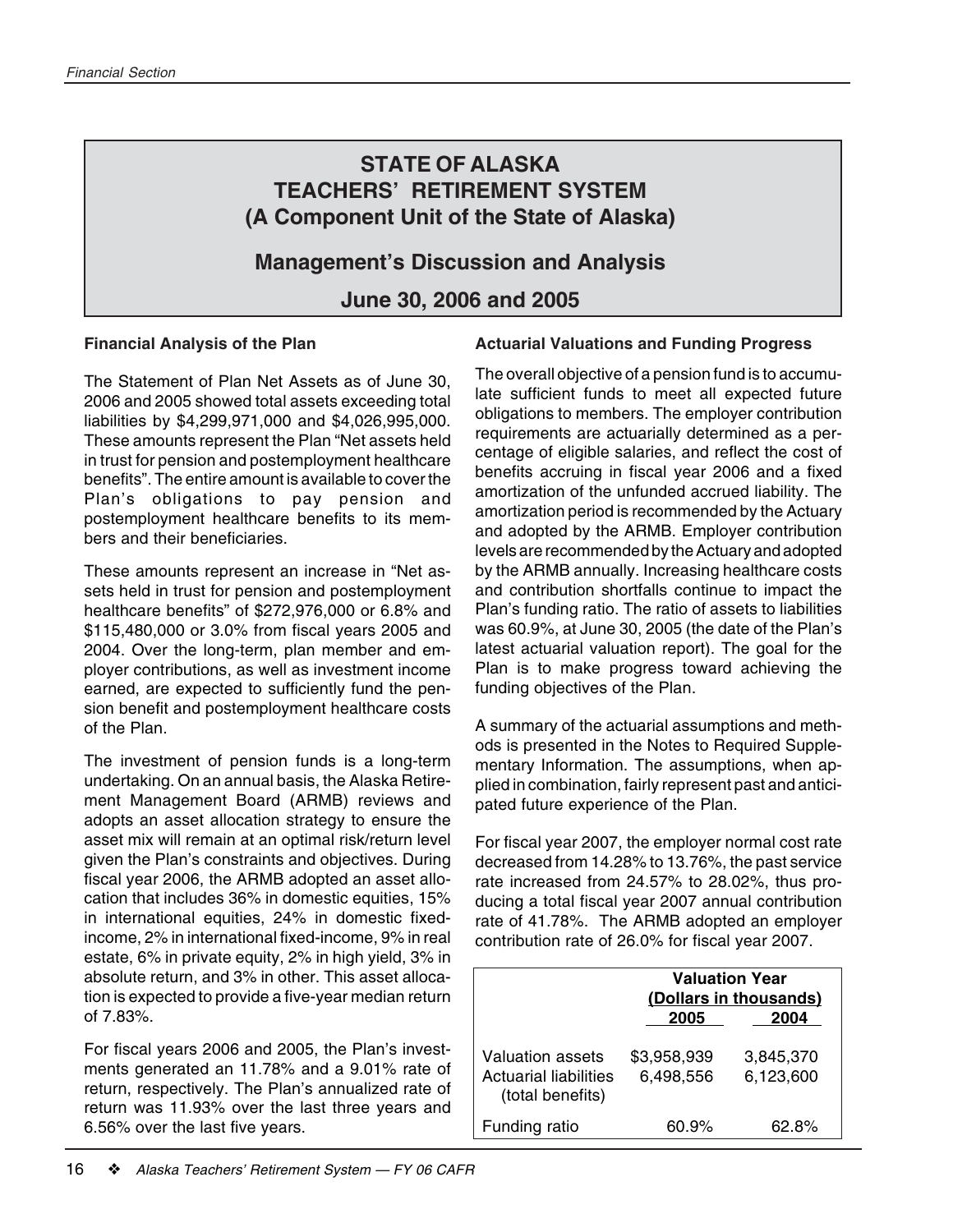### **Management's Discussion and Analysis**

### **June 30, 2006 and 2005**

#### **Contributions, Investment Income and Transfer**

The additions required to fund retirement benefits are accumulated through a combination of employer and plan member contributions, investment income and a transfer.

|                          | <b>Additions</b><br>(Dollars in thousands) |         |                     |         |         |
|--------------------------|--------------------------------------------|---------|---------------------|---------|---------|
|                          |                                            |         | Increase/(Decrease) |         |         |
|                          | 2006                                       | 2005    | Amount              | Percent | 2004    |
| Plan Member              |                                            |         |                     |         |         |
| Contributions            | 57.802<br>S.                               | 55.993  | 1.809               | 3.2%    | 57.365  |
| Employer                 |                                            |         |                     |         |         |
| Contributions            | 127,967                                    | 93,540  | 34,427              | 36.8    | 68,692  |
| Net Investment<br>Income | 451.689                                    | 327.426 | 124.263             | 38.0    | 513.964 |
| Transfer from            |                                            |         |                     |         |         |
| Retiree Health Fund      | 15,175                                     |         | 15,175              | 100.0   | 6,200   |
| Other additions          | 15                                         | 10      | 5                   | 50.0    | 77      |
| Total                    | \$652.648                                  | 476.969 | 175,679             | 36.8%   | 646.298 |

Employer contributions increased from \$93,540,000 in fiscal year 2005 to \$127,967,000 in fiscal year 2006, an increase of \$34,427,000 or 36.8%. Employer contributions increased from \$68,692,000 in fiscal year 2004 to \$93,540,000 in fiscal year 2005, an increase of \$24,848,000 or 36.2%. The employer contribution rate increased from 16.00% in fiscal year 2005 to 21.00% in fiscal year 2006. Increases experienced in fiscal year 2006 are largely due to the contribution shortfalls related to contributions made in fiscal years 2004 and 2005. Increases experienced in fiscal year 2005 are largely due to changes in actuarial assumptions and methods implemented in the valuation for the period ending June 30, 2002 (the valuation used to set fiscal year 2005 employer contributions rates).

Net investment income in fiscal year 2006 increased by \$124,263,000 or 38.0% from amounts recorded

in fiscal year 2005. Net investment income in fiscal year 2005 decreased by \$186,538,000 or 36.3% from amounts recorded in fiscal year 2004. Changes in both years are due to the performance of the equity markets. The domestic equity pool, international equity pool, real estate pool, private equity pool and the other investments pool each had higher returns in 2006 when compared to 2005. The domestic equity pool realized a return of 9.2% in 2006 compared to 4.5% in 2005. The international equity pool realized a return of 28.7% in 2006 compared to 13.4% in 2005. The real estate pool realized a return of 18.6% in 2006 compared to 17.4% in 2005. The private equity pool realized a return of 25.9% in 2006 compared to 18.1% in 2005. The other investments pool realized a return of 8.6% in 2006 compared to 5.5% in 2005. More than seventy percent of invested assets were invested in these pools.

Over the long-term, investment income has been a major component of additions to plan assets. During fiscal year 2006, the Plan continued to record significant rates of return on investments. The rate of return used in the actuarial valuation report to determine liabilities of the Plan was 8.25%. The actual rate of return exceeded the actuarial rate of return for the third consecutive year.

During 2006 and 2004, a review was conducted of all medical reserve amounts in the Retiree Health Fund. The result was excess reserve balances over those deemed necessary for the continued operation of the Retiree Health Fund. The excess amount was allocated to plans participating in the Retiree Health Fund. In fiscal year 2006, the Plan recognized a transfer of \$15,175,000 from the Retiree Health Fund. No transfer occurred in 2005 and a \$6,200,000 transfer occurred in 2004.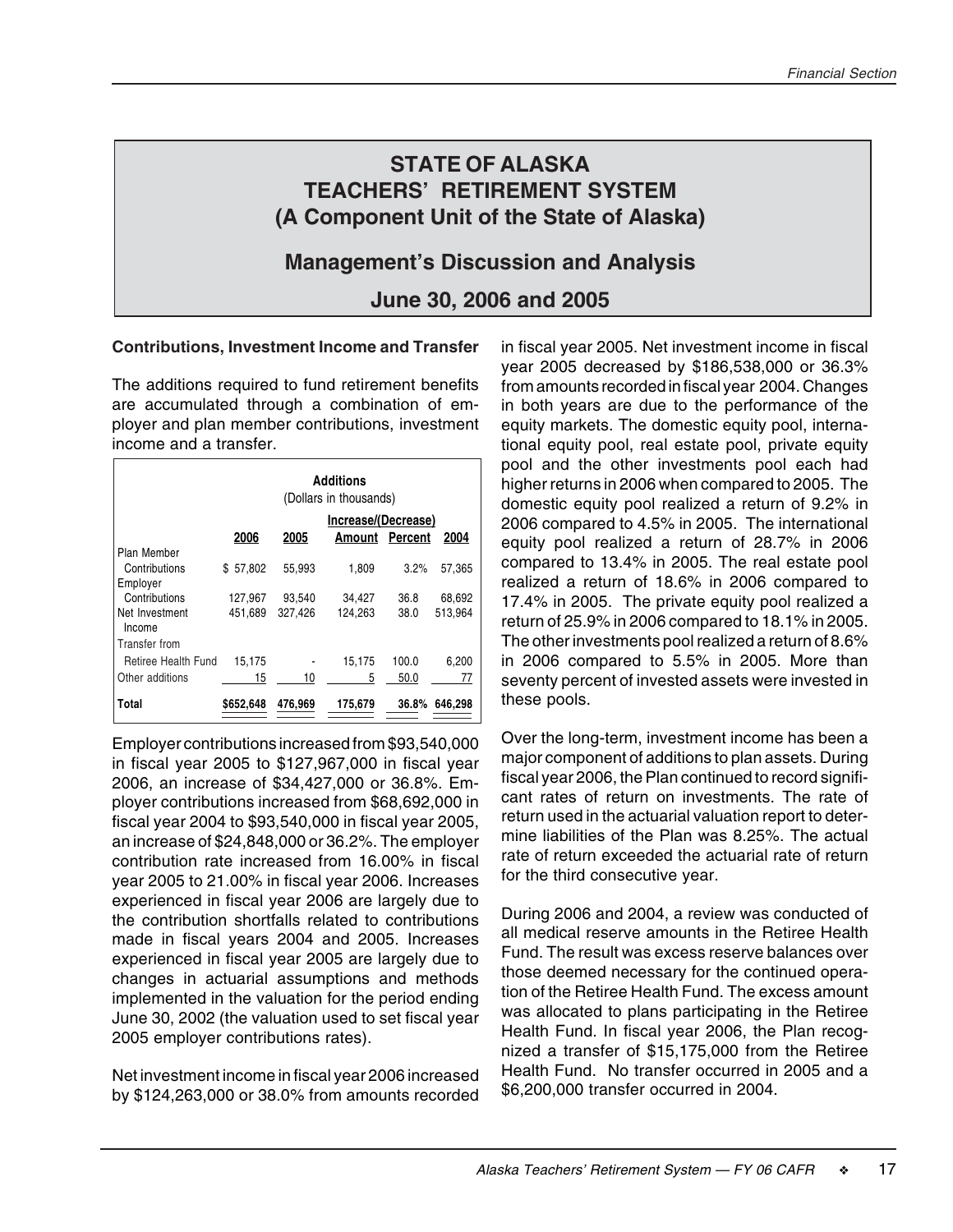### **Management's Discussion and Analysis**

### **June 30, 2006 and 2005**

#### **Benefits and Other Deductions**

#### **Funding**

The primary deduction of the Plan is the payment of pension benefits. These benefit payments, together with postemployment healthcare premiums paid, lump-sum refunds made to former plan members, and the cost of administering the Plan comprise the costs of operation.

|                | <b>Deductions</b><br>(Dollars in thousands) |         |                       |                     |              |  |
|----------------|---------------------------------------------|---------|-----------------------|---------------------|--------------|--|
|                |                                             |         |                       | Increase/(Decrease) |              |  |
|                | 2006                                        | 2005    | <b>Amount Percent</b> |                     | 2004         |  |
| Pension        |                                             |         |                       |                     |              |  |
| benefits       | \$281,205 269,414                           |         | 11.791                |                     | 4.4% 255,409 |  |
| Healthcare     |                                             |         |                       |                     |              |  |
| benefits       | 92.462                                      | 85.670  | 6.792                 | 7.9                 | 75.601       |  |
| Refunds of     |                                             |         |                       |                     |              |  |
| Contributions  | 3,832                                       | 4.376   | (544)                 | (12.4)              | 4,189        |  |
| Administrative | 2.173                                       | 2.029   | 144                   | 7.1                 | 2.203        |  |
| Total          | \$379.672                                   | 361,489 | 18,183                |                     | 5.0% 337,402 |  |

Pension benefit payments in 2006 and 2005 increased \$11,791,000 and \$14,005,000 or 4.4% and 5.5% from fiscal years 2005 and 2004, respectively. The majority of the increase in pension benefits was the result of a continuing increase in the number of retirees as well as a continuing increase in average benefits.

Postemployment healthcare benefits in 2006 and 2005 increased \$6,792,000 and \$10,069,000 or 7.9% and 13.3% from fiscal years 2005 and 2004, respectively. Healthcare costs continue to rise year over year and this increase is directly related to the number of new retirees in the Plan.

Retirement benefits are financed by accumulations from employer and plan member contributions and income earned on Plan investments.

- The employer contributions are determined by the Plan's consulting actuaries and approved by the ARMB annually.
- Plan member contributions are established by Alaska Statute 14.25.050.
- The ARMB works with an external consultant to determine the proper asset allocation strategy.

#### **Legislation**

During the fiscal year 2005 legislative session, a law was enacted that closes the TRS defined benefit plan. Senate Bill 141, effective July 1, 2006, closed the TRS defined benefit plan to new members and creates a TRS defined contribution plan for members first hired on or after July 1, 2006.

#### **Economic Conditions, Future Contribution Rates, and Status of Unfunded Liability**

The financial market environment continues to challenge investors. With the threat of inflation, interest rate increases by the Federal Reserve Bank, and continued turmoil in the Middle East, many forces once again pose challenges to Plan investments. The ARMB continues to diversify the portfolio of the Plan to maintain an optimal risk/return ratio.

The return on Plan investments exceeded its' actuarially assumed return of 8.25% for the third consecutive year. Even with investment returns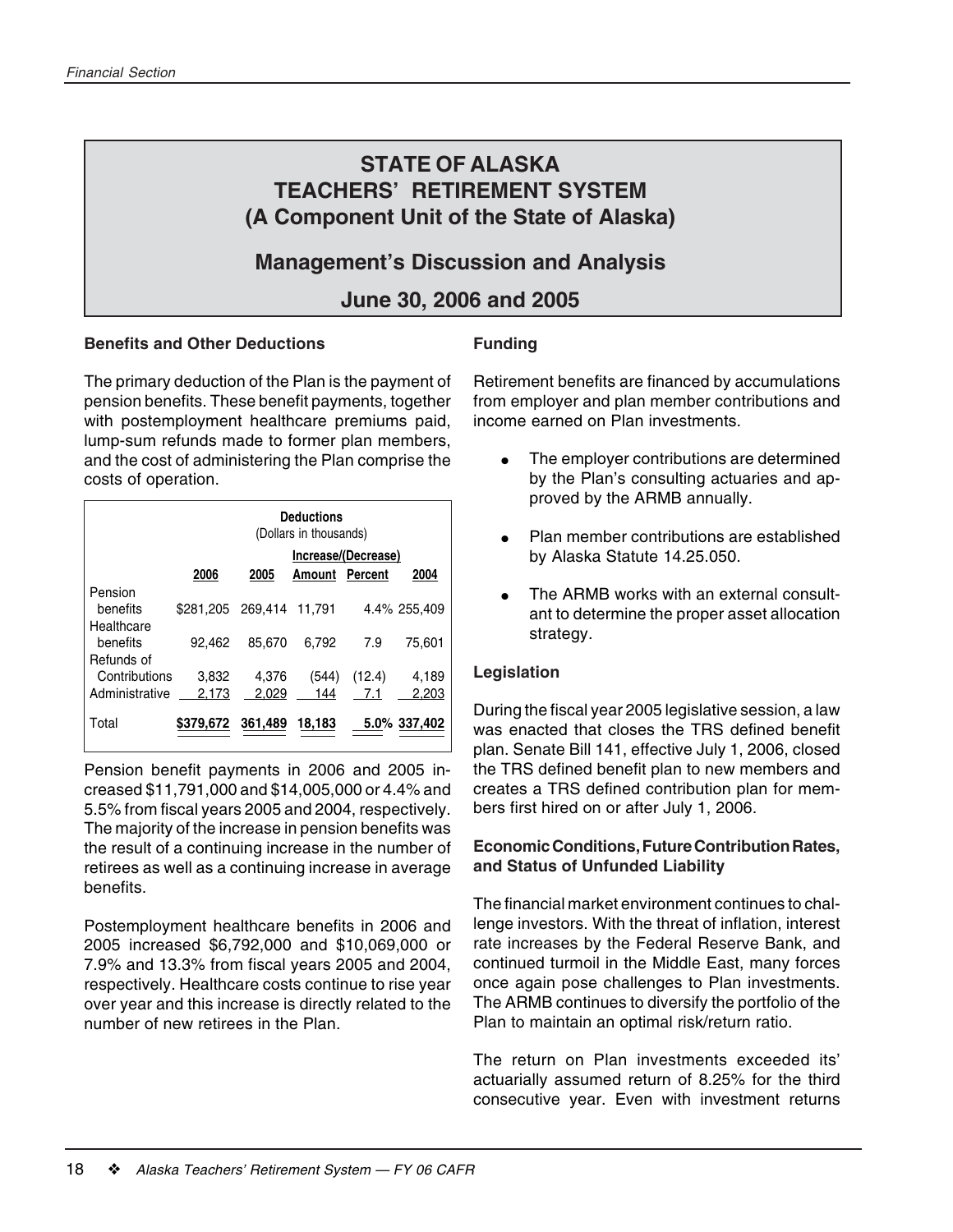### **Management's Discussion and Analysis**

### **June 30, 2006 and 2005**

exceeding the actuarial rate of return, the Plan will continue to see an increase in employer contribution rates due to rising medical costs and past contribution shortfalls.

The consulting actuary recommended an increase from the employer contribution rate of 38.85% in fiscal year 2006 to 41.78% in fiscal year 2007. The ARMB adopted an average employer contribution rate of 26.00% for fiscal year 2007, up 5 points from the fiscal year 2006 employer contribution rate of 21.00%.

The June 30, 2005, actuarial valuation for the Plan reported a funding ratio of 60.9% and an unfunded liability of \$2.5 billion.

**Requests for Information**

This financial report is designed to provide a general overview of the Plan's finances for all those with interest in the Plan's finances. Questions concerning any of the information provided in this report or requests for additional financial information should be addressed to the Alaska Teachers' Retirement System, Division of Retirement & Benefits, Accounting Section, P.O. Box 110203, Juneau, Alaska 99811-0203.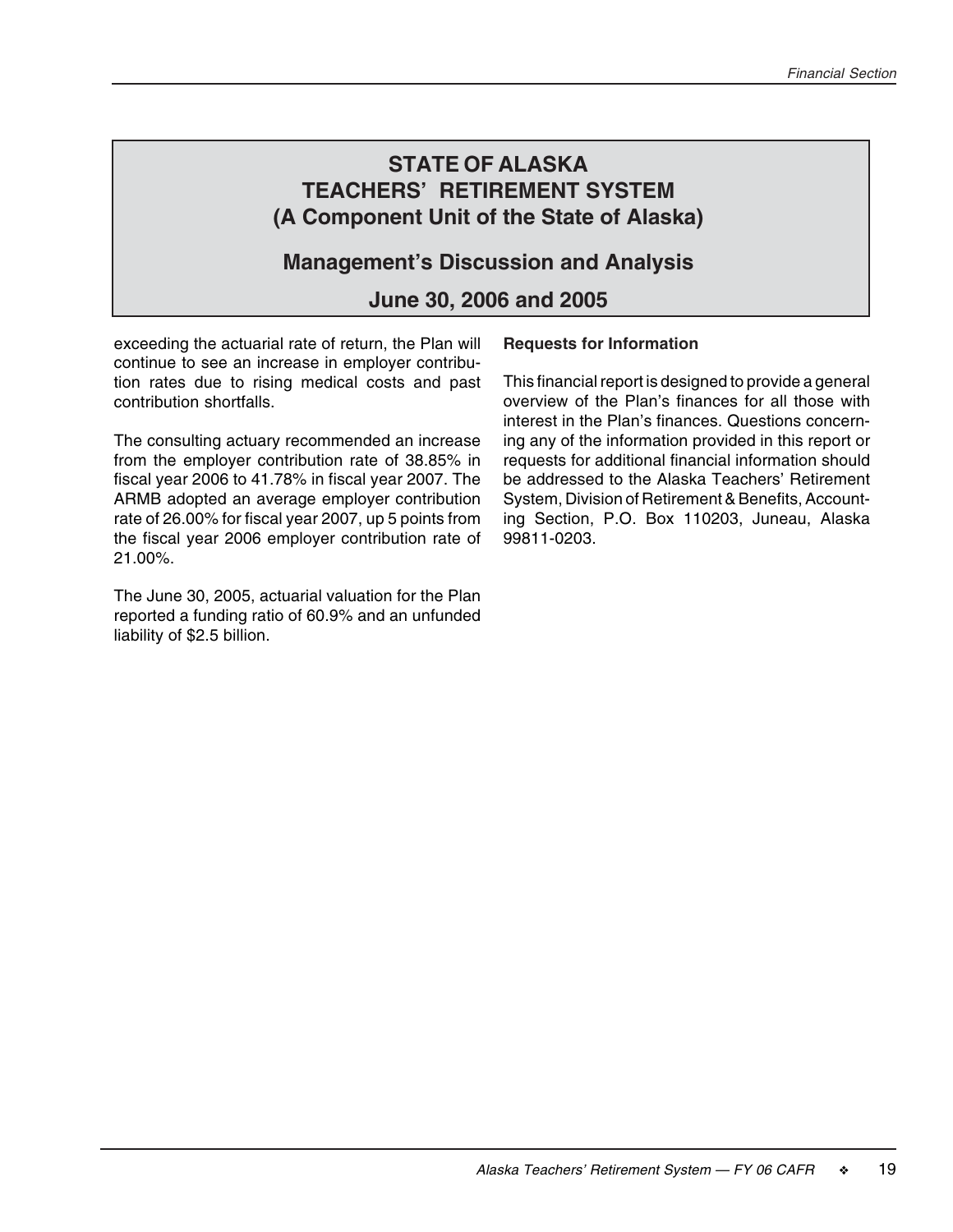### **Statements of Plan Net Assets**

**June 30, 2006 and 2005 (In thousands)**

|                                                                                                                                                                                                                                                                                                                                                                   | 2006                                                                                                                 |                                                                                                                |                                                                                                                       |                                                                                                                       | 2005                                                                                                           |                                                                                                                       |  |  |
|-------------------------------------------------------------------------------------------------------------------------------------------------------------------------------------------------------------------------------------------------------------------------------------------------------------------------------------------------------------------|----------------------------------------------------------------------------------------------------------------------|----------------------------------------------------------------------------------------------------------------|-----------------------------------------------------------------------------------------------------------------------|-----------------------------------------------------------------------------------------------------------------------|----------------------------------------------------------------------------------------------------------------|-----------------------------------------------------------------------------------------------------------------------|--|--|
|                                                                                                                                                                                                                                                                                                                                                                   | <b>Pension</b>                                                                                                       | Post-<br>employment<br>Healthcare                                                                              | Total                                                                                                                 |                                                                                                                       | Post-<br>employment<br><b>Pension Healthcare</b>                                                               | Total                                                                                                                 |  |  |
| Assets:                                                                                                                                                                                                                                                                                                                                                           |                                                                                                                      |                                                                                                                |                                                                                                                       |                                                                                                                       |                                                                                                                |                                                                                                                       |  |  |
| Cash and Cash Equivalents (notes 3 and 5):<br>Short-Term Fixed Income Pool<br>\$<br>Securities Lending Collateral<br><b>Total Cash and Cash Equivalents</b>                                                                                                                                                                                                       | 371<br>304,063<br>304,434                                                                                            | 146<br>119,322<br>119,468                                                                                      | 517<br>423,385<br>423,902                                                                                             | 428<br>225,998<br>226,426                                                                                             | 157<br>82,849<br>83,006                                                                                        | 585<br>308,847<br>309,432                                                                                             |  |  |
| Receivables:<br>Contributions<br>Due from State of Alaska General Fund<br>Other Account Receivable<br><b>Total Receivables</b>                                                                                                                                                                                                                                    | 6,675<br>102<br>1<br>6,778                                                                                           | 2,619<br>40<br>$\mathbf{1}$<br>2,660                                                                           | 9,294<br>142<br>2<br>9,438                                                                                            | 3,008<br>3,008                                                                                                        | 1,102<br>$\overline{\phantom{a}}$<br>1,102                                                                     | 4,110<br>4,110                                                                                                        |  |  |
| Investments (notes 3, 4, 5, and 7):<br>Domestic Equity Pool<br>Domestic Fixed Income Pool<br><b>International Equity Pool</b><br><b>Real Estate Pool</b><br>International Fixed Income Pool<br>Private Equity Pool<br><b>Emerging Markets Equity Pool</b><br><b>Other Investments Pool</b><br>High Yield Pool<br>Absolute Return Pool<br><b>Total Investments</b> | 1,510,424<br>670,088<br>458,689<br>309,002<br>64,427<br>185,654<br>69,738<br>23,327<br>48,042<br>78,526<br>3,417,917 | 126,536<br>262,959<br>180,001<br>121,260<br>25,283<br>72,855<br>27,367<br>9,154<br>18,853<br>30,815<br>875,083 | 1,636,960<br>933,047<br>638,690<br>430,262<br>89,710<br>258,509<br>97,105<br>32,481<br>66,895<br>109,341<br>4,293,000 | 1,420,291<br>662,788<br>450,569<br>282,974<br>109,180<br>129,882<br>52,832<br>10,862<br>47,363<br>72,016<br>3,238,757 | 120,279<br>242,972<br>165,174<br>103,735<br>40,025<br>47,613<br>19,368<br>3,982<br>17,363<br>26,401<br>786,912 | 1,540,570<br>905,760<br>615,743<br>386,709<br>149,205<br>177,495<br>72,200<br>14,844<br>64,726<br>98,417<br>4,025,669 |  |  |
| Loans and Mortgages, Net of Allowance<br>for Loan Losses of \$28 in 2006<br>and \$29 in 2005<br><b>Total Assets</b>                                                                                                                                                                                                                                               | 24<br>3,729,153                                                                                                      | 9<br>997,220                                                                                                   | 33<br>4,726,373                                                                                                       | 35<br>3,468,226                                                                                                       | 13<br>871,033                                                                                                  | 48<br>4,339,259                                                                                                       |  |  |
| Liabilities:<br><b>Accrued Expenses</b><br>Securities Lending Collateral                                                                                                                                                                                                                                                                                          | 2,167                                                                                                                | 850                                                                                                            | 3,017                                                                                                                 | 2,100                                                                                                                 | 770                                                                                                            | 2,870                                                                                                                 |  |  |
| Payable (note 5)<br>Due to State of Alaska General Fund<br><b>Total Liabilities</b>                                                                                                                                                                                                                                                                               | 304,063<br>306,230                                                                                                   | 119,322<br>120,172                                                                                             | 423,385<br>426,402                                                                                                    | 225,998<br>401<br>228,499                                                                                             | 82,849<br>146<br>83,765                                                                                        | 308,847<br>547<br>312,264                                                                                             |  |  |
| Commitment and Contingencies (note 7)<br>Net Assets Held in Trust for<br>Pension and Postemployment<br><b>Healthcare Benefits</b>                                                                                                                                                                                                                                 | \$3,422,923                                                                                                          | 877,048                                                                                                        | 4,299,971                                                                                                             | 3,239,727                                                                                                             | 787,268                                                                                                        | 4,026,995                                                                                                             |  |  |

(Schedules of funding progress are presented on pages 46 and 47.)

See accompanying notes to financial statements.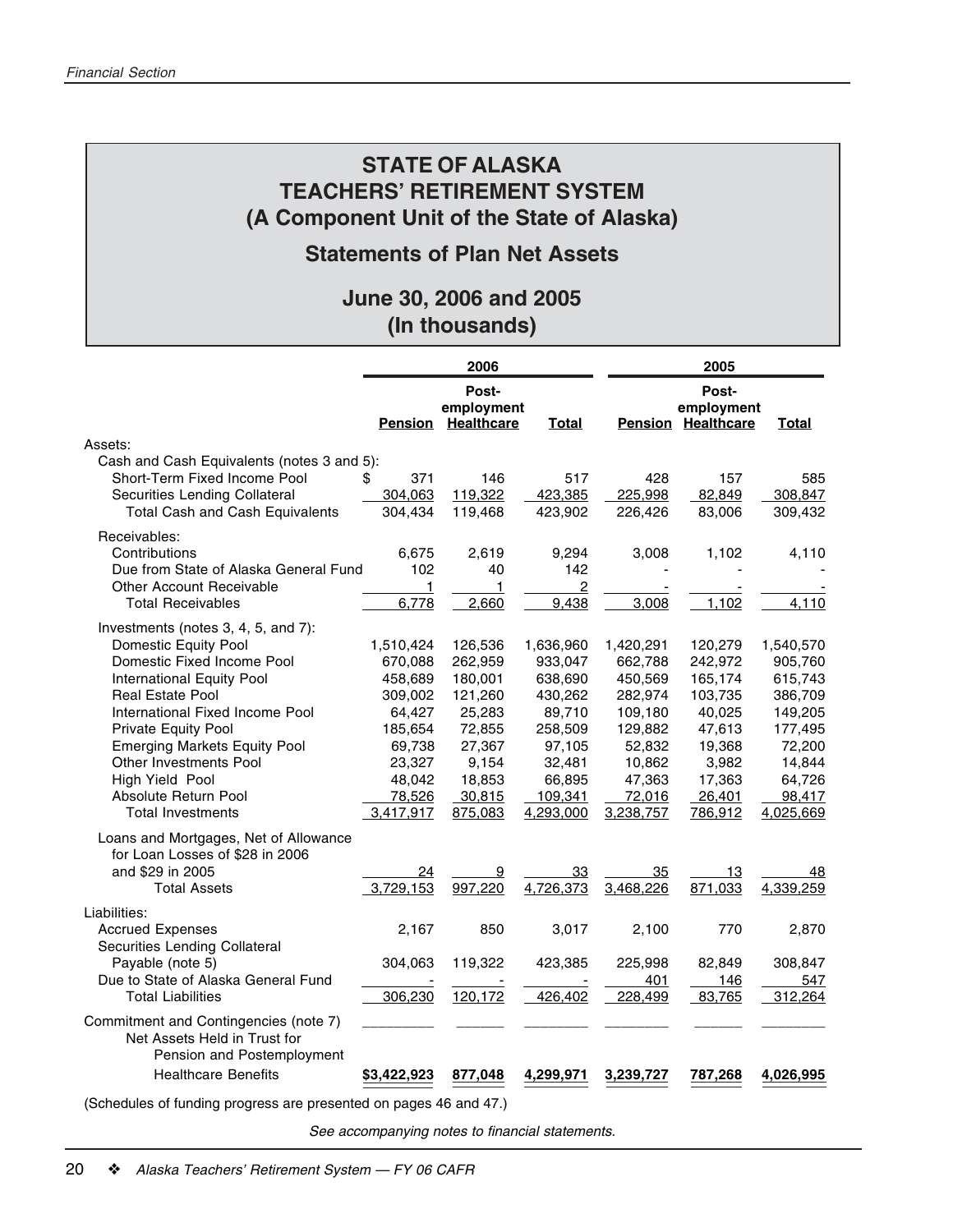### **Statements of Changes in Plan Net Assets**

### **Years ended June 30, 2006 and 2005 (In thousands)**

|                                                                                 | 2006         |                                                 | 2005         |           |                                                  |              |
|---------------------------------------------------------------------------------|--------------|-------------------------------------------------|--------------|-----------|--------------------------------------------------|--------------|
|                                                                                 | Pension      | Post-<br>employment<br><b>Healthcare</b>        | <b>Total</b> |           | Post-<br>employment<br><b>Pension Healthcare</b> | <b>Total</b> |
| Additions:                                                                      |              |                                                 |              |           |                                                  |              |
| Contributions:<br>Employers                                                     | \$<br>91,902 | 36,065                                          | 127,967      | 68,448    | 25,092                                           | 93,540       |
| <b>Plan Members</b>                                                             | 41,512       | 16,290                                          | 57,802       | 40,973    | 15,020                                           | 55,993       |
| <b>Total Contributions</b>                                                      | 133,414      | 52,355                                          | 185,769      | 109,421   | 40,112                                           | 149,533      |
| Investment Income:                                                              |              |                                                 |              |           |                                                  |              |
| Net Appreciation in Fair Value (note 3)                                         | 235,464      | 92,402                                          | 327,866      | 159,596   | 58,507                                           | 218,103      |
| Interest                                                                        | 39,941       | 15,675                                          | 55,616       | 37,817    | 13,864                                           | 51,681       |
| <b>Dividends</b>                                                                | 55,989       | 21,971                                          | 77,960       | 48,484    | 17,774                                           | 66,258       |
| Net Recognized Loan Recovery                                                    | 1.           |                                                 | 1            | 1         |                                                  |              |
| <b>Total Investment Income</b>                                                  | 331,395      | 130,048                                         | 461,443      | 245,898   | 90,145                                           | 336,043      |
| Less Investment Expense<br>Net Investment Income Before                         | 7,659        | 3,006                                           | 10,665       | 6,833     | 2,505                                            | 9,338        |
| <b>Securities Lending</b>                                                       | 323,736      | 127,042                                         | 450,778      | 239,065   | 87,640                                           | 326,705      |
| Securities Lending Income (note 5)<br>Less Securities Lending Expenses          | 11,023       | 4,326                                           | 15,349       | 5,075     | 1,860                                            | 6,935        |
| (note 5)                                                                        | 10,369       | 4,069                                           | 14,438       | 4,547     | 1,667                                            | 6,214        |
| Net Income from Securities                                                      |              |                                                 |              |           |                                                  |              |
| Lending Activities                                                              | 654          | 257                                             | 911          | 528       | 193                                              | 721          |
| Net Investment Income                                                           | 324,390      | 127,299                                         | 451,689      | 239,593   | 87,833                                           | 327,426      |
| Other:                                                                          |              |                                                 |              |           |                                                  |              |
| <b>Transfer from Retiree Health</b>                                             |              |                                                 |              |           |                                                  |              |
| Fund (note 6)                                                                   | 10,898       | 4,277                                           | 15,175       |           |                                                  |              |
| Other                                                                           | 11           | 4                                               | 15           | 7         | 3                                                | 10           |
| <b>Total Additions</b>                                                          | 468,713      | 183,935                                         | 652,648      | 349,021   | 127,948                                          | 476,969      |
| Deductions:                                                                     |              |                                                 |              |           |                                                  |              |
| <b>Pension Benefits</b>                                                         | 281,205      | 92,462                                          | 373,667      | 269,414   | 85,670                                           | 355,084      |
| <b>Refunds of Contributions</b>                                                 | 2,752        | 1,080                                           | 3,832        | 3,202     | 1.174                                            | 4,376        |
| Administrative                                                                  | 1,560        | 613                                             | 2,173        | 1,485     | 544                                              | 2,029        |
| <b>Total Deductions</b>                                                         | 285,517      | 94,155                                          | 379,672      | 274,101   | 87,388                                           | 361,489      |
| Net Increase                                                                    | 183,196      | 89,780                                          | 272,976      | 74,920    | 40,560                                           | 115,480      |
| Net Assets Held in Trust for Pension and<br>Postemployment Healthcare Benefits: |              |                                                 |              |           |                                                  |              |
| Balance, Beginning of Year                                                      | 3,239,727    | 787,268                                         | 4,026,995    | 3,164,807 | 746,708                                          | 3,911,515    |
| Balance, End of Year                                                            | \$3,422,923  | 877,048                                         | 4,299,971    | 3,239,727 | 787,268                                          | 4,026,995    |
|                                                                                 |              | See accompanying notes to financial statements. |              |           |                                                  |              |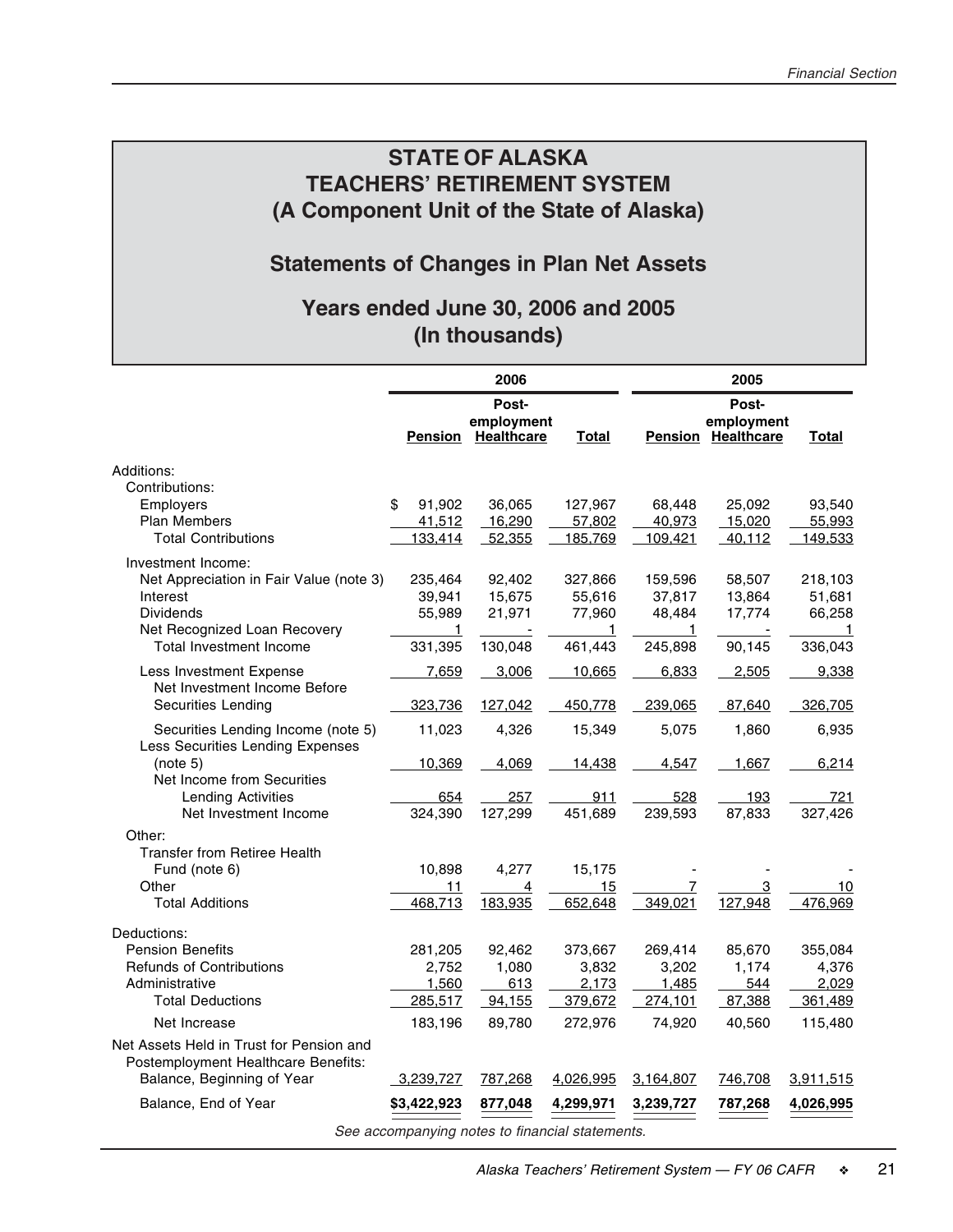### **Notes to Financial Statements**

### **June 30, 2006 and 2005**

#### **(1) Description**

The following brief description of the State of Alaska Teachers' Retirement System (Plan), a Component Unit of the State of Alaska, is provided for general information purposes only. Members should refer to the Plan agreement for more complete information.

#### **General**

The Plan is a defined benefit, costsharing, multiple employer public employee retirement system established and administered by the State of Alaska (State) to provide pension and postemployment healthcare benefits for teachers and other eligible members. Benefit and contribution provisions are established by State law and may be amended only by the State Legislature. The Plan is considered a component unit of the State financial reporting entity and is included in the State's Comprehensive Annual Financial Report as a pension trust fund.

At June 30, the number of participating local government employers was:

|                                              | 2006 | 2005 |
|----------------------------------------------|------|------|
| State of Alaska<br>School districts<br>Other | 53   | 53   |
| <b>Total employers</b>                       | 58   |      |

Inclusion in the Plan is a condition of employment for permanent school district, University of Alaska, and State Department of Education

employees who meet the eligibility requirements for participation. At June 30, Plan membership consisted of:

|                                                                                                                   | 2006           | 2005           |
|-------------------------------------------------------------------------------------------------------------------|----------------|----------------|
| Retirees and<br>beneficiaries<br>currently receiving<br>benefits<br>Terminated plan members<br>entitled to future | 9,349          | 9,020          |
| benefits                                                                                                          | 734            | 826            |
|                                                                                                                   | 10,083         | 9,846          |
| Current plan members:                                                                                             |                |                |
| Vested<br>Nonvested                                                                                               | 5,524<br>4,311 | 5,254<br>4,402 |
|                                                                                                                   | 9,835          | 9,656          |
|                                                                                                                   | 19,918         | 19,502         |

#### **Pension Benefits**

Vested members hired prior to July 1, 1990, are entitled to pension benefits beginning at normal retirement age, fifty-five, or early retirement age, fifty. For members hired after June 30, 1990, the normal and early retirement ages are sixty and fifty-five, respectively. Members may also retire at any age and receive a normal benefit when they accumulate the required credited service.

The normal annual pension benefit is based on years of service and average base salary. The average base salary is based upon the members' three highest contract years' salaries.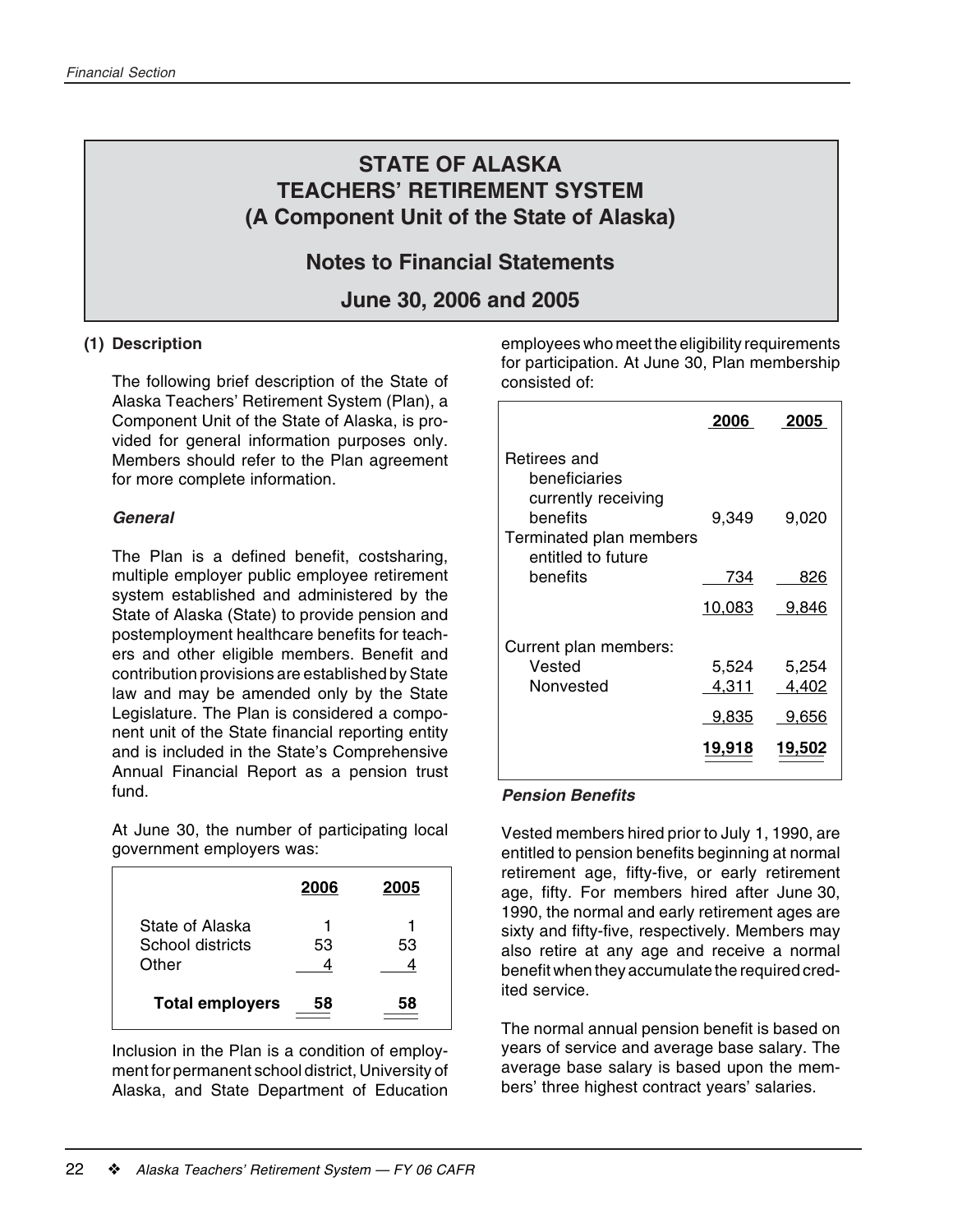### **Notes to Financial Statements**

**June 30, 2006 and 2005**

The benefit related to all years of credited service prior to July 1, 1990 and for years of service through a total of twenty years is equal to 2% of the employee's average base salary. The benefit for each year over twenty years of service subsequent to June 30, 1990, is equal to 2-1/2% of the employee's base salary.

Minimum benefits for members eligible for retirement are \$25 per month for each year of credited service.

Married members must receive their benefits in the form of a joint and survivor annuity unless their spouse consents to another form of benefit or benefits are payable under the 1% supplemental contributions provision.

The Plan has two types of postretirement pension adjustments (PRPA). The automatic PRPA is issued annually to all eligible benefit recipients when the cost of living increases in the previous calendar year. The automatic PRPA increase is paid beginning July 1 of each year. The discretionary PRPA may be granted to eligible recipients by the Plan Administrator, if the cost of living in the previous calendar year rises and the financial condition of the Plan permits. If both an automatic and discretionary PRPA are granted, and a retiree is eligible for both adjustments, the one that provides the retiree the greater increase will be paid.

#### **Postemployment Healthcare Benefits**

When pension benefits begin, major medical benefits are provided without cost to (1) all members first hired before July 1, 1990, (2) members hired after July 1, 1990 with 25 years of membership service, and (3) members who are disabled or age sixty or older,

regardless of their initial hire dates. Members first hired after June 30, 1990, may receive major medical benefits prior to age sixty by paying premiums.

Prior to July 1, 1997, postemployment healthcare benefits were provided by the payment of premiums to an insurance company. Beginning July 1, 1997, the Retiree Health Fund (RHF), a pension trust fund of the State, was established. The RHF is self-funded and provides major medical coverage to retirees of the Plan. Retirees of three other State administered retirement plans also participate in the RHF. The Plan, along with the other participating plans, retains the risk of loss of allowable claims. The RHF issues a publicly available financial report which may be obtained by writing to the State of Alaska, Department of Administration, Division of Retirement and Benefits, P.O. Box 110203, Juneau, Alaska, 99811-0203 or by calling (907) 465-4460.

### **Death Benefits**

When benefits are payable under the 1% supplemental contribution provision, the Plan member's spouse is eligible for a spouse's pension if there is/are no dependent child(ren). If there is/are dependent child(ren), a survivor's allowance may be payable to the Plan member's spouse, or guardian of the dependent child(ren). The amount of the pension or allowance is determined by the Plan member's base salary. Plan members first hired after June 30, 1982, are not eligible to participate in this provision.

If an active Plan member dies from occupational causes, the spouse may receive a monthly pension from the Plan. When death is due to occupational causes and there is no surviving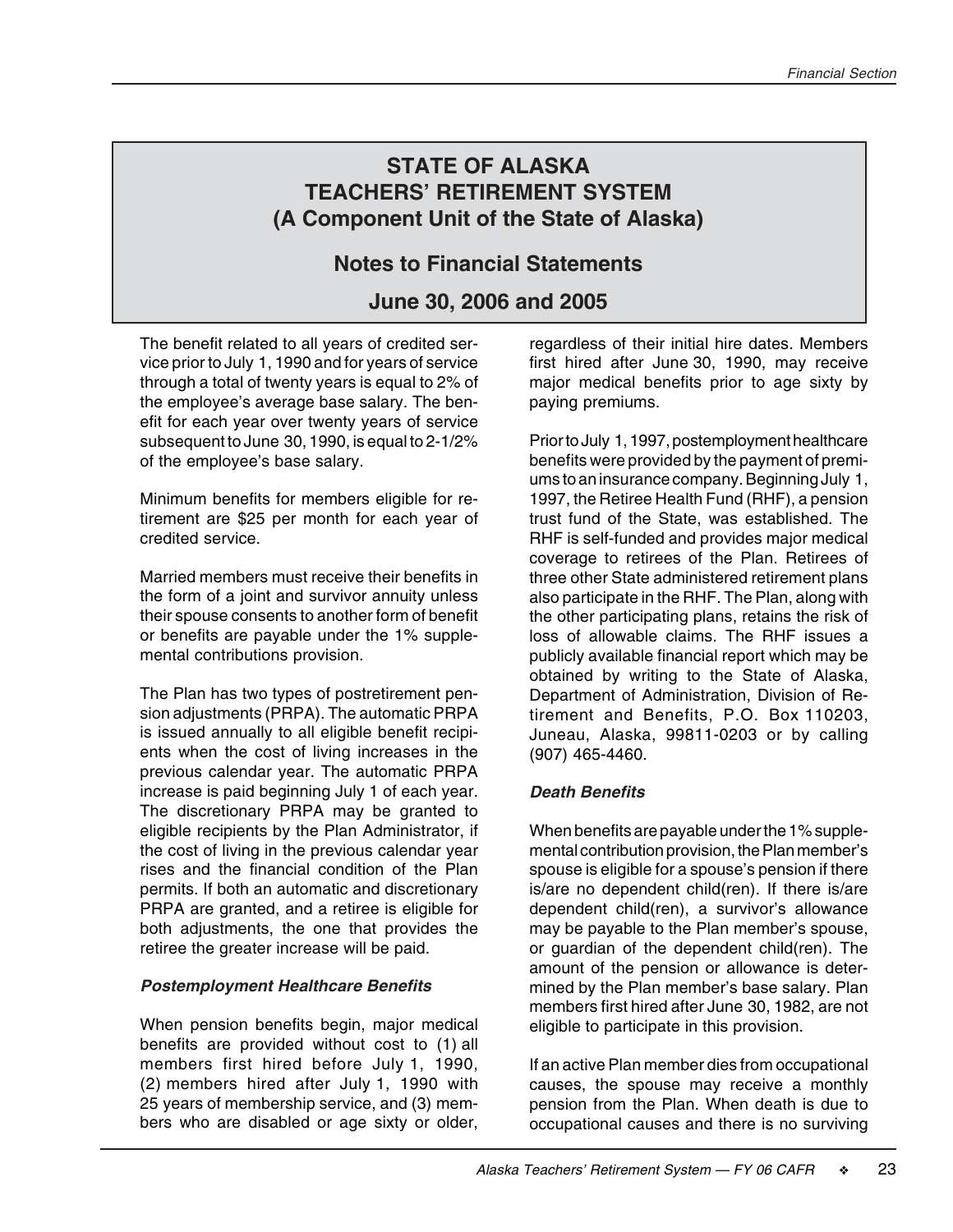### **Notes to Financial Statements**

### **June 30, 2006 and 2005**

spouse, the Plan member's dependent child(ren) may receive a monthly pension until they are no longer dependents. If the member does not have a spouse or dependent children at the time of death, a lump-sum death benefit is payable to the named beneficiary(ies). The amount of the occupational death pension is 40% of the member's base salary at the time of death. The amount of the occupational death pension changes on the date the Plan member's normal retirement would have occurred if the Plan member had lived. The new benefit is based on the Plan member's average base salary at the time of death and the credited service that would have accrued had the Plan member lived and continued to work until normal retirement. If benefits are payable under the 1% supplemental contribution provision, benefits are not payable under this provision. If the death was from nonoccupational causes, and the Plan member was vested, the spouse may receive a monthly 50% joint and survivor option benefit based on the member's credited service and average base salary at the time of death. If the Plan member is not married or vested, a lump-sum death benefit is payable to the named beneficiary(ies).

#### **Disability Benefits**

If a Plan member has been in membership service for five or more years for which contributions have been made, is not eligible for normal retirement benefits and becomes permanently disabled, the Plan member is entitled to a monthly benefit. The annual disability benefit is equal to 50% of the base salary at the time of the disability plus an additional 10% of his/her base salary for each dependent child up to a maximum of four children. At normal retirement age, a disabled Plan member receives normal retirement benefits.

#### **Contributions**

#### **Plan Member Contributions**

Plan members contribute 8.65% of their base salary as required by statute. The Plan member contributions are deducted before federal tax is withheld. Eligible Plan members contribute an additional 1% of their salary under the supplemental contribution provision. Contributions are collected by employers and remitted to the Plan. Plan member contributions earn interest at the rate of 4.5% per annum, compounded annually.

#### **Employer Contributions**

The Plan's funding policy provides for periodic employer contributions at actuarially determined rates that, expressed as a percent of annual covered payroll, are sufficient to accumulate assets to pay both pension and postemployment healthcare benefits when due. Employer contribution rates are determined using the projected unit credit actuarial funding method. The Plan uses the level percentage of pay method to amortize the unfunded liability over a twentyfive year fixed period.

#### **Refunds**

Plan member contributions may be voluntarily or, under certain circumstances, involuntarily refunded to the member or a garnishing agency sixty days after termination of employment. Voluntary refund rights are forfeited on July 1 following the member's 75th birthday or within fifty years of the member's last termination date.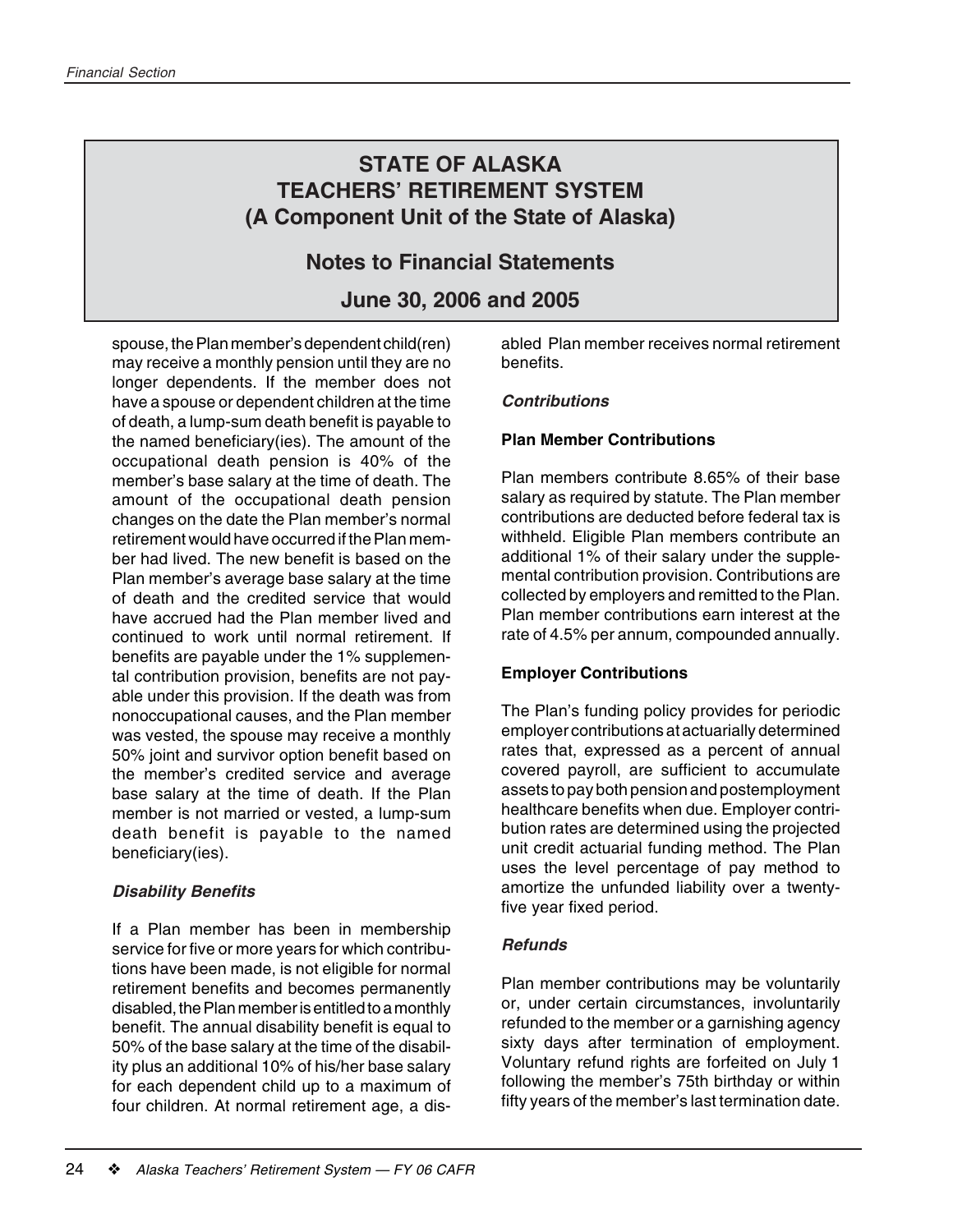### **Notes to Financial Statements**

### **June 30, 2006 and 2005**

Members who have had contributions refunded forfeit all retirement benefits, including postemployment healthcare benefits. Members are allowed to reinstate refunded service due to involuntary refunds by repaying the total involuntary refunded balance and accrued interest. Members are allowed to reinstate voluntarily refunded service by repaying the voluntarily refunded balance and accrued interest, as long as they reestablish an employee relationship with a participating Plan employer before July 1, 2010. Members who have not reestablished an employee relationship with a participating Plan employer by June 30, 2010, will not be eligible to reinstate voluntarily refunded service and will forfeit any claim to Plan membership rights. Balances refunded to members accrue interest at the rate of 7.0% per annum, compounded semiannually.

### **Administrative Costs**

Administrative costs are financed through investment earnings.

### **Due From (To) State of Alaska General Fund**

Amounts due from (to) the State of Alaska General Fund represent the net difference between amounts paid by the Plan on behalf of others and amounts paid by others on behalf of the Plan.

### **(2) Summary of Significant Accounting Policies**

### **Basis of Accounting**

The Plan's financial statements are prepared using the economic resources measurement focus and the accrual basis of accounting. Contributions are recognized in the period in which

they are due. Benefits and refunds are recognized when due and payable.

### **Use of Estimates**

The preparation of financial statements in conformity with generally accepted accounting principles requires management to make estimates and assumptions that affect the reported amounts of assets and liabilities and disclosure of contingent assets and liabilities at the date of the financial statements and the reported amounts of additions and deductions during the reporting period. Actual results could differ from those estimates.

### **GASB Statements No. 25 and No. 26**

Governmental Accounting Standards Board (GASB) Statements No. 25 and No. 26 require that Plan net assets be split between pension and postemployment healthcare. To meet these requirements, Plan assets, liabilities, additions and deductions not specifically identifiable to either plan are allocated to the pension and postemployment healthcare plans based on their proportionate share of actuarial accrued liabilities.

### **Investments**

Investments are recorded at fair value in accordance with GASB Statement No. 31. Fair value is "the amount that a plan can reasonably expect to receive for an investment in a current sale between a willing buyer and a willing seller – that is, other than in a forced or liquidation sale." Security transactions are accounted for on a trade date (ownership) basis at the current fair value. Dividend income on equity securities is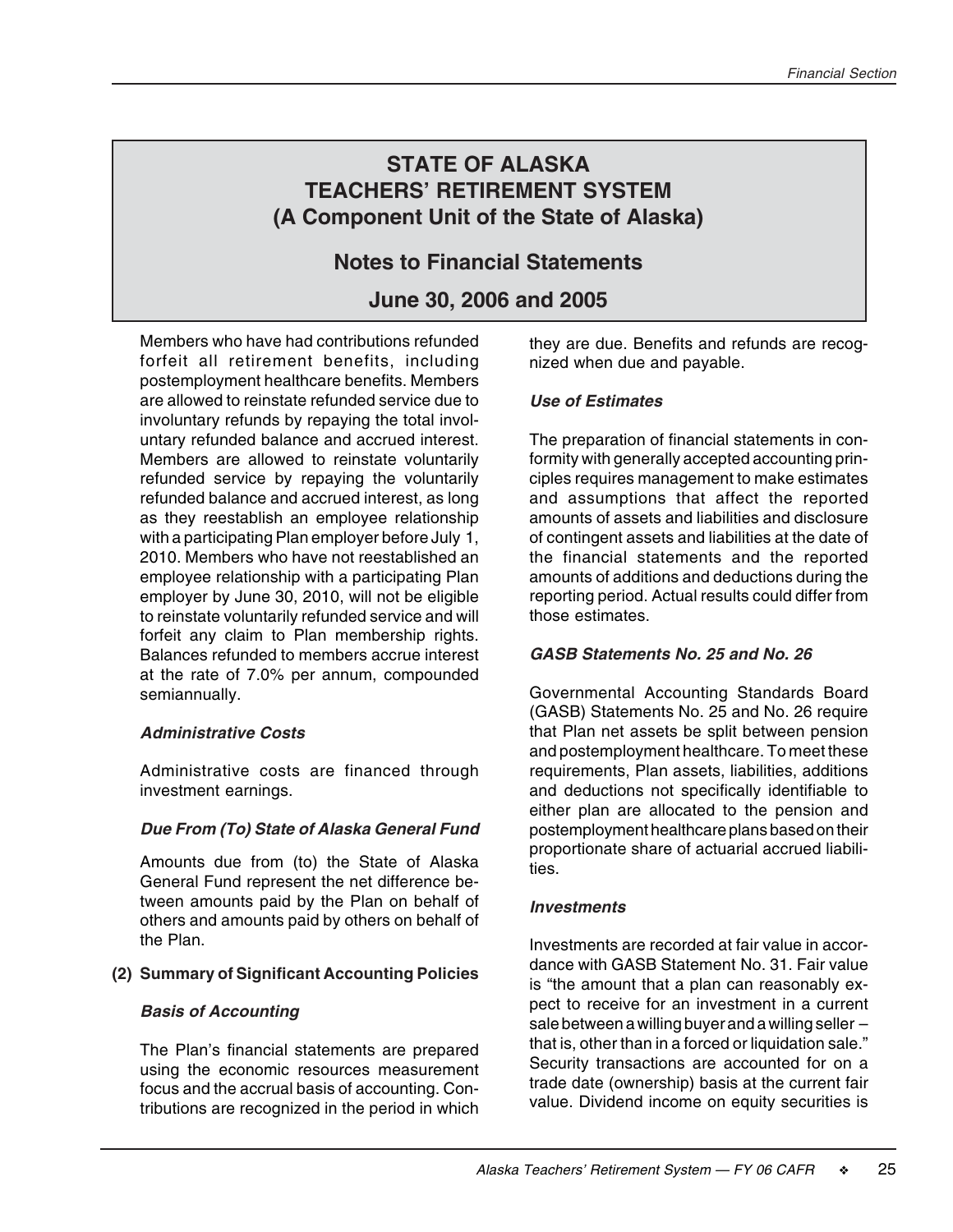### **Notes to Financial Statements**

### **June 30, 2006 and 2005**

accrued on the exdividend date. Net appreciation (depreciation) is determined by calculating the change in the fair value of investments between the end of the year and the beginning of the year, less purchases of investments at cost, plus sales of investments at fair value. Investment deductions consist of those administrative deductions directly related to the Plan's investment operations.

In fiscal year 2005, GASB Statement No. 40, Deposits and Investment Risk Disclosures was implemented. GASB Statement No. 40 addresses disclosures on deposits and investments, focusing on common investment risks related to interest rate risk, credit risk, foreign currency risk and concentration of credit risk.

#### **Valuation**

#### Investments with Readily Determinable Fair Values

Fixed-income securities are valued each business day using prices obtained from a pricing service when such prices are available; otherwise, such securities are valued at the most current sale price or based on a valuation provided by investment managers. Money market funds are valued at amortized cost, which approximates fair value.

Equity securities are valued each business day using prices obtained from a pricing service or prices quoted by one or more independent brokers.

Emerging markets securities are valued on the last business day of each month by the investment managers.

Mortgage loans are valued at their principal balance (cost) less an allowance for loan loss, the net result of which approximates fair value. At June 30, 2006 and 2005, the allowance for loan loss totaled \$28,022 and \$28,904, respectively and is considered by management to be sufficient to cover any losses to the mortgage loan portfolio.

#### Investments with Estimated Fair Values

Private equity securities are valued periodically by the general partners. Underlying private equity investments that are listed on a national exchange are valued using quoted market prices. Securities for which there are no market quotations available are initially carried at original cost and subsequently valued at fair value as determined by the general partners. In determining fair value, the financial condition, operating results and projected operating cash flow of the underlying portfolio companies, prices paid in private sales of such securities, the nature and duration of restrictions on disposition of the securities, the expenses and delay that would be involved in registration, the price and extent of public trading in similar securities, the existence of merger proposals or tender offers affecting securities, and reports prepared by analysts are considered as appropriate. Because of the inherent uncertainty of valuations, however, these estimated values may differ significantly from the values that would have been used had a ready market for the securities existed, and these differences could be material.

Absolute return investments are carried at fair value as determined by the pro-rata interest in the net assets of the underlying investment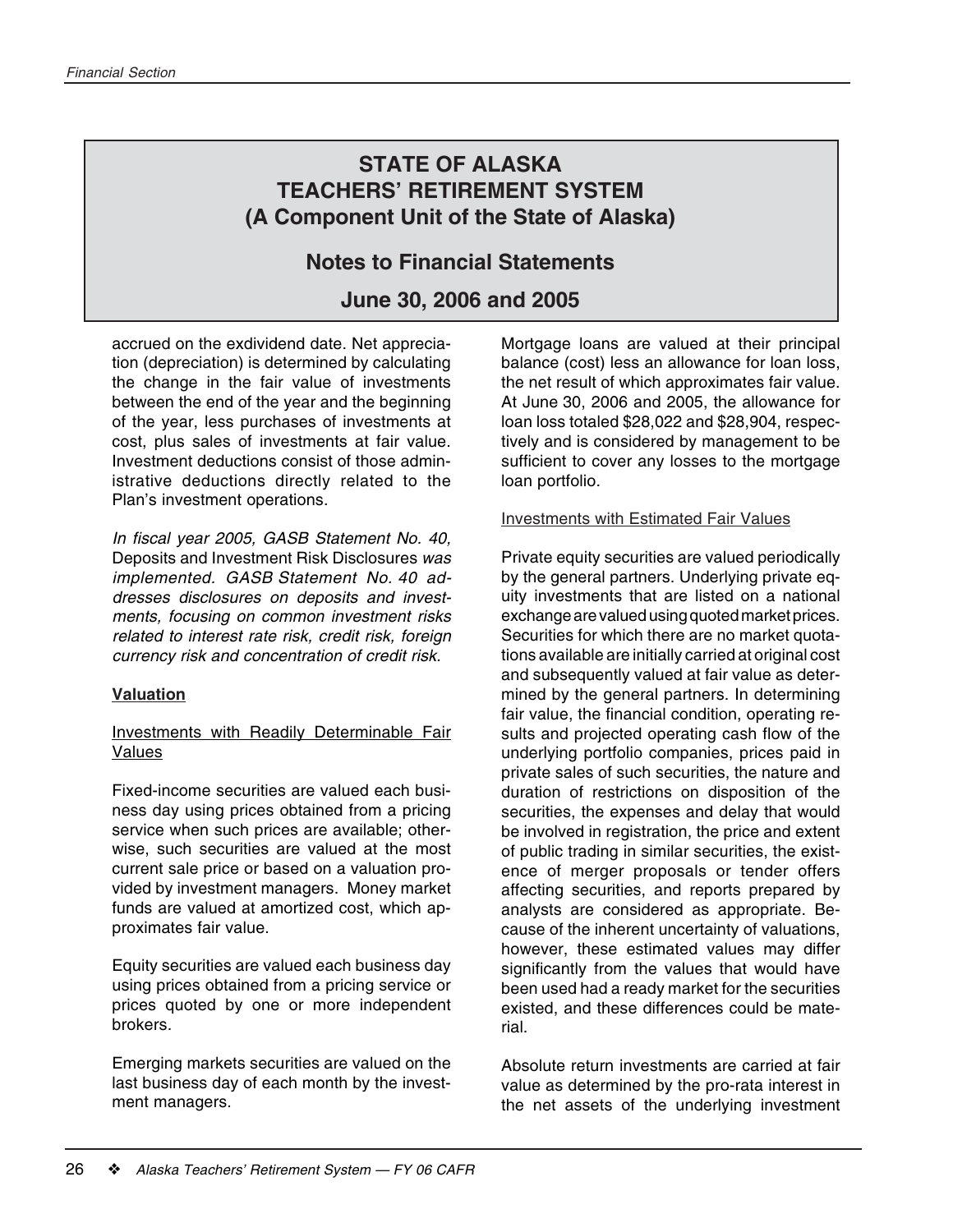### **Notes to Financial Statements**

### **June 30, 2006 and 2005**

funds. These investment funds are valued periodically by the general partners and the managers of the underlying investments. The net asset value represents the amount that would be expected to be received if it were to liquidate its interests subject to liquidity or redemption restrictions. Because of the inherent uncertainty of valuations, however, these estimated values may differ significantly from the values that would have been used had a ready market for the securities existed, and these differences could be material.

The energy related investments in the Other Investments Pool consist primarily of loans and preferred stock that are valued at the lower of cost or fair value. The agricultural investments in the Other Investments Pool consist primarily of farmland investments that are stated at fair value based upon independent appraisals performed periodically. In years when an independent appraisal is not performed, the valuation is reviewed by an independent advisor. Because of the inherent uncertainty of valuations, however, these estimated values may differ significantly from the values that would have been used had a ready market for the investments existed, and these differences could be material.

With the exception of real estate investment trust holdings, real estate investments are valued quarterly by investment managers based on market conditions and their knowledge of industry trends. Separate account real estate investments are appraised once every three years, in conjunction with the property's purchase anniversary date, by independent appraisers. Real estate investment trust holdings are valued each business day using prices obtained from a pricing service.

Securities expressed in terms of foreign currencies are translated into U.S. dollars at the prevailing exchange rates. Forward currency contracts are valued at the midpoint of representative quoted bid and asked prices.

Income in the short-term fixed income pool is calculated daily and credited monthly to each member on a pro rata basis.

Income in the domestic fixed income pool, equity pools, international fixed income pool, and the high yield pool is credited daily to each member on a pro rata basis.

Income in the emerging markets, private equity, absolute return, other investments and real estate pools is credited to pool members monthly on a pro rata basis.

#### **Contributions Receivable**

Contributions from Plan members and employers for service through June 30 are accrued. These contributions are considered fully collectible and, accordingly, no allowance for uncollectible receivables is reflected in the financial statements.

#### **Federal Income Tax Status**

The Plan is a qualified plan under Section 401(a) of the Internal Revenue Code and is exempt from federal income taxes under Section 501(a).

#### **Reclassifications**

Certain reclassifications not affecting changes in net assets held in trust for pension and postemployment healthcare benefits have been made to 2005 amounts in order to conform to the 2006 presentation.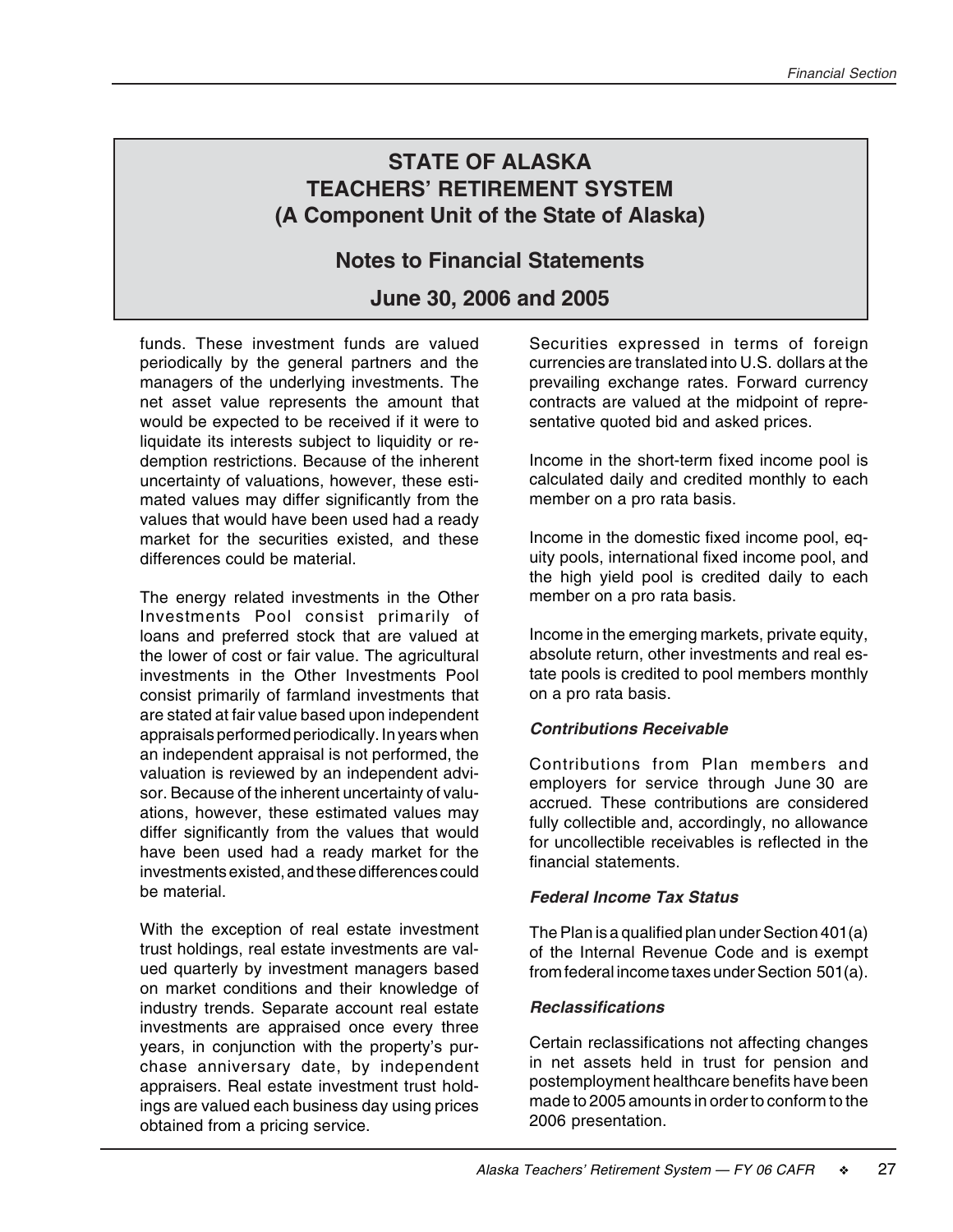### **Notes to Financial Statements**

### **June 30, 2006 and 2005**

#### **(3) Investments**

The Alaska Retirement Management Board (ARMB) has statutory oversight of the Plan's investments. As the fiduciary, the ARMB has the statutory authority to invest the assets under the Prudent Investor Rule. Alaska Statute provides that investments shall be made with the judgment and care under circumstances then prevailing that an institutional investor of ordinary professional prudence, discretion and intelligence exercises in managing large investment portfolios.

The Department of Revenue, Treasury Division (Treasury) provides staff for the ARMB. Treasury has created a pooled environment by which it manages the investments the ARMB has fiduciary responsibility for. Actual investing is performed by investment officers in the State's Department of Revenue, Treasury Division, or by contracted external investment managers. The ARMB has developed investment guidelines, policies and procedures for Treasury staff and external investment managers to adhere to when managing investments.

#### **Short-Term Fixed Income Pool**

The Plan participates in the State's internally managed short-term fixed income pool which was established March 15, 1993, with a start up and maintained share price of \$1. Treasury staff determines the allocation between permissible securities. Each member owns shares in the pool, the number of which fluctuates daily with contributions and withdrawals. Member shares also change at the beginning of each month when income is paid. At June 30, 2006 and

2005, the Plan had a 0.02% and 0.03% direct ownership in the short-term fixed income pool which included interest receivable of \$15,402 and \$7,098, respectively. The Plan had a 4.29% and 1.58% indirect ownership in the short-term fixed income pool at June 30, 2006 and 2005, respectively.

#### **Domestic Fixed Income Pool**

The domestic fixed income pool is comprised of an internally managed and an externally managed pool.

#### **Retirement Fixed Income Pool**

The Plan participates in the ARMB's internally managed retirement fixed income pool which was established March 1, 1996, with a start up share price of \$1,000. The share price at June 30, 2006, was \$1,843. Treasury staff determines the allocation between permissible securities. Ownership in the pool is based on the number of shares held by each member. The net asset value per share is determined by dividing the total fair value of the net assets of the pool by the number of shares of the pool outstanding on the valuation date. Contributions to and withdrawals from the pool are based on the beginning of the day net asset value per share on the day of the transaction. At June 30, 2006 and 2005, the Plan had a 31.38% and 32.08% ownership in the retirement fixed income pool, respectively.

#### **External Domestic Fixed Income Pool**

The Plan participates in the ARMB's externally managed domestic fixed income pool which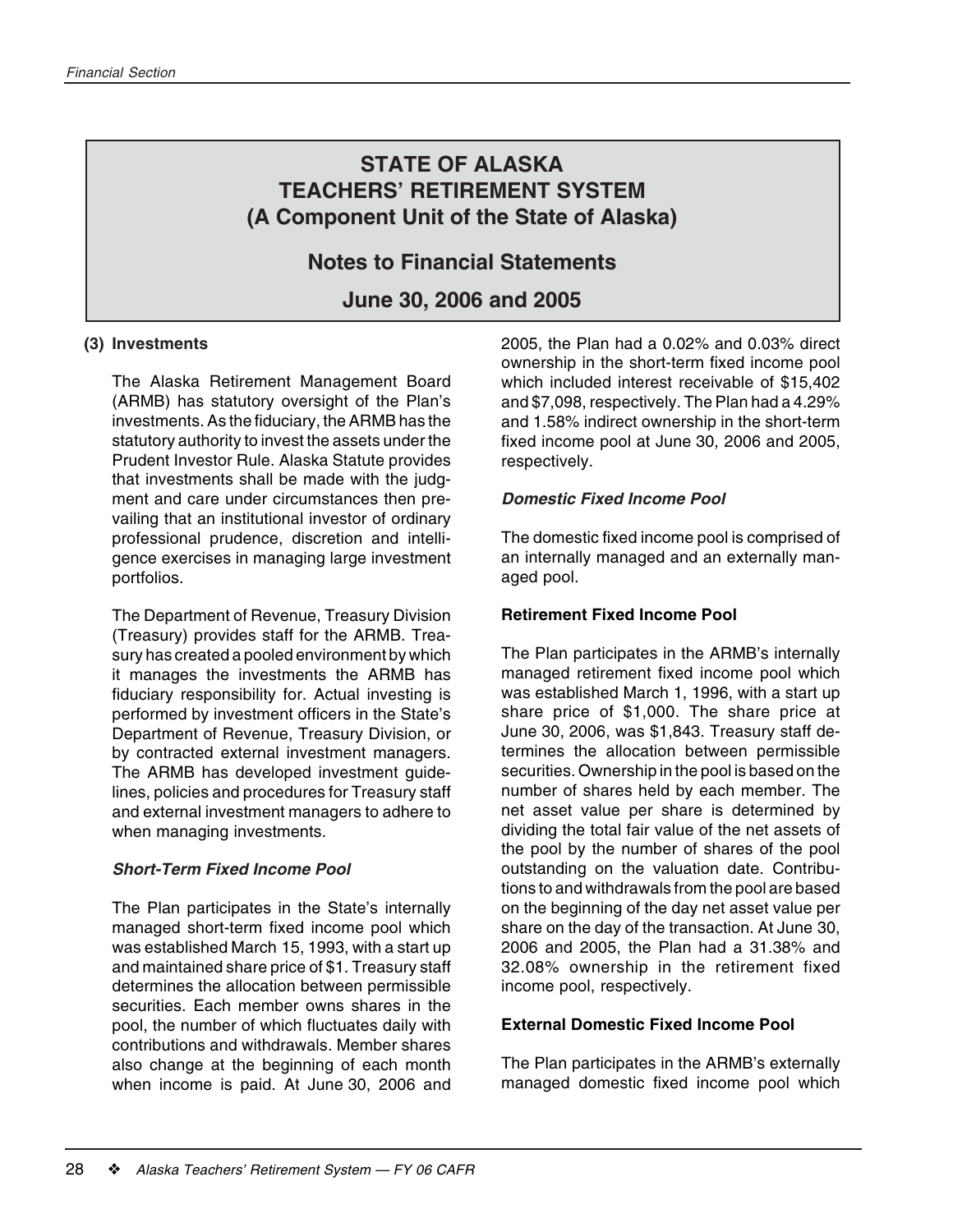### **Notes to Financial Statements**

### **June 30, 2006 and 2005**

was established June 25, 1999, with a start up share price of \$1,000. The share price at June 30, 2006, was \$1,548. Each manager independently determines the allocation between permissible securities. Ownership in the pool is based on the number of shares held by each member. The net asset value per share is determined by dividing the total fair value of the net assets of the pool by the number of shares of the pool outstanding on the valuation date. Contributions to and withdrawals from the pool are based on the beginning of the day net asset value per share on the day of the transaction. At June 30, 2006 and 2005, the Plan had a 30.92% and 31.33% ownership in the external domestic fixed income pool, respectively.

#### **International Fixed Income Pool**

The Plan participates in the ARMB's externally managed international fixed income pool which was established March 3, 1997, with a start up share price of \$1,000. The share price at June 30, 2006, was \$1,791. The manager independently determines the allocation between permissible securities. Ownership in the pool is based on the number of shares held by each member. The net asset value per share is determined by dividing the total fair value of the net assets of the pool by the number of shares of the pool outstanding on the valuation date. Contributions to and withdrawals from the pool are based on the beginning of the day net asset value per share on the day of the transaction. At June 30, 2006 and 2005, the Plan had a 31.20% and 31.68% ownership in the international fixed income pool, respectively.

#### **High Yield Pool**

The Plan participates in the ARMB's externally managed high yield fixed income pool which was established April 15, 2005, with a start up share price of \$1,000. The share price at June 30, 2006, was \$1,072. The manager independently determines the allocation between permissible securities. Ownership in the pool is based on the number of shares held by each member. The net asset value per share is determined by dividing the total fair value of the net assets of the pool by the number of shares of the pool outstanding on the valuation date. Contributions to and withdrawals from the pool are based on the beginning of the day net asset value per share on the day of the transaction. At June 30, 2006 and 2005, the Plan had a 31.20% and 31.86% ownership in the high yield pool, respectively.

### **Domestic Equity Pool**

The domestic equity pool is comprised of an external large cap domestic equity pool and an external small cap domestic equity pool.

### **Large Cap Domestic Equity Pool**

The Plan participates in the ARMB's externally managed large cap domestic equity pool which was established July 1, 2004, with a start up share price of \$1,000. The share price at June 30, 2006, was \$1,132. Each manager independently determines the allocation between permissible securities. Ownership in the pool is based on the number of shares held by each member. The net asset value per share is determined by dividing the total fair value of the net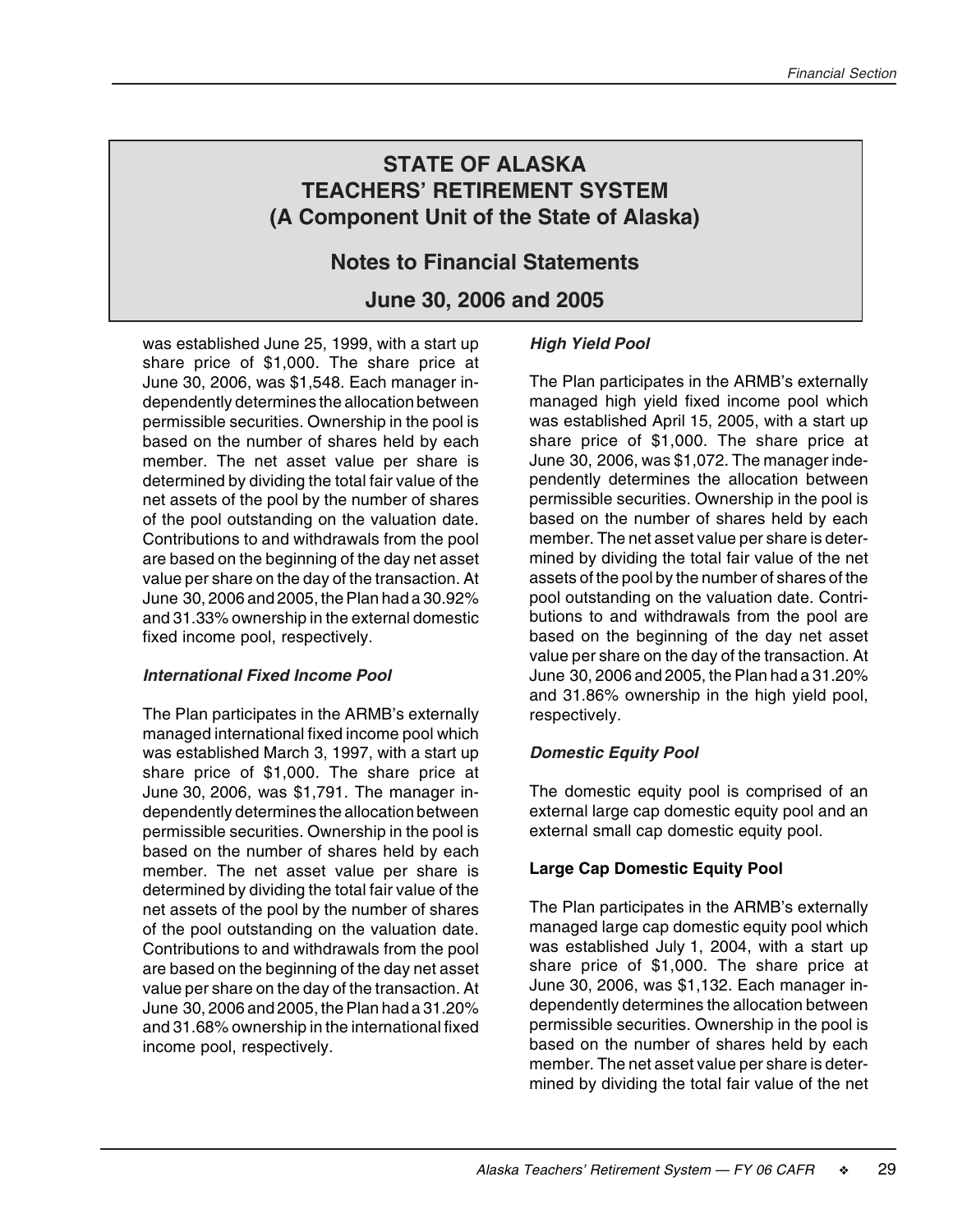### **Notes to Financial Statements**

### **June 30, 2006 and 2005**

assets of the pool by the number of shares of the pool outstanding on the valuation date. Contributions to and withdrawals from the pool are based on the beginning of the day net asset value per share on the day of the transaction. At June 30, 2006 and 2005, the Plan had a 31.16% and 31.61% ownership in the large cap domestic equity pool, respectively.

#### **Small Cap Domestic Equity Pool**

The Plan participates in the ARMB's externally managed small cap domestic equity pool which was established July 1, 2004, with a start up share price of \$1,000. The share price at June 30, 2006, was \$1,173. Each manager independently determines the allocation between permissible securities. Ownership in the pool is based on the number of shares held by each member. The net asset value per share is determined by dividing the total fair value of the net assets of the pool by the number of shares of the pool outstanding on the valuation date. Contributions to and withdrawals from the pool are based on the beginning of the day net asset value per share on the day of the transaction. At June 30, 2006 and 2005, the Plan had a 31.15% and 31.64% ownership in the small cap domestic equity pool, respectively.

#### **International Equity Pool**

The Plan participates in the ARMB's externally managed international equity pool which was established January 1, 1992, with a start up share price of \$1,000. The share price at June 30, 2006, was \$3,364. Each manager independently determines the allocation between permissible securities. Ownership in the pool is based on the number of shares held by each member. The net asset value per share is deter-

mined by dividing the total fair value of the net assets of the pool by the number of shares of the pool outstanding on the valuation date. Contributions to and withdrawals from the pool are based on the beginning of the day net asset value per share on the day of the transaction. At June 30, 2006 and 2005, the Plan had a 30.66% and 31.30% ownership in the international equity pool, respectively.

### **Emerging Markets Equity Pool**

The Plan participates in the ARMB's externally managed emerging markets equity pool which was established May 2, 1994, with a start up share price of \$1,000. The share price at June 30, 2005, was \$2,615. The pool participates in two externally managed commingled investment funds through ownership of equity shares. The commingled funds, comprised of various institutional investors, invest in the securities markets of developing countries. Ownership in the pool is based on the number of shares held by each member. The net asset value per share is determined by dividing the total fair value of the net assets of the pool by the number of shares of the pool outstanding on the valuation date. Contributions to and withdrawals from the pool are based on the beginning of the day net asset value per share on the day of the transaction. At June 30, 2006 and 2005, the Plan had a 35.00% ownership in the emerging markets equity pool.

### **Private Equity Pool**

The Plan participates in the ARMB's externally managed private equity pool which was established April 24, 1998, with a start up share price of \$1,000. The share price at June 30, 2006, was \$1,719. Underlying assets in the pool are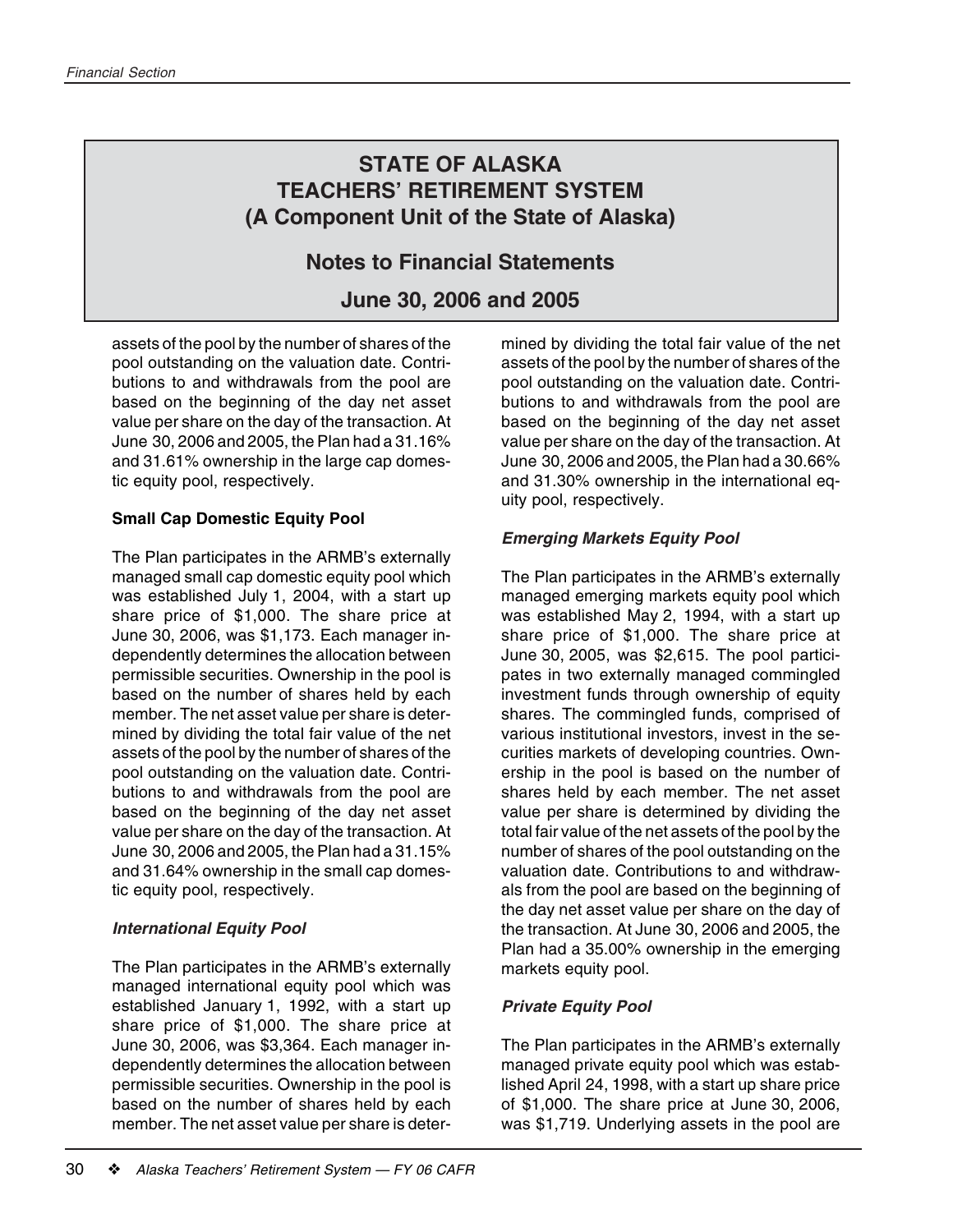### **Notes to Financial Statements**

### **June 30, 2006 and 2005**

comprised of venture capital, buy-outs, restructuring and special situation investments through limited partnership agreements. Each manager independently determines the limited partnerships to invest in. Ownership in the pool is based on the number of shares held by each member. The net asset value per share is determined by dividing the total fair value of the net assets of the pool by the number of shares of the pool outstanding on the valuation date. Contributions to and withdrawals from the pool are based on the beginning of the day net asset value per share on the day of the transaction. At June 30, 2006 and 2005, the Plan had a 31.38% and 31.85% ownership in the private equity pool, respectively.

### **Absolute Return Pool**

The Plan participates in the ARMB's externally managed absolute return pool which was established October 31, 2004, with a start up share price of \$1,000. The share price at June 30, 2006, was \$1,135. Underlying assets in the pool are comprised of hedge fund limited partnership agreements. Each manager independently determines the limited partnerships to invest in. Ownership in the pool is based on the number of shares held by each member. The net asset value per share is determined by dividing the total fair value of the net assets of the pool by the number of shares of the pool outstanding on the valuation date. Contributions to and withdrawals from the pool are based on the beginning of the day net asset value per share on the day of the transaction. At June 30, 2006 and 2005, the Plan had a 31.19% and 31.85% ownership in the absolute return pool, respectively.

#### **Other Investments Pool**

The Plan participates in the ARMB's externally managed other investments pool which was established March 18, 2004, with a start up share price of \$1,000. The share price at June 30, 2006, was \$1,156. Underlying assets in the pool are comprised of limited partnership interests in an energy related venture capital operating company and two agricultural entities. Each manager independently determines which permissible investments are made. Ownership in the pool is based on the number of shares held by each member. The net asset value per share is determined by dividing the total fair value of the net assets of the pool by the number of shares of the pool outstanding on the valuation date. Contributions to and withdrawals from the pool are based on the beginning of the day net asset value per share on the day of the transaction. At June 30, 2006 and 2005, the Plan had a 31.38% and 31.85% ownership in the other investments pool, respectively.

### **Real Estate Pool**

The Plan participates in the ARMB's externally managed real estate pool which was established June 27, 1997, with a start up share price of \$1,000. The share price at June 30, 2006, was \$2,483. Underlying assets in the pool are comprised of separate accounts, commingled accounts, limited partnerships, and real estate investment trust holdings. With the exception of investments in real estate investment trusts, each manager independently determines which permissible investments are made. Treasury staff determines the permissible real estate investment trusts to invest in. Ownership in the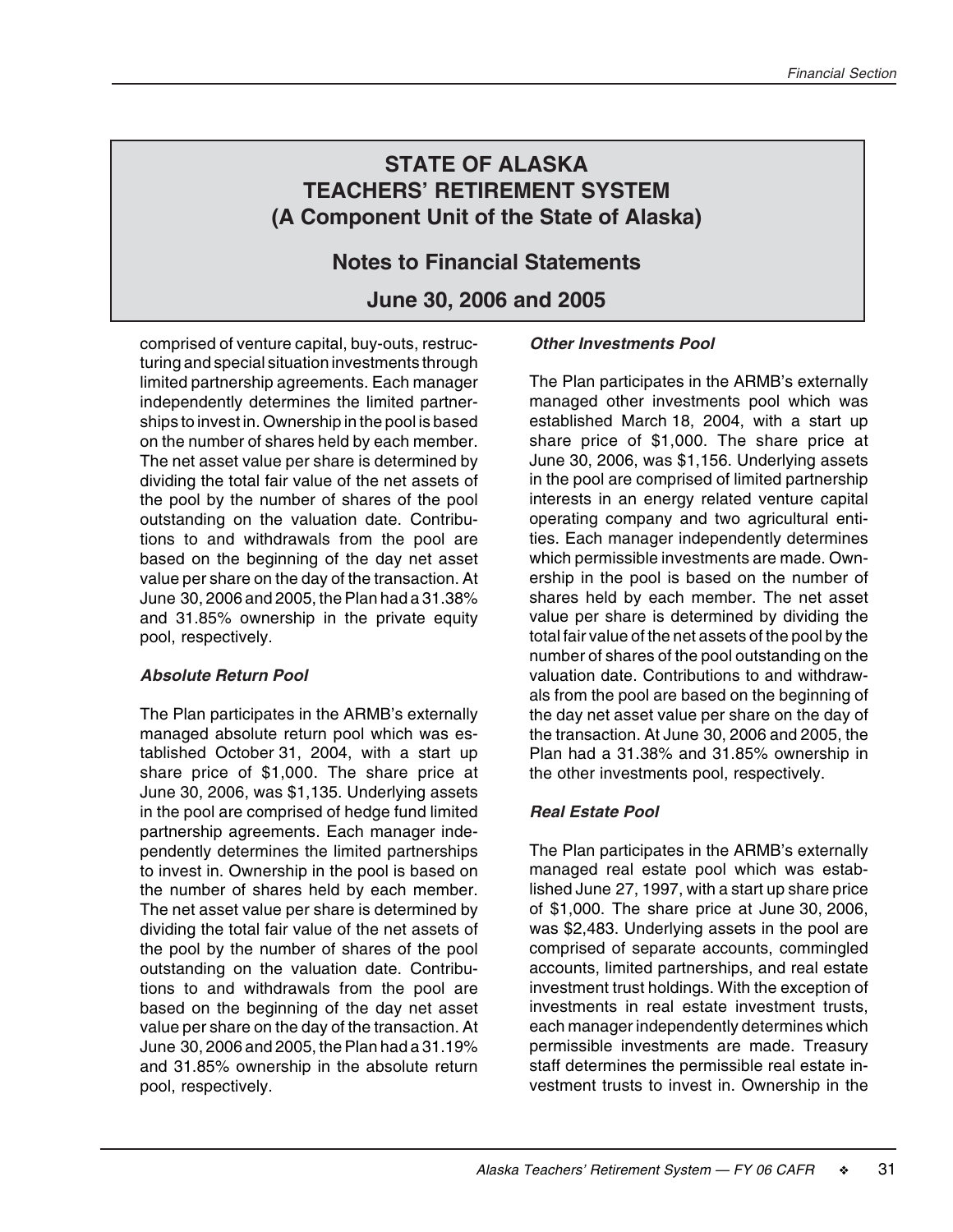### **Notes to Financial Statements**

### **June 30, 2006 and 2005**

pool is based on the number of shares held by each member. The net asset value per share is determined by dividing the total fair value of the net assets of the pool by the number of shares of the pool outstanding on the valuation date. Contributions to and withdrawals from the pool are based on the beginning of the day net asset value per share on the day of the transaction. At June 30, 2006 and 2005, the Plan had a 31.17% and 31.64% ownership in the real estate pool, respectively.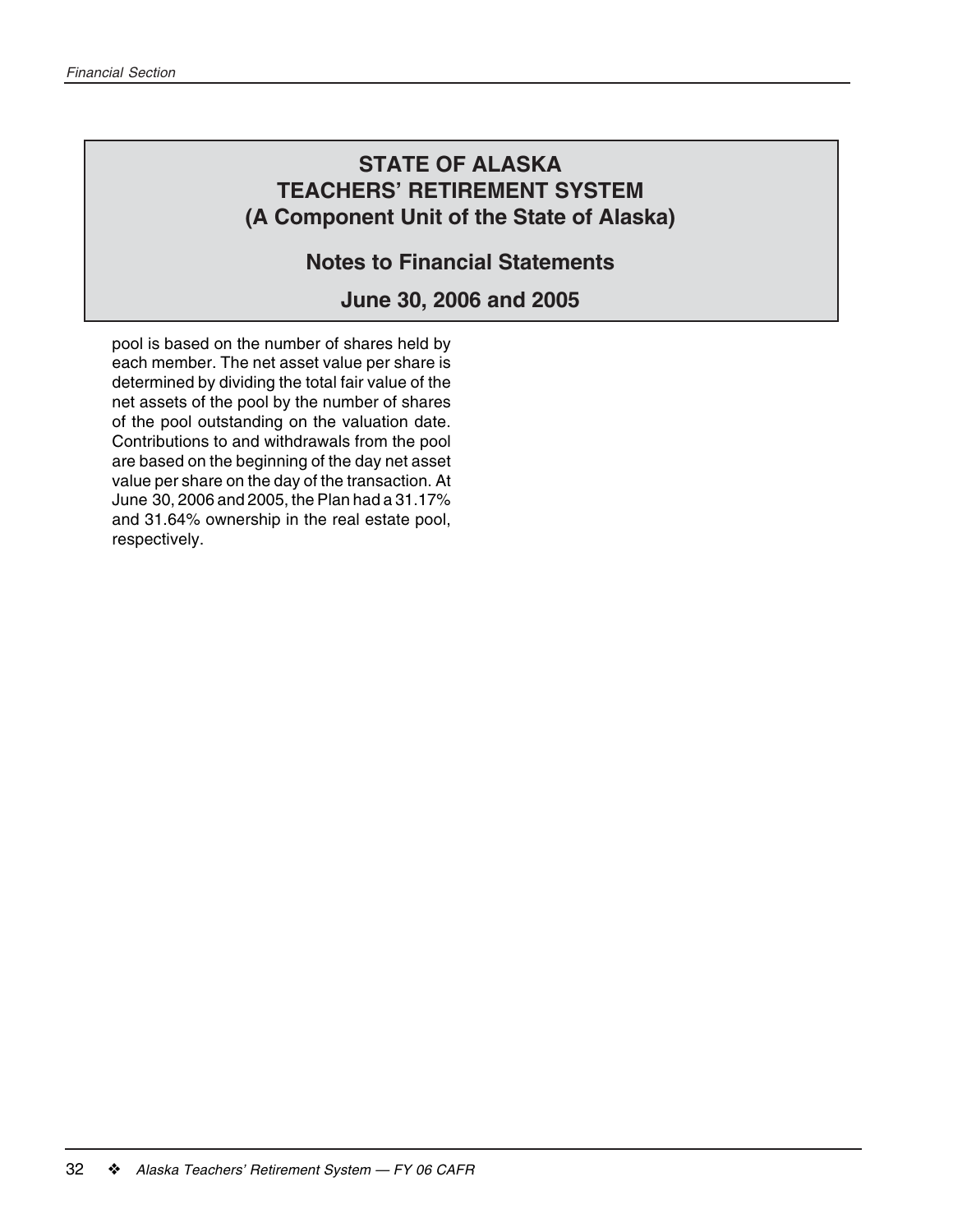# **Notes to Financial Statements**

### **June 30, 2006 and 2005**

At June 30, 2006, the Plan's investments included the following:

|                                     | <b>Fair Value</b> (In thousands) |                           |                          |                          |                |              |
|-------------------------------------|----------------------------------|---------------------------|--------------------------|--------------------------|----------------|--------------|
|                                     |                                  | <b>Fixed Income Pools</b> |                          |                          |                |              |
|                                     | Short-term                       |                           | Domestic International   | <b>High yield</b>        | <b>Other</b>   | <b>Total</b> |
| Deposits                            | \$                               |                           |                          |                          | 1,533          | 1,533        |
| Overnight Sweep Account             | 196                              | 337                       | $\overline{a}$           | 5,684                    |                | 6,217        |
| Money Market Fund                   |                                  |                           |                          |                          | 423,385        | 423,385      |
| Short-term Investment Fund          | 4,836                            |                           | 543                      |                          | 9,679          | 15,058       |
| <b>Commercial Paper</b>             | 9,698                            | 3,118                     |                          |                          |                | 12,816       |
| U. S. Treasury Notes                |                                  | 51,257                    |                          |                          |                | 51,257       |
| U. S. Treasury Bonds                |                                  | 54,944                    |                          |                          |                | 54,944       |
| U. S. Treasury Strips               |                                  | 5,268                     |                          |                          |                | 5,268        |
| U.S. Government Agency              |                                  |                           |                          |                          |                |              |
| <b>Discount Notes</b>               |                                  | 44,097                    |                          |                          |                | 44,097       |
| U.S. Government Agency              |                                  | 81,000                    |                          |                          |                | 81,000       |
| <b>Municipal Bonds</b>              |                                  | 649                       |                          |                          |                | 649          |
|                                     |                                  | ÷,                        |                          |                          |                | 51,060       |
| Foreign Government Bonds            |                                  |                           | 51,060<br>$\overline{a}$ |                          |                |              |
| Mortgage-backed                     | 8,349                            | 442,660                   |                          |                          |                | 451,009      |
| Other Asset-backed                  | 58,054                           | 54,315                    | L,                       | 114                      | $\overline{a}$ | 112,483      |
| <b>Corporate Bonds</b>              | 30,036                           | 193,195                   | 34,840                   | 57,165                   | $\overline{a}$ | 315,236      |
| <b>Convertible Bonds</b>            |                                  |                           |                          | 1,244                    |                | 1,244        |
| Yankees:                            |                                  |                           |                          |                          |                |              |
| Government                          |                                  | 7,180                     |                          |                          |                | 7,180        |
| Corporate                           | 1,233                            | 624                       |                          | 2,132                    |                | 3,989        |
| Fixed Income Pools:                 |                                  |                           |                          |                          |                |              |
| Equity                              |                                  |                           |                          | 17                       |                | 17           |
| Domestic Equity Pool:               |                                  |                           |                          |                          |                |              |
| <b>Limited Partnership</b>          |                                  |                           |                          | $\overline{a}$           | 91,729         | 91,729       |
| Equity                              |                                  |                           |                          |                          | 1,526,971      | 1,526,971    |
| International Equity Pool:          |                                  |                           |                          |                          |                |              |
| Equity                              |                                  |                           |                          |                          | 628,800        | 628,800      |
| <b>Emerging Markets Equity Pool</b> |                                  |                           |                          | $\overline{a}$           | 97,105         | 97,105       |
| Private Equity Pool:                |                                  |                           |                          |                          |                |              |
| <b>Limited Partnerships</b>         |                                  |                           |                          | L,                       | 258,509        | 258,509      |
| Absolute Return Pool:               |                                  |                           |                          |                          |                |              |
| <b>Limited Partnerships</b>         |                                  |                           |                          |                          | 109,341        | 109,341      |
| Other Investments Pool:             |                                  |                           |                          |                          |                |              |
| <b>Limited Partnerships</b>         |                                  |                           |                          |                          | 12,620         | 12,620       |
| Agricultural Holdings               |                                  |                           |                          |                          | 19,861         | 19,861       |
| Real Estate Pool:                   |                                  |                           |                          |                          |                |              |
| <b>Real Estate</b>                  |                                  |                           |                          |                          |                |              |
|                                     |                                  |                           |                          |                          | 243,968        | 243,968      |
| <b>Commingled Funds</b>             |                                  |                           |                          |                          | 87,312         | 87,312       |
| <b>Limited Partnerships</b>         |                                  |                           |                          |                          | 67,306         | 67,306       |
| Real estate investment trusts       |                                  |                           |                          |                          | 31,247         | 31,247       |
| Mortgages                           |                                  |                           |                          |                          | 33             | 33           |
| Net Other Assets (Liabilities)      | (58)                             | (102, 489)                | 3,267                    | 539                      | 2,432          | (96, 309)    |
| Ownership by Other Pools            | (111, 827)                       | 96,892                    |                          | $\overline{\phantom{a}}$ | 14,935         |              |
| <b>Total</b>                        | 517<br>\$                        | 933,047                   | 89,710                   | 66,895                   | 3,626,766      | 4,716,935    |
|                                     |                                  |                           |                          |                          |                |              |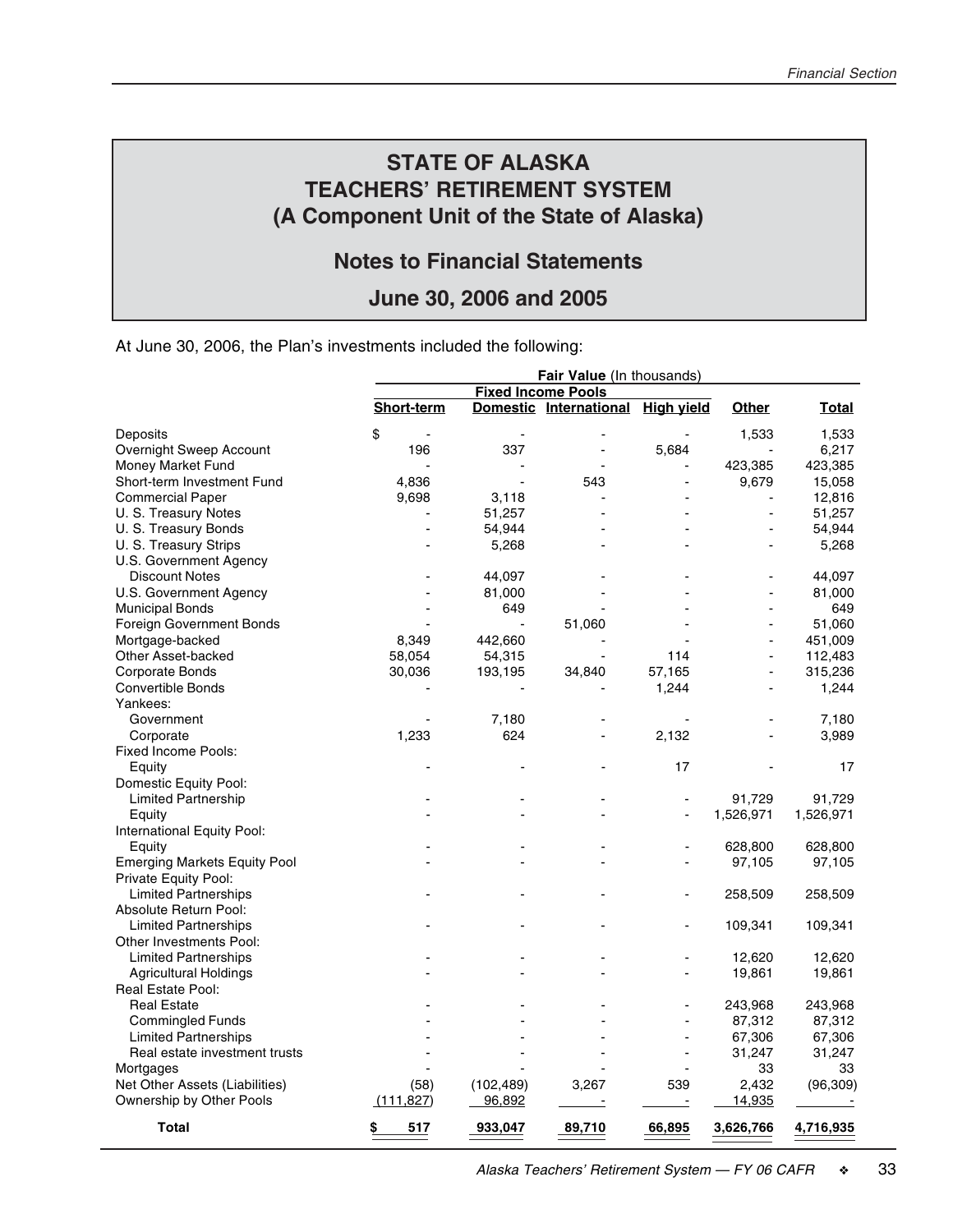### **Notes to Financial Statements**

### **June 30, 2006 and 2005**

At June 30, 2005, the Plan's investments included the following:

|                                     |            |                | <b>Fair Value</b> (In thousands) |                          |           |               |
|-------------------------------------|------------|----------------|----------------------------------|--------------------------|-----------|---------------|
|                                     |            |                | <b>Fixed Income Pools</b>        |                          |           |               |
|                                     | Short-term |                | Domestic International           | <b>High yield</b>        | Other     | Total         |
| Deposits                            | \$         |                | 3,078                            |                          | 1,405     | 4,483         |
| Overnight Sweep Account             | 42         | 438            |                                  | 17,461                   |           | 17,941        |
| Money Market Fund                   |            |                |                                  |                          | 308,847   | 308,847       |
| Short-term Investment Fund          |            |                | 1,038                            |                          | 10,356    | 11,394        |
| <b>Commercial Paper</b>             | 2,336      | 4,319          |                                  |                          |           | 6,655         |
| U. S. Treasury Bills                | 1,831      |                |                                  |                          |           | 1,831         |
| U. S. Treasury Notes                | 1,590      | 48,100         |                                  |                          |           | 49,690        |
| U. S. Treasury Bonds                |            | 58,628         |                                  |                          |           | 58,628        |
| U. S. Treasury Strips               |            | 11,949         |                                  |                          |           | 11,949        |
| U.S. Government Agency              |            |                |                                  |                          |           |               |
| <b>Discount Notes</b>               | 404        | 3,422          |                                  |                          |           | 3,826         |
| U.S. Government Agency              |            |                |                                  |                          |           |               |
|                                     |            | 59,322         |                                  |                          |           | 59,322<br>454 |
| <b>Municipal Bonds</b>              |            | 454            |                                  |                          |           |               |
| Foreign Government Bonds            |            | $\overline{a}$ | 99,521                           |                          |           | 99,521        |
| Mortgage-backed                     | 4,621      | 435,195        |                                  |                          |           | 439,816       |
| Other Asset-backed                  | 12,960     | 52,868         |                                  | 127                      |           | 65,955        |
| Corporate Bonds                     | 5,878      | 203,649        | 46,334                           | 44,284                   |           | 300,145       |
| <b>Convertible Bonds</b>            |            |                |                                  | 676                      |           | 676           |
| Yankees:                            |            |                |                                  |                          |           |               |
| Government                          |            | 4,501          |                                  |                          |           | 4,501         |
| Corporate                           | 225        | 3,259          |                                  | 1,364                    |           | 4,848         |
| Domestic Equity Pool:               |            |                |                                  |                          |           |               |
| <b>Limited Partnership</b>          |            |                |                                  |                          | 83,089    | 83,089        |
| Equity                              |            |                |                                  |                          | 1,436,975 | 1,436,975     |
| International Equity Pool:          |            |                |                                  |                          |           |               |
| Convertible Bonds                   |            |                |                                  | $\blacksquare$           | 144       | 144           |
| Equity                              |            |                |                                  | $\overline{a}$           | 603,648   | 603,648       |
| <b>Emerging Markets Equity Pool</b> |            |                |                                  | $\overline{\phantom{a}}$ | 72,200    | 72,200        |
| Private Equity Pool:                |            |                |                                  |                          |           |               |
| <b>Limited Partnerships</b>         |            |                |                                  |                          | 177,452   | 177,452       |
| Absolute Return Pool:               |            |                |                                  |                          |           |               |
| <b>Limited Partnerships</b>         |            |                |                                  |                          | 98,417    | 98,417        |
| Other Investments Pool:             |            |                |                                  |                          |           |               |
| <b>Limited Partnerships</b>         |            |                |                                  |                          | 7,056     | 7,056         |
|                                     |            |                |                                  |                          |           |               |
| <b>Agricultural Holdings</b>        |            |                |                                  |                          | 7,788     | 7,788         |
| <b>Real Estate Pool:</b>            |            |                |                                  |                          |           |               |
| <b>Real Estate</b>                  |            |                |                                  |                          | 221,307   | 221,307       |
| <b>Commingled Funds</b>             |            |                |                                  |                          | 80,431    | 80,431        |
| <b>Limited Partnerships</b>         |            |                |                                  |                          | 48,734    | 48,734        |
| Real estate investment trusts       |            |                |                                  |                          | 35,631    | 35,631        |
| Mortgages                           |            |                |                                  |                          | 48        | 48            |
| Net Other Assets (Liabilities)      | 308        | 7,684          | (766)                            | 814                      | 3,707     | 11,747        |
| Ownership by Other Pools            | (29, 610)  | 11,972         | $\overline{\phantom{a}}$         | $\overline{\phantom{a}}$ | 17,638    |               |
| <b>Total</b>                        | 585<br>\$  | 905,760        | 149,205                          | 64,726                   | 3,214,873 | 4,335,149     |
|                                     |            |                |                                  |                          |           |               |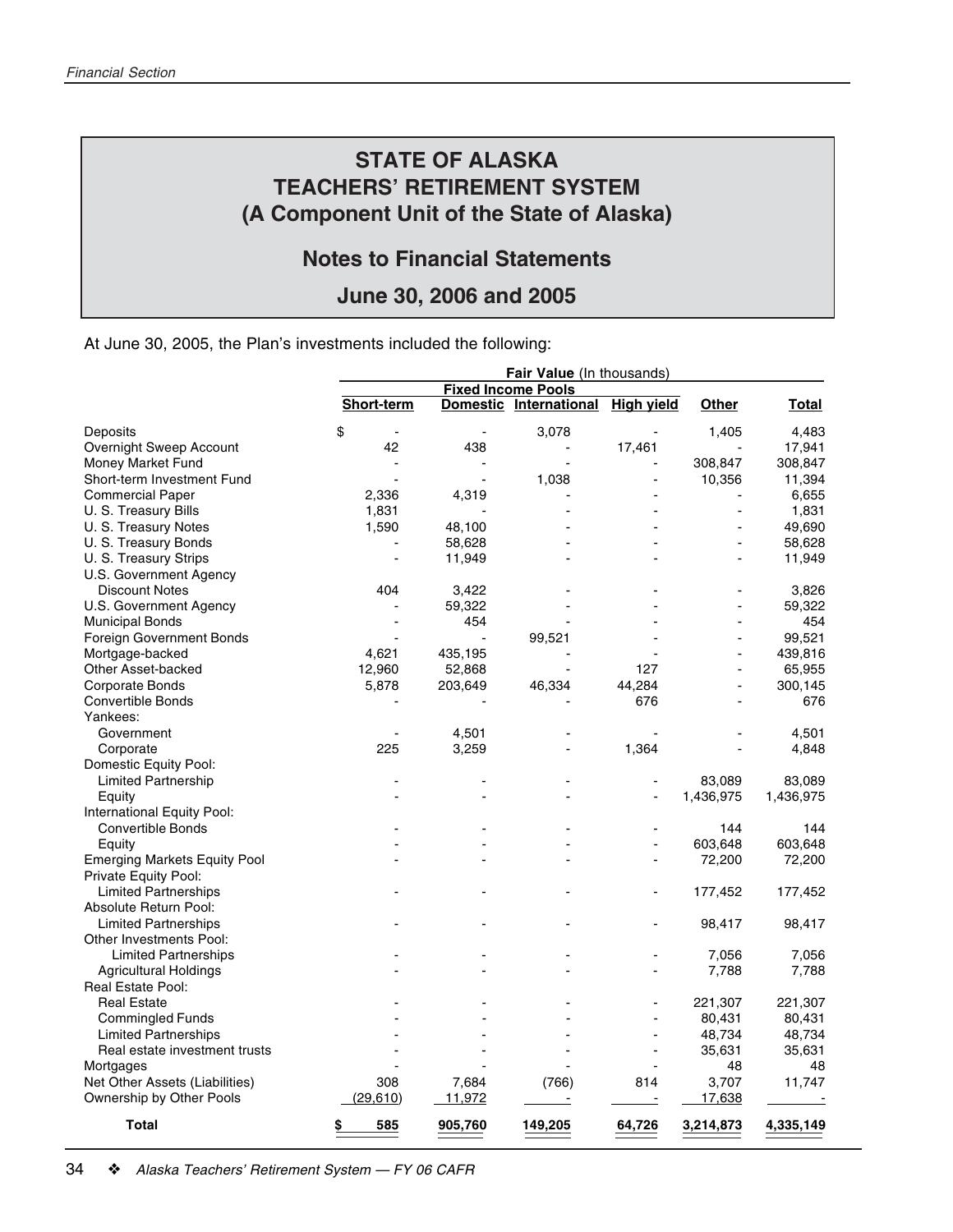### **Notes to Financial Statements**

**June 30, 2006 and 2005**

#### **Interest Rate Risk**

Interest rate risk is the risk that changes in interest rates will adversely affect the fair value of an investment.

#### **Short-Term Fixed Income Pool**

As a means of limiting its exposure to fair value losses arising from increasing interest rates, Treasury's investment policy limits individual fixed rate securities to fourteen months in maturity or fourteen months expected average life. Floating rate securities are limited to three years in maturity or three years expected average life. Treasury utilizes the actual maturity date for commercial paper and twelve-month prepay speeds for other securities. At June 30, 2006, the expected average life of individual fixed rate securities ranged from three days to seven months and the expected average life of floating rate securities ranged from less than one year to three years.

#### **Other Fixed Income Pools**

Through the ARMB's investment policy, Treasury manages the exposure to fair value losses arising from increasing interest rates by limiting the effective duration of the domestic fixedincome portfolio to  $\pm 20\%$  of the Lehman Brothers Aggregate Bond Index. The effective duration for the Lehman Brothers Aggregate Bond Index at June 30, 2006, was 4.80 years.

Through the ARMB's investment policy, Treasury manages the exposure to fair value losses arising from increasing interest rates by limiting the effective duration of the international fixedincome portfolio to  $\pm$  25% of the Citigroup Non-U.S. World Government Bond Index. The effective duration for the Citigroup Non-U.S. World Government Bond Index at June 30, 2006, was 6.08 years.

Through the ARMB's investment policy, Treasury manages the exposure to fair value losses arising from increasing interest rates by limiting the effective duration of the high yield portfolio to ± 20% of the Merrill Lynch U.S. High Yield Master II Index. The effective duration for the Merrill Lynch U.S. High Yield Master II Index at June 30, 2006, was 4.59 years. The High Yield pool was funded April 15, 2005. Investment managers were in the transition period at year end working towards fully investing allocated funds. Funds not invested at year end have no duration causing the pool's duration to be lower than the policy limit.

Duration is a measure of interest rate risk. It measures a security's sensitivity to a 100-basis point change in interest rates. The duration, for a pool is the average fair value weighted duration of each security in the pool taking into account all related cash flows.

Treasury uses industry-standard analytical software developed by The Yield Book Inc. to calculate effective duration. The software takes into account various possible future interest rates, historical and estimated prepayment rates, options and other variable cash flows for purposes of the effective duration calculation.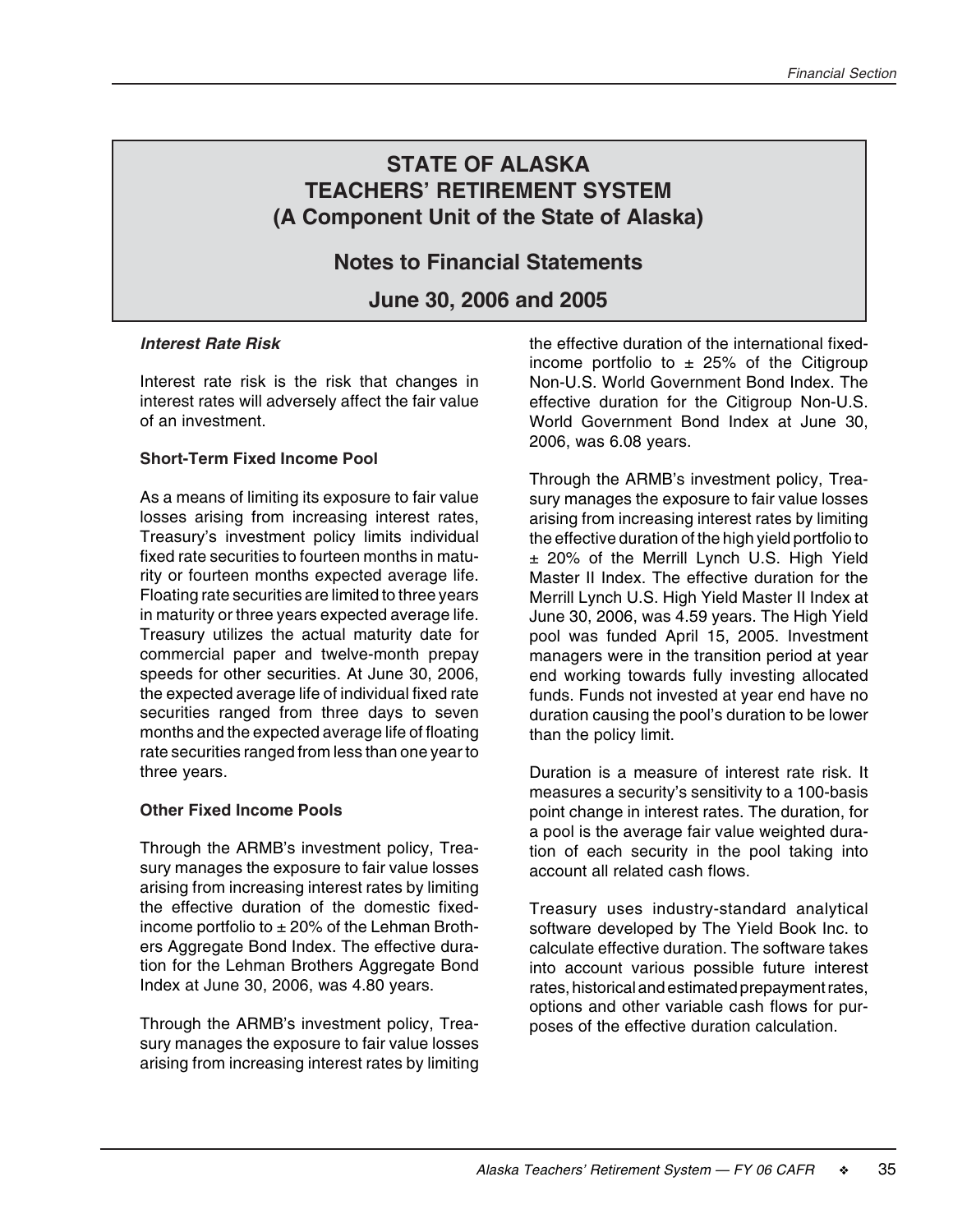# **Notes to Financial Statements**

#### **June 30, 2006 and 2005**

At June 30, 2006, the effective duration of the fixed income pools, by investment type, was as follows:

|                                     | <b>Effective duration (In years)</b> |               |                   |  |  |
|-------------------------------------|--------------------------------------|---------------|-------------------|--|--|
|                                     | <b>Domestic</b>                      | International | <b>High yield</b> |  |  |
| U.S. Treasury Notes                 | 2.65                                 |               |                   |  |  |
| U.S. Treasury Bonds                 | 9.73                                 |               |                   |  |  |
| U.S. Treasury Strips                | 20.17                                |               |                   |  |  |
| U.S. Government Agency              | 3.61                                 |               |                   |  |  |
| <b>Municipal Bonds</b>              | 11.98                                |               |                   |  |  |
| Foreign Government Bonds            |                                      | 6.41          |                   |  |  |
| Mortgage-backed                     | 3.57                                 |               |                   |  |  |
| Other Asset-backed                  | 1.78                                 |               | 4.73              |  |  |
| <b>Corporate Bonds</b>              | 5.21                                 | 4.12          | 3.76              |  |  |
| <b>Convertible Bonds</b>            |                                      |               | 2.40              |  |  |
| Yankees:                            |                                      |               |                   |  |  |
| Government                          | 9.67                                 |               |                   |  |  |
| Corporate                           | 2.18                                 |               | 4.43              |  |  |
| <b>Portfolio Effective Duration</b> | 3.83                                 | 5.45          | 3.43              |  |  |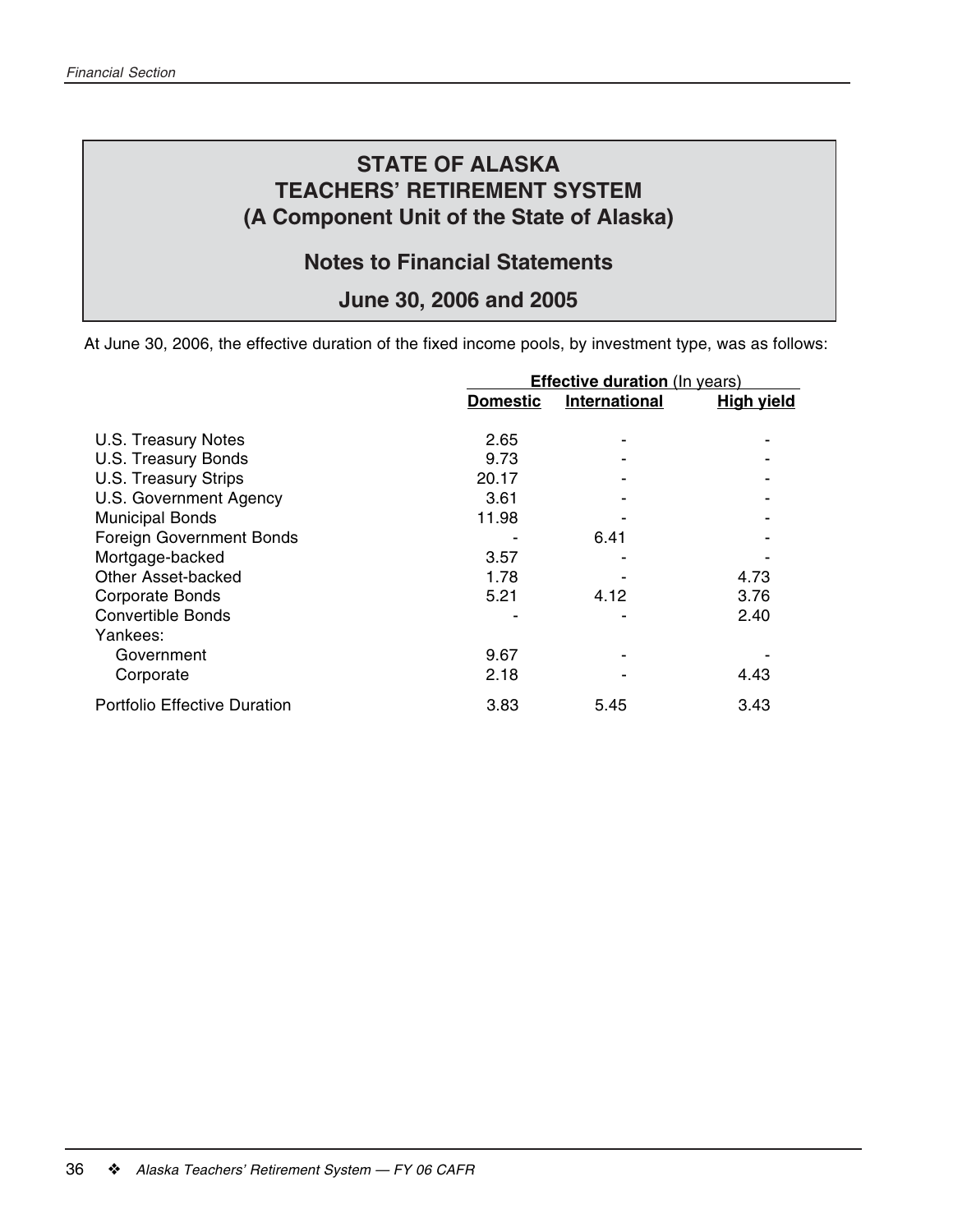#### **Notes to Financial Statements**

#### **June 30, 2006 and 2005**

#### **Credit Risk**

Credit risk is the risk that an issuer or other counter party to an investment will not fulfill its obligations.

Treasury's investment policy has the following limitations with regard to credit risk:

With the exception of the sweep account, shortterm fixed income pool investments are limited to instruments with a long-term credit rating of at least A3 or equivalent and instruments with a short-term credit rating of at least A1 or equivalent. For securities with long-term credit ratings, they may be purchased if the median rating of Standard & Poor's Corporation, Moody's and Fitch is A3 or equivalent. Asset-backed and non-agency mortgage securities may be purchased if only rated by one of the rating agencies mentioned above if they are rated AAA. Unexpected daily cash surpluses that arise in this pool are invested overnight in the custodian's repurchase agreement sweep account. Treasury does not have a policy to limit credit risk associated with the sweep account.

The Plan is subject to limited credit risk associated with securities lending transactions since the ARMB is indemnified by State Street Corporation (the Bank) against any loss resulting from counterparty failure or default on a loaned security or its related income distributions. The Bank further indemnifies the ARMB against loss due to borrower rebates in excess of earnings on cash collateral. Indemnifications are subject to limitations relating to war, civil unrest or revolution, or beyond the reasonable control of the Bank.

The ASPIB's investment policy has the following limitations with regard to credit risk:

Domestic fixed-income:

Commercial paper must carry a rating of at least A1 or equivalent;

Corporate debt securities must be investment grade;

Corporate, asset-backed and nonagency mortgage securities must be investment grade. Investment grade is defined as the median rating of Standard & Poor's Corporation, Moody's and Fitch. Asset-backed and nonagency mortgage securities may be purchased if only rated by one of these agencies if they are rated AAA. Corporate bonds may be purchased if rated by two of these agencies.

International fixed-income:

Corporate debt and asset-backed securities must be investment grade.

Domestic and international equity: Corporate debt obligations must carry a rating of at least A or equivalent.

#### High yield:

No more than 10% of the portfolio's assets may be invested in securities rated A3 or higher.

No more than 25% of the portfolio's assets may be invested in securities rated below B3.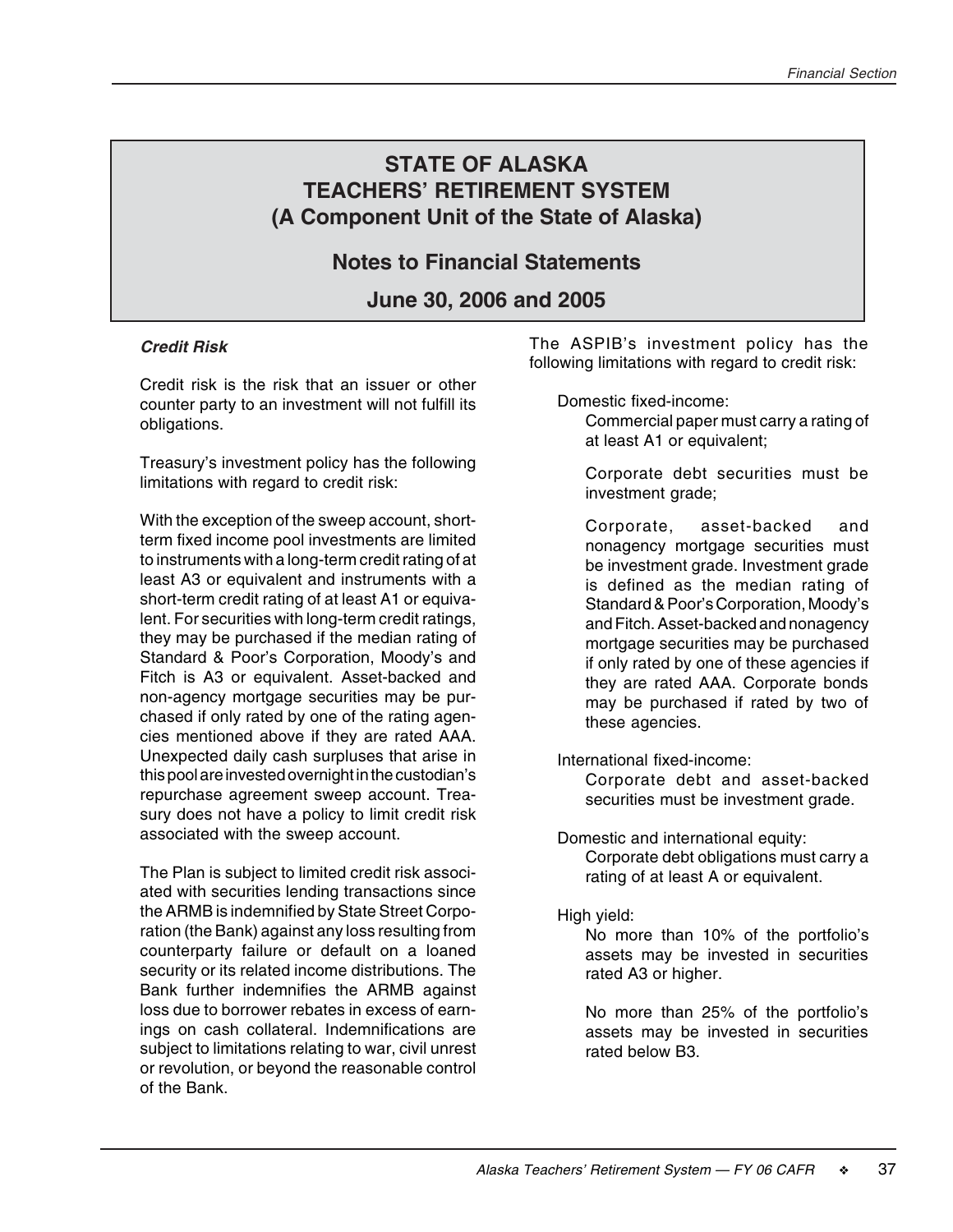### **Notes to Financial Statements**

#### **June 30, 2006 and 2005**

No more than 5% of the portfolio's assets may be invested in unrated securities.

The lower of any Standard & Poor's Corporation, Moody's or Fitch rating will be used for limits on securities rated below B3 and the higher rating will be used for limits on securities rated A3 or higher.

Daily cash surpluses that arise in this pool are invested in the custodian's repurchase agreement sweep account. This account is secured by U.S. Government or Agency securities. As such, the ARMB does not consider this investment subject to the credit risk limitations above.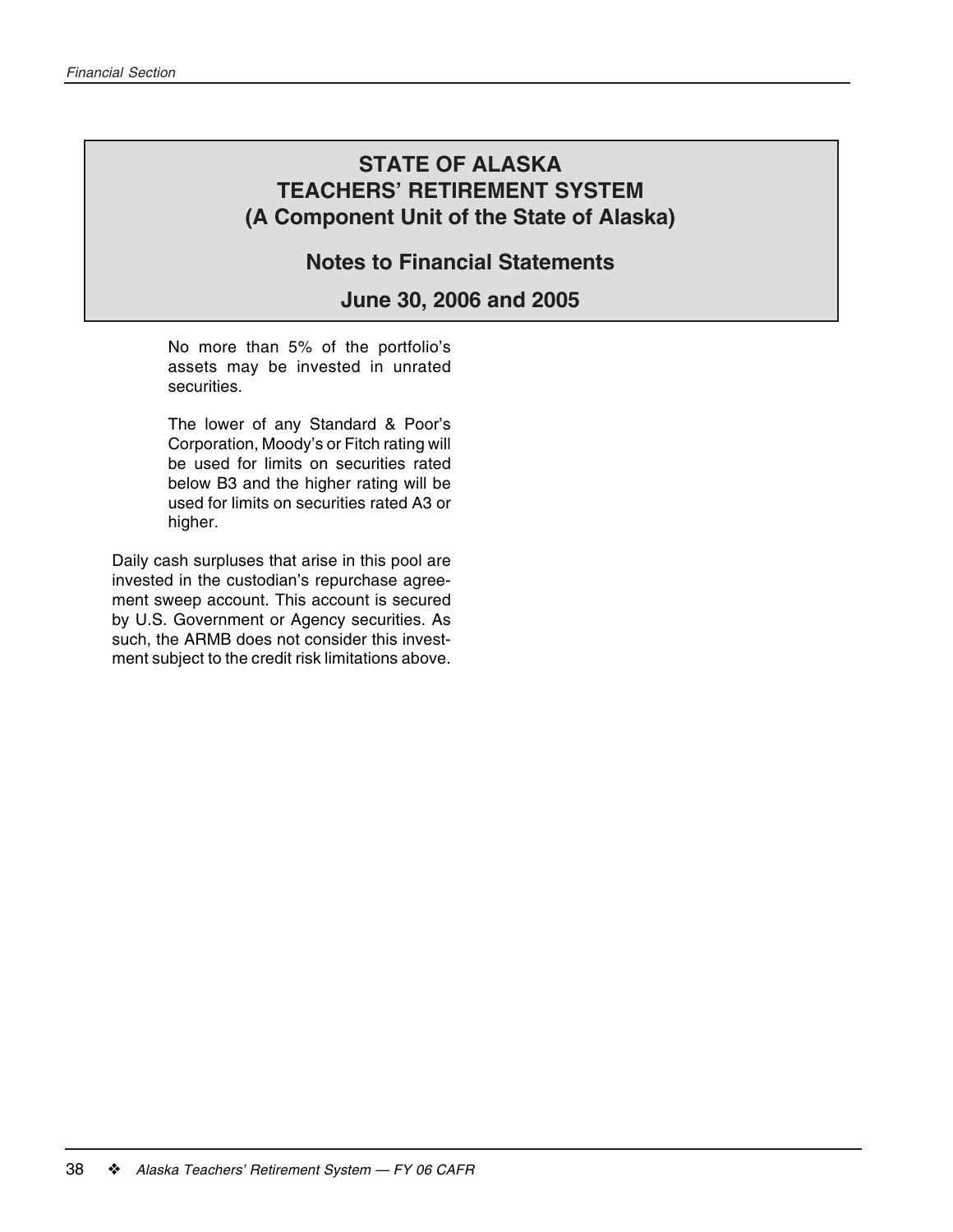#### **Notes to Financial Statements**

### **June 30, 2006 and 2005**

At June 30, 2006, the Plan's investments consisted of securities with credit quality ratings issued by nationally recognized statistical rating organizations as follows (using Standard & Poor's Corporation rating scale):

|                               |                     | <b>Fixed Income Pool</b> |                 |                      |                   |  |
|-------------------------------|---------------------|--------------------------|-----------------|----------------------|-------------------|--|
|                               | Rating <sup>1</sup> | Short-term               | <b>Domestic</b> | <b>International</b> | <b>High Yield</b> |  |
|                               | Not Rated           |                          | $-$ %           | $-$ %                | 8%                |  |
| Overnight Sweep Account       |                     | $-$ %                    |                 |                      |                   |  |
| Short-term Investment Account | Not Rated           | 5                        |                 |                      |                   |  |
| <b>Commercial Paper</b>       | $A-1$               | 9                        |                 |                      |                   |  |
| U. S. Government Agency       |                     |                          |                 |                      |                   |  |
| <b>Discount Notes</b>         | Not Rated           |                          | 5               |                      |                   |  |
| U. S. Government Agency       | Not Rated           |                          | 10              |                      |                   |  |
| Foreign Government            | AAA                 |                          |                 | 51                   |                   |  |
| Foreign Government            | AA                  |                          |                 | 3                    |                   |  |
| Foreign Government            | A                   |                          |                 | 3                    |                   |  |
| Mortgage-backed               | AAA                 |                          | 42              |                      |                   |  |
| Mortgage-backed (Agency)      | Not Rated           | 8                        | 11              |                      |                   |  |
| Other Asset-backed            | AAA                 | 48                       | 6               |                      |                   |  |
| Other Asset-backed            | AA                  |                          |                 |                      |                   |  |
| Corporate Bonds               | AAA                 | 2                        |                 | 26                   |                   |  |
| Corporate Bonds               | AA                  | 16                       | 4               | 13                   |                   |  |
| Corporate Bonds               | A                   | 9                        | 10              |                      |                   |  |
| Corporate Bonds               | <b>BBB</b>          |                          | 8               |                      |                   |  |
| Corporate Bonds               | <b>BB</b>           |                          |                 |                      | 18                |  |
| Corporate Bonds               | B                   |                          |                 |                      | 53                |  |
| Corporate Bonds               | CCC                 |                          |                 |                      | 12                |  |
| Corporate Bonds               | D                   |                          |                 |                      | 1                 |  |
| Convertible Bonds             | B                   |                          |                 |                      | 2                 |  |
| Yankees:                      |                     |                          |                 |                      |                   |  |
| Government                    | AAA-BBB             |                          |                 |                      |                   |  |
| Corporate                     | AA                  |                          |                 |                      |                   |  |
| Corporate                     | B                   |                          |                 |                      | 3                 |  |
| No credit exposure            |                     | 2                        |                 |                      |                   |  |
|                               |                     | 100%                     | 100%            | 100%                 | 100%              |  |

<sup>1</sup> Rating modifiers are not disclosed.

Securities lending collateral was invested in a registered 2(a)-7 money market fund that was not rated.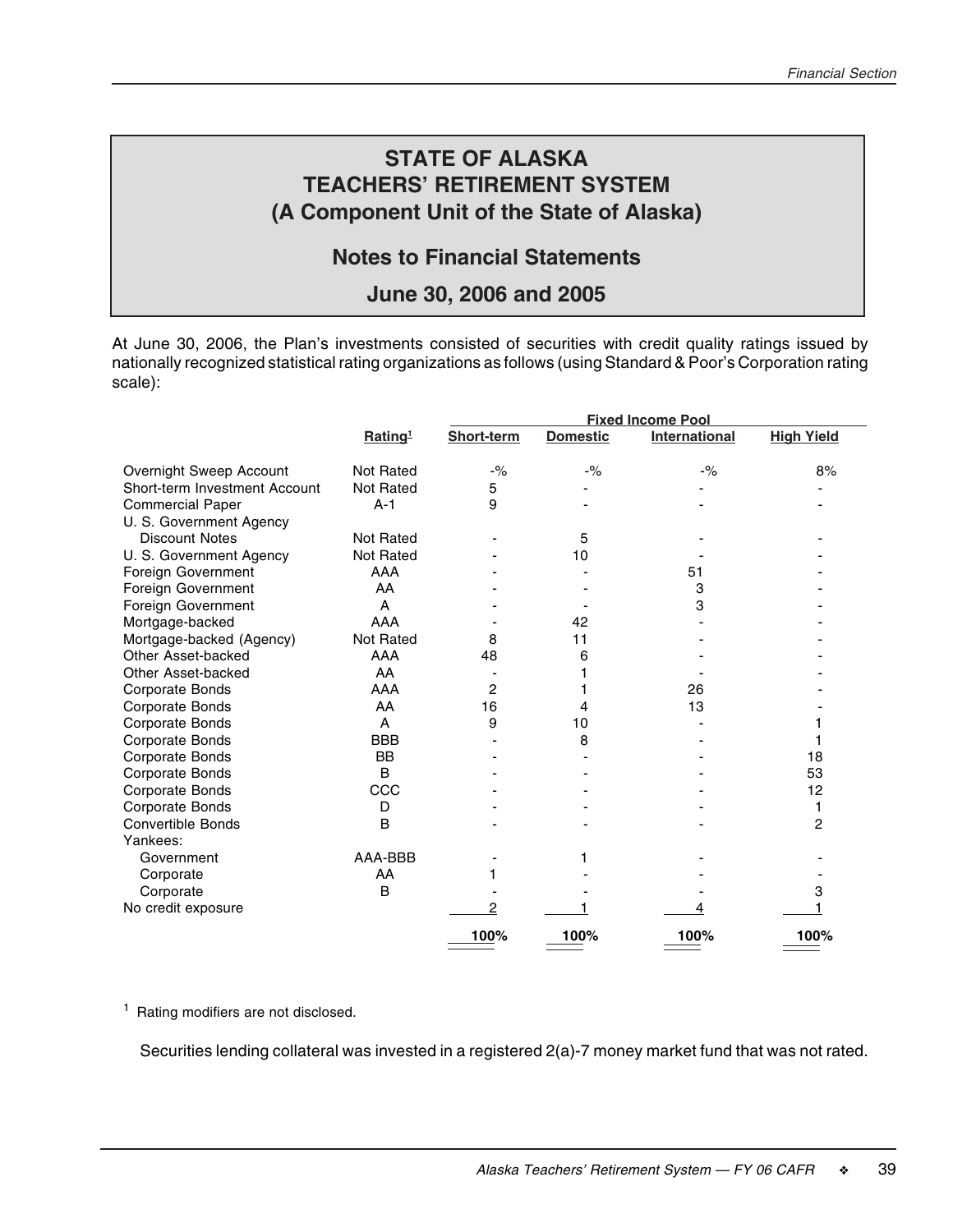# **Notes to Financial Statements**

### **June 30, 2006 and 2005**

#### **Custodial Credit Risk – Deposits**

Custodial credit risk is the risk that deposits may not be returned in the event of a bank failure. The ARMB does not have a policy in relation to custodial credit risk for deposits. At June 30, 2006, the Plan had the following uncollateralized and uninsured deposits:

|                           | <b>Amount</b><br>(In thousands) |
|---------------------------|---------------------------------|
| International equity pool | 1,503                           |

#### **Foreign Currency Risk**

Foreign currency risk is the risk that changes in exchange rates will adversely impact the fair value of an investment.

The ARMB's policy with regard to foreign currency risk in the international fixed income pool is to restrict obligations to those issued in the currencies of countries represented in the Citibank Non-U.S. World Government Bond Index. In addition, the ARMB's asset allocation policy permits the Plan to hold up to four percent of total investments in international fixed-income.

The ARMB's policy with regard to foreign currency risk in the international equity pool and the emerging markets pool is to permit the Plan to hold up to eighteen percent of total investments in these two pools combined.

The ARMB's policy with regard to foreign currency risk in the private equity pool is to permit the Plan to hold up to ten percent of total investments in private equity.

At June 30, 2006, the Plan had exposure to foreign currency risk with the following deposits:

| <b>Currency</b>                                                                              | Amounts<br>(in thousands)        |
|----------------------------------------------------------------------------------------------|----------------------------------|
| Canadian Dollar<br>Euro Currency<br>Hong Kong Dollar<br>Japanese Yen<br>New Zealand Dollar   | \$<br>2<br>565<br>20<br>750<br>2 |
| Norwegian Krone<br><b>Pound Sterling</b><br>Singapore Dollar<br>Swedish Krona<br>Swiss Franc | 62<br>154<br>7<br>54<br>16       |
|                                                                                              | \$1,632                          |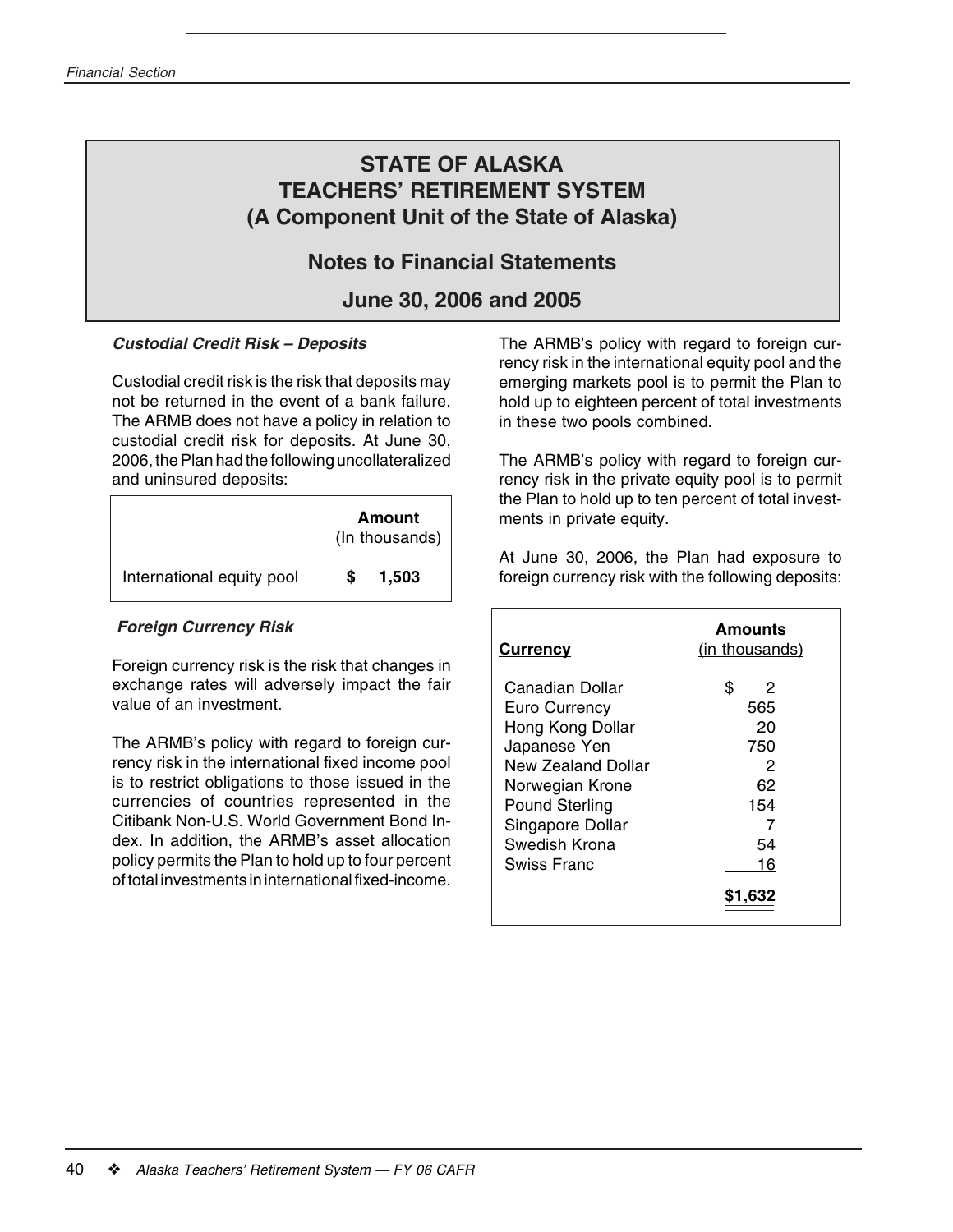### **Notes to Financial Statements**

**June 30, 2006 and 2005**

At June 30, 2006, the Plan had exposure to foreign currency risk with the following investments:

|                          |                            |                    | <b>Amount</b> |                |  |  |  |
|--------------------------|----------------------------|--------------------|---------------|----------------|--|--|--|
|                          |                            | (In thousands)     |               |                |  |  |  |
|                          | <b>International fixed</b> |                    | International | <b>Private</b> |  |  |  |
|                          |                            | <u>income pool</u> | equity pool   | equity pool    |  |  |  |
|                          | Foreign                    |                    |               | <b>Limited</b> |  |  |  |
| <b>Currency</b>          | government                 | <b>Corporate</b>   | <b>Equity</b> | partnerships   |  |  |  |
| <b>Australian Dollar</b> | 5,376<br>\$                |                    | 11,440        |                |  |  |  |
| <b>Canadian Dollar</b>   |                            |                    | 12,708        |                |  |  |  |
| Danish Krone             |                            |                    | 465           |                |  |  |  |
| Euro Currency            | 40,528                     |                    | 230,253       | 16,818         |  |  |  |
| Hong Kong Dollar         |                            |                    | 6,553         |                |  |  |  |
| Hungarian Forint         |                            |                    | 1,210         |                |  |  |  |
| Japanese Yen             | 2,732                      | 34,840             | 129,548       |                |  |  |  |
| <b>New Taiwan Dollar</b> |                            |                    | 1,403         |                |  |  |  |
| New Zealand Dollar       |                            |                    | 973           |                |  |  |  |
| Norwegian Krone          |                            |                    | 7,389         |                |  |  |  |
| Polish Zloty             | 2,424                      |                    |               |                |  |  |  |
| <b>Pound Sterling</b>    |                            |                    | 106,828       | 2,940          |  |  |  |
| Singapore Dollar         |                            |                    | 5,406         |                |  |  |  |
| South African Rand       |                            |                    | 3,242         |                |  |  |  |
| South Korean Won         |                            |                    | 6,700         |                |  |  |  |
| Swedish Krona            | 78,525                     |                    | 9,347         |                |  |  |  |
| <b>Swiss Franc</b>       |                            |                    | 42,403        |                |  |  |  |
|                          | \$129,585                  | 34,840             | 575,868       | 19,758         |  |  |  |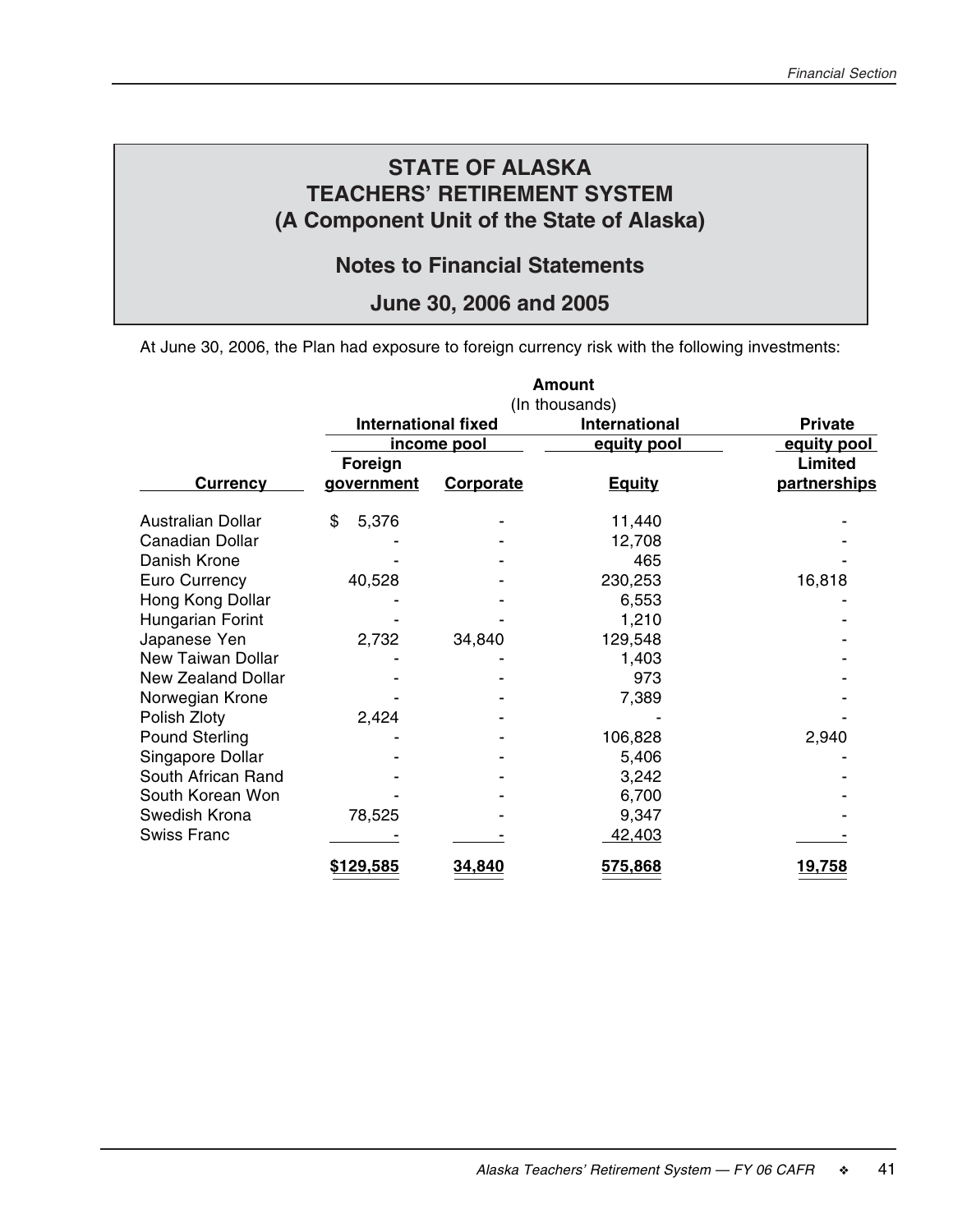# **Notes to Financial Statements**

#### **June 30, 2006 and 2005**

At June 30, 2006, the Plan also had exposure to foreign currency risk in the emerging markets equity pool. This pool represents an investment in commingled investment funds; therefore no disclosure of specific currencies is made.

#### **Concentration of Credit Risk**

Treasury's policy with regard to concentration of credit risk for the short-term fixed income pool is to prohibit the purchase of more than five percent of the portfolio's assets in corporate bonds of any one company or affiliated group.

The ARMB's policy with regard to concentration of credit risk for the domestic fixed income, international fixed income and high yield pools is to prohibit the purchase of more than five percent of the portfolio's assets in corporate bonds of any one company or affiliated group.

At June 30, 2006, the Plan's investments included \$348 million in Federal National Mortgage Association securities which represented 8% of the Plan's total investments. Federal National Mortgage Association securities are not classified as corporate bonds.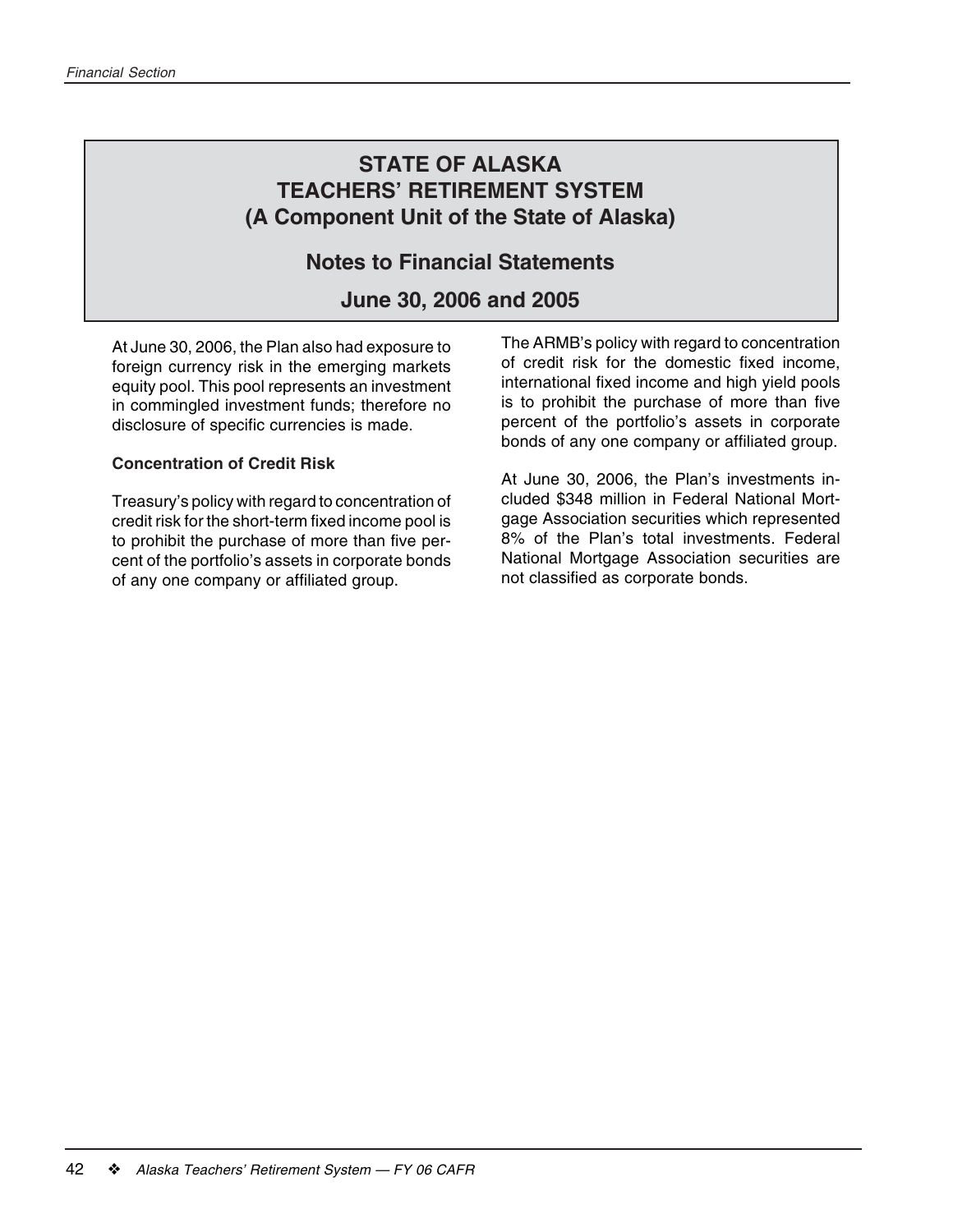### **Notes to Financial Statements**

### **June 30, 2006 and 2005**

The Plan's investments (including investments bought, sold, as well as held during the year) appreciated (depreciated) in value as follows (in thousands) for the years ending June 30:

|                                  | 2006       | 2005    |
|----------------------------------|------------|---------|
| Domestic equity                  |            |         |
| pool                             | \$118,022  | 43,980  |
| Domestic fixed                   |            |         |
| income pool                      | (45, 360)  | 21,870  |
| International equity<br>pool     | 145,413    | 65,507  |
| Real estate pool                 | 47,846     | 35,828  |
| International fixed              |            |         |
| income pool                      | (5,738)    | 8,244   |
| Private equity pool              | 45,762     | 20,769  |
| <b>Emerging markets</b>          |            |         |
| equity pool<br>Other investments | 10,931     | 18,289  |
| pool                             | 791        | 270     |
| Absolute return pool             | 11,895     | 3,066   |
| High yield                       | (1,696)    | 280     |
|                                  | \$ 327,866 | 218,103 |

**4) Foreign Exchange, Foreign Exchange Contracts and Off-Balance Sheet Risk**

The international fixed income and international equity pool's investment income includes the following at June 30:

|                                                                    | 2006         | 2005       |
|--------------------------------------------------------------------|--------------|------------|
| Net realized<br>gain on foreign<br>foreign<br>currency             | \$13,922,461 | 57,329,781 |
| Net unrealized<br>loss on<br>foreign<br>currency                   | (13,005)     | (12, 800)  |
| Net realized gain<br>(loss) on<br>foreign<br>exchange<br>contracts | 117,351      | (106,656   |
|                                                                    |              |            |

The international equity pool includes foreign currency forward contracts to buy and sell specified amounts of foreign currencies at specified rates on specified future dates for the purpose of hedging existing security positions. The maturity periods for these contracts range from eight to one hundred and twenty-four days. The Plan had net unrealized gains (losses) with respect to such contracts, calculated using forward rates at June 30, as follows:

|                                         |   | 2006                     | 2005                   |
|-----------------------------------------|---|--------------------------|------------------------|
| Net contract sales<br>Less fair value   |   | \$1,405,109<br>1,408,914 | 3,047,799<br>2,915,950 |
| <b>Net unrealized</b><br>gains (losses) | S | (3,805)                  | 131,849                |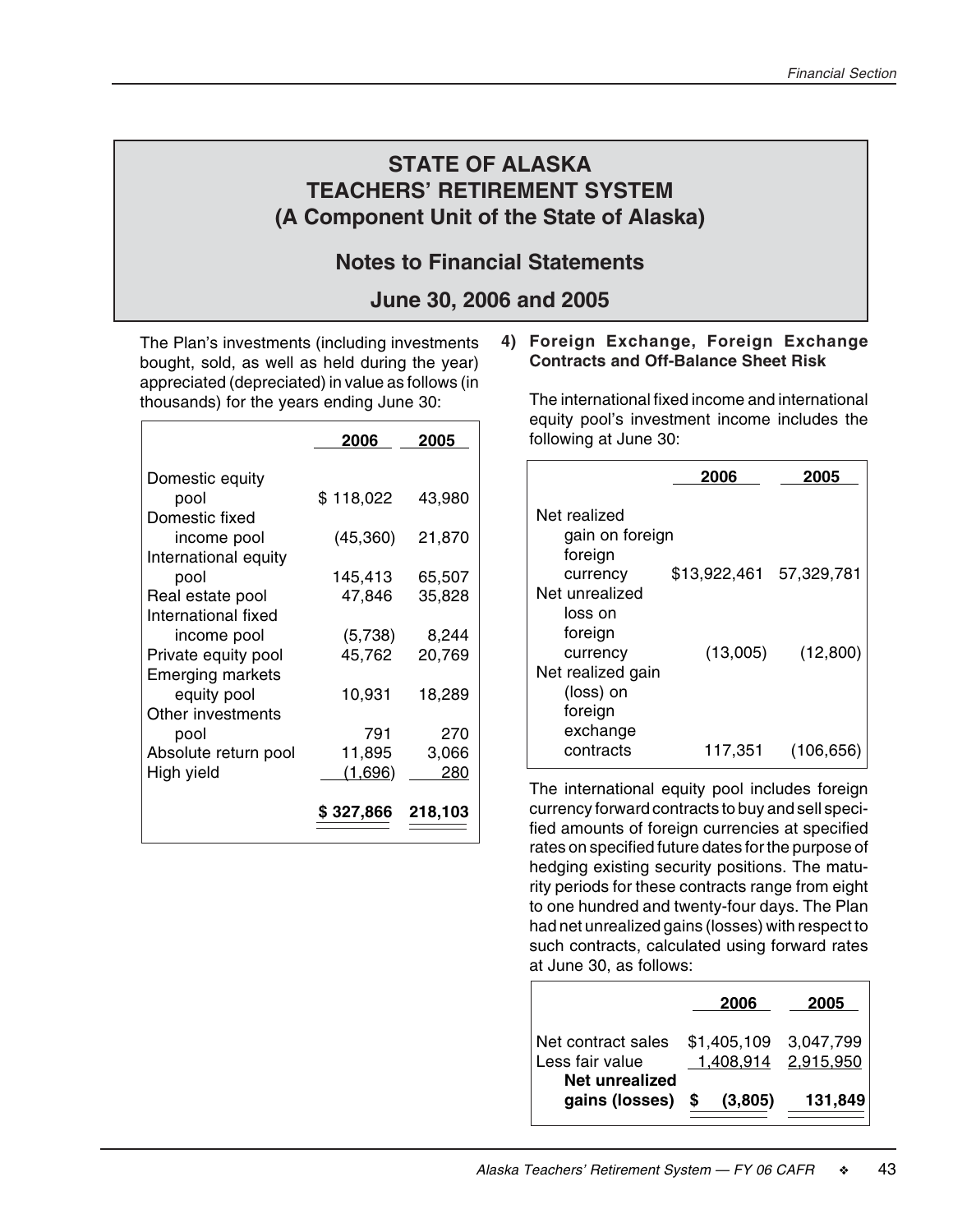### **Notes to Financial Statements**

### **June 30, 2006 and 2005**

The counterparties to the foreign currency forward contracts consist of a diversified group of financial institutions. Credit risk exposure exists to the extent of nonperformance by these counterparties; however, the risk of default is considered to be remote. The market risk is limited to the difference between contractual rates and forward rates at the balance sheet date.

#### **(5) Securities Lending**

Alaska Statute 37.10.071 authorizes the ARMB to lend assets, under an agreement and for a fee, against deposited collateral of equivalent fair value. The ARMB has entered into an agreement with the Bank to lend equity and domestic fixed-income securities. The Bank, acting as the ARMB's agent under the agreement, transfers securities to broker agents or other entities for collateral in the form of cash or securities and simultaneously agrees to return the collateral for the same securities in the future.

At June 30, 2006 and 2005, the fair value of securities on loan allocable to the Plan totaled \$417,202,476 and \$300,770,734, respectively. There is no limit to the amount that can be loaned and the ARMB is able to sell securities on loan. International equity security loans are collateralized at not less than 105% of their fair value. All other security loans are collateralized at not less than 102% of their fair value. Loaned securities and collateral is marked to market daily and collateral is received or delivered the following day to maintain collateral levels.

Cash collateral in the amount of \$423,385,155 is invested in a registered 2(a)7 money market fund which is valued at amortized cost,

approximating fair value. Maturities of investments in the money market fund generally did not match the maturities of the loaned securities because the lending agreements are terminable at will. Securities collateral in the amount of \$1,778,140 may be pledged or sold upon borrower default. Since the ARMB does not have the ability to pledge or sell securities collateral unless the borrower defaults, they are not recorded on the financial statements. Securities on loan, cash collateral and cash collateral payable are recorded on the financial statements. The Bank, the Plan and the borrower receive a fee from earnings on invested collateral. The bank and the Plan share a fee paid by the borrower for loans not collateralized with cash.

For the year ended June 30, 2006 and 2005, there were no losses incurred as a result of securities lending transactions and there were no significant violations of legal or contractual provisions nor failures by any borrowers to return loaned securities.

#### **(6) Transfer from Retirement Systems**

During fiscal year 2006, a review was conducted of all medical reserve amounts in the Retiree Health Fund. An analysis was conducted which considered: (1) the medical portion of net assets held in trust for benefits and other purposes, (2) prior and current year amounts incurred but not paid, (3) the amount necessary for the contingency reserve, and (4) the amount necessary for a premium stabilization reserve. The result was excess reserve balances over those deemed necessary for the continued operation of the Retiree Health Fund. The excess amount was allocated to plans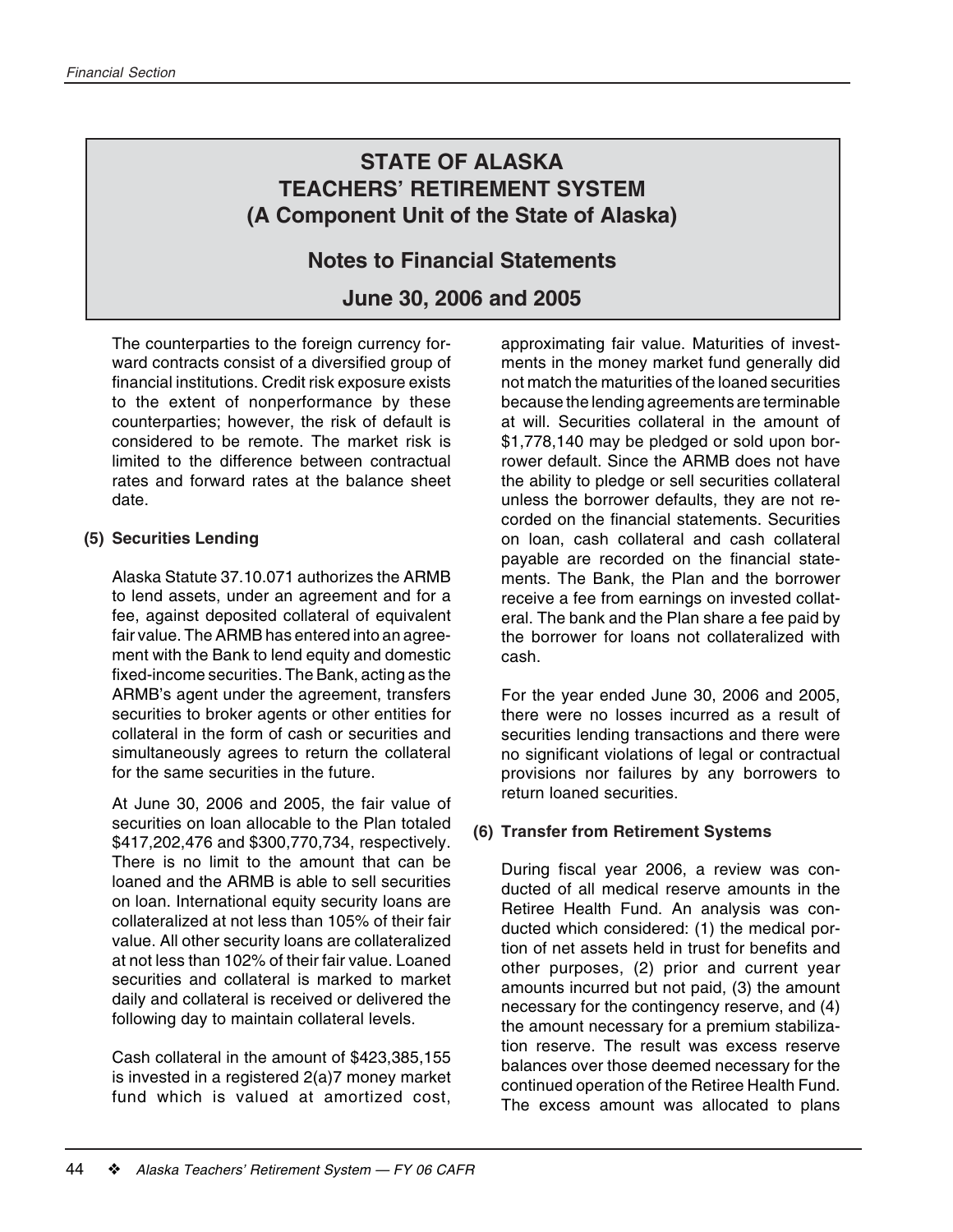### **Notes to Financial Statements**

#### **June 30, 2006 and 2005**

participating in the Retiree Health Fund. Such an analysis is conducted periodically to determine that reserves are adequate, but not excessive.

Based on this review, the Plan received \$15,175,000 in fiscal year 2006 from the Retiree Health Fund.

#### **(7) Commitments and Contingencies**

#### **Commitments**

The ARMB entered into an agreement through an external investment manager to provide capital funding for a domestic equity limited partnership. At June 30, 2006, the Plan's member share of the unfunded commitment totaled \$31,886,112. This commitment can be withdrawn annually in December with ninety days notice.

The ARMB entered into agreements through external investment managers to provide capital funding for limited partnerships as it continues to build the private equity portfolio. At June 30, 2006, the Plan's member share of these unfunded commitments totaled \$232,081,930. These commitments are estimated to be paid within ten years from agreement date.

The ARMB entered into an agreement through an external investment manager to provide capital funding for a limited partnership as it continues to build the other investment portfolio. At June 30, 2006, the Plan's member share of this unfunded commitment totaled \$10,543,148 to be paid through the year 2007.

The ARMB entered into agreements through external investment managers to provide capital funding for real estate investments as it continues to build the real estate portfolio. At June 30, 2006, the Plan's member share of these unfunded commitments totaled \$104,579,278 to be paid through the year 2010.

#### **Contingencies**

The State was a defendant in a lawsuit filed by the Alaska Civil Liberties Union (ACLU) and a number of same-sex couples with regards to the statutes limiting employee and retiree healthcare coverage and certain survivor benefits to members and retirees and their spouses and dependents, thus excluding coverage for domestic partners of members and retirees. An adverse ruling against the State was issued by the Alaska Supreme Court on October 28, 2005, holding that "the spousal limitations are unconstitutional as applied to public members with same-sex domestic partners." Briefing on the remedy was completed in January 2006 with both the State and ACLU suggesting giving the legislature time to act to amend statutes relevant to the case. The legislature did not enact legislation to implement benefits for affected members and retirees. On June 1, 2006, the Alaska Supreme Court issued its remedy order requiring the state to provide benefits complying with the court's opinion by no later than January 1, 2007. The case has been remanded to the superior court, with directions that the court issue whatever orders it deems necessary to ensure compliance with the January 2007 deadline. The Alaska Supreme Court order states that the Plan's current benefit program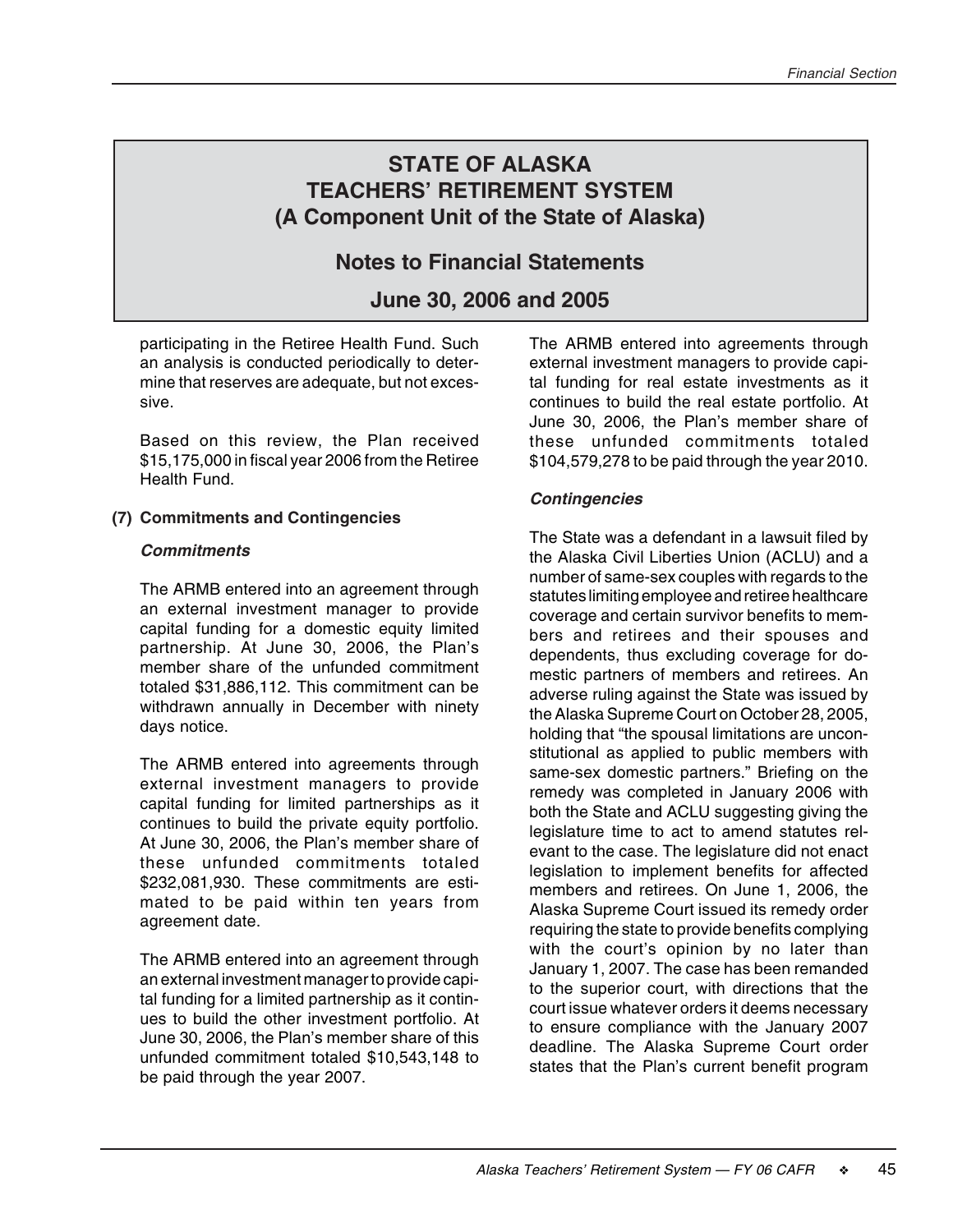# **Notes to Financial Statements**

#### **June 30, 2006 and 2005**

will remain in effect until the Plan begins providing benefits. The potential effect of this ruling cannot be reasonably estimated until the Plan begins providing benefits. As such, the Plan has not recorded the financial impact of this ruling. The costs associated with this ruling will be passed through to employers through the normal contribution development process.

The State is a defendant in a class action lawsuit involving a constitutional challenge to Plan statutes that provide a 10% cost of living adjustment (COLA) to retirees and other benefit recipients who reside in the state of Alaska. The plaintiffs claim that these statutes violate the right to travel of nonresident benefit recipients, and therefore, the 10% COLA should be paid to all benefit recipients, regardless of residence. On summary judgment motions, the superior court first ruled in favor of the plaintiffs on the issue of whether, if the residency requirements are unconstitutional, the residency requirements are severable from the COLA statutes. On summary judgment motions addressing the constitutionality of the statutes, the superior court ruled against the state, holding that the COLA statutes violate the constitutional right to travel. The court ordered payment of COLA to retirees and survivors in high-cost areas of other states. The State has appealed to the Alaska Supreme

Court. The superior court ruled against the plaintiffs on the issue of past damages, and has cross-appealed to the Alaska Supreme Court. Briefing and oral arguments have been completed. The State is vigorously litigating the appeals but realize that an unfavorable outcome is reasonably possible. The Plan has not recorded an accrual related to this class action lawsuit because the potential loss cannot be reasonably estimated at this time. Costs associated with the loss of this class action lawsuit will be passed through to employers through the normal contribution development process.

#### **(8) Subsequent Event**

During the fiscal year 2005 legislative session, a law was enacted that closes the Plan. Senate Bill 141, signed into law on July 27, 2005, and effective July 1, 2006, closes the Plan to new members and creates a defined contribution plan for members first hired on or after July 1, 2006.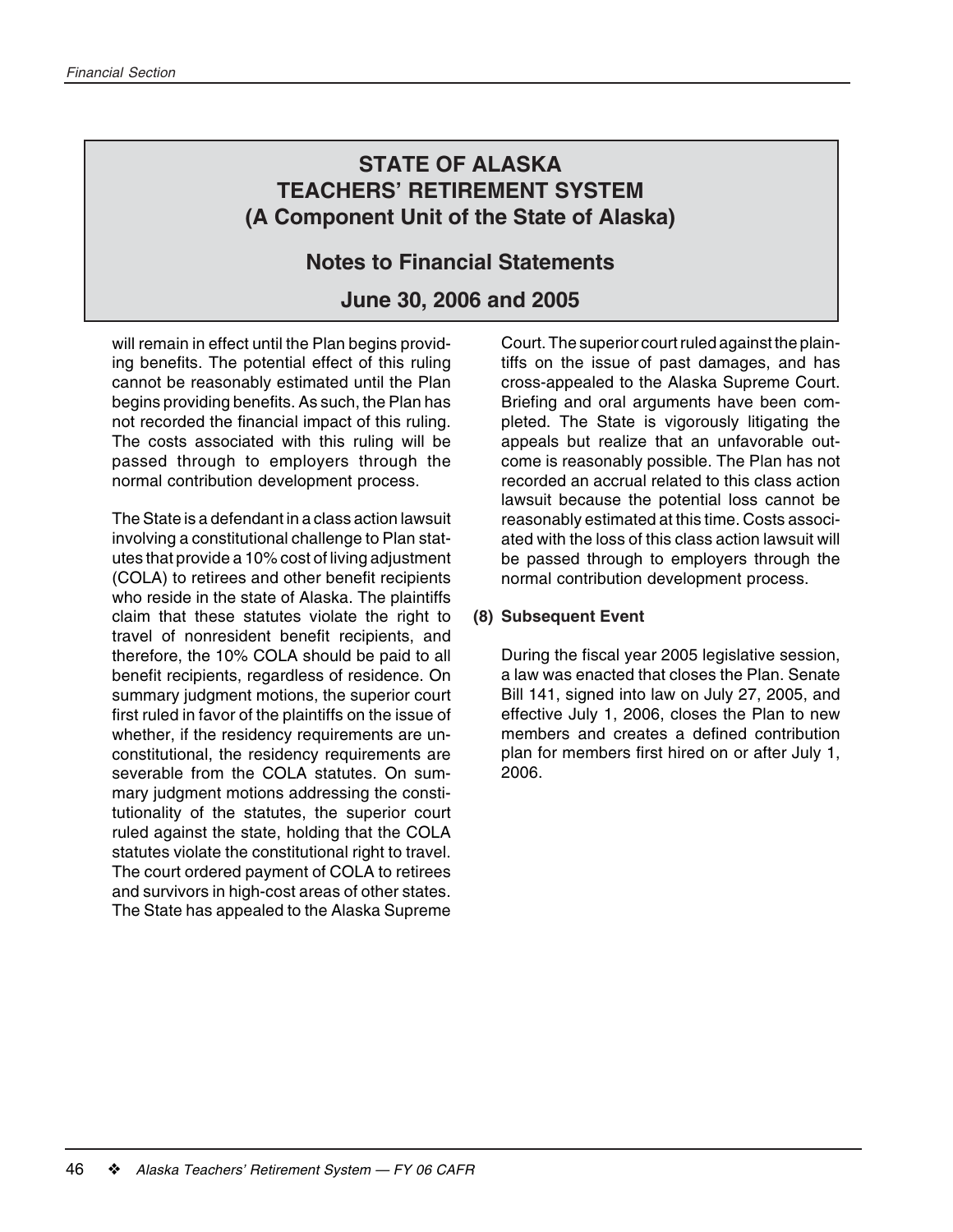### **Required Supplementary Information**

### **Schedule of Funding Progress Pension Benefits**

# **June 30, 2006 (Dollars in thousands)**

| <b>Actuarial</b><br><b>Valuation</b><br>Date as of<br>June 30 | <b>Actuarial</b><br>Value<br>of Plan<br><b>Assets</b> | <b>Actuarial</b><br><b>Accrued</b><br><b>Liabilities</b><br>(AAL) | <b>Funded</b><br>Excess (FE)<br>(Unfunded<br>actuarial<br>accrued<br>liabilities)<br>(UAAL) | <b>Funded</b><br>Ratio | Covered<br><b>Payroll</b> | <b>FE/(UAAL)</b><br>as a<br>Percentage<br>of Covered<br><b>Payroll</b> |
|---------------------------------------------------------------|-------------------------------------------------------|-------------------------------------------------------------------|---------------------------------------------------------------------------------------------|------------------------|---------------------------|------------------------------------------------------------------------|
| 2000                                                          | \$3,338,700                                           | 3,350,552                                                         | (11, 852)                                                                                   | 99.6%                  | 482,571                   | $(2.5)\%$                                                              |
| 2001                                                          | 3,468,310                                             | 3,651,488                                                         | (183.178)                                                                                   | 95.0                   | 496.188                   | (36.9)                                                                 |
| 2002                                                          | 2.699.445                                             | 3,959,958                                                         | (1,260,513)                                                                                 | 68.2                   | 509,437                   | (247.4)                                                                |
| 2003                                                          | 2,694,785                                             | 4.190.970                                                         | (1,496,185)                                                                                 | 64.3                   | 532,630                   | (280.9)                                                                |
| 2004                                                          | 2,647,777                                             | 4.216.480                                                         | (1,568,703)                                                                                 | 62.8                   | 522.421                   | (300.3)                                                                |
| 2005                                                          | 2,640,642                                             | 4,334,585                                                         | (1,693,943)                                                                                 | 60.9                   | 561,038                   | (301.9)                                                                |

See accompanying notes to required supplementary information and independent auditors' report.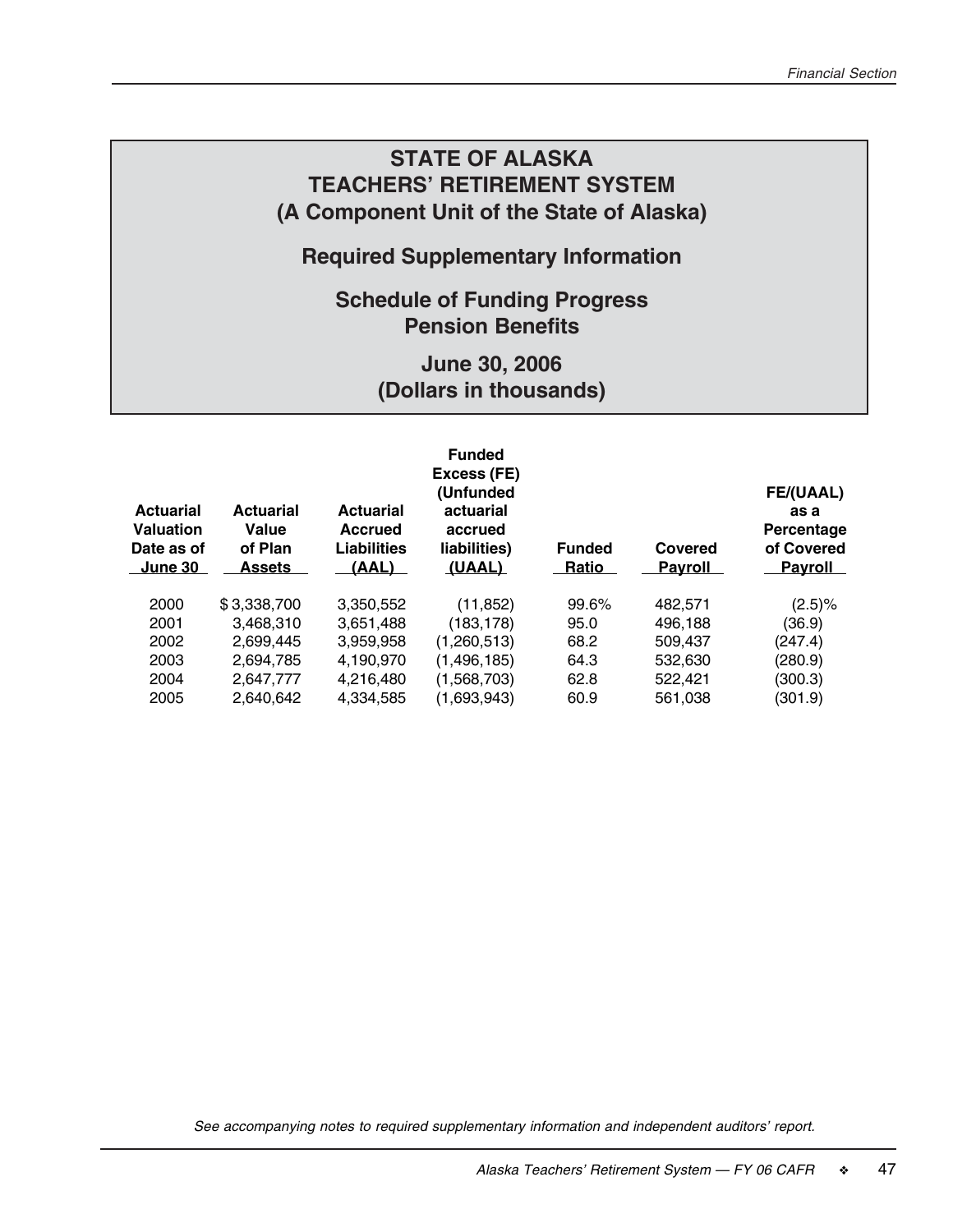### **Required Supplementary Information**

### **Schedule of Funding Progress Postemployment Healthcare Benefits**

**June 30, 2006 (Dollars in thousands)**

| <b>Actuarial</b><br>valuation<br>Date as of<br>June 30 | <b>Actuarial</b><br>Value<br>of Plan<br><b>Assets</b> | <b>Actuarial</b><br><b>Accrued</b><br><b>Liabilities</b><br><u>(AAL)</u> | <b>Funding</b><br>Excess (FE)<br>(Unfunded<br>actuarial<br>accrued<br>liabilities)<br>(UAAL) | <b>Funded</b><br>Ratio | Covered<br><b>Payroll</b> | <b>FE/(UAAL)</b><br>as a<br>Percentage<br>of Covered<br><u>Payroll</u> |
|--------------------------------------------------------|-------------------------------------------------------|--------------------------------------------------------------------------|----------------------------------------------------------------------------------------------|------------------------|---------------------------|------------------------------------------------------------------------|
| 2000                                                   | \$845,315                                             | 848.316                                                                  | (3,001)                                                                                      | 99.6%                  | 482.571                   | $(0.6)$ %                                                              |
| 2001                                                   | 903.919                                               | 951.659                                                                  | (47, 740)                                                                                    | 95.0                   | 496,188                   | (9.6)                                                                  |
| 2002                                                   | 989,591                                               | 1.451.684                                                                | (462,093)                                                                                    | 68.2                   | 509,437                   | (90.7)                                                                 |
| 2003                                                   | 1,057,500                                             | 1,644,639                                                                | (587, 139)                                                                                   | 64.3                   | 532,630                   | (110.2)                                                                |
| 2004                                                   | 1.197.593                                             | 1.907.120                                                                | (709,527)                                                                                    | 62.8                   | 522.421                   | (135.8)                                                                |
| 2005                                                   | 1,318,297                                             | 2,163,971                                                                | (845,674)                                                                                    | 60.9                   | 561,038                   | (150.7)                                                                |

See accompanying notes to required supplementary information and independent auditors' report.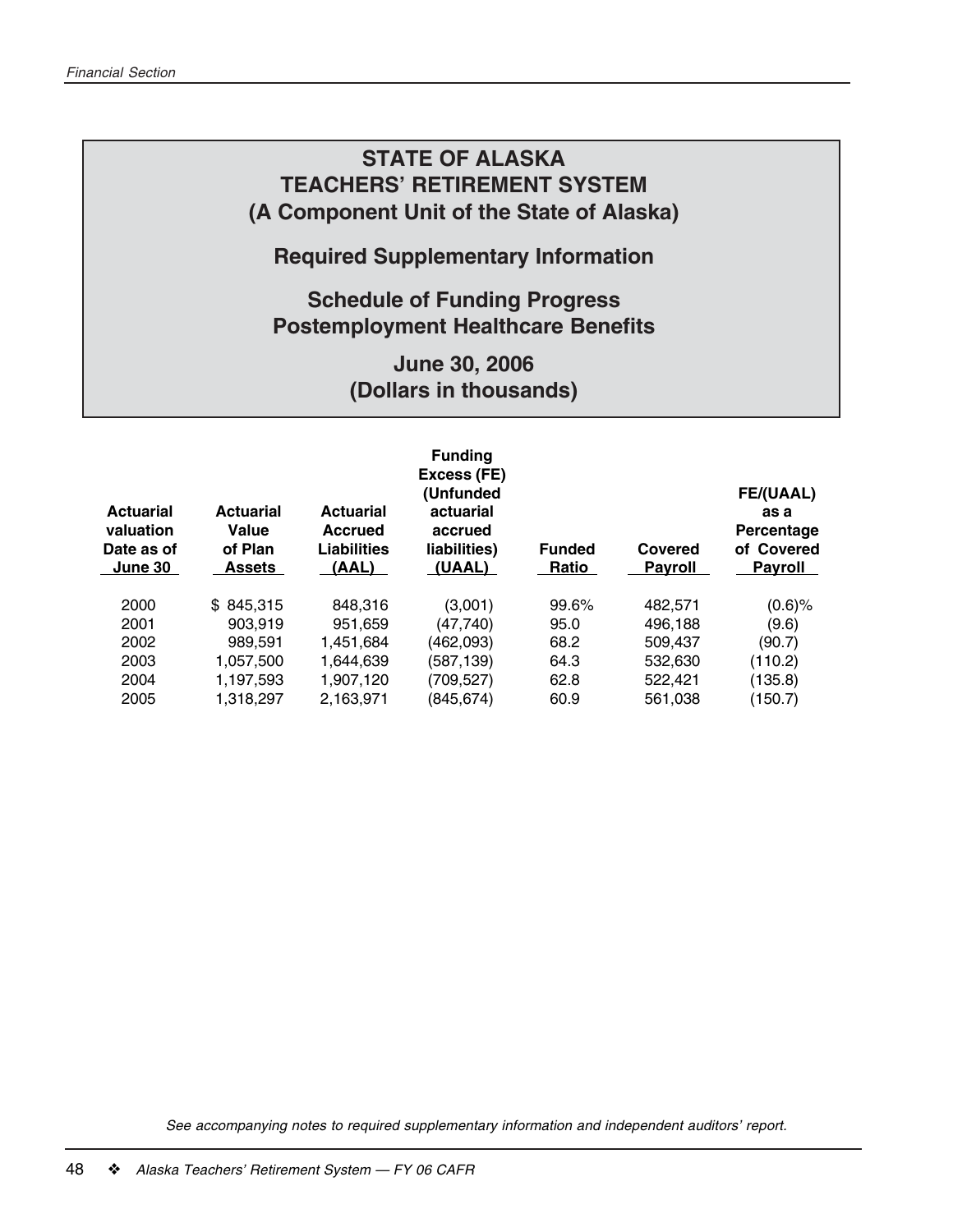# **Required Supplementary Information**

# **Schedule of Contributions from Employers and the State of Alaska Pension and Postemployment Healthcare Benefits**

# **June 30, 2006 (Dollars in thousands)**

| Year<br><b>Ended</b> | <b>Actuarial</b><br>Valuation<br>Date as of | <b>Pension</b><br>Annual<br>Required | Post-<br>employment<br><b>Healthcare</b><br>Annual<br>Required | Total<br>Annual<br>Required | <b>Pension</b><br>Percentage | Post-<br>employment<br><b>Healthcare</b><br>Percentage | Total<br>Percentage |
|----------------------|---------------------------------------------|--------------------------------------|----------------------------------------------------------------|-----------------------------|------------------------------|--------------------------------------------------------|---------------------|
| June 30              | June $30^{(1)}$                             | Contribution                         | <b>Contribution</b>                                            | <b>Contribution</b>         | <b>Contributed</b>           | <b>Contributed</b>                                     | <b>Contributed</b>  |
| 2001                 | 1998                                        | \$46.067                             | 10.324                                                         | 56,391                      | 114.0%                       | 114.0%                                                 | 114.0%              |
| 2002                 | 1999                                        | 32.331                               | 7.245                                                          | 39.576                      | 155.0                        | 155.0                                                  | 155.0               |
| 2003                 | 2000                                        | 37,800                               | 9.570                                                          | 47.370                      | 133.0                        | 133.0                                                  | 133.0               |
| 2004                 | 2001                                        | 65.571                               | 17.089                                                         | 82,660                      | 83.0                         | 83.0                                                   | 83.0                |
| 2005                 | 2002                                        | 152,168                              | 55,783                                                         | 207.951                     | 45.0                         | 45.0                                                   | 45.0                |
| 2006                 | 2003                                        | 170.019                              | 66.719                                                         | 236,738                     | 54.0                         | 54.0                                                   | 54.0                |

(1) Actuarial valuation related to annual required contribution for fiscal year.

See accompanying notes to required supplementary information and independent auditors' report.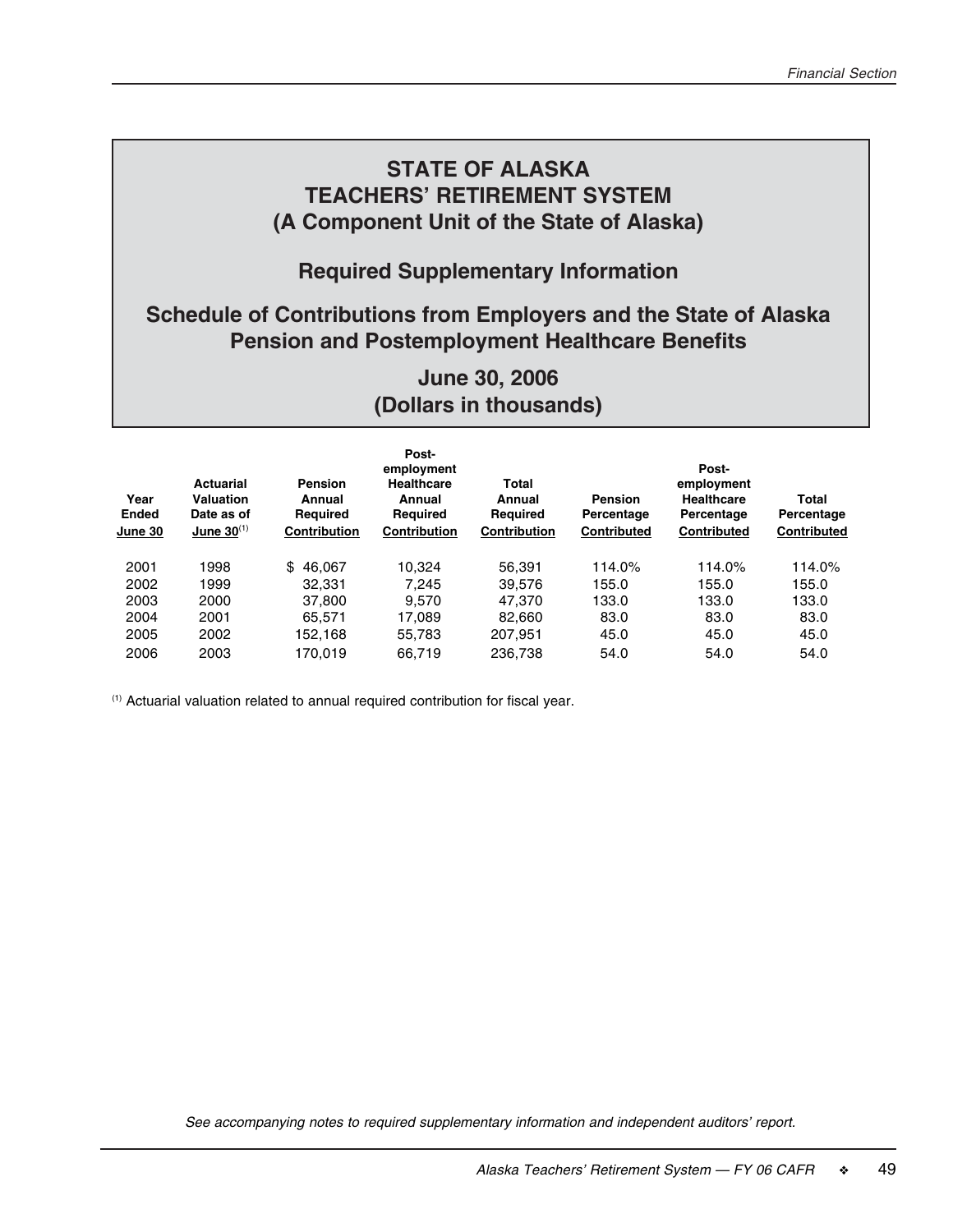# **Notes to Required Supplementary Information**

#### **June 30, 2006**

#### **(1) Description of Schedule of Funding Progress**

Each time a new benefit is added which applies to service already rendered, an "unfunded actuarial accrued liability" is created. Laws governing the Plan require that these additional liabilities be financed systematically over a period of future years. Also, if actual financial experiences are less favorable than assumed financial experiences, the difference is added to the unfunded actuarial accrued liability.

In an inflationary economy, the value of the dollar is decreasing. This environment results in employee pay increasing in dollar amounts resulting in unfunded actuarial accrued liabilities increasing in dollar amounts, all at a time when the actual value of these items, in real terms, may be decreasing.

#### **(2) Actuarial Assumptions and Methods**

The actuarial valuation was prepared by Buck Consultants. The significant actuarial assumptions used in the valuation as of June 30, 2005 are as follows:

- (a) Actuarial cost method projected unit credit, unfunded actuarial accrued liability is amortized over a twenty-five year fixed period level percentage of pay.
- (b) Mortality 1994 Group Annuity Mortality Basic Table for males and females, 1994 base year. All deaths are assumed to result from nonoccupational causes.
- (c) Retirement retirement rates based on the 1997-1999 actual experience.
- (d) Investment return 8.25% per year, compounded annually, net of expenses.
- (e) Health cost trend –

| <b>Fiscal year</b> | Medical | <b>Prescription</b> |
|--------------------|---------|---------------------|
| 2006               | 9.5%    | 14.0%               |
| 2007               | 9.0     | 13.0                |
| 2008               | 8.5     | 12.0                |
| 2009               | 8.0     | 11.0                |
| 2010               | 7.5     | 10.0                |
| 2011               | 7.0     | 9.0                 |
| 2012               | 6.5     | 8.0                 |
| 2013               | 6.0     | 7.0                 |
| 2014               | 5.5     | 6.0                 |
| 2015               | 5.0     | 5.0                 |
| 2016 and later     | 5.0     | 5.0                 |

- (f) Salary scale inflation 3.5% per year, productivity 0.5% per year, merit (first five years of employment) 1.5% per year.
- (g) Total inflation total inflation as measured by the Consumer Price Index for urban and clerical workers for Anchorage is assumed to increase 3.5% annually.
- (h) Cost of living allowance (domicile in Alaska) – 65% of those benefit recipients who are eligible for the allowance are assumed to remain in Alaska and receive the allowance.
- (i) Contribution refunds 100% of those terminating after age thirty-five who are vested will leave their contributions in the Plan and thereby retain their deferred vested benefit. All others who terminate are assumed to have their contributions refunded.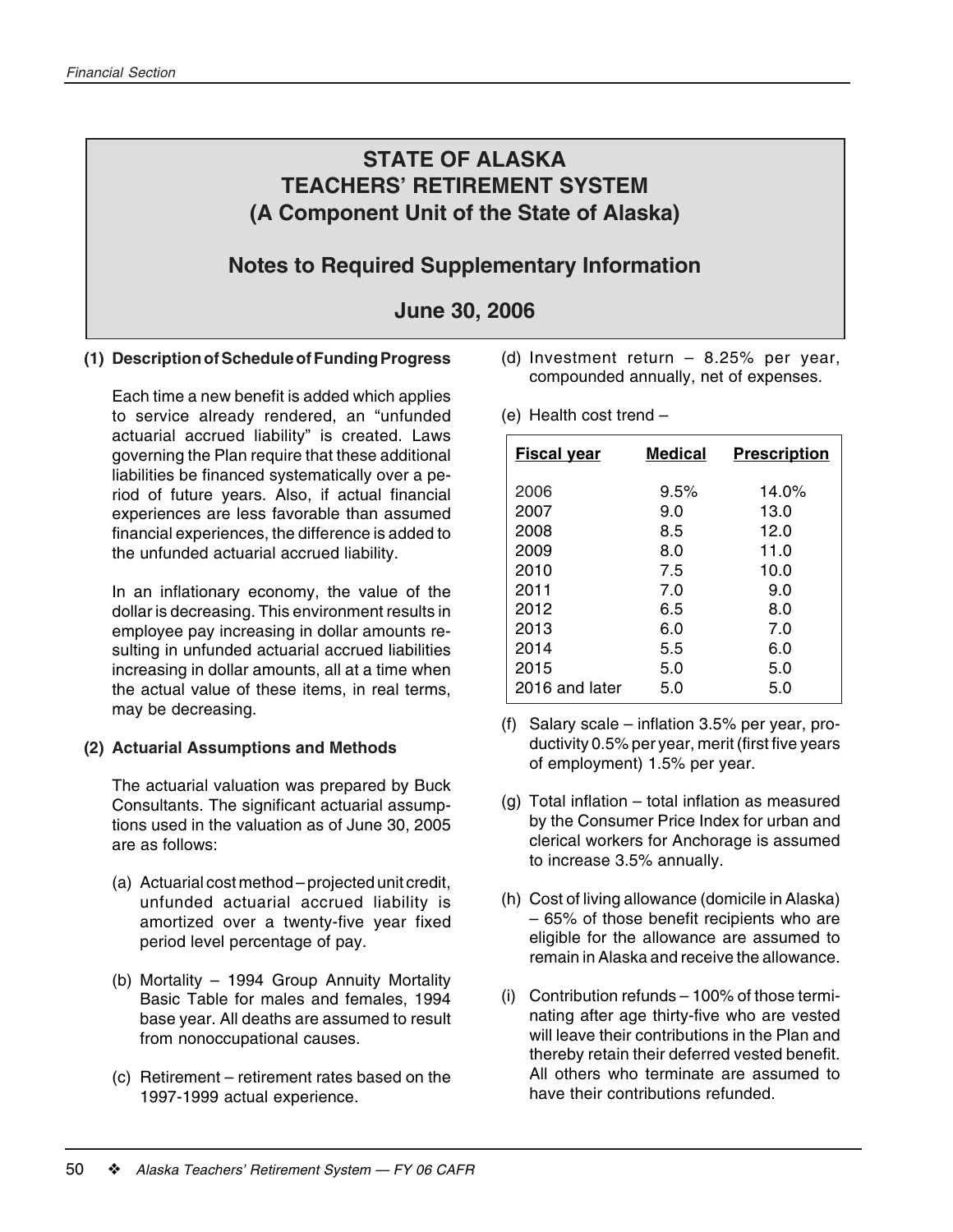# **Notes to Required Supplementary Information**

## **June 30, 2006**

- (j) Total turnover select and ultimate rates based upon the 19971999 actual withdrawal experience.
- (k) Disability incidence rates based upon the 19911995 actual experience. Post-disability mortality in accordance with rates published by the Pension Benefit Guaranty Corporation to reflect mortality of those receiving disability benefits under Social Security.
- (l) Asset valuation method recognize 20% of the investment gains and losses in each of the current and preceding four years and phased in over the next five years. All assets are valued at fair value based upon actual asset data furnished by the Division of Retirement and Benefits. Valuation assets cannot be outside a range of 80% to 120% of the market value of assets.
- (m) Valuation of medical benefits for retirees a pre-age sixty-five cost and lower postage sixty-five cost (due to Medicare) are assumed such that the total rate for all retirees equals the present premium rate assumption. These medical premiums are then increased with the health cost inflation assumption. The actuarial cost method used for funding retirement benefits is also used to fund health benefits.
- (n) Spouse's age wives are assumed to be four years younger than husbands.
- (o) Dependent children benefits to dependent children have been valued assuming members who are not single have one dependent child.
- (p) Sick leave 4.7 days of unused sick leave for each year of service will be available to be credited once the member is retired.
- (q) Post-retirement pension adjustment 50% and 75% of assumed inflation is valued for the automatic Post-Retirement Pension Adjustment (PRPA) as specified in the statute.
- (r) Part-time status part-time members are assumed to earn 0.550 years of credited service per year.
- (s) Expenses expenses are covered in the investment return assumption.

The assumptions and methods, when applied in combination, fairly represent past and anticipated future experience of the Plan. The foregoing actuarial assumptions are based on the presumption that the Plan will continue. Were the Plan to terminate, different actuarial assumptions and other factors might be applicable in determining the actuarial present value of accumulated benefits.

All significant accounting policies, benefit provisions and actuarial assumptions are the same for the required supplementary information and the financial statements except as follows:

Effective June 30, 2000, the following changes were made:

• There was a change in the economic actuarial assumption. The total inflation assumption was changed from 4% to 3.5% annually. This affected the economic assumptions, including salary scale and health cost trend.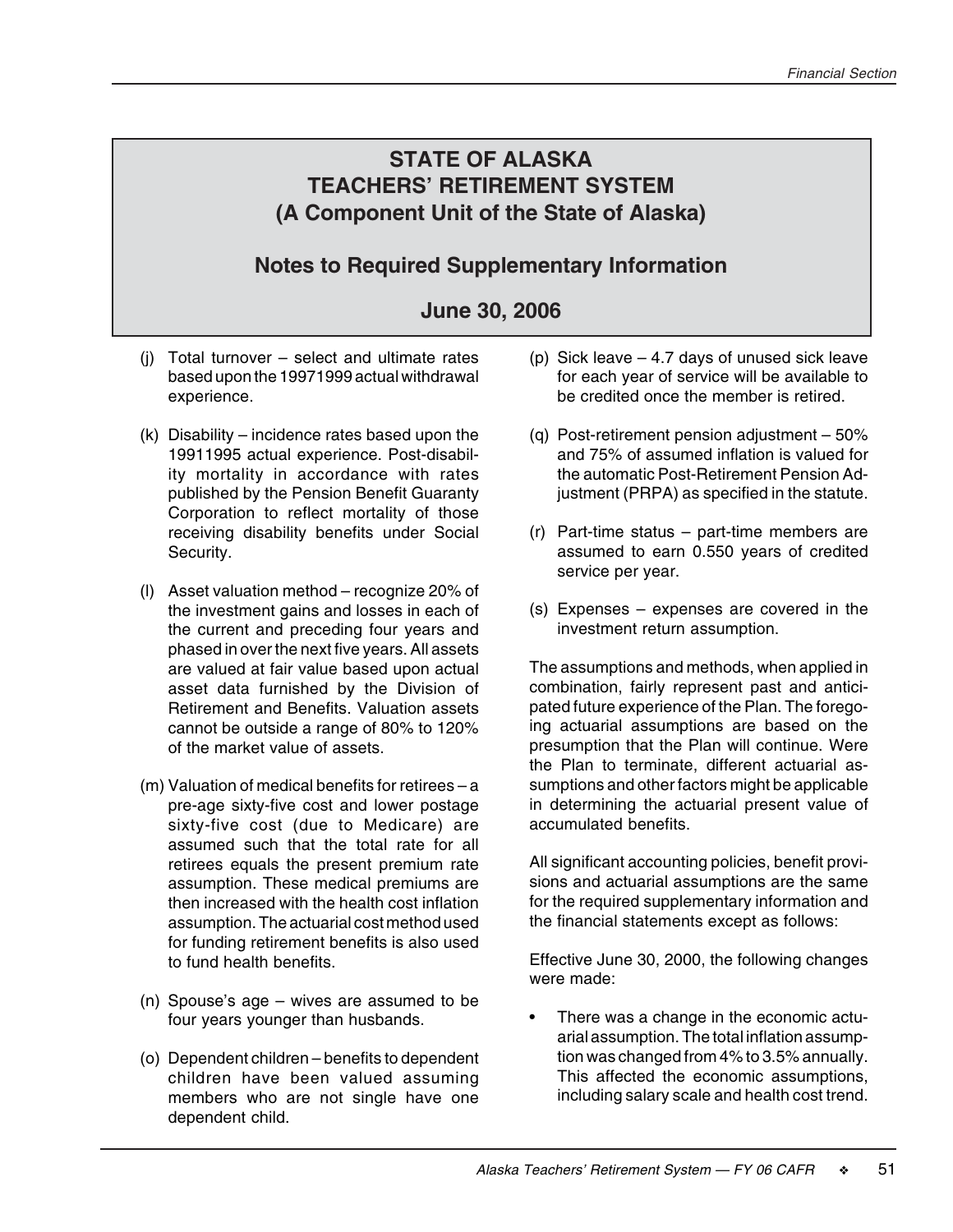# **Notes to Required Supplementary Information**

### **June 30, 2006**

- The retirement assumptions were revised based on actual experience in 1997-1999.
- The turnover assumptions were revised based on actual withdrawal experience in 1997-1999.
- The cost of living allowance was increased from 62% to 65% participation.
- For the June 30, 2000 actuarial valuation, data as of June 30, 1999 was projected one year using standard actuarial techniques. The active population count was assumed to increase by 1.81% (quadratic extrapolation over the most recent 3 valuation dates). Actual CPI data was used to estimate new PRPA benefits for members retired as of June 30, 1999.
- The mortality basis was changed from the 1984 Unisex Pension Mortality Table to the 1994 Group Annuity Mortality Basic Table for males and females, 1994 base year.
- The health cost trend assumptions were changed from an ultimate rate of 5.5% per annum to the following:

#### **Fiscal Year**

| 2001       | $7.5\%$ |
|------------|---------|
| 2002       | 6.5     |
| 2003       | 5.5     |
| 2004-08    | 5.0     |
| 2009-13    | 4.5     |
| Thereafter | 4.0     |

Effective June 30, 2002, the following changes were made:

- The actuarial cost method was changed from a rolling twenty-five year period to a twenty-five year fixed period level percentage of pay.
- Part-time members are assumed to earn 0.550 years of credited service per year.
- The health cost trend assumptions were changed for fiscal years 2003 and later from an ultimate rate of 12.0% for fiscal years 2003-2005 decreasing in yearly 0.5% increments to 5.0% beginning in 2017 and all subsequent fiscal years.

The asset valuation method was changed to recognize 20% of the investment gains and losses in each of the current and proceeding four years and will be phased in over the next five years.

Effective June 30, 2003, the following changes were made:

• Members currently under age 50 who have already attained 21 years of service are assumed to retire one year following the valuation date.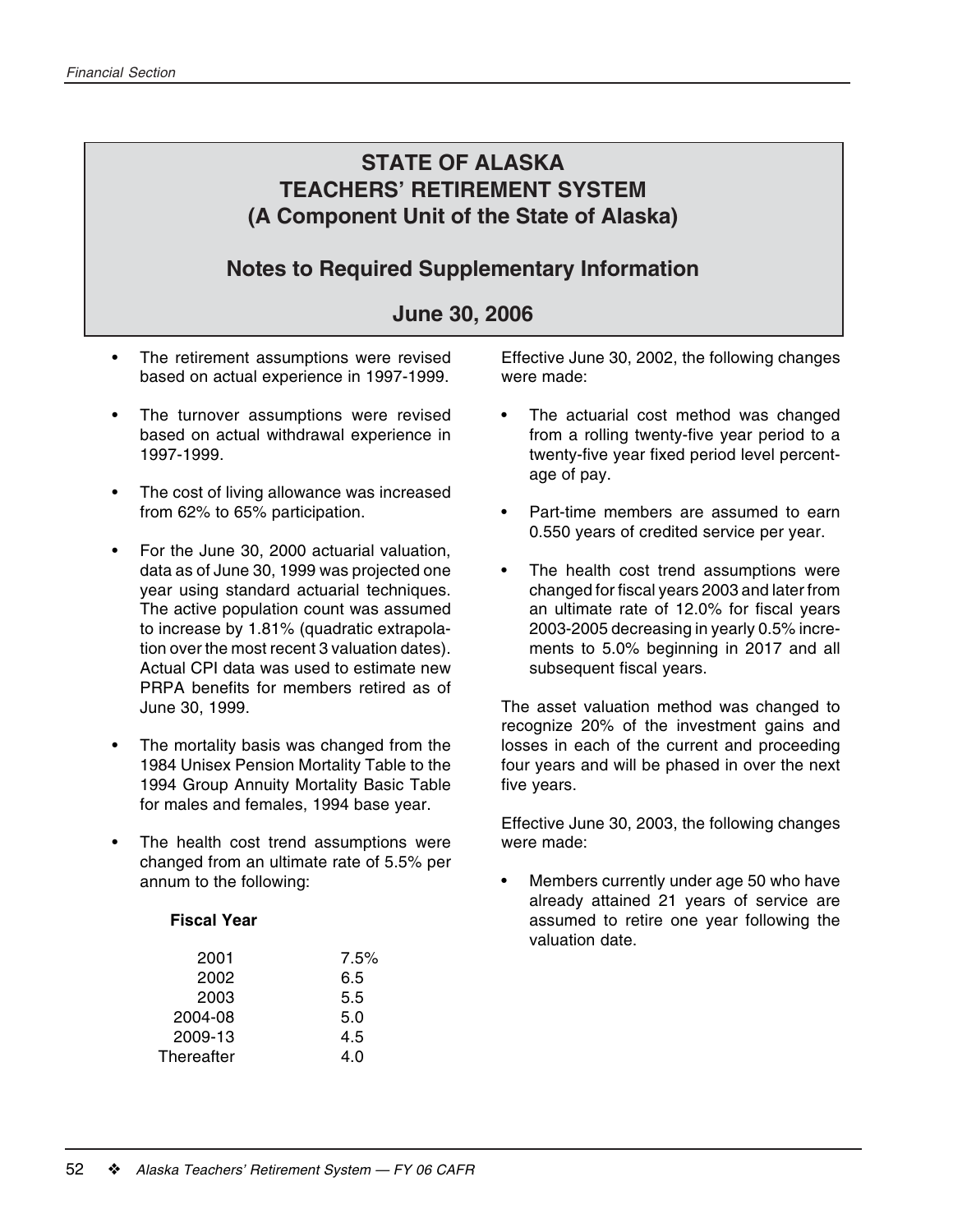Schedule 1

# **STATE OF ALASKA TEACHERS' RETIREMENT SYSTEM (A Component Unit of the State of Alaska)**

# **Schedule of Administrative and Investment Deductions**

# **Year ended June 30, 2006 with Summarized Financial Information for 2005 (In thousands)**

|                                    |                       |                | <b>Totals</b> |                |  |
|------------------------------------|-----------------------|----------------|---------------|----------------|--|
|                                    | <b>Administrative</b> | Investment     | 2006          | 2005           |  |
| <b>Personal Services:</b>          |                       |                |               |                |  |
| Wages                              | \$<br>833             | 407            | 1,240         | 1,322          |  |
| <b>Benefits</b>                    | 445                   | 164            | 609           | 539            |  |
| <b>Total Personal Services</b>     | 1,278                 | 571            | 1,849         | 1,861          |  |
| Travel:                            |                       |                |               |                |  |
| Transportation                     | 11                    | 44             | 55            | 75             |  |
| Per Diem                           | $\overline{c}$        | 5              | 7             | 13             |  |
| Moving                             |                       |                |               | 11             |  |
| Honorarium                         |                       | 7              | 7             | 22             |  |
| <b>Total Travel</b>                | 13                    | 56             | 69            | 121            |  |
| <b>Contractual Services:</b>       |                       |                |               |                |  |
| <b>Management and Consulting</b>   | 279                   | 9,365          | 9,644         | 8,270          |  |
| <b>Accounting and Auditing</b>     | 25                    | 428            | 453           | 426            |  |
| <b>Other Professional Services</b> | 70                    | 17             | 87            | 59             |  |
| <b>Advertising and Printing</b>    | 34                    | $\overline{7}$ | 41            | 34             |  |
| Data Processing                    | 189                   | 134            | 323           | 294            |  |
| Communications                     | 35                    | 17             | 52            | 53             |  |
| Rentals/Leases                     | 70                    | 13             | 83            | 82             |  |
| Legal                              | 68                    | 27             | 95            | 85             |  |
| <b>Medical Specialists</b>         | 3                     |                | 3             | 6              |  |
| <b>Repairs and Maintenance</b>     | 16                    | 14             | 30            | 7              |  |
| Transportation                     | 1                     | $\overline{2}$ | 3             | $\overline{2}$ |  |
| <b>Securities Lending</b>          |                       | 14,438         | 14,438        | 6,214          |  |
| <b>Total Contractual Services</b>  | 790                   | 24,462         | 25,252        | 15,532         |  |
| Other:                             |                       |                |               |                |  |
| Equipment                          | 60                    | 3              | 63            | 26             |  |
| <b>Supplies</b>                    | 32                    | 11             | 43            | 41             |  |
| <b>Total Other</b>                 | 92                    | 14             | 106           | 67             |  |
| <b>Total Administrative and</b>    |                       |                |               |                |  |
| <b>Investment Deductions</b>       | \$2,173               | 25,103         | 27,276        | 17,581         |  |

See accompanying independent auditors' report.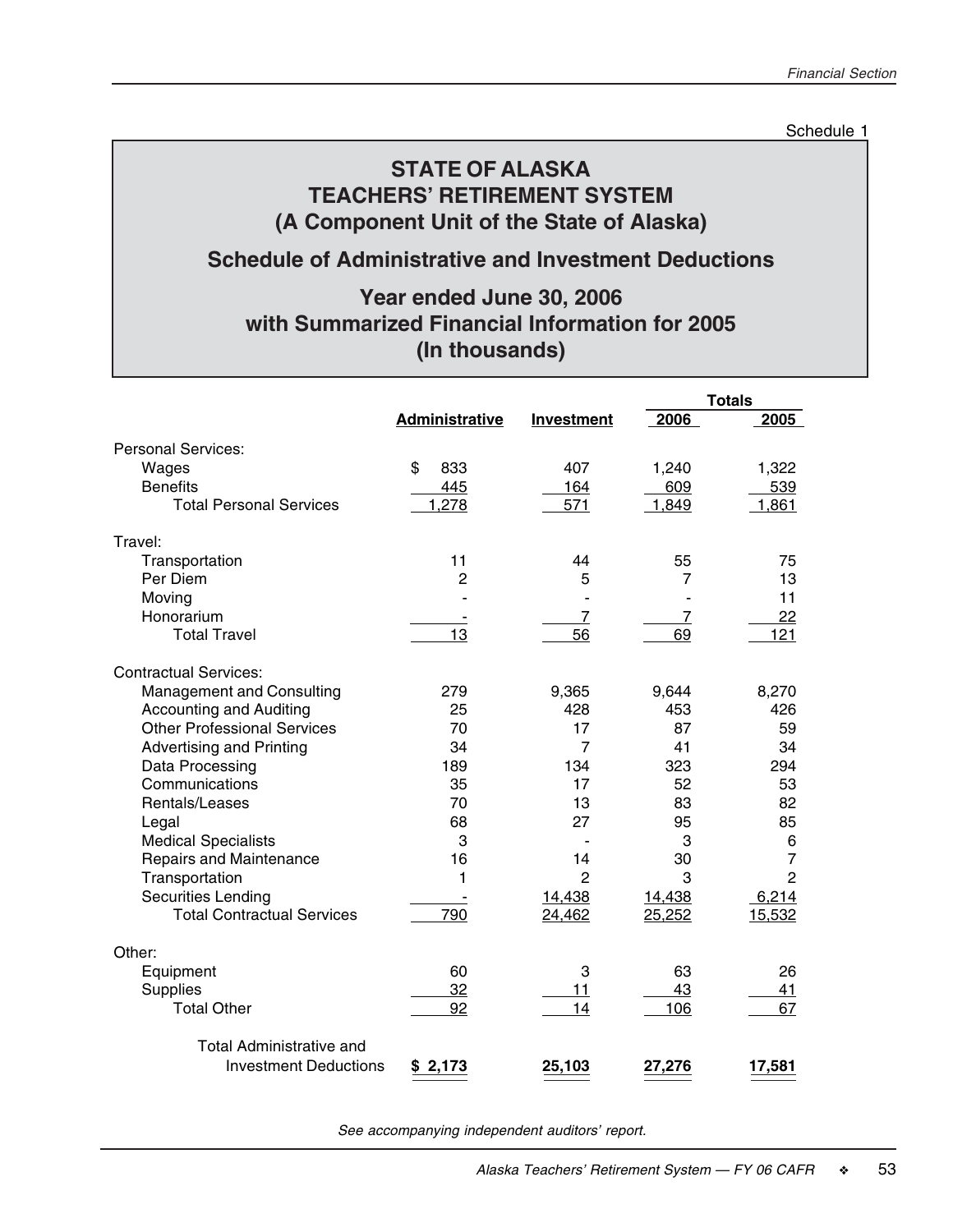Schedule 2

# **STATE OF ALASKA TEACHERS' RETIREMENT SYSTEM (A Component Unit of the State of Alaska)**

# **Schedule of Payments to Consultants Other than Investment Advisors**

### **Years ended June 30, 2006 and 2005 (In thousands)**

| <b>Firm</b>                        | <b>Services</b>                    | 2006      | <b>2005</b> |
|------------------------------------|------------------------------------|-----------|-------------|
| <b>State Street Corporation</b>    | <b>Custodian Banking Services</b>  | \$<br>617 | 476         |
| <b>Buck Consultants</b>            | <b>Actuarial Services</b>          | 126       |             |
| Mercer Human Resource Consulting   | <b>Actuarial Services</b>          | 79        | 211         |
| Systems Central Services Inc.      | <b>Data Processing Consultants</b> | 92        | 137         |
| Wostmann & Associates, Inc.        | <b>Data Processing Consultants</b> | 58        |             |
| <b>KPMG LLP</b>                    | <b>Auditing Services</b>           | 21        | 34          |
| State of Alaska, Department of Law | <b>Legal Services</b>              | 25        | 39          |
|                                    |                                    | 1,018     | 897         |

See accompanying independent auditors' report.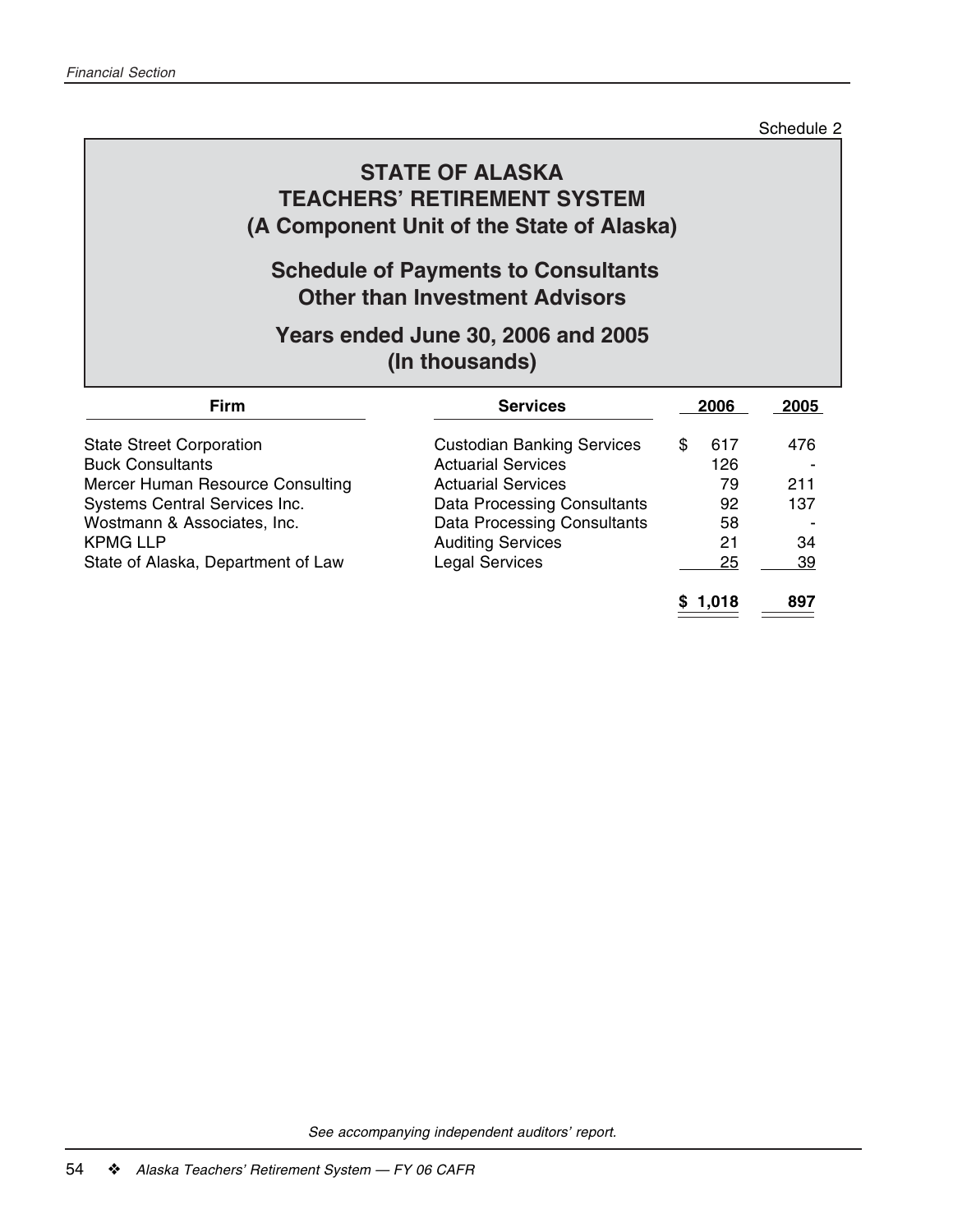# **CALLAN ASSOCIATES.**



October 12, 2006

SAN FRANCISCO

NEW YORK CHICAGO

**ATLANTA** 

**DENVER** 

Alaska Retirement Management Board State of Alaska, Department of Revenue Treasury Division 333 Willoughby Avenue, 11th Floor Juneau, AK 99801

Dear Board Members:

This letter reviews the investment performance of the Alaska Retirement Management Board (ARMB) for the fiscal year ended June 30, 2006.

Callan Associates Inc. (Callan) independently calculates time-weighted performance statistics based on underlying custodial data provided by the Board's custodian, State Street Bank and Trust Company. The performance calculations were made using a timeweighted return methodology based upon market values. Callan Associates Inc. serves as ARMB's independent general investment consultant and evaluates the Board's performance in relation to market benchmarks, appropriate manager peer groups and other public pension systems. The performance calculations were made in compliance with Global Investment Performance Standards.

ARMB's primary investment objective is to prudently and expertly invest assets, in accordance with governing law and industry practices, in a manner that will help ensure assets under supervision are sufficient to pay promised benefits to its members and their beneficiaries. In pursuit of this objective, the ARMB periodically evaluates liabilities, expected contributions, and potential earnings. This analysis is used to consider a wide range of potentially viable investment strategies. The Board selects a strategic investment policy that balances long-term growth potential and acceptable risk. A policy benchmark is constructed that mirrors the Board's strategic asset allocation policy. This policy benchmark is a custom index comprised of equity, fixed income, real estate and other market indices weighted in the same proportions as ARMB's investment policy.

Fiscal year 2006 was a year of good progress for domestic equity and strong performance by international stocks. The Russell 3000 Index, a measure of the broad U.S. equity market achieved a solid return of 9.56%. International stocks, as measured by the MSCI EAFE Index, posted an exceptional overall return of 26.56%. Interest rate increases hurt bond prices and performance. The Lehman Aggregate Bond Index, a widely used measure of the investment grade domestic bond market, suffered a small negative return of 0.81%. Equity real estate enjoyed another strong year with returns of more than 18%.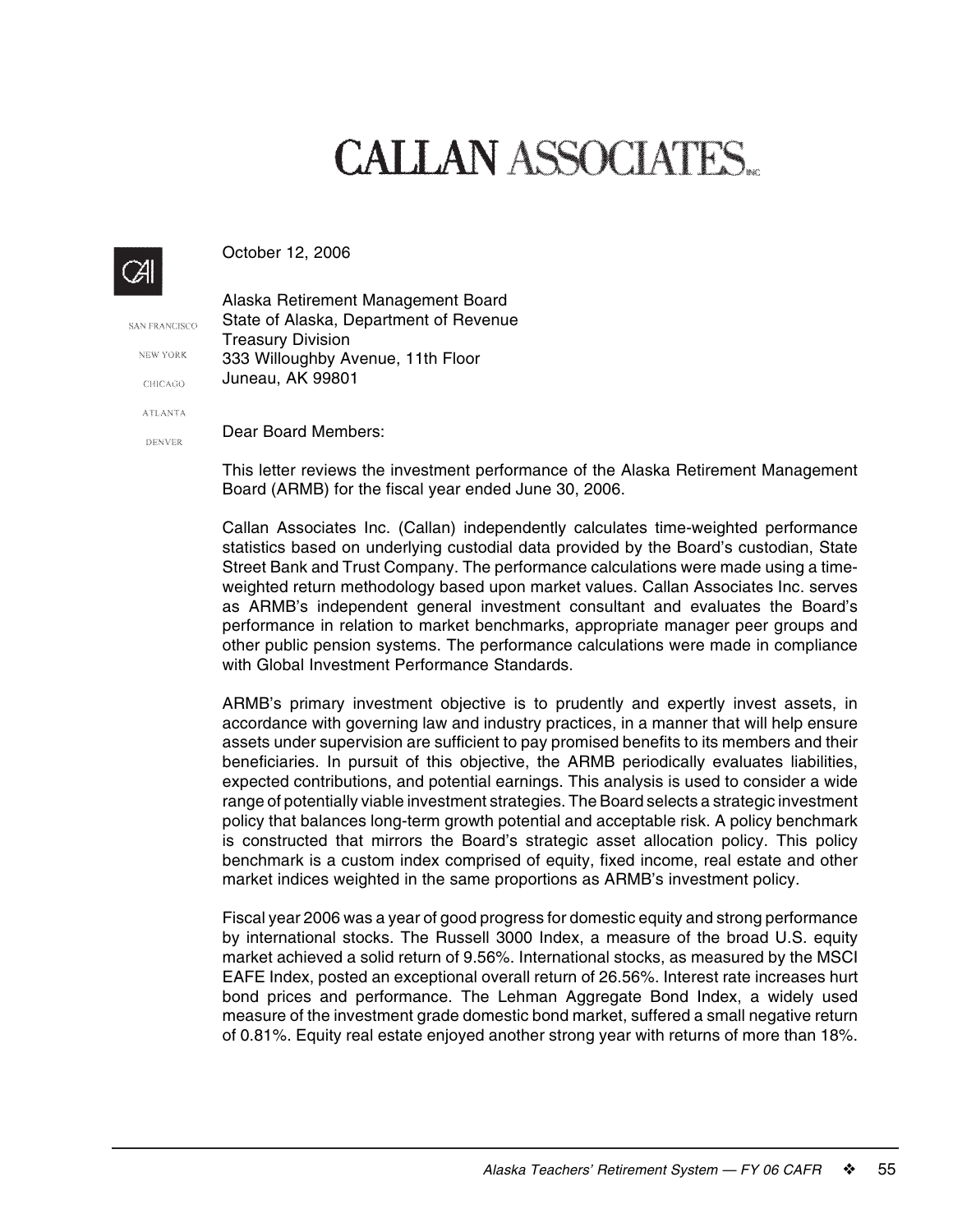For the fiscal year, the Public Employees' Retirement System (PERS) had a time-weighted total return of 11.74% and the Teachers' Retirement System (TRS) had a time-weighted total return of 11.78%. Both Systems exceeded their strategic policy benchmark target return of 10.38% and ranked in the 22nd and 21st percentile respectively of Callan's Public Fund database. The policy benchmark was largely unchanged during the year. Over the trailing 3-year period, a span that includes three years of recovering equity market returns, PERS and TRS have achieved annualized returns of 11.90% and 11.93% respectively. These results were slightly better than the policy target index return of 11.63% and also above the Callan Public Fund database median. These results have largely offset the weak returns experienced during the fiscal 2001-2003 period. Over the longest period for which Callan has detailed data (14 3/4 years), PERS and TRS have achieved annualized total returns of 8.89% and 8.96% respectively while the policy benchmark return for the same span was 8.83%.

Both systems are well diversified and currently have asset allocation policies that, in our opinion, are slightly more conservative than that of the average public fund.

In summary, fiscal 2006 was another strong year that helps demonstrate the wisdom of broad diversification across multiple asset classes.

Sincerely,

MA Ruy

Michael J. O'Leary, Jr., CFA Executive Vice President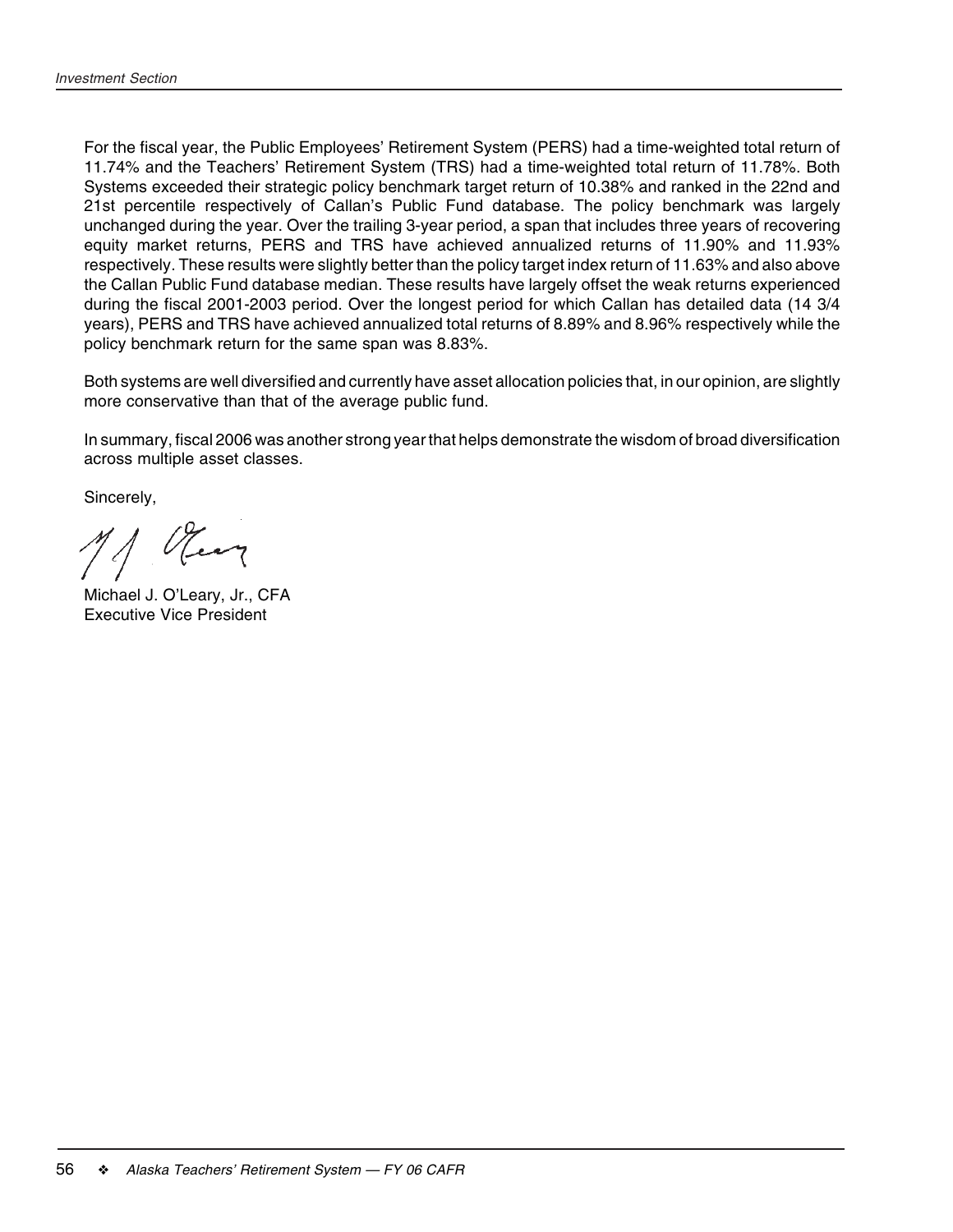#### **Department of Revenue Department of Revenue Treasury Division Treasury Division Staff Staff**

**Commissioner** William Corbus

**Chief Investment Officer** Gary Bader

**Deputy Commissioner** Tomas Boutin

**Comptroller** Susan Taylor, CPA

**Cash Management** Michelle M. Prebula, MBA, CPA, CCM **Investment Officers**

Bob G. Mitchell Casey Colton Stephen R. Sikes Clay Cummins<br>
Philip Bartlett Nicholas Orr Philip Bartlett Zachary Hanna Ryan Bigelow Victor Diajalie **Bree Simpson** James McKnight

**ARMB Liaison Officer** Judy Hall

#### **External Money Managers and Consultants**

#### **Investment Consultants**

 Callan Associates, Inc. Denver, CO The Townsend Group San Francisco, CA

#### **Investment Advisory Council**

 William Jennings Colorado Springs, CO Jerrold Mitchell Wayland, MA George Wilson Boston, MA

#### **Absolute Return**

 Cadogan Management, LLC New York, NY Crestline Investors, Inc. Fort Worth, TX Mariner Investment Group, Inc. Harrison, NY

#### **Domestic Fixed-Income**

 BlackRock Financial Management, Inc. New York, NY

#### **Domestic Equity Large Capitalization**

 Capital Guardian Trust Co. Los Angeles, CA Dresdner RCM Global Investors San Francisco, CA McKinley Capital Management, Inc. Anchorage, AK

 Relational Investors LLC San Diego, CA Tukman Capital Management, Inc. San Francisco, CA

#### **Domestic Equity Small Capitalization**

 Jennison Associates LLC New York, NY Lord Abbett & Co. Jersey City, NJ Luther King Capital Management Fort Worth, TX Trust Company of the West New York, NY Turner Investment Partners, Inc. Berwyn, PA

#### **Domestic Equity Index Fund**

 State Street Global Advisors Boston, MA

#### **Emerging Markets**

 Capital Guardian Trust Co. Los Angeles, CA J.P. Morgan Fleming Asset Management, Inc. New York, NY

#### **Global Equity**

 Lazard Freres Asset Management New York, NY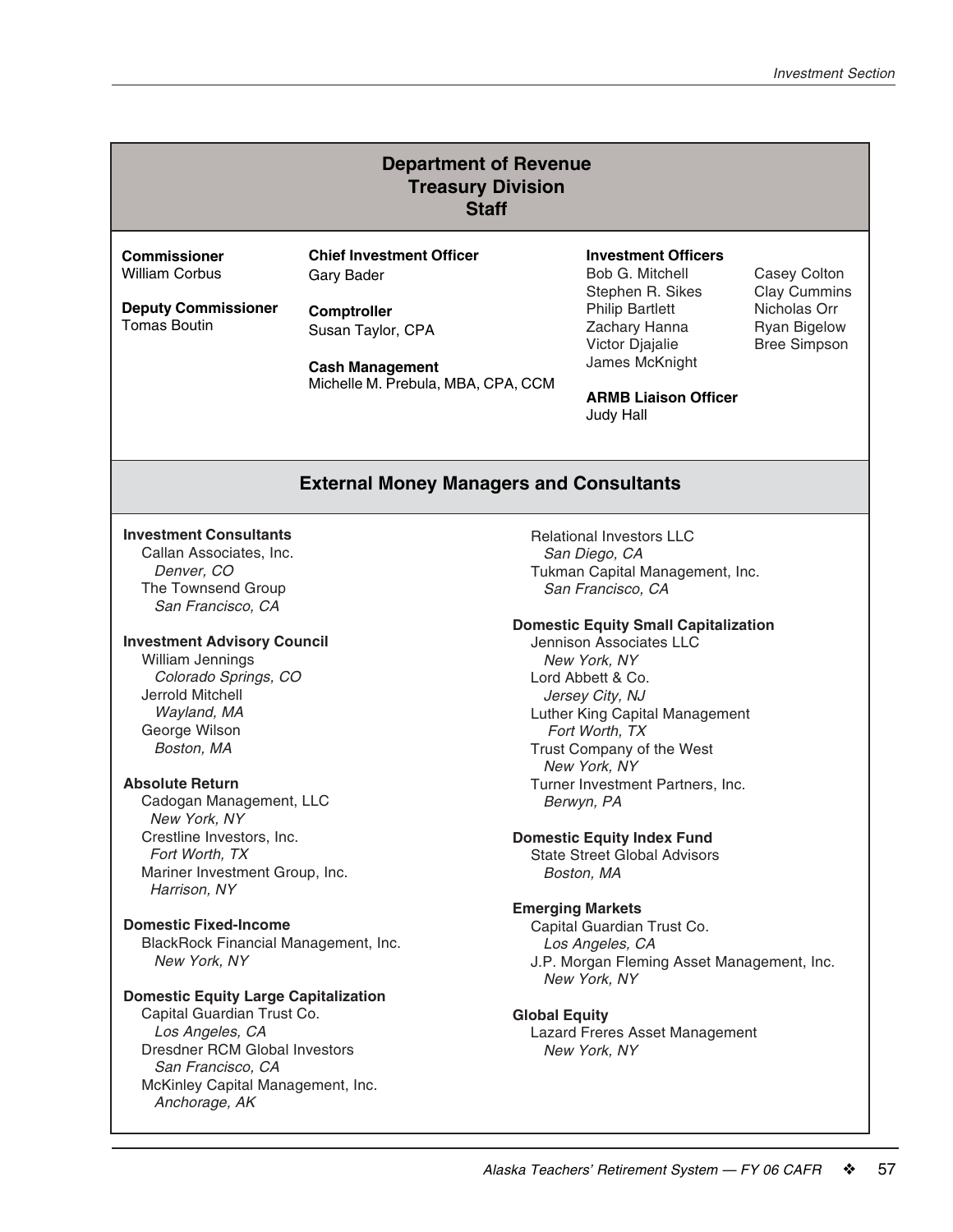#### **External Money Managers and Consultants (con't)**

#### **High Yield**

 ING Investment Management Hartford, CT MacKay Shields LLC New York, NY

#### **International Equity – EAFE**

 Brandes Investment Partners, L.P. San Diego, CA Capital Guardian Trust Co. Los Angeles, CA

#### **International Fixed-Income**

 Mondrian Investment Partners London, England

#### **Private Equity**

 Abbott Capital Management, L.P. New York, NY Blum Capital Partners San Francisco, CA Pathway Capital Management, LLC Irvine, CA

#### **Real Estate – Agriculture**

 Hancock Agricultural Investment Group Boston, MA UBS AgriVest, LLC Hartford, CT

#### **Real Estate – Commingled Funds**

 Cornerstone Real Estate Advisers, LLC Hartford, CT Coventry Real Estate Fund II, LLC New York, NY Heitman Capital Management Chicago, IL ING Clarion Partners New York, NY J.P. Morgan Investment Management Inc. New York, NY Lehman Brothers Real Estate Partners New York, NY Lowe Hospitality Investment Partners, LLC Los Angeles, CA Sentinel Real Estate Corporation New York, NY UBS Realty Investors, LLC Hartford, CT

#### **Real Estate – Core Separate Accounts**

 Cornerstone Real Estate Advisers, Inc. Hartford, CT LaSalle Investment Management Chicago, IL Sentinel Real Estate Corporation New York, NY UBS Realty Investors, LLC San Francisco, CA

#### **Real Estate – Value Added Separate Accounts**

 Invesco Realty Advisors Dallas, TX Lowe Enterprises Investment Management Inc. Los Angeles, CA

#### **Independent Auditors**

 KPMG LLP Anchorage, AK

#### **Legal Counsel**

 Wohlforth, Johnson, Brecht, Cartledge & Brooking Anchorage, AK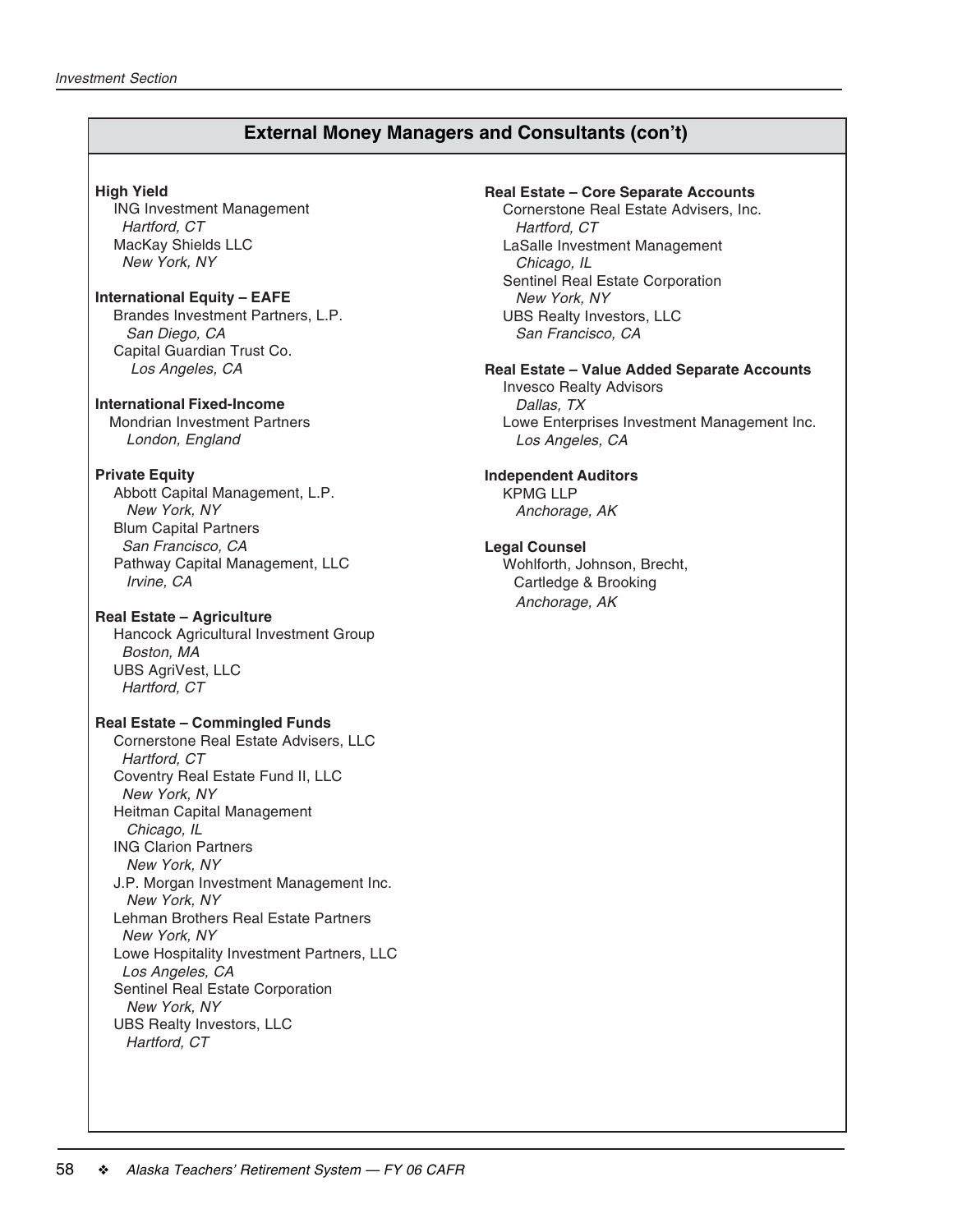#### **Teachers' Retirement System Investment Report**

The Investment Report was prepared by the State of Alaska, Department of Revenue, Treasury Division.

The basis of presentation for the data reported in the investment section is in accordance with the Association for Investment Management and Research (AIMR) Performance Presentation **Standards** 

#### **INVESTMENTS**

The State of Alaska Teachers' Retirement System's (TRS) investment goals are the long-term return and sustainability of the pension funds under management. Near-term market fluctuations are integrated into the overall outlook of the fund guidelines. Annually, the Alaska Retirement Management Board (ARMB) sets its asset allocation strategy in order to reflect changes in the marketplace while still retaining an optimal risk/ return level within the set constraints and objectives of the ARMB.

During the 2006 fiscal year<sup>1</sup>, ARMB's asset allocation was 36% domestic equities, 15% international equities, 24% domestic fixed-income, 2% international fixed-income, 9% real estate, 6% private equity, 3% absolute return, 2% high yield fixed-income, and 3% other (farmland and energy).

For the 2006 fiscal year, TRS investments generated a 11.78% rate of return. The TRS annualized rate of return was 6.56% over the last five years. The annualized rate of return over the last fourteen and three-quarter years has been 8.96%.

#### **INVESTMENT OVERVIEW**

The diversification of the TRS investment portfolio continued to protect overall returns. For the 2006 fiscal year, the real estate portfolio gained 18.58% and the international equity portfolio gained 28.80%. The U.S equity portfolio generated a 9.23% return up from 4.48% the previous year.

#### **EQUITIES**

The Total Domestic Equity Pool is diversified across large cap value, large cap growth, core, small cap value and small cap growth equity styles so as to gain broad market exposure. For the 2006 fiscal year, the fund posted a return of 9.23%. This was less than the target return of 9.67%. The annualized domestic equity return for the five-year period was 2.44% from a negative 1.93% in the 2005 fiscal year. Investment guidelines for all asset classes are approved by ARMB and govern investment objectives, program risk management and implementation, procedures for investment, and other operational requirements. Equity investment guidelines include policies with regard to the types of permissible equity investments, limitations on holding and investment of cash, proxy voting, and restrictions/prohibitions on the use of leverage and derivatives.

Within the International Equity pool the non-U.S. equity style managers invest their assets only in non-U.S. equity securities. This style group excludes regional and index funds. The International Equity pool return was 28.80% which was greater than the target return of 26.56%. The international equity return for the five-year period was 11.21% from 1.87% in fiscal year 2005.

#### **FIXED-INCOME**

The domestic fixed-income portfolio represented 21.7% of the total assets of TRS as of June 30, 2006. The fixed-income portfolio uses a coreoriented strategy investing in U.S. Treasury securities, U.S. Government Agency securities, investment-grade corporate bonds, and mortgagebacked securities. The benchmark for the TRS bond portfolio is the Lehman Brothers Aggregate Bond Index. Fixed-income investment guidelines include policies with regard to duration, credit quality, sector concentration, issue concentration, and company concentration.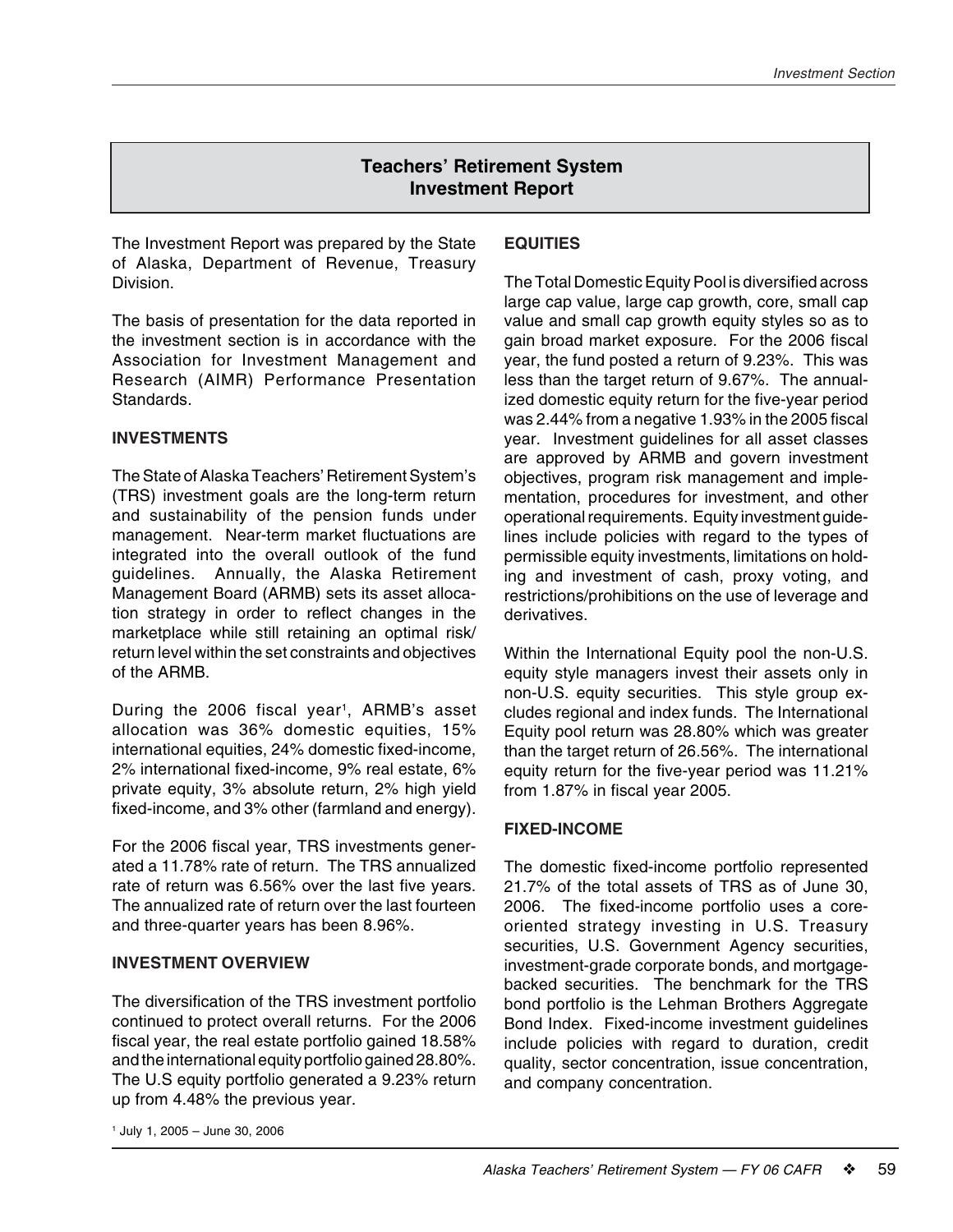#### **Teachers' Retirement System Investment Report**

Over the 2006 Fiscal Year, the TRS domestic bond portfolio gained 0.06%, down from 7.10% the year before. The Lehman Brothers Aggregate Bond Index returned a negative 0.81%, versus 6.80% during 2005 fiscal year. The annualized domestic fixed-income return for the five-year period was 5.24% from 7.63% in the 2005 fiscal year.

The international fixed-income portfolio, which represented about 2.1% of the total assets of TRS, returned a negative 0.26% over the 2006 fiscal year, compared with a negative 0.01% posted by the Salomon Brothers Non U.S. Government Index. The annualized international fixed-income return for the five-year period was 12.43% from 11.19% in the 2005 fiscal year. International fixed-income guidelines include policies with regard to duration, credit quality, sector concentration, issue concentration, company concentration, country restrictions, and currency hedging.

During the 2005 fiscal year TRS began investing in the High Yield Sector of the U.S. Fixed-ncome Market. High yield fixed-income guidelines include policies with regard to duration, credit quality, geographic concentration, sector concentration, issuer concentration, and restrictions/prohibitions on the use of leverage and derivatives. The High Yield portfolio, which represented 1.6% of the total assets of TRS, returned 5.55% over the 2006 fiscal year. This was more than the target return of 4.65%.

#### **REAL ESTATE**

At the end of the 2006 fiscal year, TRS had 10.3% of its portfolio invested in real estate. The portfolio is primarily invested in specific institutional properties geographically diversified across the U.S. Property types include apartments, office, industrial, and retail. The portfolio is also invested in value-added real estate funds and real estate investment trust (REIT) equity securities. Investing in real estate helps diversify the overall portfolio due to its low correlation to stocks and bonds. Real estate adds a stable source of income and provides a degree of inflation hedge. Real estate guidelines include policies with regard to property quality, geographic concentration, property size, property type, leverage, insurance coverage, and environmental evaluations.

The total return for real estate, net of fees, was 18.58% in fiscal year 2006 compared to 17.43% for the 2005 fiscal year. The five-year annualized net total return was 12.28% from 10.65% in the 2005 fiscal year.

#### **PRIVATE EQUITY**

Six percent of the TRS portfolio is invested in Private Equity for long-term return enhancement and diversification. Investments are made through three investment managers. These investment managers have invested in over 100 private equity partnerships focused on venture capital, buyouts, or special situations. The private equity portfolio is well diversified by strategy, industry, geography, manager, and time. Private equity policies and procedures include guidelines with regard to investment quality, diversification, investment structure, and operation of the program.

During the 2006 fiscal year, the Private Equity component of the TRS portfolio had a net return of 25.89% with a five-year annualized return of 5.01%.

#### **ABSOLUTE RETURN**

During the 2005 fiscal year the TRS portfolio began investing in absolute return strategies for additional diversification. Absolute return investments are made through three fund-of-fund managers and are 2.5% of the total portfolio. Each fund is well diversified by strategy and manager and targets a 5% real return with low correlation to equity and fixed-income markets. Absolute return policies and procedures include guidelines with regard to investment objectives, investment structure, investment quality, leverage, liquidity, strategy, manager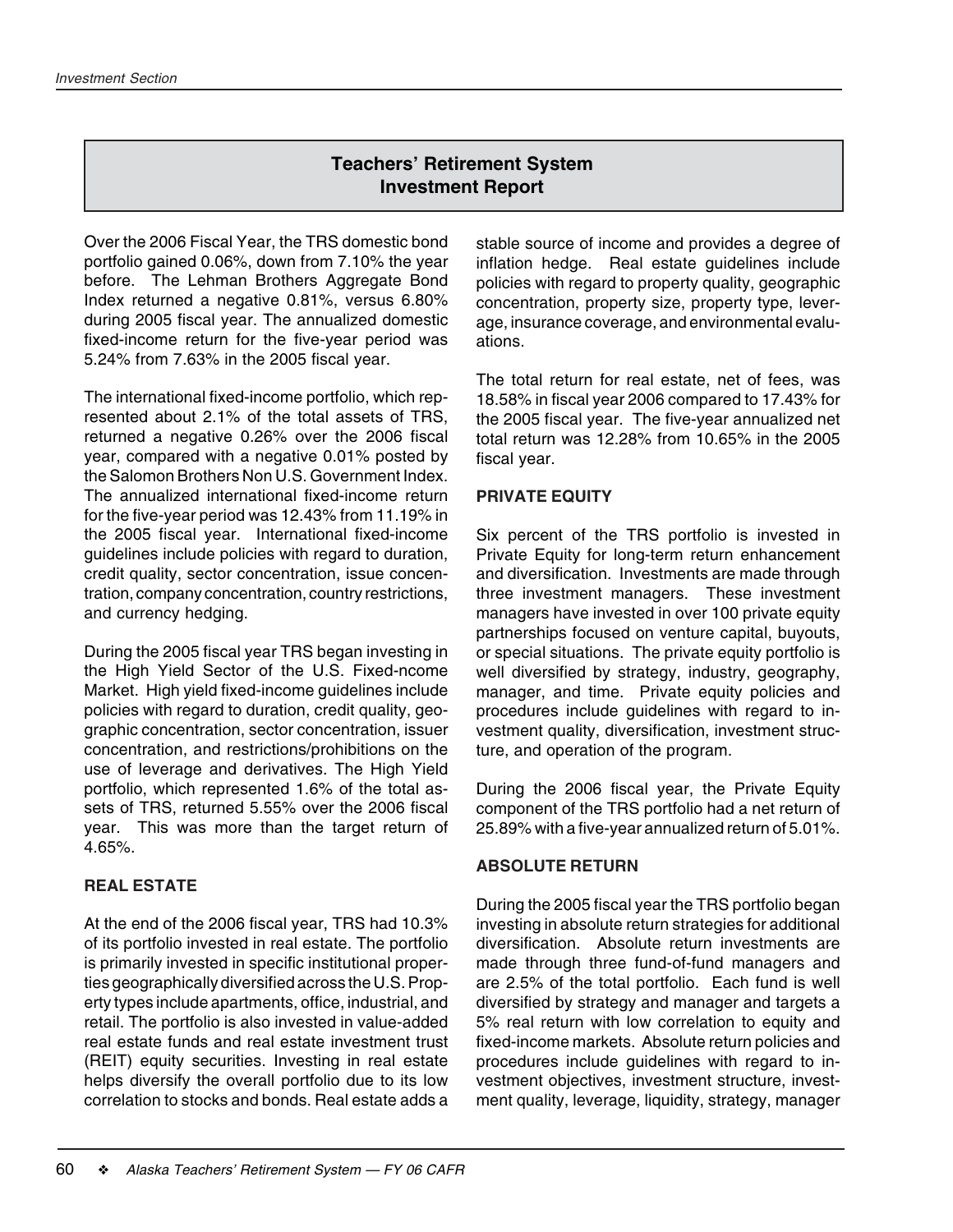#### **Teachers' Retirement System Investment Report**

concentration, risk management, and operation of the program. Absolute Return returned 10.56% over the 2006 fiscal year. This was more than the target return of 8.39%.

#### **OTHER**

The TRS portfolio is also invested in farmland and energy investments. These investments are relatively new and are focused on providing the portfolio with additional diversification. The farmland investments are made through two separate account managers responsible for assembling a well diversified portfolio. The energy investment manager is focused on creating a balanced and diversified portfolio of oil, gas, and electric investments. Collectively, farmland and energy investments represent 0.8% of the overall portfolio and had a net return of 8.54% for the 2006 fiscal year.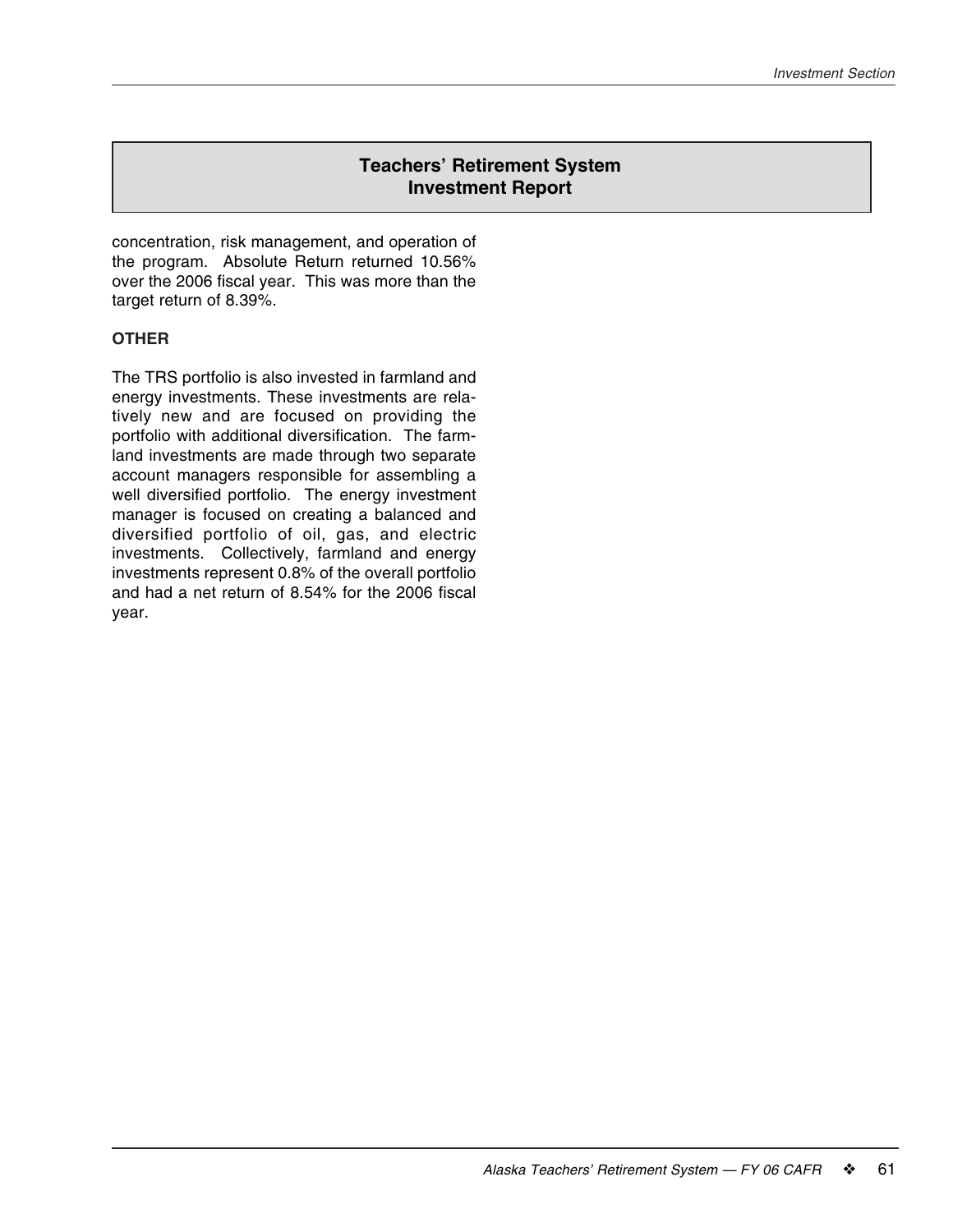| <b>Teachers' Retirement System</b><br><b>Schedule of Investment Results</b><br><b>Fiscal Years Ended June 30</b>                                                                                                             |                                   |                                   |                            |                           |                           |                            |                           |
|------------------------------------------------------------------------------------------------------------------------------------------------------------------------------------------------------------------------------|-----------------------------------|-----------------------------------|----------------------------|---------------------------|---------------------------|----------------------------|---------------------------|
|                                                                                                                                                                                                                              |                                   |                                   |                            |                           |                           | <b>Annualized</b>          |                           |
|                                                                                                                                                                                                                              | 2002                              | 2003                              | 2004                       | 2005                      | 2006                      | 3 Year                     | 5 Year                    |
| <b>Total Fund</b><br><b>TRS</b><br><b>Actuarial Earnings Rate</b><br><b>U.S. Common Stock Returns</b><br><b>TRS Domestic Equities</b>                                                                                        | (5.49%)<br>8.25%<br>(16.85%)      | 3.68%<br>8.25%<br>$(0.97\%)$      | 15.09%<br>8.25%<br>20.06%  | 9.01%<br>8.25%<br>4.48%   | 11.78%<br>8.25%<br>9.23%  | 11.93%<br>8.25%<br>11.07%  | 6.56%<br>8.25%<br>2.44%   |
| S&P 500/Russell 2000 Composite<br><b>International Stock Returns</b><br><b>TRS International Equities</b><br>Morgan Stanley Capital<br><b>International EAFE</b>                                                             | (17.99%)<br>$(8.24\%)$<br>(9.49%) | 0.25%<br>$(5.11\%)$<br>$(6.46\%)$ | 19.11%<br>31.70%<br>32.37% | 6.87%<br>15.17%<br>13.65% | 9.67%<br>28.80%<br>26.56% | 12.48%<br>25.01%<br>23.94% | 3.63%<br>11.21%<br>10.02% |
| <b>Domestic Fixed-Income</b><br><b>TRS</b><br>Lehman Brothers Aggregate Index                                                                                                                                                | 8.16%<br>8.63%                    | 10.70%<br>10.40%                  | 0.61%<br>0.32%             | 7.10%<br>6.80%            | 0.06%<br>$(0.81\%)$       | 2.54%<br>2.29%             | 5.24%<br>4.97%            |
| <b>International Fixed-Income</b><br><b>TRS</b><br>Salomon Non-U.S. Government                                                                                                                                               | 22.56%<br>15.73%                  | 24.48%<br>17.90%                  | 7.52%<br>7.60%             | 9.84%<br>7.75%            | (0.26%)<br>$(0.01\%)$     | 5.61%<br>5.05%             | 12.43%<br>9.61%           |
| <b>Real Estate Equity</b><br><b>TRS</b><br><b>NCREIF</b>                                                                                                                                                                     | 5.24%<br>5.60%                    | 8.97%<br>7.64%                    | 11.55%<br>10.83%           | 17.43%<br>18.02%          | 18.58%<br>18.79%          | 15.81%<br>16.19%           | 12.28%<br>13.31%          |
| S&P 500<br>Standard & Poor's Domestic Equity Stock Index<br>$=$<br>Europe, Australia, and Far East Stock Index<br><b>EAFE</b><br>$=$<br>National Council of Real Estate Investment Fiduciaries Index<br><b>NCREIF</b><br>$=$ |                                   |                                   |                            |                           |                           |                            |                           |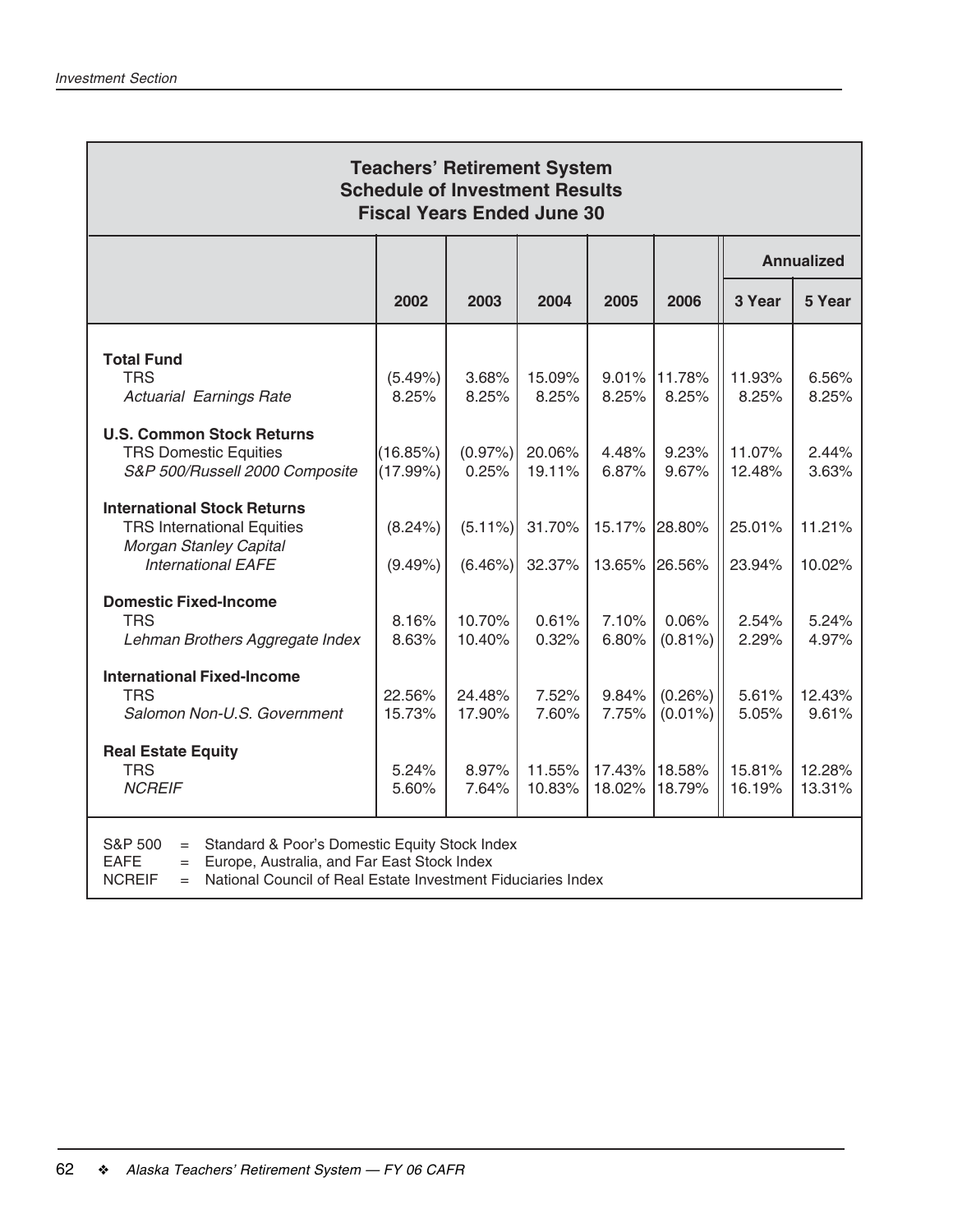#### **Teachers' Retirement System Trust Fund Asset Allocation June 30, 2006**





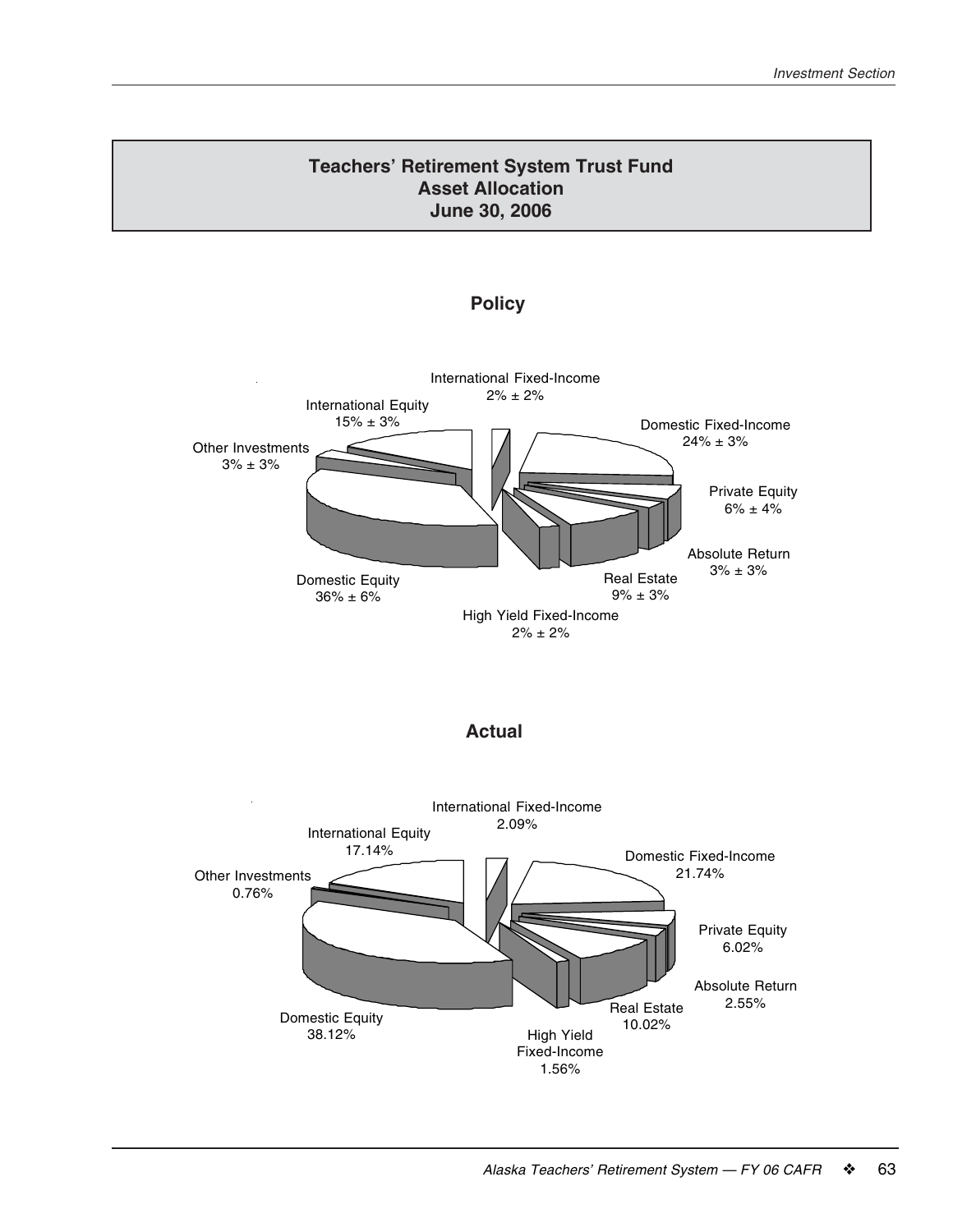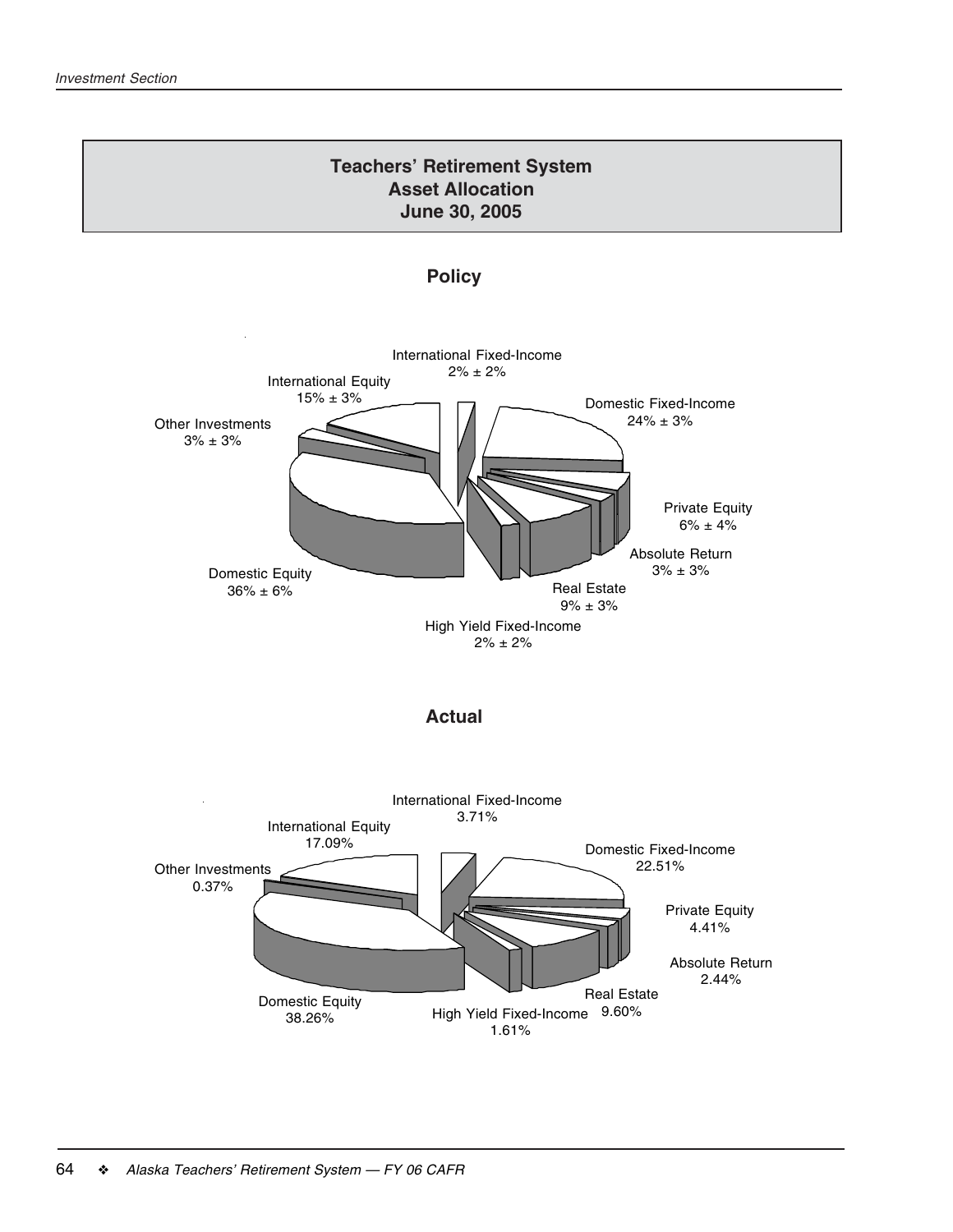#### **Alaska Retirement Management Board Top Ten Holdings by Asset Type June 30, 2006**

Invested assets under the fiduciary responsibility of the ARMB have been commingled in various investment pools to minimize costs and maximize returns. The Treasury Division has created twelve different mutual fund-like pools to accomplish the investment asset allocation policies of the ARMB. Using investment pools increases investment efficiency in three ways. First, combining individual funds' cash inflows and outflows to offset each other reduces the amount of cash on hand needed to support daily operations. Second, pooling investments significantly reduces accounting, budgeting, and administrative costs. Finally, the ARMB can achieve economies of scale by making available investment options that could not otherwise be practically provided for smaller retirement funds. Following are the ten largest bond holdings and the ten largest equity holdings by market value as of June 30, 2006.

|                 |             |                   | Par Values/   |                             |          |                 | <b>Credit</b> |
|-----------------|-------------|-------------------|---------------|-----------------------------|----------|-----------------|---------------|
|                 | <b>Rank</b> | <b>Fair Value</b> | <b>Shares</b> | <b>Security</b>             | Coupon   | <b>Maturity</b> | Rating        |
| Fixed-          |             |                   |               |                             |          |                 |               |
| <b>Income</b>   | 1           | \$138,460,389     | \$138,500,000 | <b>FNMA Discount Notes</b>  | $0.00\%$ | 7/5/2006        | AAA           |
|                 | 2           | \$78,596,681      | \$60,105,000  | U.S. Treasury Bond          | 8.50%    | 2/15/2020       | Not Rated     |
|                 | 3           | \$68,606,481      | \$71,500,000  | Federal National Mtg. Assn. | 5.50%    | 8/1/2036        | Not Rated     |
|                 | 4           | \$61,082,019      | \$62,128,000  | Federal National Mtg. Assn. | 6.00%    | 8/1/2036        | Not Rated     |
|                 | 5           | \$59,425,080      | \$62,450,000  | U.S. Treasury Notes         | 4.50%    | 2/15/2016       | Not Rated     |
|                 | 6           | \$55,410,756      | \$59,300,000  | Federal National Mtg. Assn. | 5.00%    | 8/1/2036        | Not Rated     |
|                 | 7           | \$30,994,196      | \$68,000,000  | Federal National Mtg. Assn. | $0.00\%$ | 10/9/2019       | Not Rated     |
|                 | 8           | \$30,242,087      | \$30,261,000  | U.S. Treasury Notes         | 5.13%    | 6/30/2008       | Not Rated     |
|                 | 9           | \$28,196,688      | \$28,700,000  | Federal Home Loan Banks     | 4.43%    | 4/7/2008        | AAA           |
|                 | 10          | \$23,993,778      | \$25,544,280  | Federal National Mtg. Assn. | 5.00%    | 11/1/2033       | Not Rated     |
| <b>Equities</b> | 1.          | \$124,351,488     | 3,772,800     | <b>General Electric</b>     |          |                 |               |
|                 | 2           | \$84,623,736      | 3,631,920     | Microsoft                   |          |                 |               |
|                 | 3           | \$82,114,398      | 1,338,458     | Exxon Mobil                 |          |                 |               |
|                 | 4           | \$66,661,646      | 1,385,897     | <b>Bank America</b>         |          |                 |               |
|                 | 5           | \$65,437,596      | 1,089,900     | PepsiCo                     |          |                 |               |
|                 | 6           | \$64,607,253      | 1,339,288     | Citigroup                   |          |                 |               |
|                 | 7           | \$63,669,434      | 1,062,574     | Johnson & Johnson           |          |                 |               |
|                 | 8           | \$59,815,229      | 1,012,959     | American Int'l Group        |          |                 |               |
|                 | 9           | \$54,467,928      | 979,639       | Procter & Gamble            |          |                 |               |
|                 | 10          | \$52,860,990      | 1,258,595     | <b>JP Morgan Chase</b>      |          |                 |               |

Note: As of June 30, 2006, the TRS owned 31.26% of the fixed-income securities listed above and 31.16% of the equity securities listed above.

Additional investment information may be obtained from the Department of Revenue, Treasury Division, P.O. Box 110405, Juneau, Alaska 99811-0405.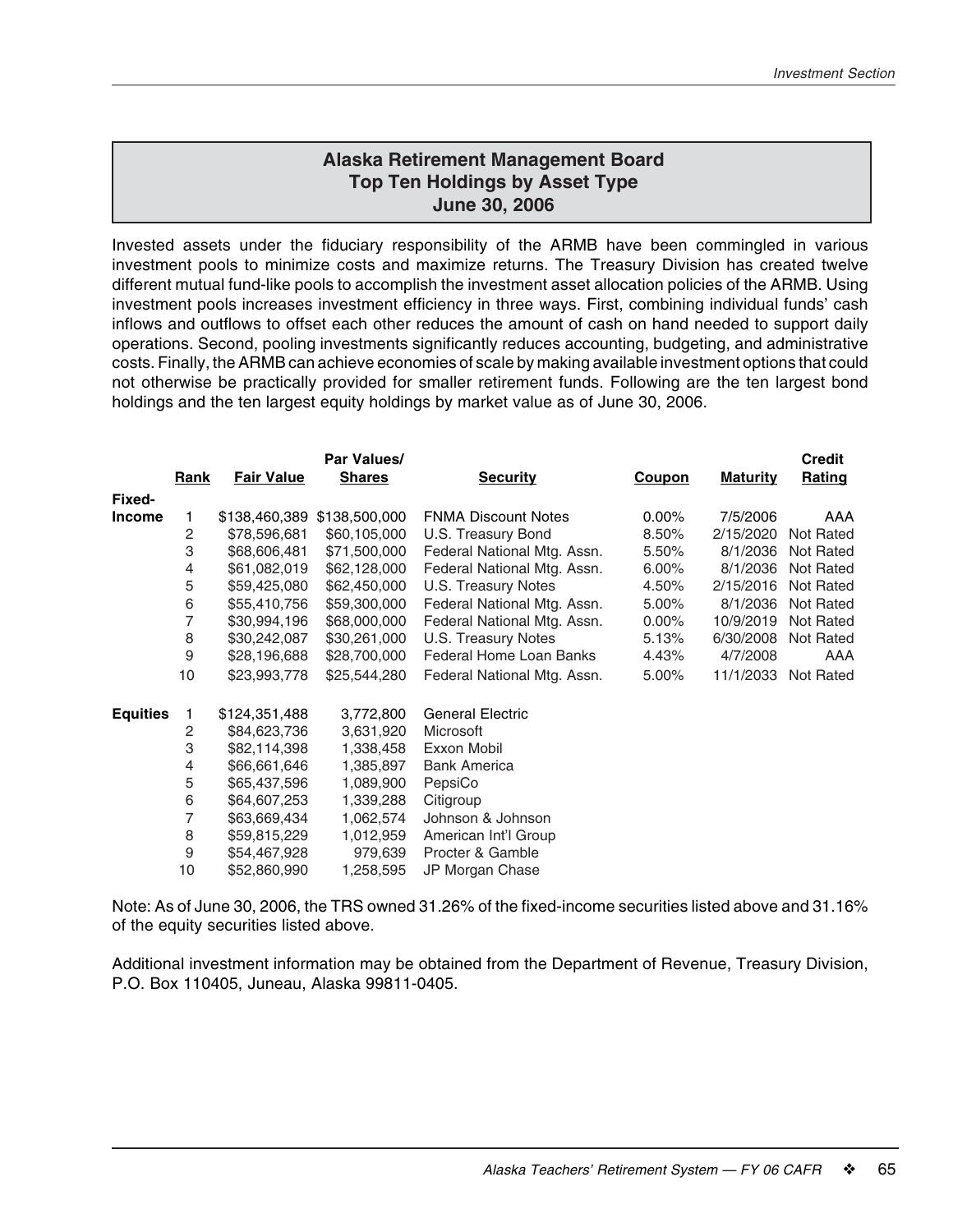| <b>Teachers' Retirement System</b><br><b>Schedule of External Management Fees</b><br>Year Ended June 30, 2006 |                           |                    |  |  |  |  |
|---------------------------------------------------------------------------------------------------------------|---------------------------|--------------------|--|--|--|--|
|                                                                                                               | <b>Fair Value</b>         | <b>Fees</b>        |  |  |  |  |
| <b>Investment Management Fees</b>                                                                             |                           |                    |  |  |  |  |
| Domestic Fixed-Income<br>Blackrock Financial Management, Inc.                                                 | \$257,124,802             | 300,428            |  |  |  |  |
| <b>International Fixed-Income</b><br><b>Mondrian Investment Partners</b>                                      | 89,709,413                | 203,667            |  |  |  |  |
| High Yield Pool<br><b>ING Investment Management</b><br>MacKay Shields, LLC                                    | 33,581,942<br>33,312,991  | 167,186<br>149,721 |  |  |  |  |
| <b>Total High Yield</b>                                                                                       | 66,894,933                | 316,907            |  |  |  |  |
| Domestic Equity Pool                                                                                          |                           |                    |  |  |  |  |
| Cap Guardian Trust Co.<br><b>TCW Asset Management Company</b>                                                 | 120,652,370<br>92,538,767 | 261,241<br>699,275 |  |  |  |  |
| SSgA S&P 500 Index Fund<br>Jennison Associates, LLC                                                           | 620,204,423<br>58,390,892 | 93,754<br>469,067  |  |  |  |  |
| Lord Abbett & Co                                                                                              | 55,729,663                | 379,162            |  |  |  |  |
| Luther King Capital Management                                                                                | 40,734,226                | 240,678            |  |  |  |  |
| <b>Lazard Freres</b>                                                                                          | 120,104,748               | 426,886            |  |  |  |  |
| <b>McKinley Capital Management</b>                                                                            | 105,975,471               | 360,517            |  |  |  |  |
| <b>RCM</b>                                                                                                    | 143,531,878               | 394,227            |  |  |  |  |
| Relational Investors, LLC                                                                                     | 91,728,996                | 1,059,303          |  |  |  |  |
| Russell 2000                                                                                                  | 3,928,278                 | 370                |  |  |  |  |
| Tukman, Value                                                                                                 | 91,998,416                | 512,034            |  |  |  |  |
| <b>Turner Investment Partners</b>                                                                             | 91,442,092                | 541,066            |  |  |  |  |
| <b>Total Domestic Equity Pool</b>                                                                             | 1,636,960,220             | 5,437,580          |  |  |  |  |
| <b>Private Equity Pool</b>                                                                                    |                           |                    |  |  |  |  |
| <b>Blum Capital Partners-Strategic</b>                                                                        | 10,553,552                | 205,511            |  |  |  |  |
| <b>Blum Capital Partners-Public</b>                                                                           | 15,245,369                | 141,835            |  |  |  |  |
| Pathway Capital Management LLC                                                                                | 73,769,233                | 243,784            |  |  |  |  |
| <b>Abbott Capital</b>                                                                                         | 158,940,227               | 360,998            |  |  |  |  |
| <b>Total Private Equity</b>                                                                                   | 258,508,381               | 952,128            |  |  |  |  |
| International Equity Pool                                                                                     |                           |                    |  |  |  |  |
| <b>Brandes Investment Partners</b>                                                                            | 159,864,914               | 772,473            |  |  |  |  |
| Cap Guardian Trust Co                                                                                         | 149,240,332               | 525,296            |  |  |  |  |
| <b>Lazard Freres</b>                                                                                          | 146,110,096               | 338,435            |  |  |  |  |
| <b>McKinley Capital Management</b>                                                                            | 93,740,886                | 434,798            |  |  |  |  |
| <b>State Street Global Advisors</b>                                                                           | 89,733,668                | 421,415            |  |  |  |  |
| <b>Total International Equities</b>                                                                           | 638,689,896               | 2,492,417          |  |  |  |  |
| Absolute Return Pool                                                                                          |                           |                    |  |  |  |  |
| Mariner Investment Group                                                                                      | 35,694,455                | 459,549            |  |  |  |  |
| Cadogan Management LLC                                                                                        | 36,008,378                | 435,093            |  |  |  |  |
| Crestline Investors, Inc.                                                                                     | 37,638,983                | 486,012            |  |  |  |  |
| <b>Total Absolute Return</b>                                                                                  | <u>109,341,816</u>        | 1,380,654          |  |  |  |  |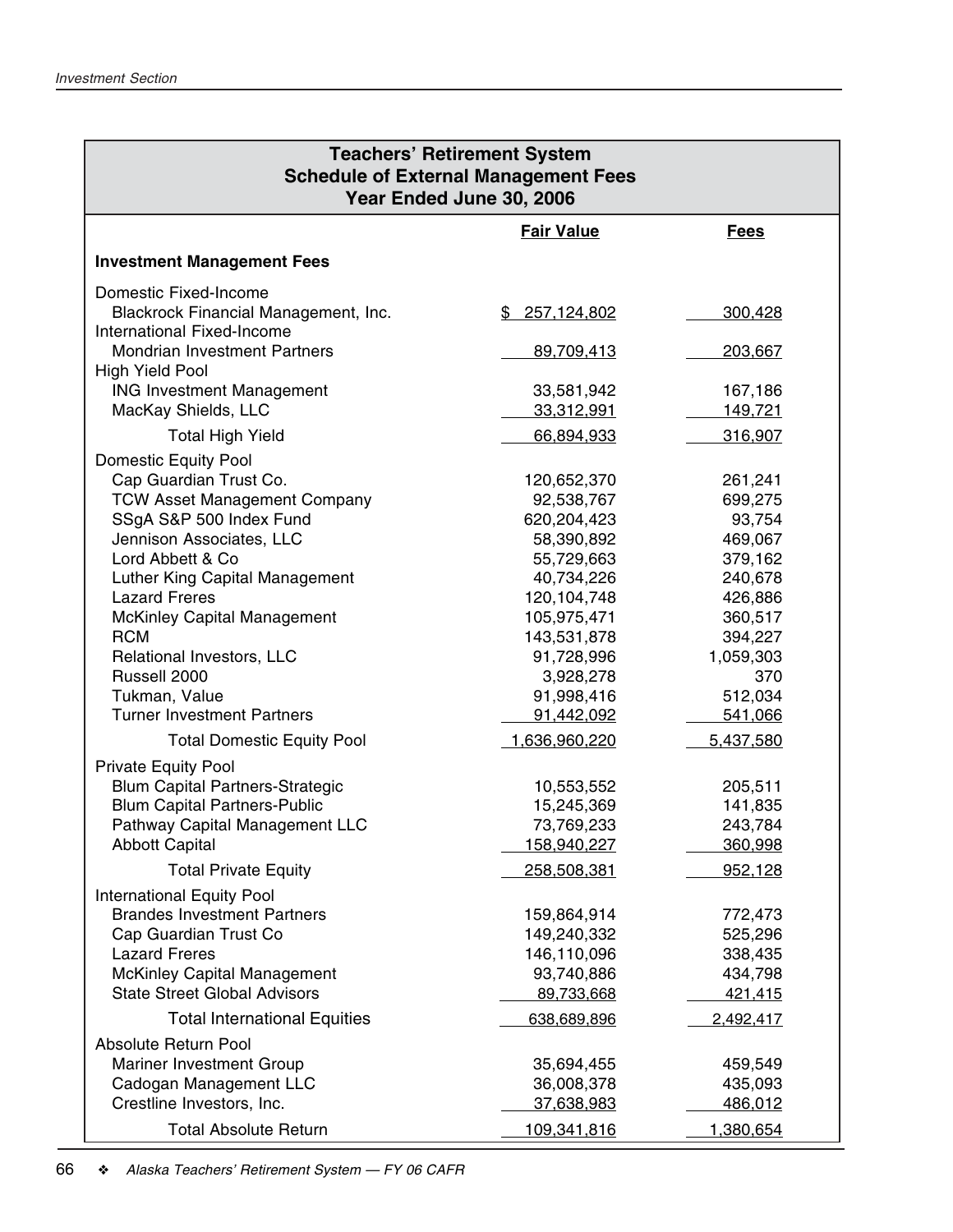| <b>Teachers' Retirement System</b><br><b>Schedule of External Management Fees (con't)</b><br>Year Ended June 30, 2006                                                                                                                                                                                                                                                                                                                                                                                                                                                                                           |                                                                                                                                                                                      |                                                                                                                                                     |  |  |  |  |  |
|-----------------------------------------------------------------------------------------------------------------------------------------------------------------------------------------------------------------------------------------------------------------------------------------------------------------------------------------------------------------------------------------------------------------------------------------------------------------------------------------------------------------------------------------------------------------------------------------------------------------|--------------------------------------------------------------------------------------------------------------------------------------------------------------------------------------|-----------------------------------------------------------------------------------------------------------------------------------------------------|--|--|--|--|--|
|                                                                                                                                                                                                                                                                                                                                                                                                                                                                                                                                                                                                                 | <b>Fair Value</b>                                                                                                                                                                    | <b>Fees</b>                                                                                                                                         |  |  |  |  |  |
| <b>Other Investment Pool</b><br><b>TCW Energy Fund</b><br><b>UBS Agrivest, LLC</b><br>Hancock Agricultural Investment Group<br><b>Total Other Investment</b>                                                                                                                                                                                                                                                                                                                                                                                                                                                    | \$<br>12,619,823<br>14,572,806<br>5,288,679                                                                                                                                          | 131,592<br>66,860<br>19,298                                                                                                                         |  |  |  |  |  |
| <b>Emerging Markets Equity Pool</b><br>JP Morgan Investment Management<br>The Capital Group Inc.                                                                                                                                                                                                                                                                                                                                                                                                                                                                                                                | 32,481,308<br>44,937,216<br>52,168,030                                                                                                                                               | 217,750<br>267,065<br>303,408                                                                                                                       |  |  |  |  |  |
| <b>Total Emerging Market</b>                                                                                                                                                                                                                                                                                                                                                                                                                                                                                                                                                                                    | 97,105,246                                                                                                                                                                           | 570,473                                                                                                                                             |  |  |  |  |  |
| Real Estate Pool<br>J.P. Morgan Liquidity Fund<br><b>Cornerstone Real Estate Advisors</b><br>Lasalle Investment Management<br><b>Coventry Real Estate Advisors</b><br>Lowe Hospitality Investment Partners<br>Lowe Enterprises<br>Tishman Speyer Real Estate Venture VI<br><b>Rothschild Five Arrows</b><br><b>Cornerstone Rotational Fund</b><br><b>ING Clarion Partners</b><br>Lehman Brothers Real Estate Partners<br>J.P. Morgan Strategic Property<br><b>UBS Brinson Consolidated Account</b><br><b>UBS Brinson Separate Account</b><br>Sentinel Real Estate Corporation<br><b>Invesco Realty Advisors</b> | 396<br>55,932,583<br>68,167,490<br>4,989,788<br>9,105,267<br>13,467,035<br>5,717,056<br>18,233,451<br>5,953,546<br>9,840,185<br>62,502,134<br>24,809,727<br>97,106,357<br>22,917,244 | 328,267<br>394,700<br>145,841<br>77,930<br>109,048<br>76,331<br>194,825<br>21,858<br>688,194<br>453,660<br>248,741<br>506,932<br>121,109<br>999,658 |  |  |  |  |  |
| <b>Total Real Estate</b>                                                                                                                                                                                                                                                                                                                                                                                                                                                                                                                                                                                        | 398,742,259                                                                                                                                                                          | 4,367,093                                                                                                                                           |  |  |  |  |  |
| Total<br>Custodian<br><b>State Street Corporation</b>                                                                                                                                                                                                                                                                                                                                                                                                                                                                                                                                                           | \$3,585,558,274                                                                                                                                                                      | 16,239,098<br><u>411,393</u>                                                                                                                        |  |  |  |  |  |
| <b>Investment Advisory</b><br><b>Callan Associates</b><br>The Townsend Group                                                                                                                                                                                                                                                                                                                                                                                                                                                                                                                                    |                                                                                                                                                                                      | 18,166<br>74,224                                                                                                                                    |  |  |  |  |  |
| <b>Total Investment Advisory</b>                                                                                                                                                                                                                                                                                                                                                                                                                                                                                                                                                                                |                                                                                                                                                                                      | 92,390                                                                                                                                              |  |  |  |  |  |
| <b>Investment Performance Measurement</b><br><b>Callan Associates</b><br><b>Total External Management Fees</b>                                                                                                                                                                                                                                                                                                                                                                                                                                                                                                  |                                                                                                                                                                                      | 76,579<br>16,819,460                                                                                                                                |  |  |  |  |  |
|                                                                                                                                                                                                                                                                                                                                                                                                                                                                                                                                                                                                                 |                                                                                                                                                                                      |                                                                                                                                                     |  |  |  |  |  |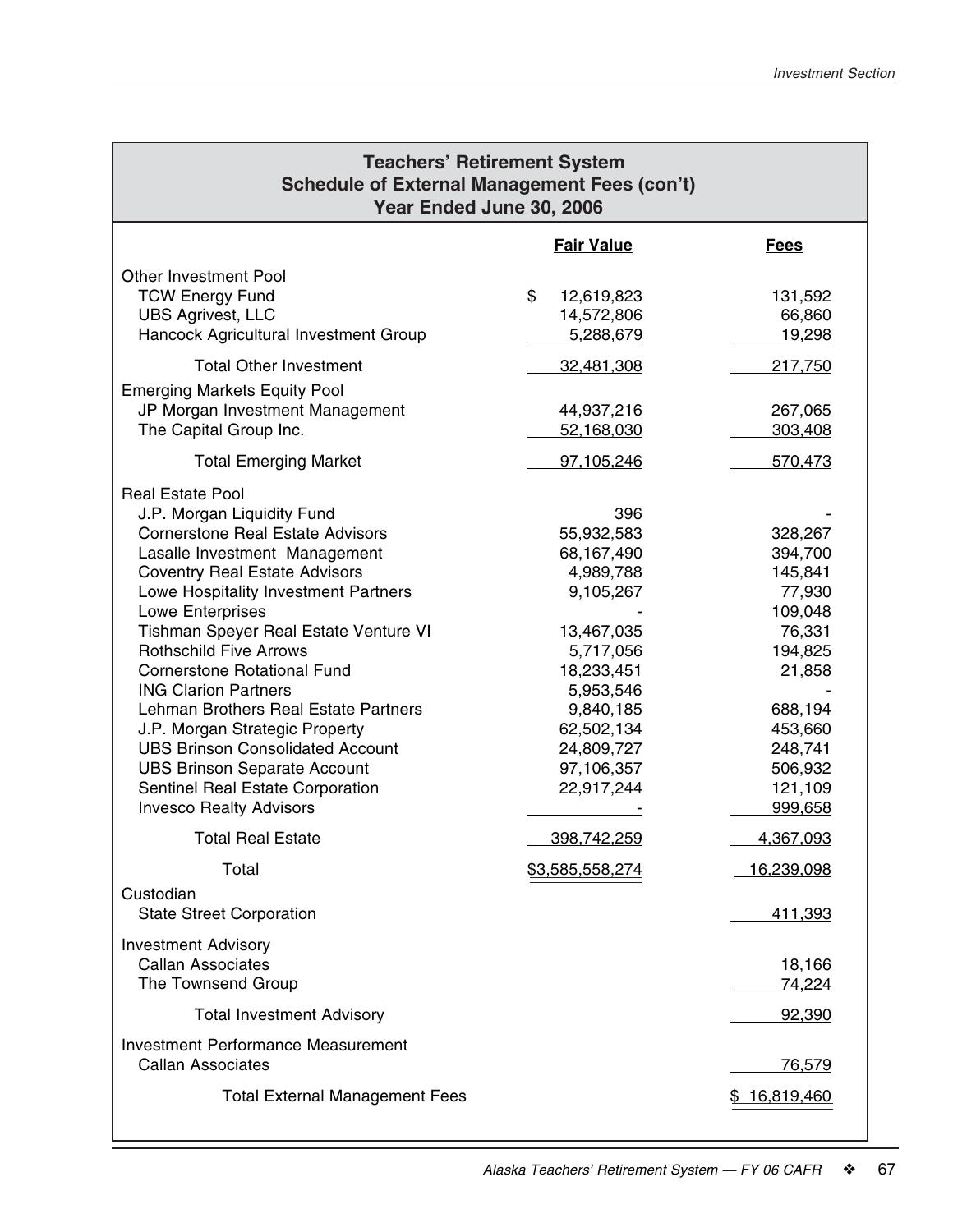| <b>Teachers' Retirement System</b><br><b>Investment Summary Schedule</b><br><b>June 30, 2006</b>                                                                 |           |                    |                                             |                                  |                           |  |  |  |
|------------------------------------------------------------------------------------------------------------------------------------------------------------------|-----------|--------------------|---------------------------------------------|----------------------------------|---------------------------|--|--|--|
| $%$ of<br>$%$ of<br><b>Asset Allocation</b><br><b>Market</b><br><b>Total</b><br><b>Asset</b><br><b>Policy</b><br>Value<br><b>Class</b><br>Range<br><b>Assets</b> |           |                    |                                             |                                  |                           |  |  |  |
| <b>Participation in Pools Owning</b><br><b>Fixed-Income Securities</b><br>Domestic                                                                               |           |                    |                                             |                                  |                           |  |  |  |
| Short-Term<br>Retirement<br><b>External Domestic</b>                                                                                                             |           |                    | \$<br>516,688<br>675,922,659<br>257,124,802 | 0.06%<br>72.40%<br><u>27.54%</u> | 0.01%<br>15.74%<br>5.99%  |  |  |  |
| <b>Total Domestic Fixed-Income</b>                                                                                                                               | 24%       | 21-27%             | 933,564,149                                 | 100.00%                          | 21.74%                    |  |  |  |
| International<br>International Fixed Income Pool                                                                                                                 | 2%        | $0 - 4%$           | 89,709,413                                  | 100.00%                          | 2.09%                     |  |  |  |
| <b>High Yield</b><br>High Yield Fixed Income Pool                                                                                                                | 2%        | $0 - 4%$           | 66,894,932                                  | 100.00%                          | 1.56%                     |  |  |  |
| <b>Total Fixed-Income</b>                                                                                                                                        | 28%       | $21 - 35%$         | 1,090,168,494                               |                                  | 25.39%                    |  |  |  |
| <b>Participation in Pools Owning</b><br><b>Domestic Equities</b>                                                                                                 |           |                    |                                             |                                  |                           |  |  |  |
| Small cap <sup>(1)</sup><br>Large cap                                                                                                                            | 6%<br>30% | $3 - 9%$<br>27-33% | 342,763,919<br>1,294,196,303                | 20.94%<br>79.06%                 | 7.98%<br>30.14%           |  |  |  |
| <b>Total Domestic Equities</b>                                                                                                                                   | 36%       | 30-42%             | 1,636,960,222                               | 100.00%                          | 38.12%                    |  |  |  |
| <b>Participation in Pools Owning</b><br><b>International Equities</b><br>International                                                                           |           |                    | 638,689,896                                 | 86.80%                           | 14.88%                    |  |  |  |
| <b>Emerging Markets</b>                                                                                                                                          |           |                    | 97,105,245                                  | 13.20%                           | 2.26%                     |  |  |  |
| <b>Total International Equities</b>                                                                                                                              | 15%       | 12-18%             | 735,795,141                                 | 100.00%                          | 17.14%                    |  |  |  |
| <b>Participation in Pools owning</b><br>Alternative Investments                                                                                                  |           |                    |                                             |                                  |                           |  |  |  |
| <b>Private Equity</b>                                                                                                                                            | 6%        | $2 - 10%$          | 258,508,381                                 | 100.00%                          | 6.02%                     |  |  |  |
| Other Investments                                                                                                                                                | 3%        | $0 - 6%$           | 32,481,308                                  | 100.00%                          | 0.76%                     |  |  |  |
| Absolute Return                                                                                                                                                  | 3%        | $0 - 6%$           | 109,341,816                                 | 100.00%                          | 2.55%                     |  |  |  |
| <b>Participation in Real Estate</b><br>Mortgages, net of allowances<br><b>Real Estate Pool</b><br><b>Total Real Estate</b>                                       | 9%        | $6 - 12%$          | 32,672<br>430,261,807<br>430,294,479        | 0.01%<br>99.99%<br>100.00%       | 0.00%<br>10.02%<br>10.02% |  |  |  |
| <b>Total Invested Assets</b>                                                                                                                                     | 100%      |                    | \$4,293,549,841                             |                                  | 100.00%                   |  |  |  |

 $^{\text{\tiny{(1)}}}$  Includes only securities held by those managers with small cap mandates. Does not include small cap holdings which may be held in other managers' portfolios.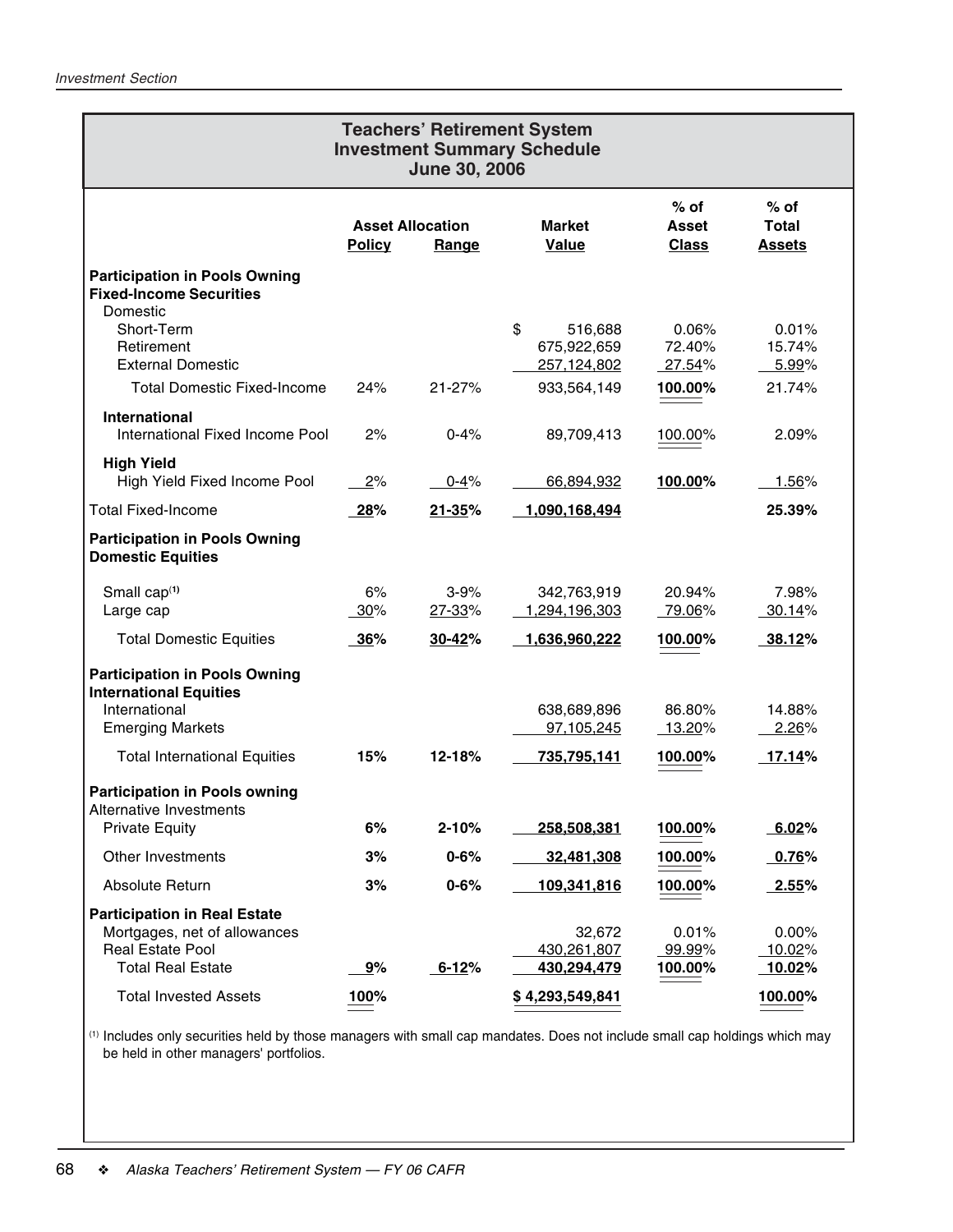| <b>Alaska Teachers' Retirement System</b><br><b>Recaptured Commission Fees</b><br>Year Ended June 30, 2006                                                                                                                                                                                                                                                                                                                                                                                                                                                                                                                                                                                                                                                                                                                                                                                          |                                               |                                                                  |                                                                                                                                                                                                                                                                                                                                              |  |
|-----------------------------------------------------------------------------------------------------------------------------------------------------------------------------------------------------------------------------------------------------------------------------------------------------------------------------------------------------------------------------------------------------------------------------------------------------------------------------------------------------------------------------------------------------------------------------------------------------------------------------------------------------------------------------------------------------------------------------------------------------------------------------------------------------------------------------------------------------------------------------------------------------|-----------------------------------------------|------------------------------------------------------------------|----------------------------------------------------------------------------------------------------------------------------------------------------------------------------------------------------------------------------------------------------------------------------------------------------------------------------------------------|--|
|                                                                                                                                                                                                                                                                                                                                                                                                                                                                                                                                                                                                                                                                                                                                                                                                                                                                                                     | <b>Domestic</b><br><b>Equity</b>              | <b>International</b><br><u>Equity</u>                            | Total                                                                                                                                                                                                                                                                                                                                        |  |
|                                                                                                                                                                                                                                                                                                                                                                                                                                                                                                                                                                                                                                                                                                                                                                                                                                                                                                     | 221,469<br>S                                  | 76,714                                                           | 298,183                                                                                                                                                                                                                                                                                                                                      |  |
|                                                                                                                                                                                                                                                                                                                                                                                                                                                                                                                                                                                                                                                                                                                                                                                                                                                                                                     |                                               |                                                                  | The ARMB's Commission Recapture program has been in place since 1995, first working with various brokers then<br>switching to the State Street program in 2005. Under a commission recapture program a portion of the commissions<br>and mark-ups on trades (placed through the State Street broker network) flow directly back to the fund. |  |
| obligation to achieve best execution of transactions.                                                                                                                                                                                                                                                                                                                                                                                                                                                                                                                                                                                                                                                                                                                                                                                                                                               |                                               |                                                                  | The program allows managers to place trades for commission recapture purposes. The ARMB has established<br>direction percentages for the managers to strive for, but is only requiring best efforts to meet them given their fiduciary                                                                                                       |  |
| The current rebate arrangement with State Street Global Markets is: 80% of the brokerage commissions earned in<br>executing domestic equity transactions; 72% of the brokerage commissions earned in executing domestic equity<br>transactions via correspondent brokers; and, 60% of the brokerage commissions earned in executing international<br>equity transactions.                                                                                                                                                                                                                                                                                                                                                                                                                                                                                                                           |                                               |                                                                  |                                                                                                                                                                                                                                                                                                                                              |  |
|                                                                                                                                                                                                                                                                                                                                                                                                                                                                                                                                                                                                                                                                                                                                                                                                                                                                                                     |                                               | <b>Net Securities Lending Income</b><br>Year Ended June 30, 2006 |                                                                                                                                                                                                                                                                                                                                              |  |
| Securities lending income<br>Less securities lending expense                                                                                                                                                                                                                                                                                                                                                                                                                                                                                                                                                                                                                                                                                                                                                                                                                                        | Net income from securities lending activities |                                                                  | 15,350,057<br>14,438,459<br>911,598                                                                                                                                                                                                                                                                                                          |  |
| Alaska Statute 37.10.071 authorizes the ARMB to lend assets, under an agreement and for a fee, against deposited<br>collateral of equivalent fair value. The ARMB has entered into an agreement with State Street Corporation (the Bank)<br>to lend equity and domestic fixed-income securities. The Bank, acting as the ARMB's agent under the agreement,<br>transfers securities to broker agents or other entities for collateral in the form of cash or securities and simultaneously<br>agrees to return the collateral for the same securities in the future.<br>Cash collateral is invested in a registered 2(a)-7 money market fund which is valued at amortized cost approximating<br>fair value. The ARMB does not have the ability to pledge or sell securities collateral unless the borrower defaults,<br>therefore securities collateral is not recorded on the financial statements. |                                               |                                                                  |                                                                                                                                                                                                                                                                                                                                              |  |
|                                                                                                                                                                                                                                                                                                                                                                                                                                                                                                                                                                                                                                                                                                                                                                                                                                                                                                     |                                               |                                                                  |                                                                                                                                                                                                                                                                                                                                              |  |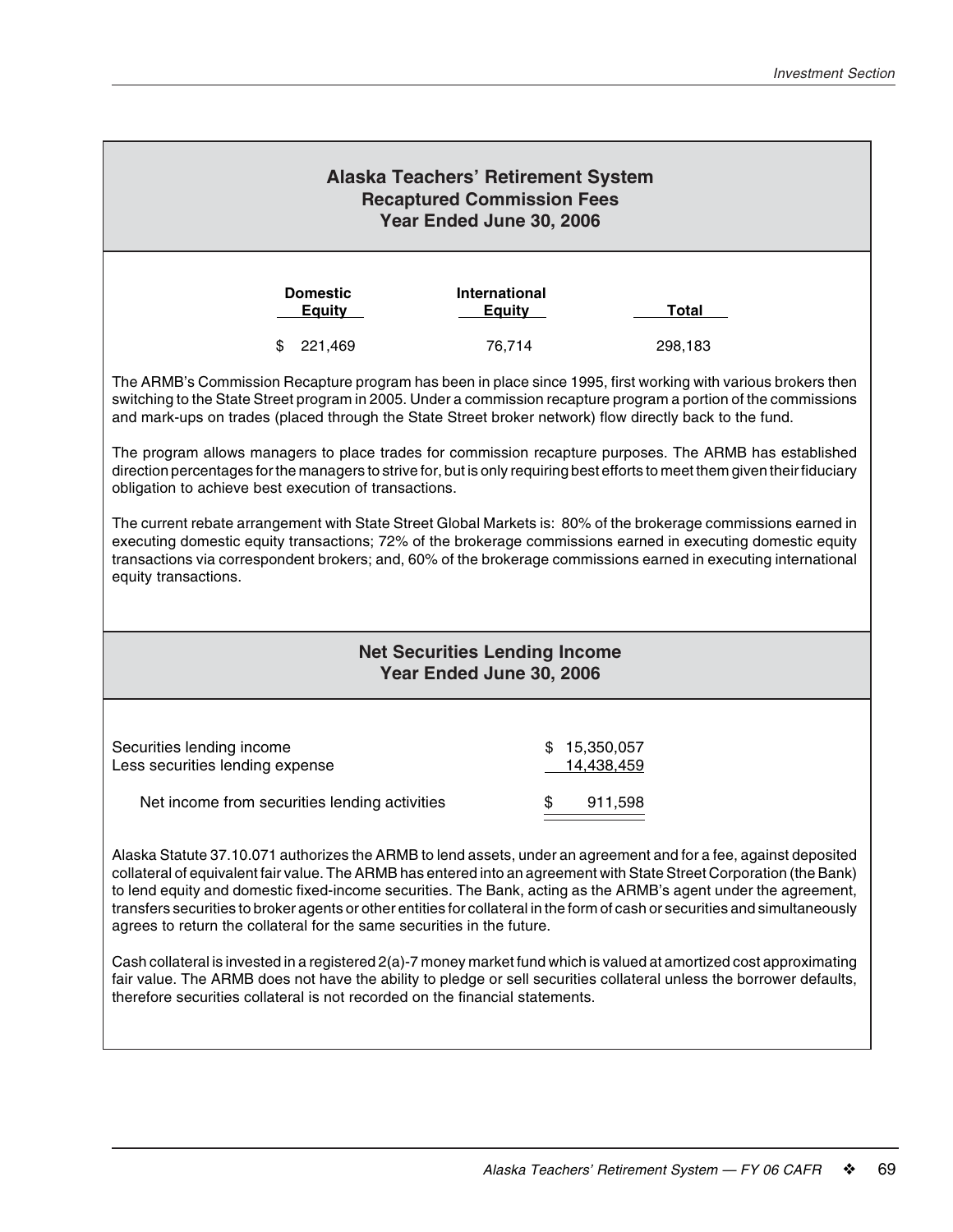This page intentionally left blank.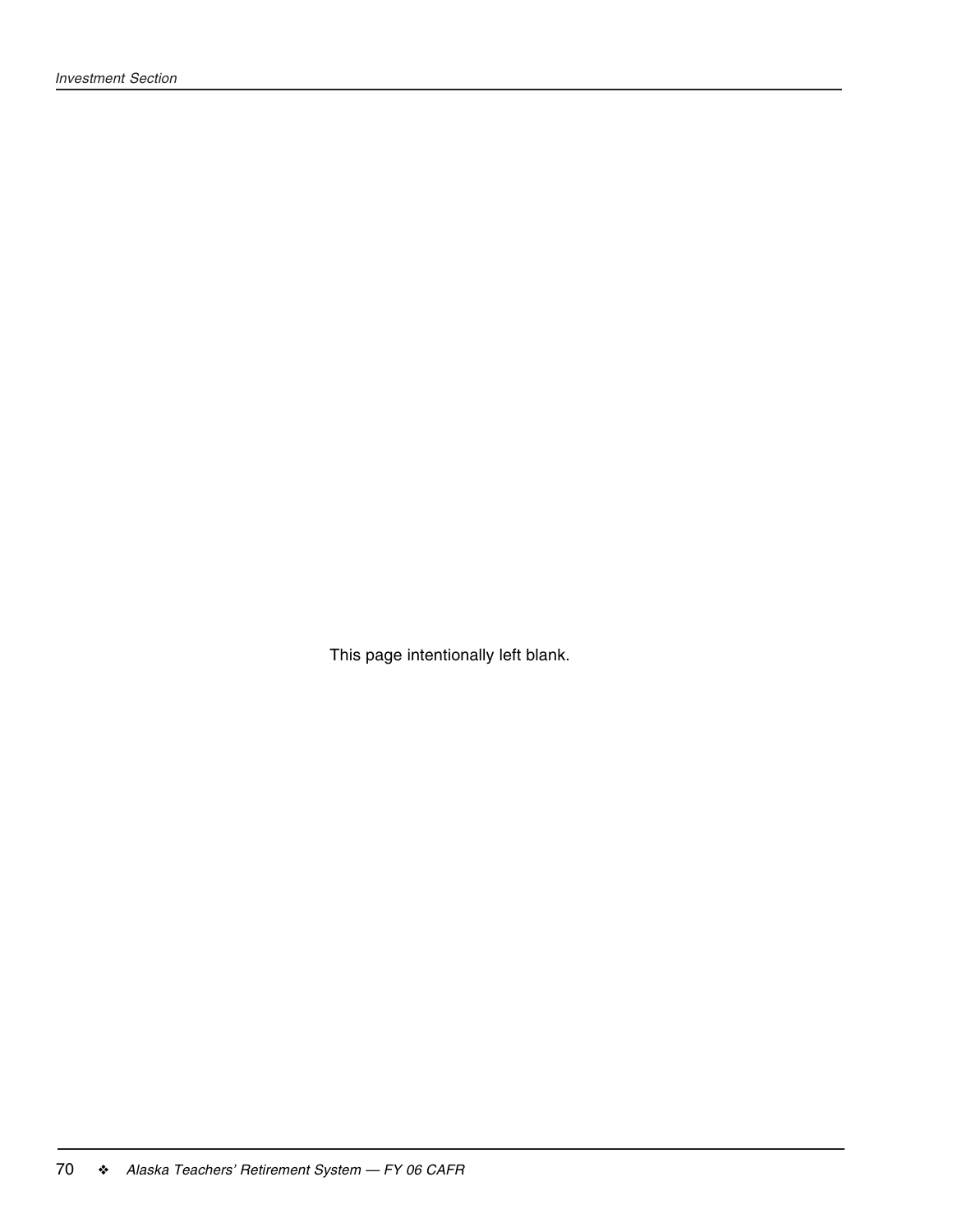| <b>buckconsultants</b>                                                                                                                                                                           |
|--------------------------------------------------------------------------------------------------------------------------------------------------------------------------------------------------|
| November 10, 2006                                                                                                                                                                                |
| State of Alaska<br>Alaska Retirement Management Board<br>Department of Administration<br>Division of Retirement and Benefits<br>P.O. Box 110203<br>Juneau, AK 99811-0203                         |
| Dear Members of the Board:                                                                                                                                                                       |
| <b>Actuarial Certification</b>                                                                                                                                                                   |
| The annual actuarial valuation required for the State of Alaska Teachers' Retirement<br>System has been prepared as of June 30, 2005 by Buck Consultants. The purposes of<br>the report include: |
| (1) a presentation of the valuation results of the Plan as of June 30, 2005;                                                                                                                     |
| (2) a review of experience under the Plan for the year ended June 30, 2005;                                                                                                                      |
| (3) a determination of the appropriate contribution rate for all employers in the<br>System which will be applied for the fiscal year ending June 30, 2008; and                                  |
| (4) the provision of reporting and disclosure information for financial statements,<br>governmental agencies, and other interested parties.                                                      |
| The following schedules that we have prepared are included in the Actuarial Section:                                                                                                             |
| (1) Summary of actuarial assumptions and methods                                                                                                                                                 |
| (2) Schedule of active member valuation data                                                                                                                                                     |
| (3) Schedule of benefit recipients added to and removed from rolls                                                                                                                               |
| (4) Solvency test                                                                                                                                                                                |
|                                                                                                                                                                                                  |

Tabor Center, 1200 17<sup>th</sup> Street, Suite 1200 · Denver, CO 80202 720.359.7700 • 720.359.7701 (fax)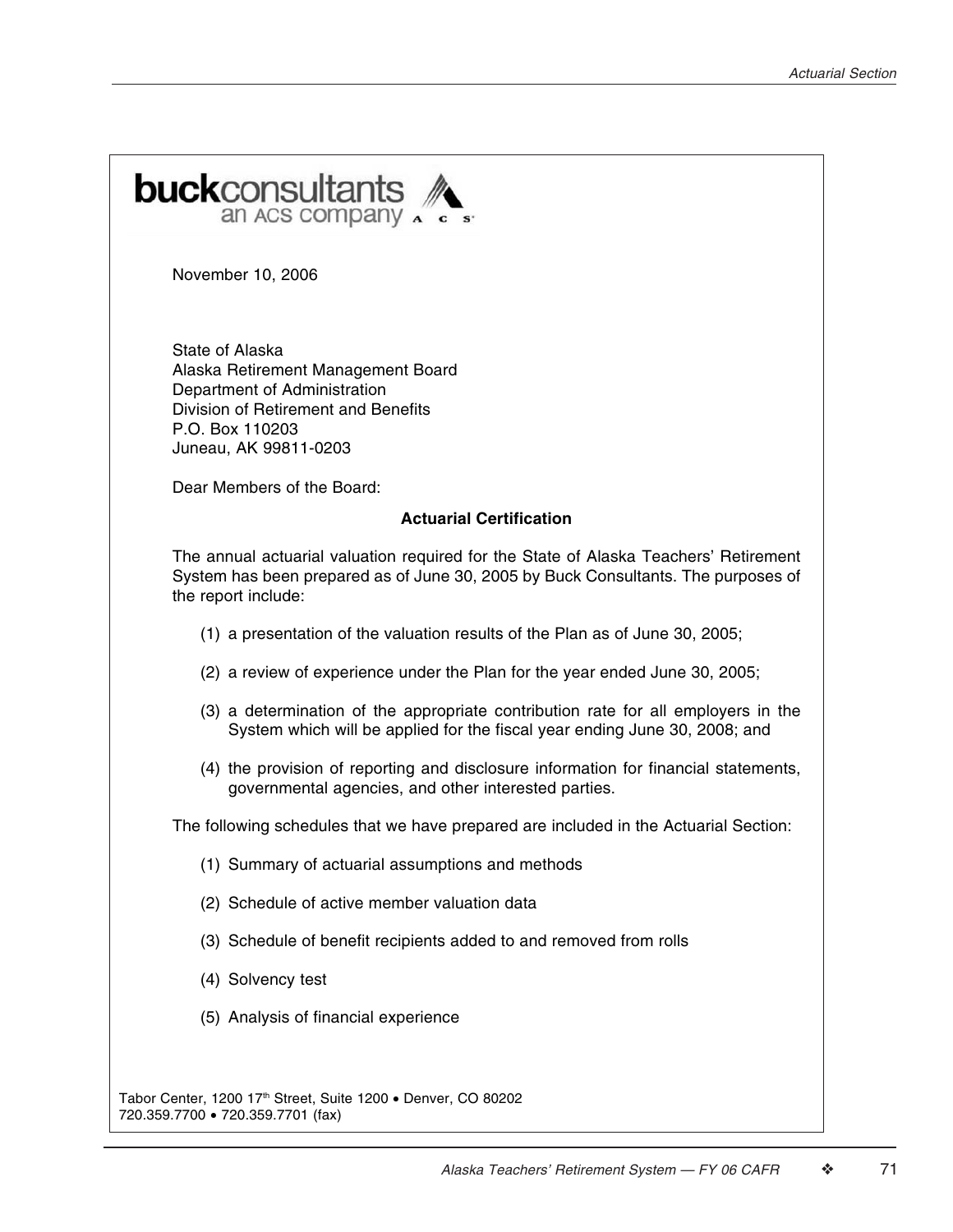Alaska Retirement Management Board November 10, 2006 Page 2

In preparing the 2005 actuarial valuation, we have employed generally accepted actuarial methods and assumptions, in conjunction with employee data provided to us by the Division of Retirement and Benefits and financial information provided in the financial statements audited by KPMG LLP, to determine a sound value for the System liability. This data has not been audited, but it has been reviewed and found to be consistent, both internally and with prior years' data. The actuarial assumptions are based on the results of an experience study presented to the Board in October 2000 and adopted in December 2000. Actuarial methods, medical cost trend, and assumed blended medical premiums were reviewed and revised in 2003 and 2004. For the 2005 actuarial valuation, additional changes to the assumptions used to value medical benefit liabilities and corrections to differences between plan provisions and certain calculations included in the prior valuation while incorporated.

The contribution requirements are determined as a percentage of payroll, and reflect the cost of benefits accruing in FY06 and a fixed 25-year level percentage of payroll amortization of the initial unfunded accrued liability and subsequent gains/losses. The amortization period is set by the Board. Contribution levels are recommended by the Actuary and adopted by the Board each year. Over time, the contribution rate is expected to remain relatively constant as a percentage of payroll. The ratio of valuation assets to liabilities decreased from 62.8% to 60.9% during the year. The 2005 actuarial valuation provides an analysis of the factors that led to the decrease. The Actuarial Section and the 2005 actuarial valuation report also provide a history of the funding ratio of the System.

The actuarial assumptions, when applied in combination, fairly represent past and anticipated future experience in the System. Future contribution requirements may differ from those determined in the valuation because of:

- (1) differences between actual experience and anticipated experience based on the assumptions;
- (2) changes in actuarial assumptions or methods;
- (3) changes in statutory provisions; or
- (4) differences between the contribution rates determined by the valuation and those adopted by the Board.

The undersigned are members of the American Academy of Actuaries and the Society of Actuaries, are fully qualified to provide actuarial services to the State of Alaska. We believe that the assumptions and methods used for funding purposes and for the disclosures presented satisfy the parameter requirements set forth in the Government Accounting Standards Board (GASB) Statement Nos. 25 and 27.

> **buck**consultants A an Acs company . .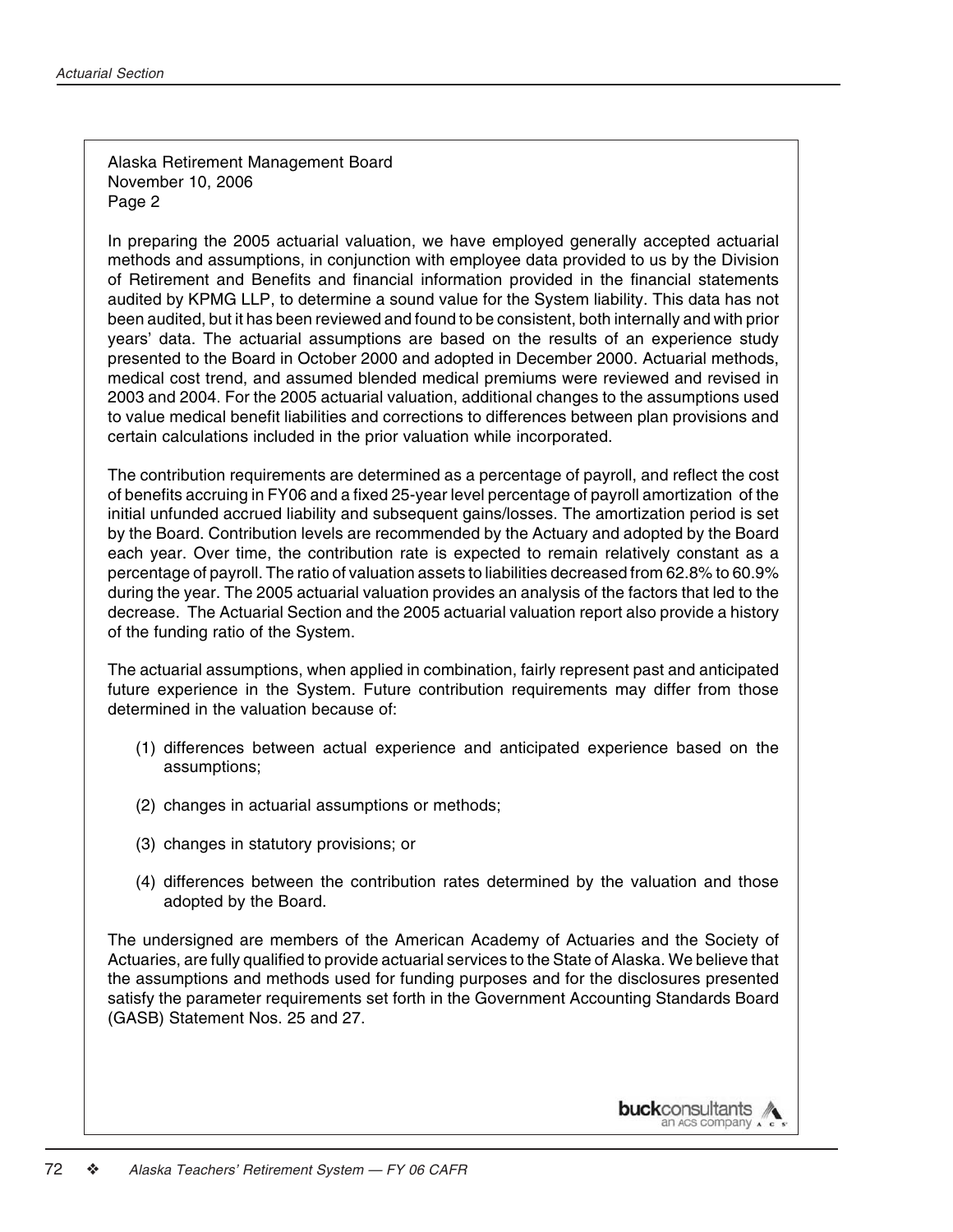Alaska Retirement Management Board November 10, 2006 Page 3

We believe that the 2005 actuarial valuation conforms with the requirements of the Alaska statutes, and where applicable, other federal and accounting laws, regulations and rules, as well as generally accepted actuarial principles and practices.

Sincerely,

David W. Slackmick

Principal, Consulting Actuary **Director, Consulting Actuary** 

minum max

David H. Slishinsky, A.S.A., E.A. Michelle Reding DeLange, F.S.A., E.A.

The undersigned actuary is responsible for all assumptions related to the average annual per capita health claims cost and the health care cost trend rates, and hereby affirms his qualification to render opinions in such matters, in accordance with the qualification standards of the American Academy of Actuaries.

Leonard C. "Trey" Sarsfield, A.S.A., M.A.A.A. Senior Consultant, Health & Welfare

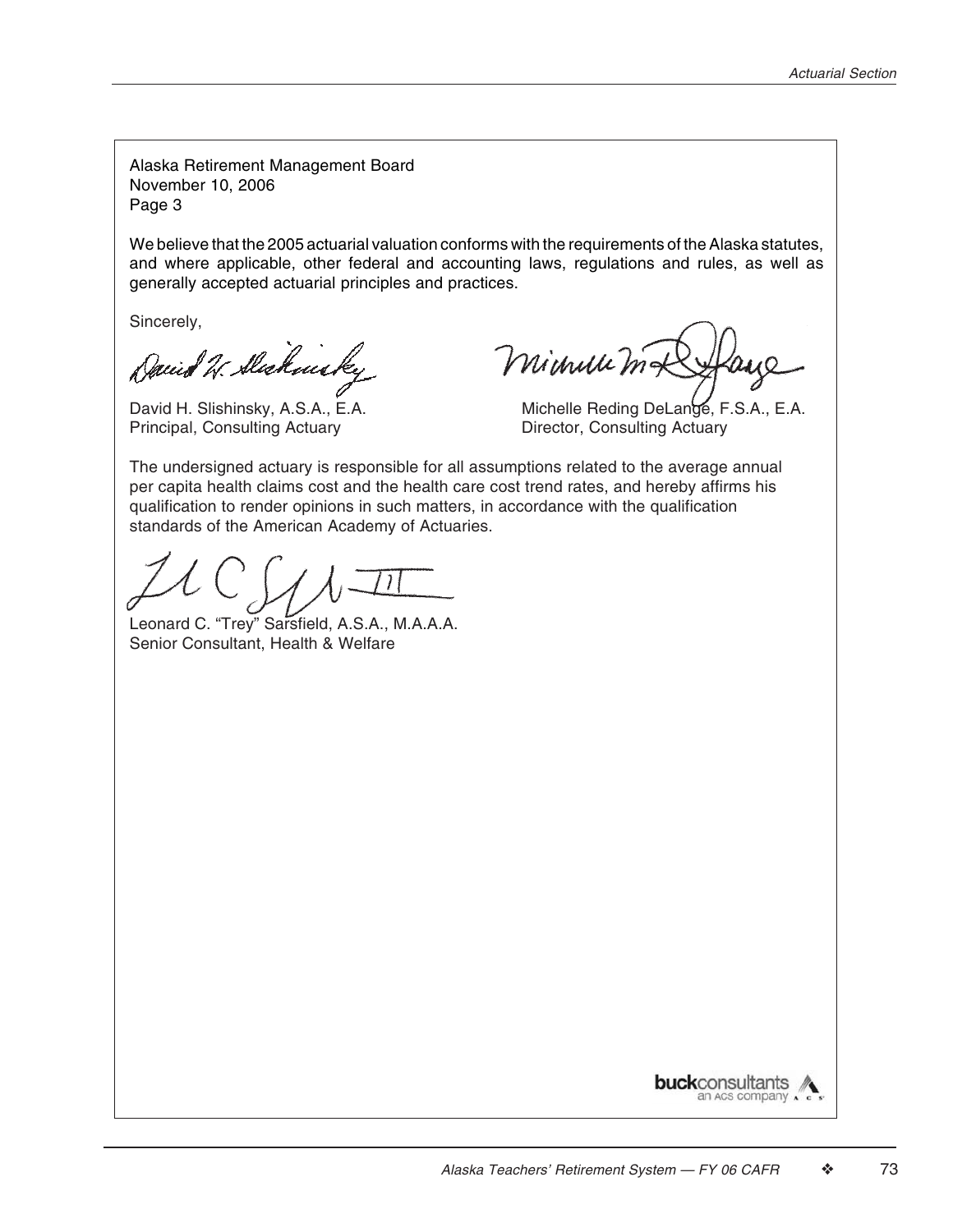The demographic and non-health economic assumptions used in the June 30, 2005 valuation are described below. Unless noted otherwise, these assumptions were recommended by Mercer Human Resource Consulting at the Fall 2000 TRS Board Meeting and adopted by the Board in December 2000. These assumptions were the result of an experience study performed in the Fall of 2000. For this valuation, Buck is recommending changes to the assumptions and methods used to value medical benefit liabilities. The funding method used in this valuation was adopted June 30, 1985 and last reviewed by the Board in January 2003. The asset smoothing method used to determine valuation assets was changed effective June 30, 2002.

Benefits valued are those delineated in Alaska State statutes as of the valuation date. Changes in State statutes effective after the valuation date are not taken into consideration in setting the assumptions and methods.

#### **Valuation of Liabilities**

### **A. Actuarial Method -** Projected Unit Credit

Liabilities and contributions shown in the report are computed using the Projected Unit Credit method of funding. The initial unfunded accrued liability and future gains/losses are amortized over a 25 year fixed period as a level percentage of pay based on a 4.25% payroll growth assumption. The payroll growth assumption will be reviewed next year to reflect plan changes that become effective after the valuation date. However, in keeping with GASB requirements, the net amortization period for all gains and losses will not exceed 30 years.

The objective under this method is to fund each participant's benefits under the plan as they accrue. Thus, each participant's total pension projected to retirement with salary scale is broken down into units, each associated with a year of past or future service. The principle underlying the method is that each unit is funded in the year for which it is credited. Typically, when the method is introduced there will be an initial liability for benefits credited for service prior to the date, and to the extent that this liability is not covered by assets of the plan there is an unfunded liability to be funded over a chosen period in accordance with an amortization schedule.

An Accrued Liability is calculated at the valuation date as the present value of benefits credited with respect to service to that date.

The Unfunded Liability at the valuation date is the excess of the accrued liability over the assets of the plan. The annual payment to be made over a stipulated number of years to amortize the unfunded liability is the Past Service Cost.

The Normal Cost is the present value of those benefits which are expected to be credited with respect to service during the year beginning on the valuation date.

Under this method, differences between the actual experience and that assumed in the determination of costs and liabilities will emerge as adjustments in the unfunded liability, subject to amortization.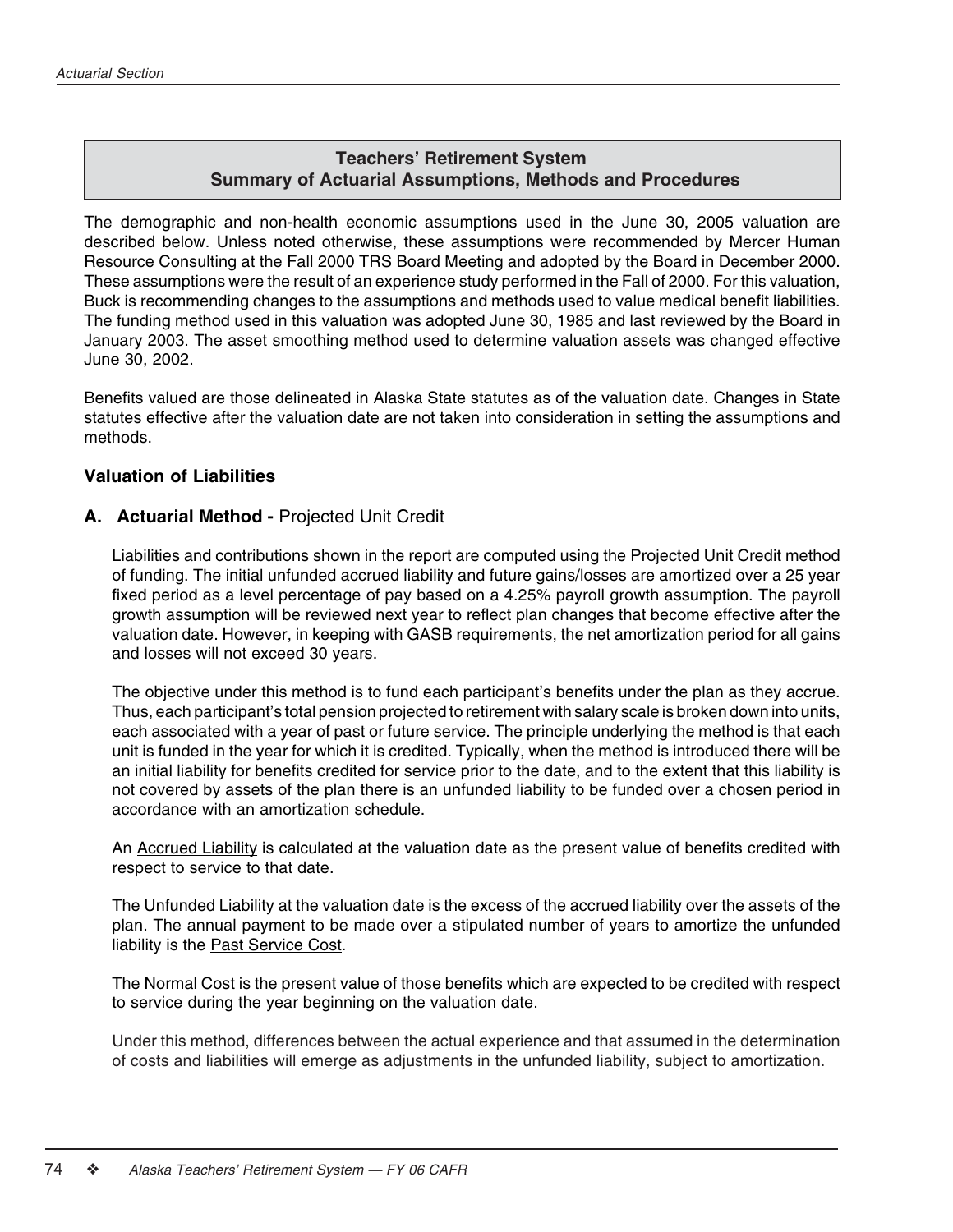### **B. Actuarial Assumptions**

| 1. | Investment Return/<br><b>Discount Rate</b> | 8.25% per year, compounded annually, net of expenses.                                                                                                                                                                                                                                                                                                                                |
|----|--------------------------------------------|--------------------------------------------------------------------------------------------------------------------------------------------------------------------------------------------------------------------------------------------------------------------------------------------------------------------------------------------------------------------------------------|
| 2. | <b>Salary Scale</b>                        | Inflation - 3.5% per year<br>Merit (first 5 years of employment) - 1.5% per year<br>Productivity - 0.5% per year                                                                                                                                                                                                                                                                     |
| 3. | <b>Total Inflation</b>                     | Total inflation as measured by the Consumer Price Index for urban and<br>clerical workers for Anchorage is assumed to increase 3.5% annually.                                                                                                                                                                                                                                        |
| 4. | Mortality                                  | 1994 Group Annuity Mortality Basic Table for males and females, 1994<br>Base Year. All deaths are assumed to result from non-occupational<br>causes.                                                                                                                                                                                                                                 |
| 5. | <b>Total Turnover</b>                      | Select and ultimate rates based upon the 1997-99 actual withdrawal<br>experience. (See Table 1).                                                                                                                                                                                                                                                                                     |
| 6. | <b>Disability</b>                          | Incidence rates based upon the 1991-95 actual experience, in accor-<br>dance with Table 2. Post-disability mortality in accordance with the<br>1979 Pension Benefit Guaranty Corporation Disability Mortality Table<br>to reflect mortality of those receiving disability benefits under Social<br>Security. All disabilities are assumed to result from non-occupational<br>causes. |
| 7. | Retirement                                 | Retirement rates based upon the 1997-99 actual experience in accor-<br>dance with Table 3. Deferred vested members are assumed to retire<br>at their earliest retirement date.                                                                                                                                                                                                       |
| 8. | Spouse's Age                               | Wives are assumed to be four years younger than husbands.                                                                                                                                                                                                                                                                                                                            |
| 9. | Dependent Children                         | Benefits to dependent children have been valued assuming members<br>who are married have one dependent child.                                                                                                                                                                                                                                                                        |
|    | 10. Contribution Refunds                   | 100% of those terminating after age 35 who are vested will leave<br>their contributions in the fund and thereby retain their deferred vested<br>benefit. All others who terminate are assumed to have their contribu-<br>tions refunded.                                                                                                                                             |
|    | 11. COLA                                   | Of those benefit recipients who are eligible for the COLA, 65% are<br>assumed to remain in Alaska and receive the COLA.                                                                                                                                                                                                                                                              |
|    | 12. Sick Leave                             | 4.7 days of unused sick leave for each year of service are assumed to<br>be available to be credited once the member is retired.                                                                                                                                                                                                                                                     |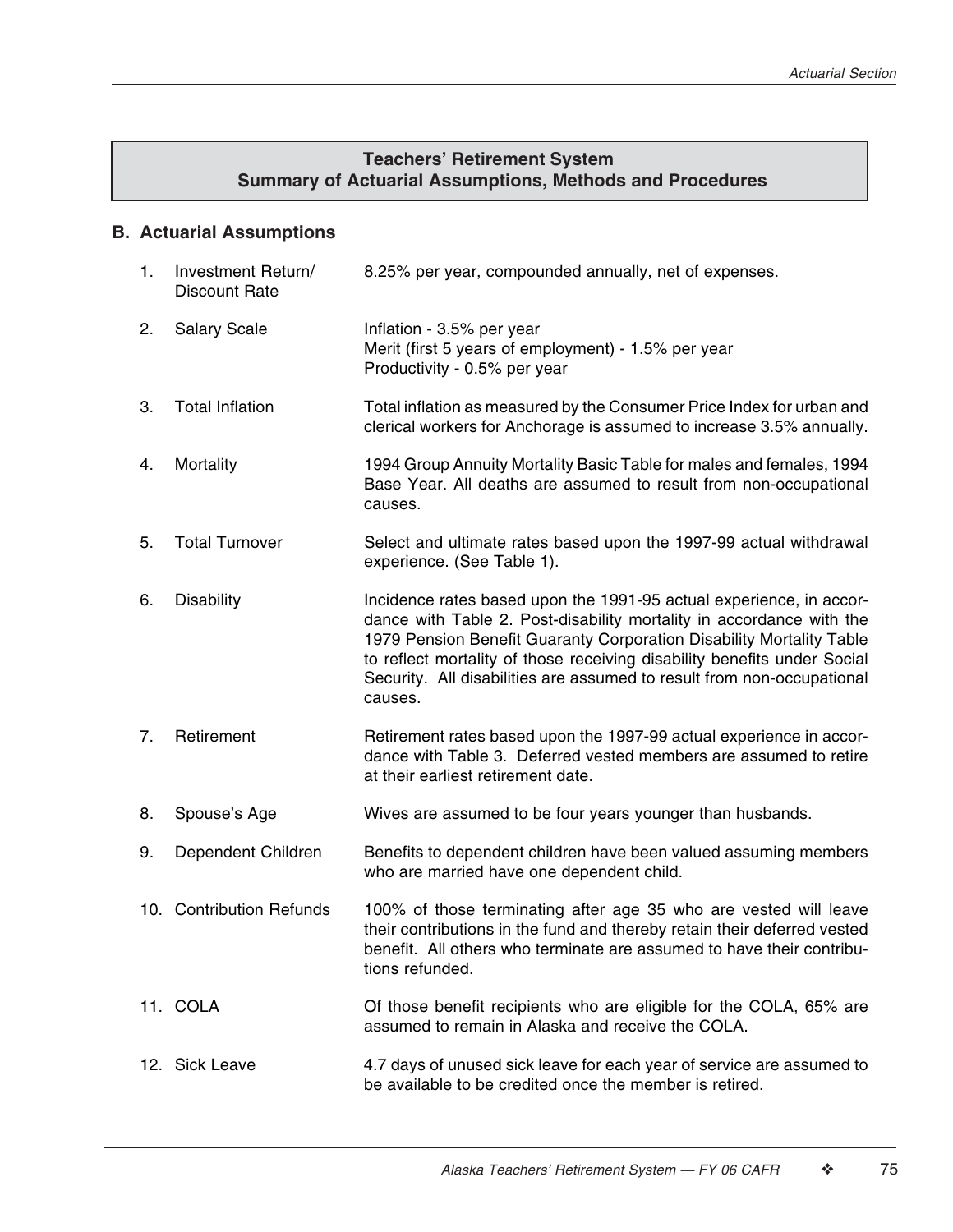- 13. Post-Retirement 50% and 75% of assumed inflation, or 1.75% and 2.625% respectively, Pension Adjustment is valued for the annual automatic Post-Retirement Pension Adjustment (PRPA) as specified in the statute.
- 14. Expenses Expenses are covered in the investment return assumption.
- 15. Part-Time Status Part-time employees are assumed to earn 0.550 years of credited service per year.
- 16. Per Capita Claims Cost Sample claims cost rates for FY06 medical benefits are shown below:

|        | Medical |          | Rx      |          |
|--------|---------|----------|---------|----------|
|        | Total   | Medicare | Total   | Medicare |
| Age 65 | \$8,328 | \$6,821  | \$1,936 | $$414*$  |

\*Represents FY06 value of Medicare Part D subsidy. Rate is not applied until January 1, FY06 as subsidy is not available until then.

| 17. Health Cost Trend |                  | <b>Medical</b> | Rx  |
|-----------------------|------------------|----------------|-----|
|                       | FY <sub>06</sub> | 9.5%           | 14% |
|                       | FY07             | $9.0\%$        | 13% |
|                       | <b>FY08</b>      | 8.5%           | 12% |
|                       | <b>FY09</b>      | 8.0%           | 11% |
|                       | <b>FY10</b>      | 7.5%           | 10% |
|                       | <b>FY11</b>      | $7.0\%$        | 9%  |
|                       | <b>FY12</b>      | 6.5%           | 8%  |
|                       | <b>FY13</b>      | 6.0%           | 7%  |
|                       | <b>FY14</b>      | 5.5%           | 6%  |
|                       | <b>FY15</b>      | 5.0%           | 5%  |
|                       | FY16 and later   | 5.0%           | 5%  |

Note, graded Health Cost Trend Rates were reinitialized for the June 30, 2005 valuation such that FY05 trend used in the June 30, 2004 valuation (9.5% for Medical and 14% for Rx) is assumed for FY06 in the current valuation. FY06 trend used in the prior valuation (9.0% for Medical and 13% for Rx) is assumed for FY07 in the current valuation, and so on. This conservative adjustment addresses concerns regarding claim costs and past trend rates derived from analysis of aggregate claim data versus potential results obtained if data disaggregated into pre-Medicare, Medicare A & B and Medicare B only categories were available.

| 18. Aging Factors | <u>Age</u> | Medical | $\mathbf{R} \mathbf{x}$ |
|-------------------|------------|---------|-------------------------|
|                   | $00 - 44$  | 2.0%    | 4.5%                    |
|                   | 45-54      | 2.5%    | 3.5%                    |
|                   | 55-64      | 3.5%    | 3.0%                    |
|                   | 65-74      | 4.0%    | 1.5%                    |
|                   | 75-84      | 1.5%    | 0.5%                    |
|                   | $85+$      | 0.5%    | 0.0%                    |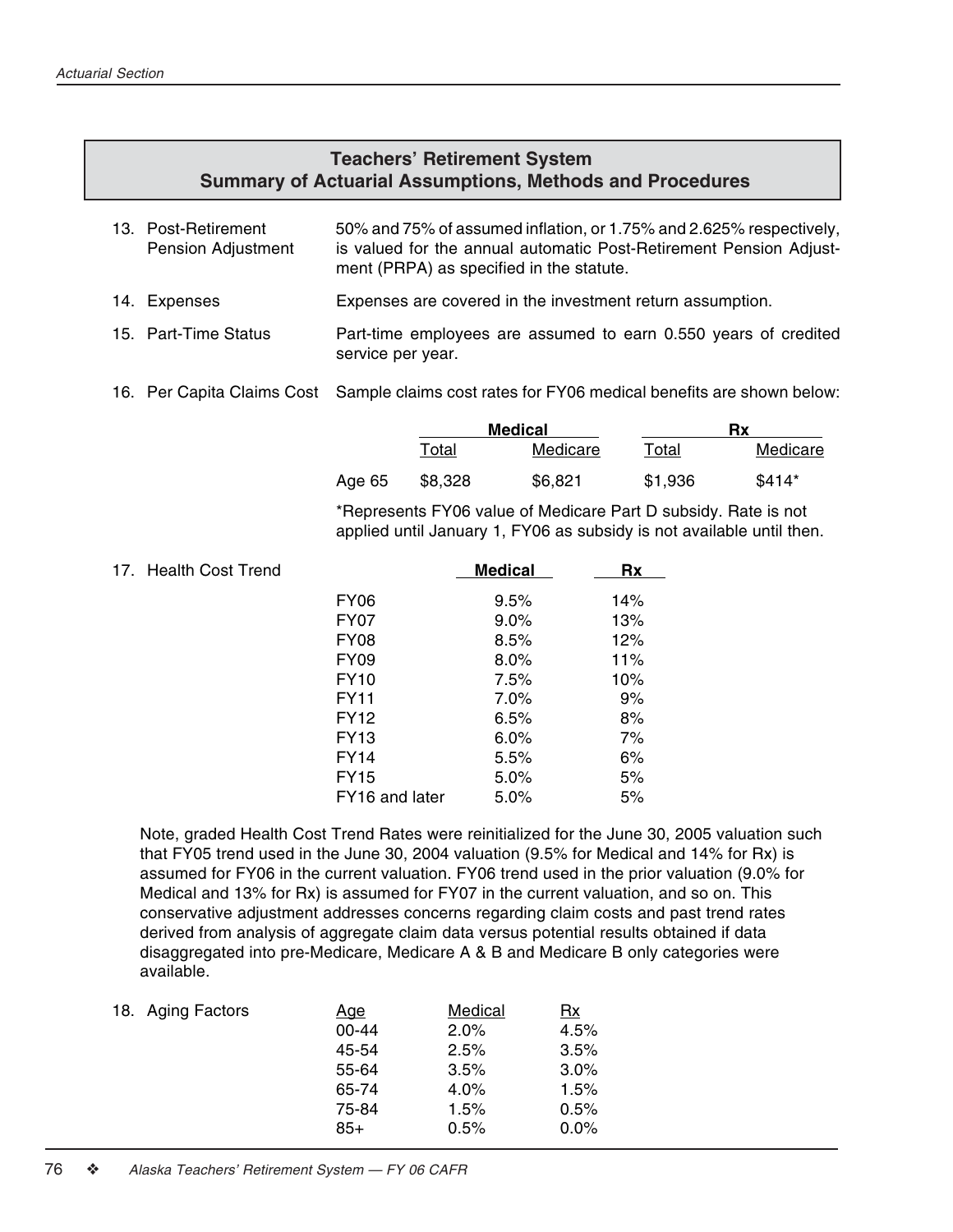19. Retired Member Currently contributions are required for TRS members who are Contributions for under age 60 and have less than 30 years of service. Eligible Tier 1 Medical Benefits members are exempt from contribution requirements. An annual contribution of \$10,356 for FY06 is assumed to be paid for those required, equal to the annualized average of \$850 and \$876 per month for calendar 2005 and 2006, respectively.

| 20. Trend Rate for Retired | FY06           | $6.9\%$ |
|----------------------------|----------------|---------|
| <b>Member Contribution</b> | FY07           | 10.2%   |
|                            | <b>FY08</b>    | 9.6%    |
|                            | <b>FY09</b>    | 8.9%    |
|                            | <b>FY10</b>    | 8.3%    |
|                            | <b>FY11</b>    | 7.6%    |
|                            | <b>FY12</b>    | 7.0%    |
|                            | <b>FY13</b>    | 6.3%    |
|                            | <b>FY14</b>    | 5.7%    |
|                            | <b>FY15</b>    | 5.0%    |
|                            | FY16 and later | 5.0%    |
|                            |                |         |

Note, graded Trend Rates for Retired Member Medical Contributions were reinitialized for the June 30, 2005 valuation such that FY05 trend of 6.9% used in the June 30, 2004 valuation is assumed for FY06 in the current valuation. FY06 trend of 10.2% used in the prior valuation is assumed for FY07 in the current valuation, and so on. This conservative adjustment addresses concerns described above regarding aggregated claims data and also better reflects recent Retired Member Medical Contribution increases.

### **C. Valuation of Assets**

Effective June 30, 2002, the asset valuation method recognizes 20% of the investment gain (loss) in each of the current and preceding four years. This method will be phased in over the next five years. All assets are valued at market value. Assets are taken directly from financial statements audited by KPMG LLP. Valuation assets are constrained to a range of 80% to 120% of the market value of assets.

#### **D. Valuation of Medical Benefits**

This section outlines the detailed methodology used to develop the initial per capita claims cost for the State of Alaska Teachers' Retirement System postemployment healthcare benefits.

The analysis is separated into two phases:

- Development of total projected claims cost; and
- Development of the distribution of per capita claims cost by age.

To determine total projected costs for the valuation period, an analysis of claims experience for the State of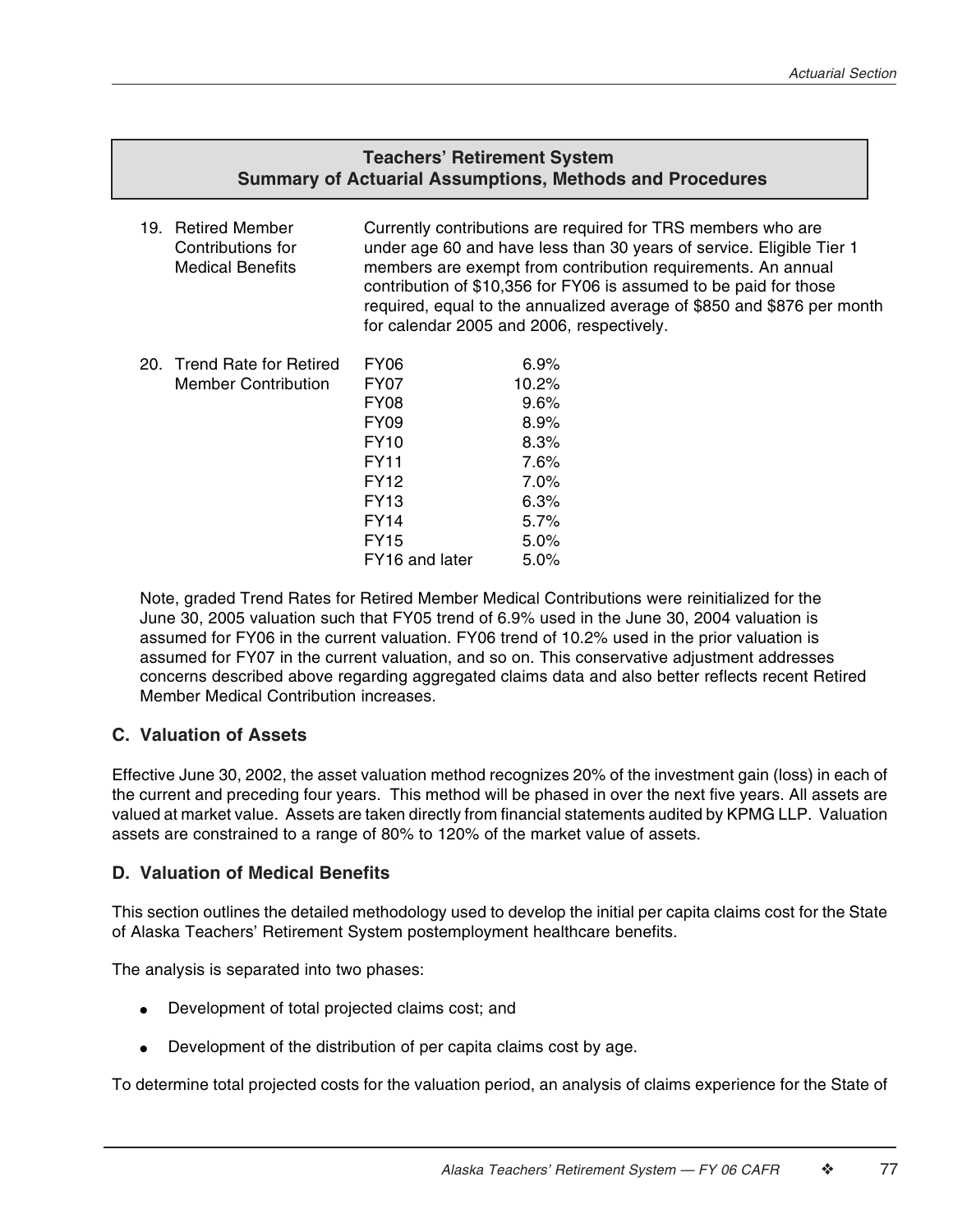Alaska PERS and TRS was completed based on information provided by its administrators. This analysis is presented on the following page, "Detailed Development of Claims Cost."

Paid claims for the period from June 2002 through May 2005 were tabulated and an average annual amount determined. Next, three adjustments were applied:

- A participation adjustment to account for differences in exposures between the experience period and the current census.
- A factor to trend historical claims from the midpoint of the experience period to the midpoint of the valuation period.
- An adjustment to restate paid claims on an incurred basis, assuming that claims are paid on average three months after the date incurred for medical and vision benefits.

To this, estimated administrative costs were added. The result is total projected costs for the period July 1, 2005 to June 30, 2006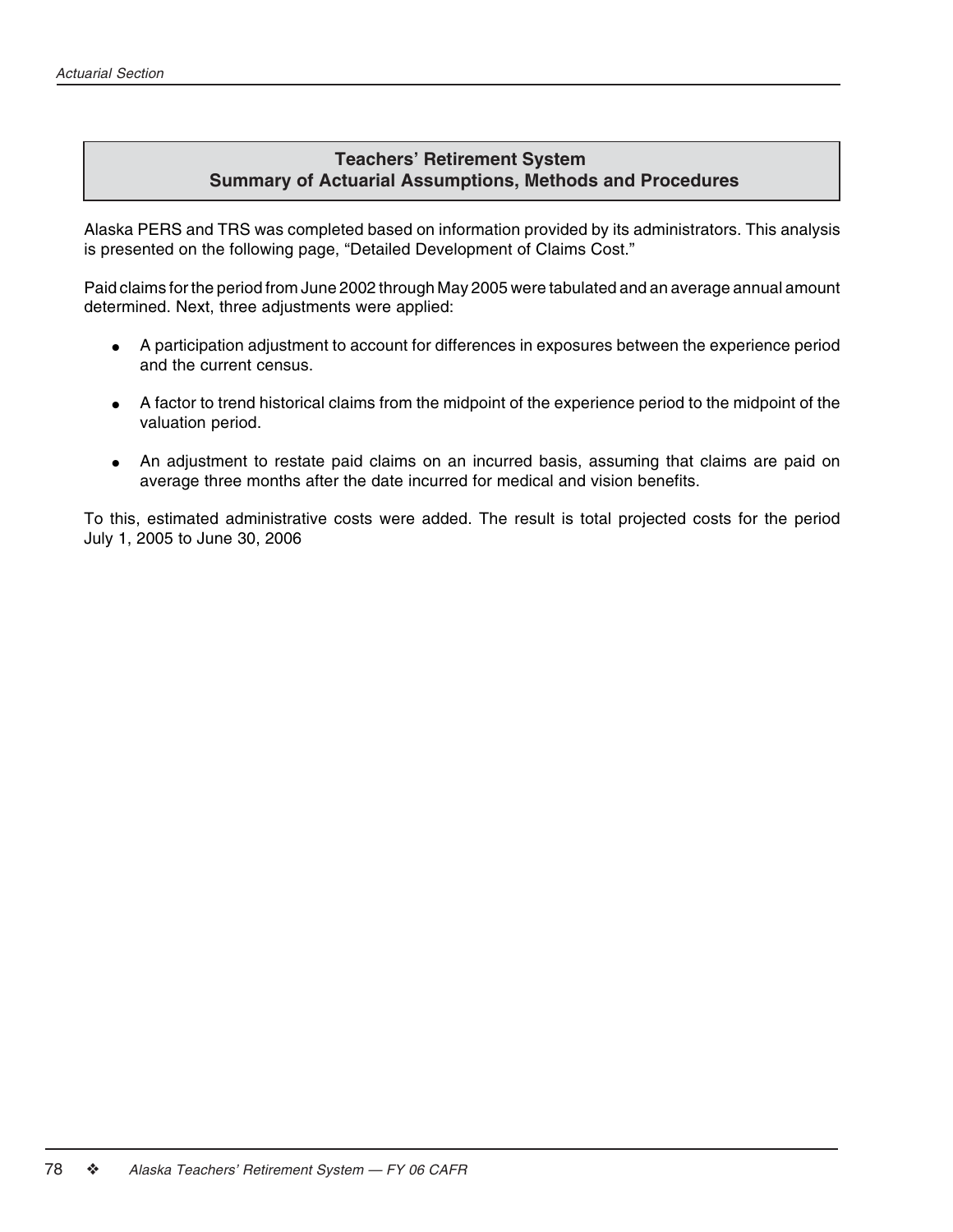|                                            | <b>Medical</b> | Rx           |
|--------------------------------------------|----------------|--------------|
| Paid Claims $(6/02 - 5/03)$                | \$133,794,131  | \$49,761,201 |
| Paid Claims $(6/03 - 5/04)$                | 143,042,729    | 61,583,420   |
| Paid Claims $(6/04 - 5/05)$                | 163,039,365    | 73,932,659   |
| <b>Estimated Annual Paid Claims</b>        | \$146,625,408  | \$61,759,093 |
| Population Adjustment <sup>11</sup>        | 1.0935         | 1.0803       |
| Trend Adjustment (25 months) <sup>12</sup> | 1.2081         | 1.3139       |
| Incurred Adjustment <sup>12</sup>          | 1.0229         | 1.0000       |
| Projected incurred claims                  | \$198,146,866  | \$87,657,508 |
| Administrative costs <sup>13</sup>         | 9,685,363      | $\mathbf 0$  |
| <b>Projected Plan Costs</b>                | \$207,832,229  | \$87,657,508 |

#### **Detailed Development of Claims Cost For the Period July 1, 2005 through June 30, 2006**

<sup>11</sup> Adjusts for exposure differences between the current census and the experience period from which the claims were derived. To calculate an appropriate per capita claims cost, the number of employees used below includes all actives, not just those eligible for retiree healthcare benefits

|    | Current census; retirees:                    | 28,310      | 28.310 |
|----|----------------------------------------------|-------------|--------|
|    | Average enrollment during experience period: | 25,890      | 26,206 |
| 12 | Trend:                                       | 9.5%        | 14.0%  |
|    | Months of Trend:                             | <i>25.0</i> | 25.0   |
|    | <b>Incurred Adjustment:</b>                  | 3.0         | 0.0    |
| 13 | Administrative Fees:                         | \$28.51     | \$0.00 |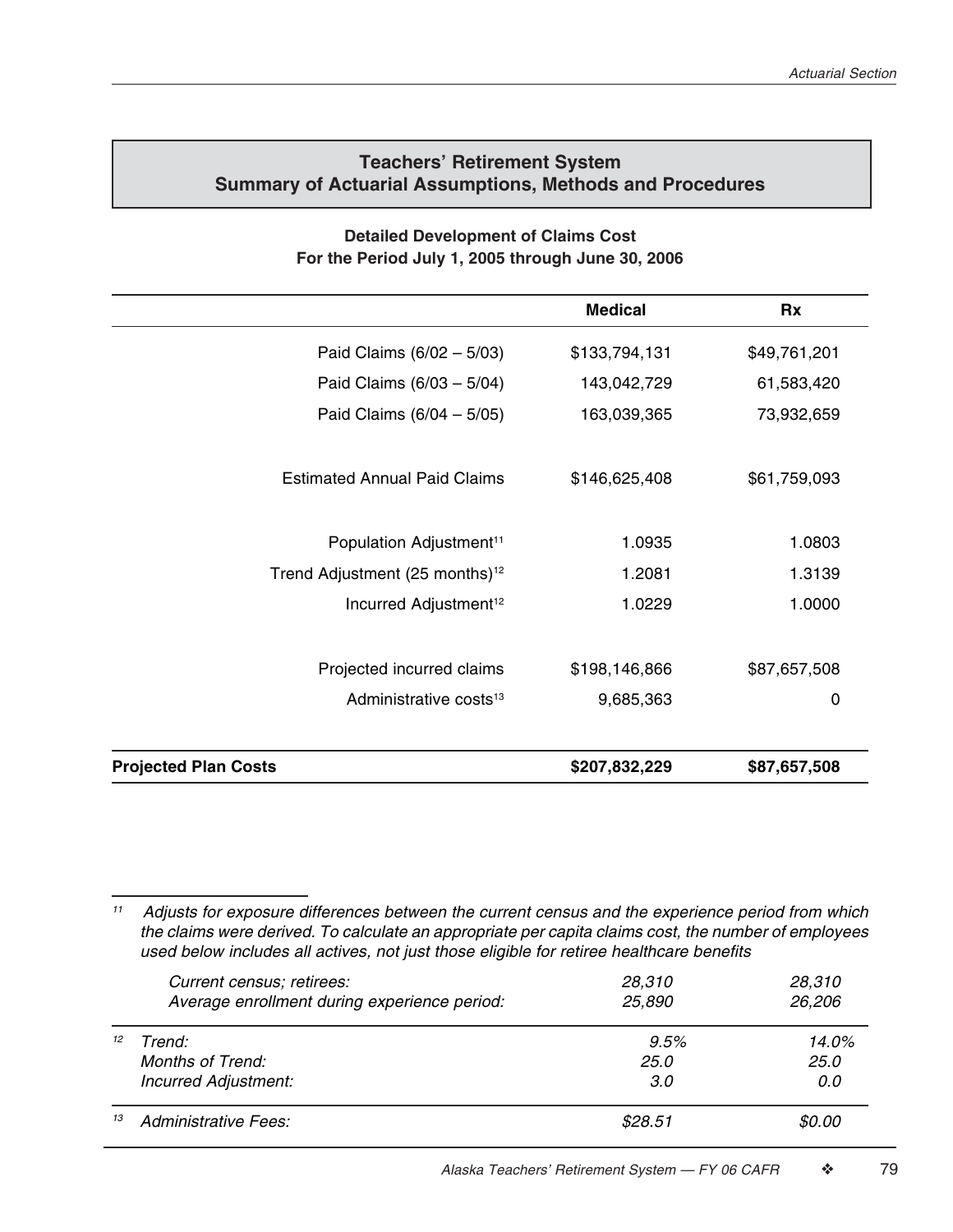Following the development of total projected costs, a distribution of per capita claims cost was developed. This was accomplished by allocating total projected costs to the population census used in the valuation. The allocation was done separately for each of prescription drugs and medical costs for the Medicare eligible and pre-Medicare populations. The allocation weights were developed using participant counts by age and assumed morbidity and aging factors. Results were tested for reasonableness based on historical trend and external benchmarks for costs paid by Medicare.

Below are the results of this analysis:

| <u>Age</u> | <b>Medical</b> | <b>Prescription</b><br><u>Drug</u> |
|------------|----------------|------------------------------------|
| 45         | \$4,612        | \$1,021                            |
| 50         | 5,218          | 1,213                              |
| 55         | 5,904          | 1,441                              |
| 60         | 7,012          | 1,670                              |
| 65         | 1,507          | 1,936                              |
| 70         | 1,833          | 2,086                              |
| 75         | 2,231          | 2,247                              |
| 80         | 2,403          | 2,304                              |

#### **Distribution of Per Capita Claims Cost by Age for the Period July 1, 2005 through June 30, 2006**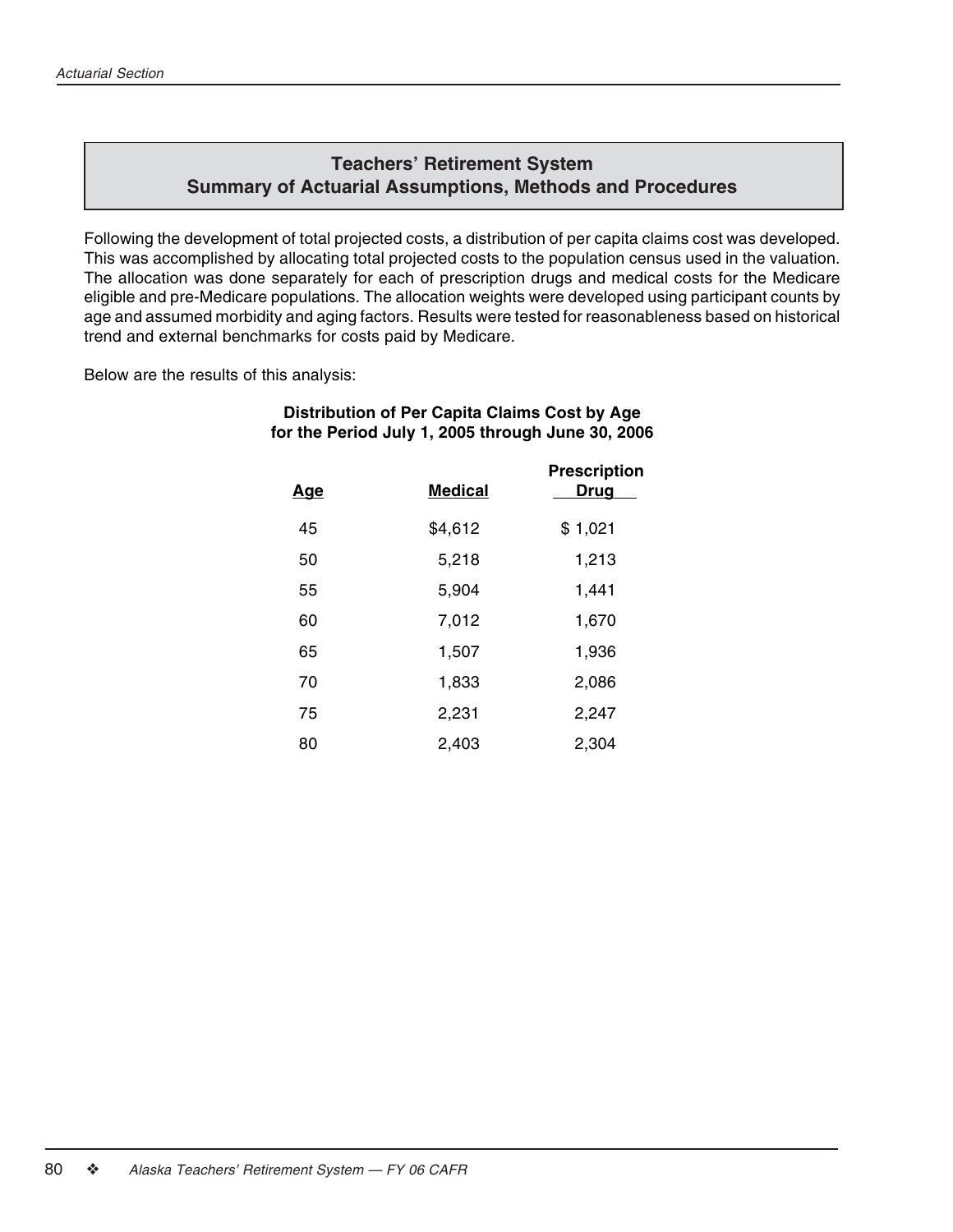| <b>Teachers' Retirement System</b><br><b>Summary of Actuarial Assumptions, Methods and Procedures</b><br>Table 1<br><b>Total Turnover Assumptions</b> |                                                      |             |                                                                                      |
|-------------------------------------------------------------------------------------------------------------------------------------------------------|------------------------------------------------------|-------------|--------------------------------------------------------------------------------------|
| <b>Select Rates of Turnover</b><br><b>During the First 8 Years</b><br>of Employment                                                                   |                                                      |             | <b>Ultimate Rates of Turnover</b><br><b>After the First 8 Years</b><br>of Employment |
| Year of<br><b>Employment</b>                                                                                                                          | <b>Rate</b>                                          | <u>Ages</u> | <b>Rate</b>                                                                          |
| 1<br>$\overline{2}$<br>$\sqrt{3}$<br>4<br>5<br>6<br>$\overline{7}$<br>8                                                                               | .10<br>.10<br>.09<br>.09<br>.08<br>.07<br>.06<br>.05 | $20+$       | .04                                                                                  |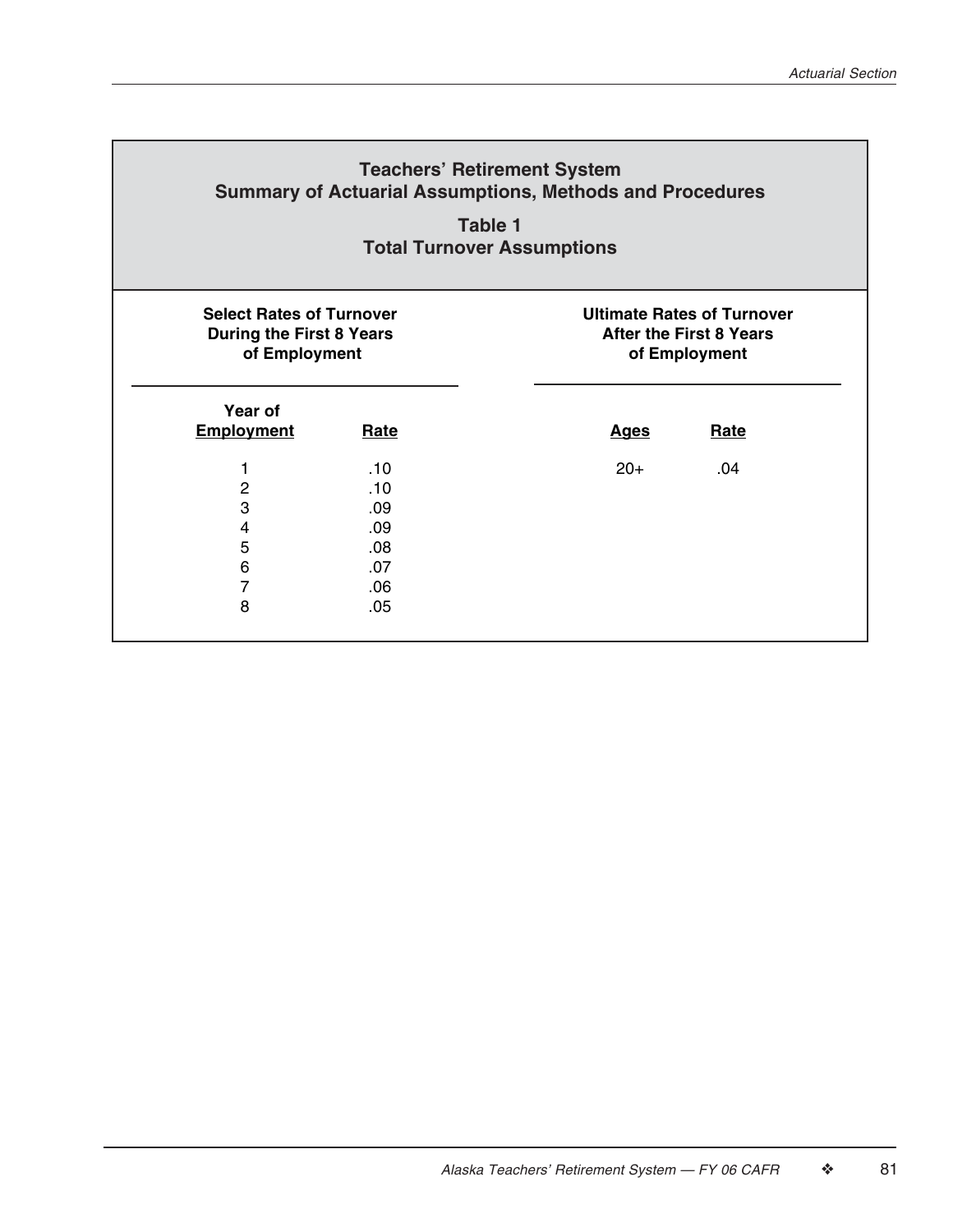| <b>Teachers' Retirement System</b><br><b>Summary of Actuarial Assumptions, Methods and Procedures</b> |              |  |
|-------------------------------------------------------------------------------------------------------|--------------|--|
| <b>Table 2</b><br><b>Disability Rates</b><br><b>Annual Rates Per 1,000 Employees</b>                  |              |  |
|                                                                                                       |              |  |
| <u>Age</u>                                                                                            | Rate         |  |
| 20                                                                                                    | .28          |  |
| 21                                                                                                    | .28          |  |
| 22                                                                                                    | .29          |  |
| 23<br>24                                                                                              | .29<br>.30   |  |
| 25                                                                                                    | .30          |  |
| 26                                                                                                    | .30          |  |
| 27                                                                                                    | .31          |  |
| 28                                                                                                    | .32          |  |
| 29                                                                                                    | .33          |  |
| $\overline{30}$                                                                                       | .34          |  |
| 31                                                                                                    | .34          |  |
| 32                                                                                                    | .35          |  |
| 33                                                                                                    | .36          |  |
| 34                                                                                                    | .37          |  |
| 35                                                                                                    | .38          |  |
| 36                                                                                                    | .40          |  |
| 37                                                                                                    | .41          |  |
| 38<br>39                                                                                              | .43<br>.44   |  |
| 40                                                                                                    | .46          |  |
| 41                                                                                                    | .48          |  |
| 42                                                                                                    | .51          |  |
| 43                                                                                                    | .54          |  |
| 44                                                                                                    | .59          |  |
| 45                                                                                                    | .65          |  |
| 46                                                                                                    | .70          |  |
| 47                                                                                                    | .76          |  |
| 48                                                                                                    | .83          |  |
| 49                                                                                                    | <u>.89</u>   |  |
| 50                                                                                                    | .96          |  |
| 51                                                                                                    | 1.04         |  |
| 52                                                                                                    | 1.14         |  |
| 53<br>54                                                                                              | 1.27<br>1.42 |  |
| 55                                                                                                    | 1.60         |  |
| 56                                                                                                    | 1.84         |  |
| 57                                                                                                    | 2.14         |  |
| 58                                                                                                    | 2.44         |  |
| 59                                                                                                    | 2.88         |  |
| 60                                                                                                    | 3.37         |  |
| 61                                                                                                    | 3.90         |  |
| 62                                                                                                    | 4.52         |  |
| 63                                                                                                    | 5.22         |  |
| 64                                                                                                    | 5.96         |  |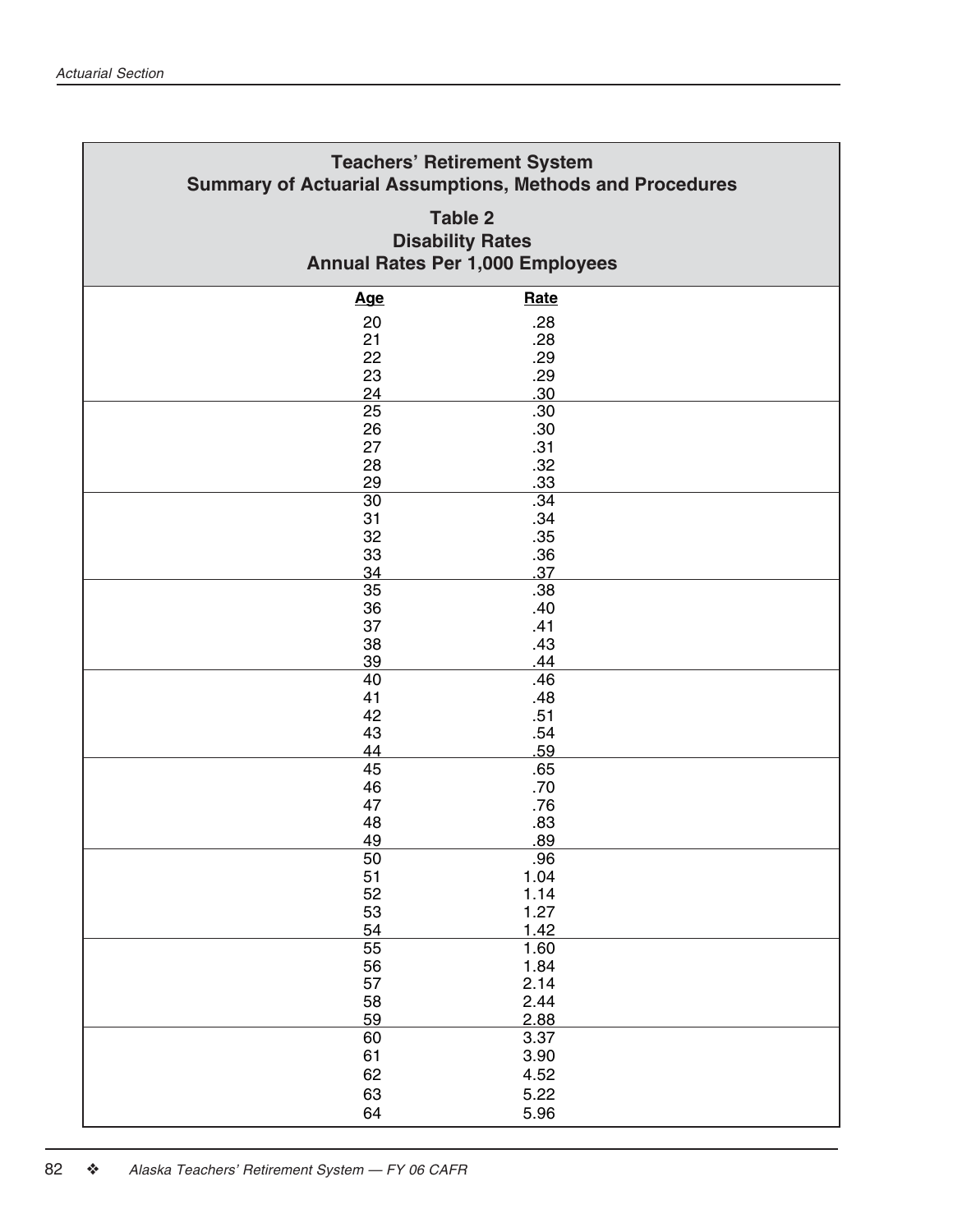| <b>Teachers' Retirement System</b><br><b>Summary of Actuarial Assumptions, Methods and Procedures</b><br><b>Table 3</b><br><b>Retirement Rates</b> |                                 |  |  |  |  |
|----------------------------------------------------------------------------------------------------------------------------------------------------|---------------------------------|--|--|--|--|
| Age at<br><b>Retirement</b>                                                                                                                        | <b>Retirement</b><br>Rate       |  |  |  |  |
| 50<br>51<br>52<br>53<br>54                                                                                                                         | .05<br>.05<br>.05<br>.05<br>.05 |  |  |  |  |
| 55<br>56<br>57<br>58<br>59                                                                                                                         | .15<br>.13<br>.10<br>.10<br>.10 |  |  |  |  |
| 60<br>61<br>62<br>63<br>64                                                                                                                         | .10<br>.10<br>.10<br>.17<br>.17 |  |  |  |  |
| 65<br>66 & up                                                                                                                                      | .50<br>1.00                     |  |  |  |  |

Teachers retiring at ages under 50 are assumed to retire immediately upon attaining 21 years of service.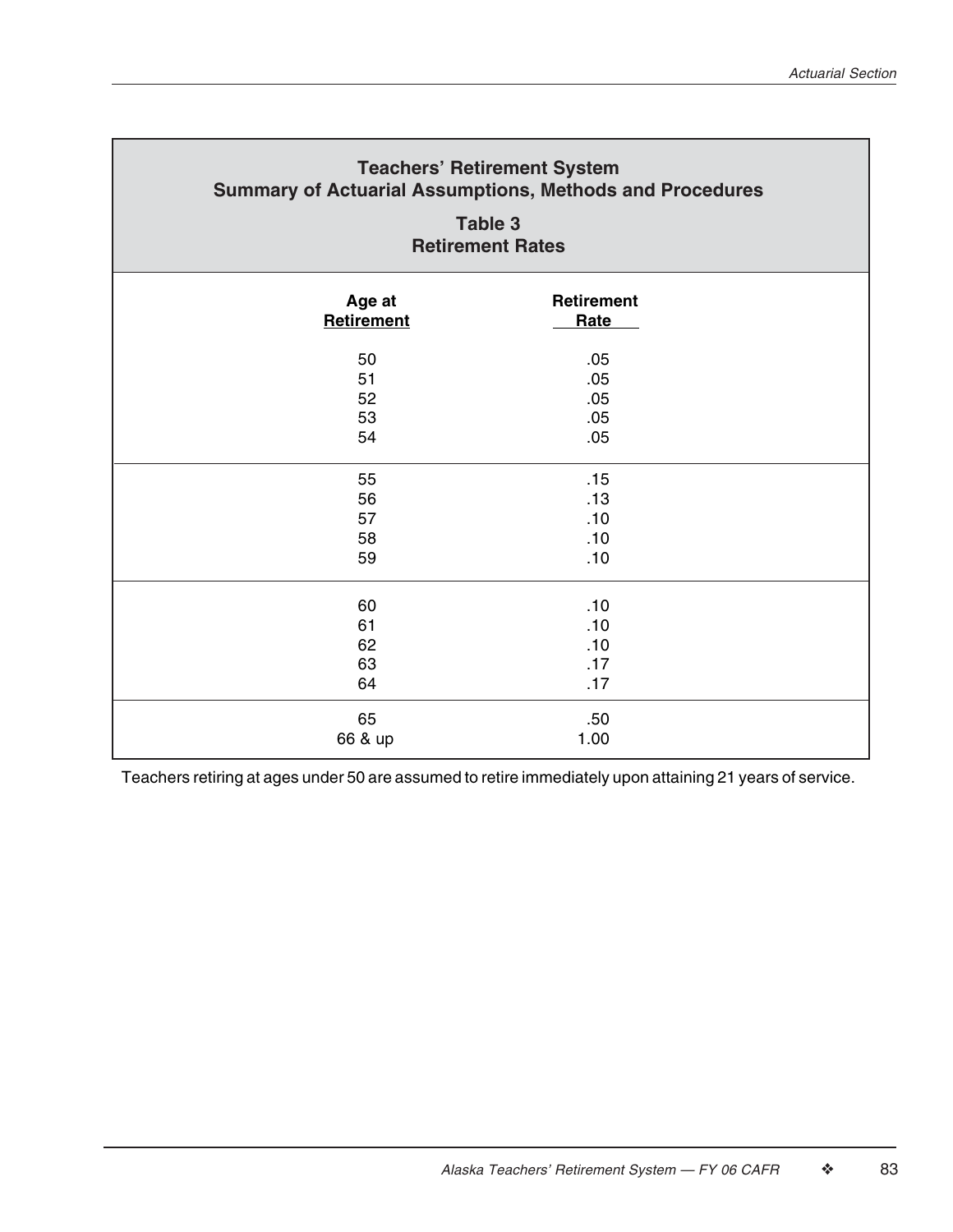$\hat{\boldsymbol{\beta}}$ 

| <b>Teachers' Retirement System</b><br><b>Unfunded Liability</b><br>(In thousands) |                                     |                 |                |                               |  |  |  |  |  |
|-----------------------------------------------------------------------------------|-------------------------------------|-----------------|----------------|-------------------------------|--|--|--|--|--|
| <b>Actuarial Valuation</b><br><b>Year Ended June 30</b>                           | Postemployment<br><b>Healthcare</b> | <b>Pension</b>  | <b>Total</b>   | <b>Funded</b><br><b>Ratio</b> |  |  |  |  |  |
| 1996                                                                              | \$(14,956)                          | \$<br>(66, 725) | \$<br>(81,681) | 97.2                          |  |  |  |  |  |
| 1997                                                                              | (35,668)                            | (164, 357)      | (200, 025)     | 94.0                          |  |  |  |  |  |
| 1998                                                                              | (14, 890)                           | (67, 797)       | (82, 687)      | 97.7                          |  |  |  |  |  |
| 1999                                                                              | 17,237                              | 77,442          | 94,679         | 102.5                         |  |  |  |  |  |
| 2000                                                                              | (3,001)                             | (11, 852)       | (14, 853)      | 99.6                          |  |  |  |  |  |
| 2001                                                                              | (47, 740)                           | (183, 178)      | (230, 918)     | 95.0                          |  |  |  |  |  |
| 2002                                                                              | (462,093)                           | (1,260,513)     | (1,722,606)    | 68.2                          |  |  |  |  |  |
| 2003                                                                              | (587, 139)                          | (1,496,185)     | (2,083,324)    | 64.3                          |  |  |  |  |  |
| 2004                                                                              | (709, 527)                          | (1,568,703)     | (2,278,230)    | 62.8                          |  |  |  |  |  |
| 2005                                                                              | (845, 674)                          | (1,693,934)     | (2,539,608)    | 60.9                          |  |  |  |  |  |

**10-YEAR TREND OF UNFUNDED LIABILITY**

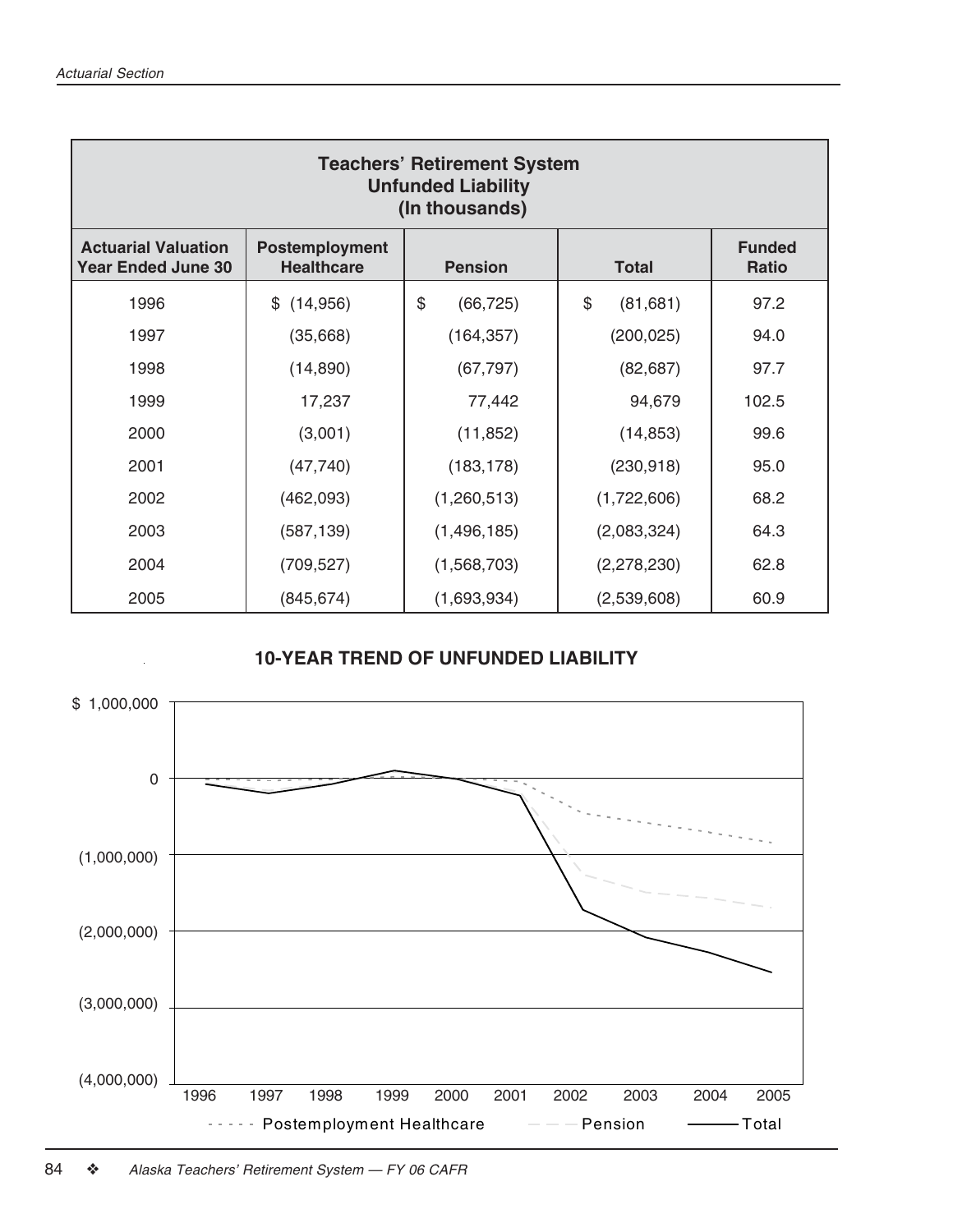| <b>Teachers' Retirement System</b><br><b>Employer Contribution Rates</b> |                                                                   |                |                               |        |                    |  |  |  |  |
|--------------------------------------------------------------------------|-------------------------------------------------------------------|----------------|-------------------------------|--------|--------------------|--|--|--|--|
|                                                                          |                                                                   |                | <b>Actuarially Determined</b> |        |                    |  |  |  |  |
| Year<br><b>Ended</b><br>June 30                                          | <b>Actuarial</b><br><b>Valuation Year</b><br><b>Ended June 30</b> | <b>Adopted</b> |                               |        |                    |  |  |  |  |
| 1999                                                                     | 1996                                                              | 8.97%          | 1.55%                         | 10.52% | 12.00%             |  |  |  |  |
| 2000                                                                     | 1997                                                              | 9.21           | 3.79                          | 13.00  | 12.00              |  |  |  |  |
| 2001                                                                     | 1998                                                              | 8.99           | 1.56                          | 10.55  | 12.00              |  |  |  |  |
| 2002                                                                     | 1999                                                              | 8.88           | (1.79)                        | 7.09   | 11.00              |  |  |  |  |
| 2003                                                                     | 2000                                                              | 8.02           | 0.27                          | 8.29   | 11.00              |  |  |  |  |
| 2004                                                                     | 2001                                                              | 10.33          | 4.11                          | 14.44  | 12.00              |  |  |  |  |
| 2005                                                                     | 2002                                                              | 14.76          | 20.81                         | 35.57  | 16.00              |  |  |  |  |
| 2006                                                                     | 2003                                                              | 14.28          | 24.57                         | 38.85  | 21.00              |  |  |  |  |
| 2007                                                                     | 2004                                                              | 13.76          | 28.02                         | 41.78  | 26.00              |  |  |  |  |
| 2008<br>$\cdots$<br>.                                                    | 2005                                                              | 12.56          | 29.70                         | 42.26  | 54.03 <sup>2</sup> |  |  |  |  |

1 Also referred to as the consolidated rate.

Valuations are used to set contribution rates in future years.

 $^{\rm 2}$ The ARMB recognized the fact that the Plan becomes a closed Plan on July 1, 2006, and set a rate reflecting no payroll growth.



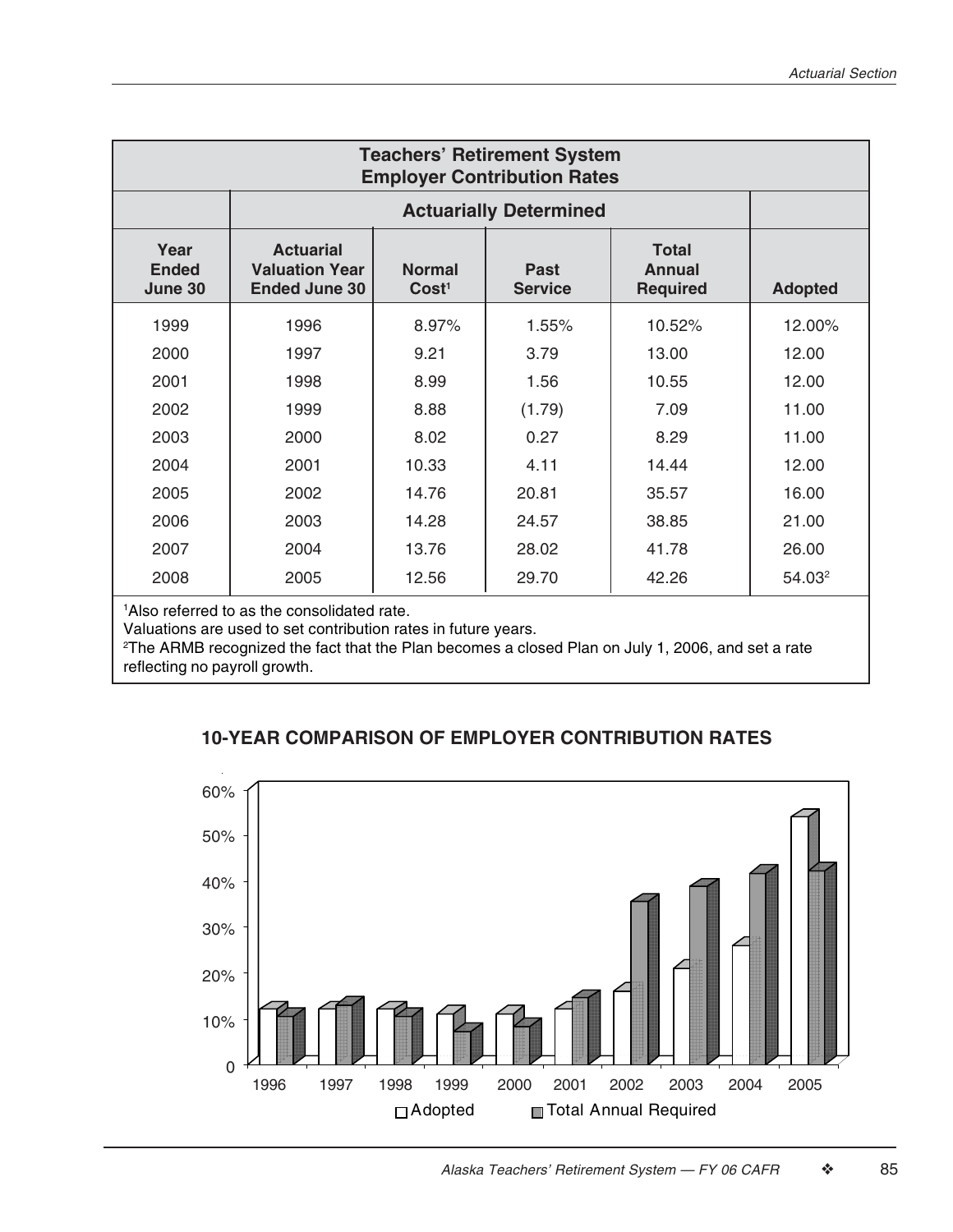| <b>Teachers' Retirement System</b><br><b>Schedule of Active Member Valuation Data</b> |                                                                                                                                                                                                 |           |          |       |    |  |  |  |  |
|---------------------------------------------------------------------------------------|-------------------------------------------------------------------------------------------------------------------------------------------------------------------------------------------------|-----------|----------|-------|----|--|--|--|--|
| <b>Valuation</b><br><b>Date</b>                                                       | <b>Percent</b><br>Annual<br>Annual<br>Increase/<br>Participating<br><b>Payroll</b><br>(Decrease) In<br>Average<br>(In thousands)<br><b>Average Earnings</b><br><b>Number</b><br><b>Earnings</b> |           |          |       |    |  |  |  |  |
| June 30, 2005                                                                         | 9,656                                                                                                                                                                                           | \$535,837 | \$55,493 | 2.9%  | 58 |  |  |  |  |
| June 30, 2004                                                                         | 9,688                                                                                                                                                                                           | 522,421   | 53,925   | 0.0   | 58 |  |  |  |  |
| June 30, 2003                                                                         | 9,873                                                                                                                                                                                           | 532,630   | 53,948   | 2.7   | 57 |  |  |  |  |
| June 30, 2002                                                                         | 9,690                                                                                                                                                                                           | 509,437   | 52,535   | 3.9   | 57 |  |  |  |  |
| June 30, 2001                                                                         | 9,815                                                                                                                                                                                           | 496,188   | 50,544   | 1.8   | 60 |  |  |  |  |
| June 30, 1999                                                                         | 9,396                                                                                                                                                                                           | 466,414   | 49,640   | (2.1) | 61 |  |  |  |  |
| June 30, 1998                                                                         | 9,262                                                                                                                                                                                           | 469,433   | 50,684   | (0.4) | 61 |  |  |  |  |
| June 30, 1997                                                                         | 9,164                                                                                                                                                                                           | 466,455   | 50,901   | 1.3   | 61 |  |  |  |  |
| June 30, 1996                                                                         | 9,259                                                                                                                                                                                           | 465,182   | 50,241   | (0.5) | 61 |  |  |  |  |
| June 30, 1995                                                                         | 9,452                                                                                                                                                                                           | 477,205   | 50,487   | 0.6   | 61 |  |  |  |  |

| <b>Teachers' Retirement System</b><br><b>Schedule of Benefit Recipients Added to and Removed From Rolls</b> |        |                            |                           |                            |                                         |                            |                               |                                      |  |  |  |
|-------------------------------------------------------------------------------------------------------------|--------|----------------------------|---------------------------|----------------------------|-----------------------------------------|----------------------------|-------------------------------|--------------------------------------|--|--|--|
|                                                                                                             |        | <b>Added to Rolls</b>      | <b>Removed from Rolls</b> |                            |                                         | <b>Rolls - End of Year</b> | <b>Percent</b><br>Increase in |                                      |  |  |  |
| Year<br><b>Ended</b>                                                                                        | $No.*$ | <b>Annual</b><br>Benefits* | $No.*$                    | <b>Annual</b><br>Benefits* | <b>Annual</b><br>No.<br><b>Benefits</b> |                            | Annual<br><b>Benefits</b>     | Average<br>Annual<br><b>Benefits</b> |  |  |  |
| June 30, 2005                                                                                               | 446    | \$11,243,448               | 121                       | \$13,053,612               | 9,020                                   | \$265,746,150              | $(0.68)$ %                    | \$29,462                             |  |  |  |
| June 30, 2004                                                                                               | 491    | 17,867,366                 | 96                        | 5,503,666                  | 8,707                                   | 267,556,314                | 4.84                          | 30,729                               |  |  |  |
| June 30, 2003                                                                                               | 599    | 21,475,421                 | 91                        | 3,377,352                  | 8,312                                   | 255,192,614                | 7.63                          | 30,702                               |  |  |  |
| June 30, 2002                                                                                               | 589    | 24,789,896                 | 118                       | 4,966,397                  | 7,804                                   | 237,094,545                | 9.12                          | 30,381                               |  |  |  |
| June 30, 2001                                                                                               | 1,057  | 39,213,327                 | 210                       | 7,790,727                  | 7,333                                   | 217,271,046                | 16.91                         | 29,629                               |  |  |  |
| June 30, 1999                                                                                               | 598    | 19,014,567                 | 91                        | 2,893,521                  | 6,486                                   | 185,848,446                | 9.50                          | 28,654                               |  |  |  |
| June 30, 1998                                                                                               | 674    | 24,479,595                 | 38                        | 1,380,155                  | 5,979                                   | 169,727,400                | 15.75                         | 28,387                               |  |  |  |
| June 30, 1997                                                                                               | 583    | 29,988,351(1)              | 43                        | $2,211,834^{(1)}$          | 5,343                                   | 146,627,960                | 23.37                         | 27,443                               |  |  |  |
| June 30, 1996                                                                                               | 376    | 8,410,895                  | 32                        | 441,353                    | 4,803                                   | 118,851,443                | 7.19                          | 24,745                               |  |  |  |
| June 30, 1995                                                                                               | 368    | 10,386,432                 | 43                        | 94,443                     | 4,459                                   | 110,881,901                | 10.23                         | 24,867                               |  |  |  |

\* Numbers are estimated, and include other internal transfers.

<sup>1</sup> Includes additional benefits to current retirees from a one-time retroactive ad hoc Post-Retirement Pension Adjustment.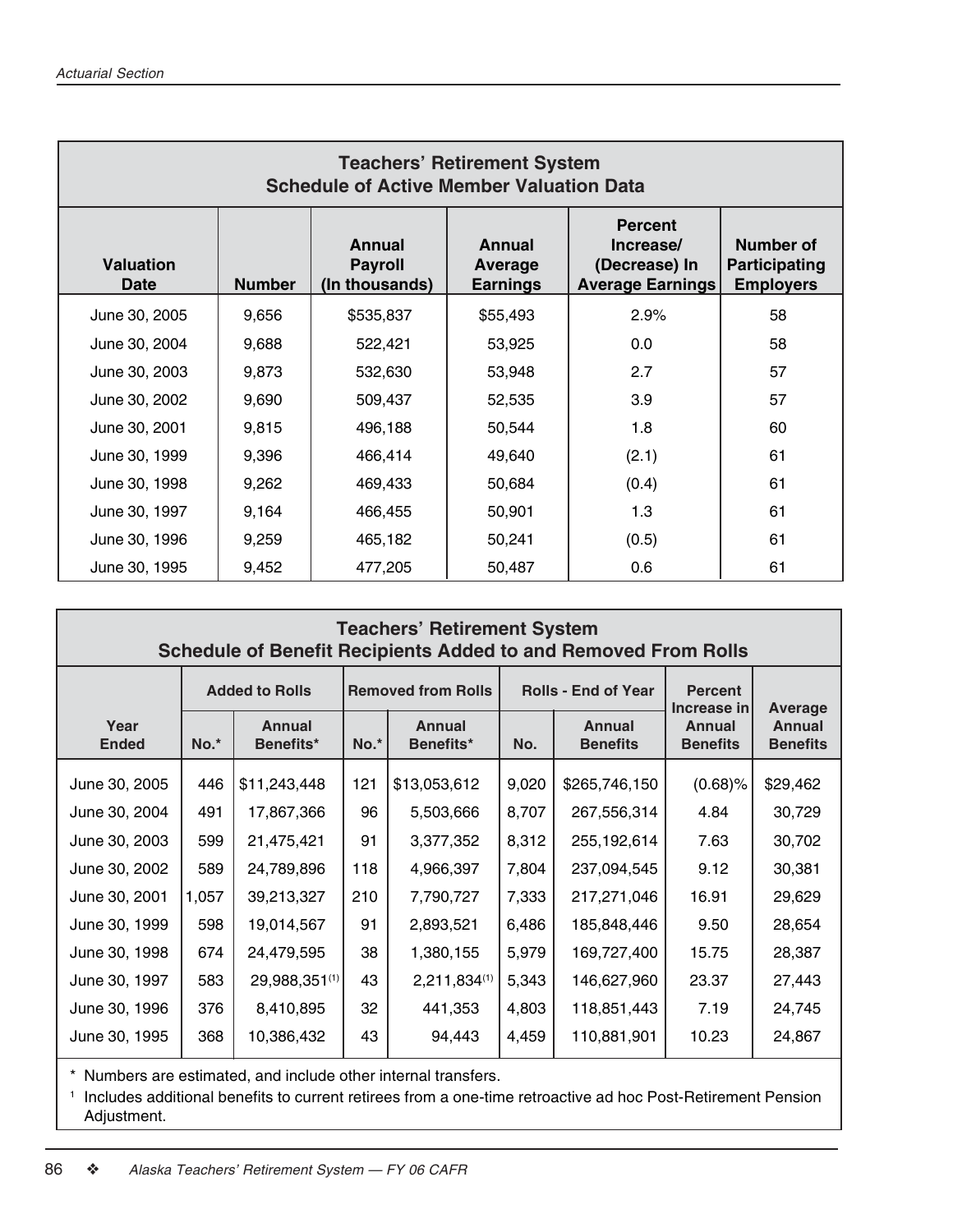Actuarial Section

| <b>Teachers' Retirement System</b><br><b>Solvency Test</b> |                                                                                 |                                                            |                                                                                                             |                                                     |      |                                                                      |       |  |  |  |
|------------------------------------------------------------|---------------------------------------------------------------------------------|------------------------------------------------------------|-------------------------------------------------------------------------------------------------------------|-----------------------------------------------------|------|----------------------------------------------------------------------|-------|--|--|--|
|                                                            | <b>Aggregate Accrued Liability For:</b>                                         |                                                            |                                                                                                             |                                                     |      | <b>Portion of Accrued</b><br><b>Liabilities Covered</b><br>by Assets |       |  |  |  |
| <b>Valuation</b><br><b>Date</b>                            | (1)<br><b>Active</b><br><b>Member</b><br><b>Contributions</b><br>(In thousands) | (2)<br><b>Inactive</b><br><b>Members</b><br>(In thousands) | (3)<br><b>Active</b><br><b>Members</b><br>(Employer-<br><b>Financed</b><br><b>Portion</b><br>(In thousands) | <b>Valuation</b><br><b>Assets</b><br>(In thousands) | (1)  | (2)                                                                  | (3)   |  |  |  |
| June 30, 2005                                              | \$589,169                                                                       | \$4,694,176                                                | \$1,215,211                                                                                                 | \$3,958,939                                         | 100% | 71.8%                                                                | 0.0%  |  |  |  |
| June 30, 2004 <sup>(2)</sup>                               | 569,435                                                                         | 4,423,036                                                  | 1,131,129                                                                                                   | 3,845,370                                           | 100  | 74.1                                                                 | 0.0   |  |  |  |
| June 30, 2003                                              | 548,947                                                                         | 4,105,445                                                  | 1,181,217                                                                                                   | 3,752,285                                           | 100  | 78.0                                                                 | 0.0   |  |  |  |
| June 30, 2002(1)(2)(3)                                     | 523,142                                                                         | 3,755,882                                                  | 1,132,618                                                                                                   | 3,689,036                                           | 100  | 84.3                                                                 | 0.0   |  |  |  |
| June 30, 2001                                              | 533,752                                                                         | 3,213,431                                                  | 855,964                                                                                                     | 4,372,229                                           | 100  | 100                                                                  | 73.0  |  |  |  |
| June 30, 2000(1)(2)(3)                                     | 490,176                                                                         | 2,872,250                                                  | 836,442                                                                                                     | 4,184,015                                           | 100  | 100                                                                  | 98.2  |  |  |  |
| June 30, 1999                                              | 469,068                                                                         | 2,571,345                                                  | 680,541                                                                                                     | 3,815,633                                           | 100  | 100                                                                  | 100.0 |  |  |  |
| June 30, 1998                                              | 449,383                                                                         | 2,344,263                                                  | 735,111                                                                                                     | 3,446,070                                           | 100  | 100                                                                  | 88.8  |  |  |  |
| June 30, 1997                                              | 483,735                                                                         | 2,095,843                                                  | 780,491                                                                                                     | 3,120,044                                           | 100  | 100                                                                  | 69.2  |  |  |  |
| June 30, 1996 <sup>(2)</sup>                               | 451,249                                                                         | 1,689,636                                                  | 799,552                                                                                                     | 2,858,756                                           | 100  | 100                                                                  | 89.8  |  |  |  |
| <sup>(1)</sup> Change in Asset Valuation Method.           |                                                                                 | (2)                                                        | <b>Change of Assumptions</b>                                                                                |                                                     |      | (3) Change in Methods.                                               |       |  |  |  |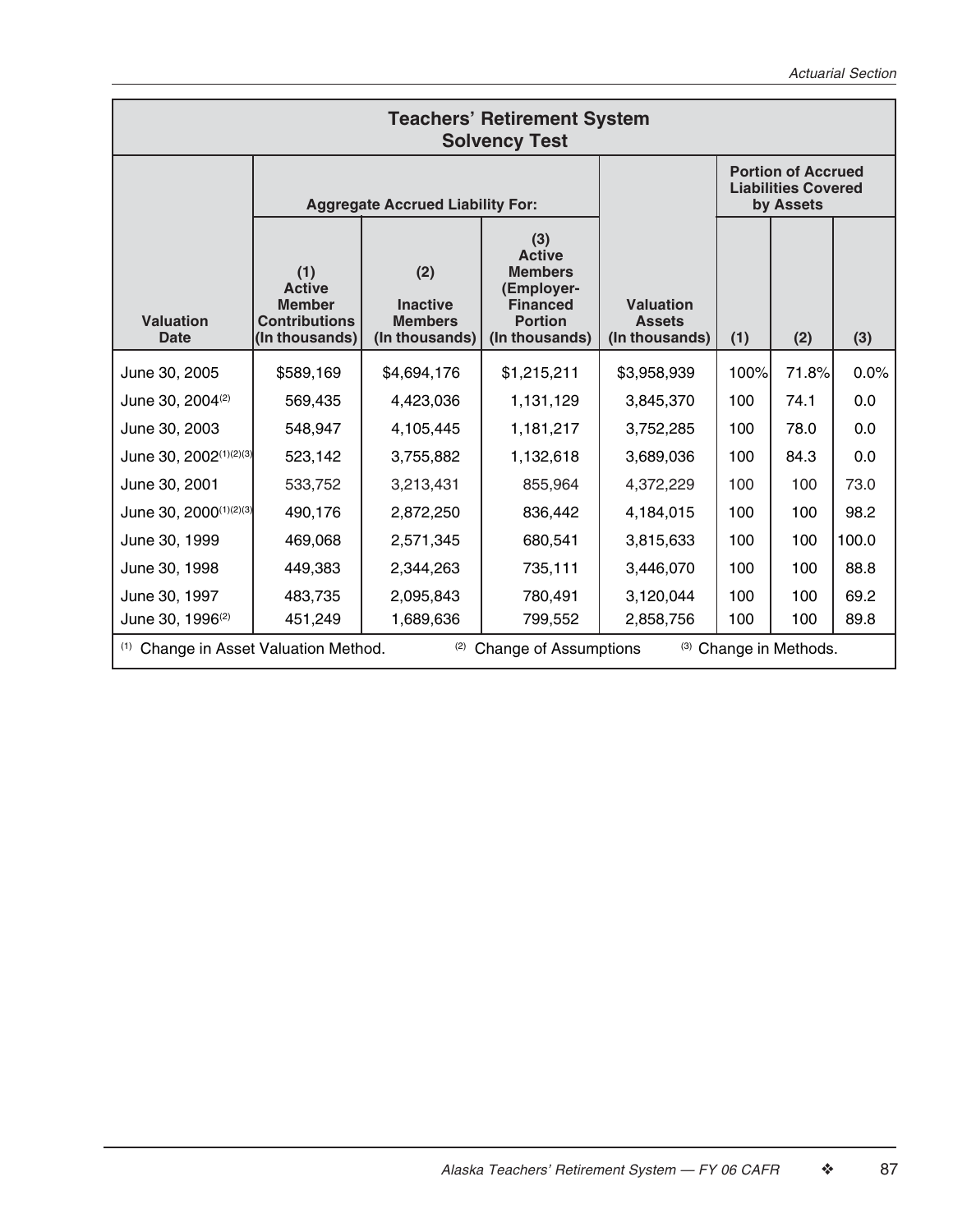## **Teachers' Retirement System Analysis of Financial Experience**

#### **Change in Employer Contribution Rate Due to Gains and Losses in Accrued Liabilities During the Last Five Fiscal Years Resulting From Differences Between Assumed Experience and Actual Experience**

| Type of                                                                                                                                                                                                                                                                                      | <b>Change in Employer Contribution Rate During Fiscal Year</b> |                                                 |                                                      |                                           |                                         |  |  |
|----------------------------------------------------------------------------------------------------------------------------------------------------------------------------------------------------------------------------------------------------------------------------------------------|----------------------------------------------------------------|-------------------------------------------------|------------------------------------------------------|-------------------------------------------|-----------------------------------------|--|--|
| <b>Gain or Loss</b>                                                                                                                                                                                                                                                                          | 2005                                                           | 2004                                            | 2003                                                 | 2002                                      | 2001                                    |  |  |
| <b>Health Experience</b><br><b>Salary Experience</b><br><b>Investment Experience</b><br>Demographic Experience<br><b>Contribution Shortfall</b><br>(Gain) or Loss During Year from Experience                                                                                                | 1.47%<br>(0.26)<br>(0.02)<br>(2.10)<br>1.42<br>(0.51)          | $-$ %<br>0.54<br>0.06<br>(0.85)<br>1.24<br>0.99 | $-$ %<br>0.10<br>0.43<br>1.35<br><u>1.40</u><br>3.28 | 3.85%<br>(0.11)<br>15.03<br>4.21<br>22.98 | $-$ %<br>(1.68)<br>1.35<br>2.66<br>2.33 |  |  |
| <b>Non-recurring changes</b><br><b>Asset Valuation Method</b><br>Past Service Amortization Change<br><b>Assumption Changes</b><br><b>System Benefit Changes</b><br><b>Administrative System Changes</b><br>Ad hoc PRPA<br>Change Due to Revaluation of Plan Liability<br>as of June 30, 2004 | (0.03)                                                         | 1.94                                            |                                                      | 0.03<br>(9.08)<br>6.84<br>0.36            | 0.17<br>3.49<br>0.16                    |  |  |
| Composite (Gain) Loss During Year                                                                                                                                                                                                                                                            | 0.48                                                           | 2.93                                            | 3.28                                                 | 21.13                                     | 6.15                                    |  |  |
| <b>Beginning Total Employer Contribution Rate</b>                                                                                                                                                                                                                                            | 41.78                                                          | 38.85                                           | 35.57                                                | 14.44                                     | 8.29                                    |  |  |
| <b>Ending Total Employer Contribution Rate</b>                                                                                                                                                                                                                                               | 42.26%                                                         | 41.78%                                          | 38.85%                                               | 35.57%                                    | 14.44%                                  |  |  |
| <b>Board Adopted Employer Contribution Rate</b>                                                                                                                                                                                                                                              | 54.03%                                                         | 26.00%                                          | 21.00%                                               | 16.00%                                    | 12.00%                                  |  |  |
| Fiscal Year above rate is applied                                                                                                                                                                                                                                                            | <b>FY08</b>                                                    | <b>FY07</b>                                     | <b>FY06</b>                                          | <b>FY05</b>                               | <b>FY04</b>                             |  |  |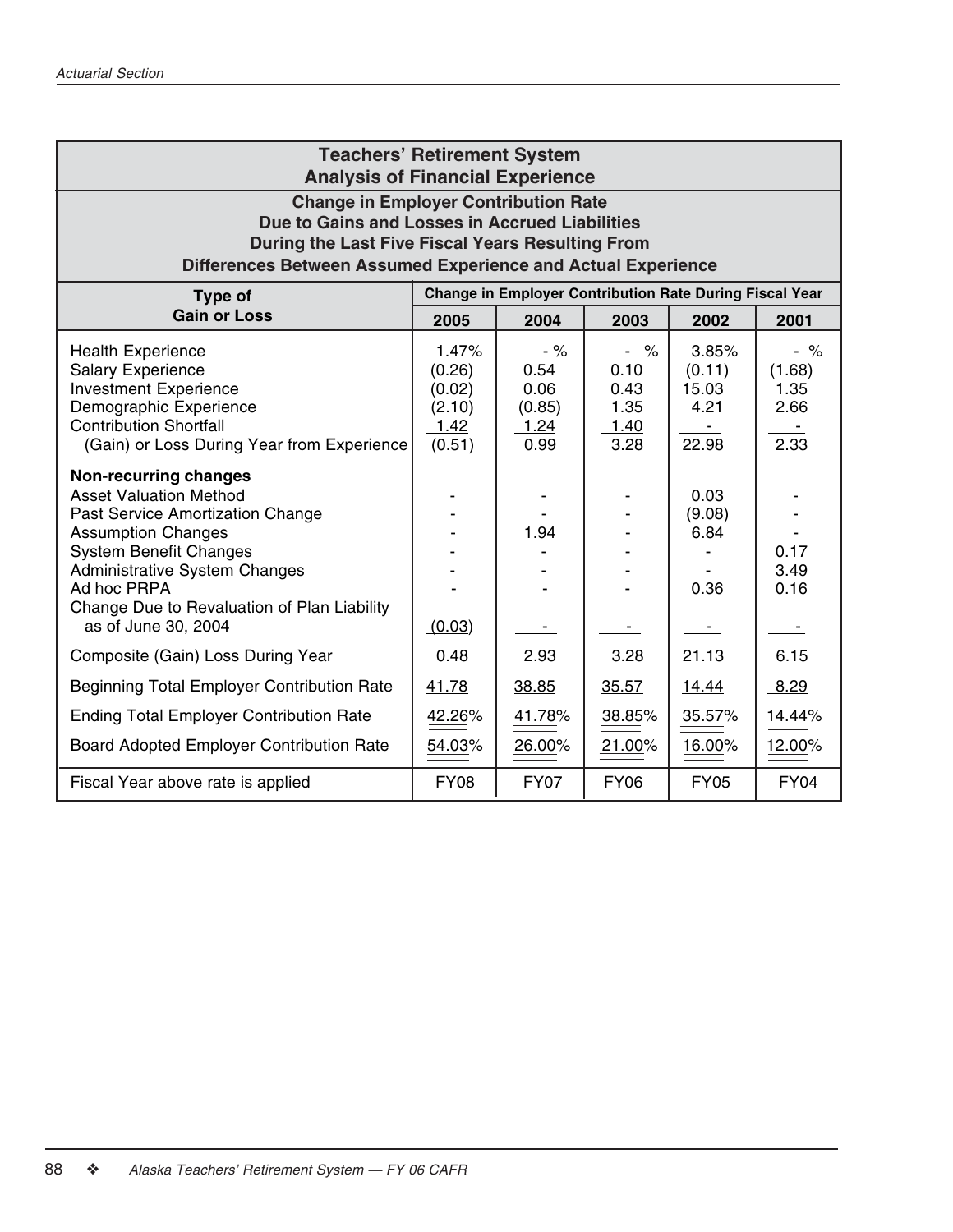## **Summary of Plan Provisions**

### **(1) Effective Date**

July 1, 1955, with amendments through July 1, 2005. Chapter 97, 1990 Session Laws of Alaska, created a two-tier retirement system. Members who were first hired under the TRS before July 1, 1990, are eligible for different benefits than members hired after June 30, 1990.

#### **(2) Administration of Plan**

The Commissioner of Administration is responsible for administering the System. The Attorney General represents the system in legal proceedings.

For the Fiscal Year ending June 30, 2005, the Teachers' Retirement Board prescribes policies and adopted regulations and performs other activities necessary to carry out the provisions of the system. The Alaska State Pension Investment Board, Department of Revenue, Treasury Division, is responsible for investing TRS funds.

Subsequent to the date of this valuation, Senate Bill 141, enacted as Chapter 9, 2005 Session laws of Alaska, replaced the Teachers' Retirement Board and the Alaska State Pension Investment Board with the Alaska Retirement Management Board.

#### **(3) Employers Included**

Currently, there are 58 employers participating in the TRS, including the State of Alaska and 53 school districts and other eligible organizations.

#### **(4) Membership**

Membership in the Alaska TRS is mandatory for the following employees:

certificated full-time and part-time elementary and secondary teachers, certificated school nurses, and certificated employees in positions requiring teaching certificates;

- positions requiring a teaching certificate as a condition of employment in the Department of Education and Early Development and the Department of Labor and Workforce Development;
- University of Alaska full-time and part-time teachers, and full-time administrative employees in positions requiring academic standing if approved by the TRS administrator;
- certain full-time or part-time teachers of Alaska Native language or culture who have elected to be covered under the TRS;
- members on approved sabbatical leave under AS 14.20.310;
- certain State legislators who have elected to be covered under the TRS; and
- a teacher who has filed for workers' compensation benefits due to an on the job assault and who, as a result of the physical injury, is placed on leave without pay.

Employees participating in the University of Alaska's Optional Retirement Plan or other retirement plans funded by the State are not covered by the TRS.

Employees who work half-time in the TRS and PERS simultaneously are eligible for half-time TRS and PERS credit.

#### **(5) Credited Service**

TRS members receive a year of membership credit if they work a minimum of 172 days during the school year (July 1 through June 30 of the following year). Fractional credit is determined based on the number of days worked. Part-time members who work at least 50% of full time receive membership credit for each day in proportion to full-time service.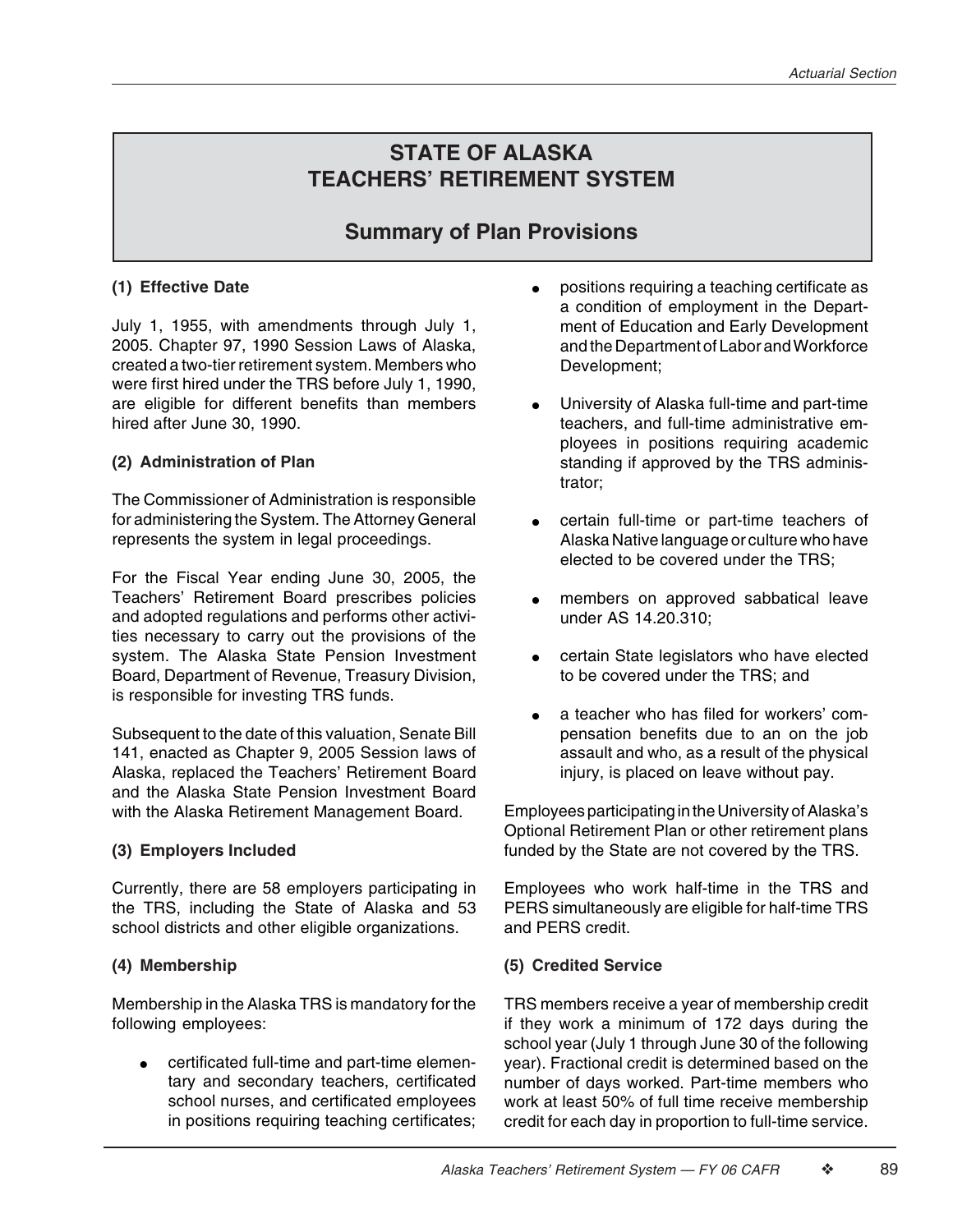## **Summary of Plan Provisions**

Credit is granted for all Alaskan public school service.

Members may claim other types of service, including:

- Outside teaching service in out-of-state schools or Alaska private schools (not more than ten years may be claimed);
- Military service (not more than five years of military service or ten years of combined outside and military service may be claimed);
- Alaska Bureau of Indian Affairs (BIA) service;
- **Retroactive Alaskan service that was not** creditable at the time it occurred, but later became creditable because of legislative change;
- Unused sick leave credit after members retire; and
- Leave of absence without pay.

Except for retroactive Alaska service that occurred before July 1, 1955, and unused sick leave, contributions are required for all claimed service.

Members receiving TRS disability benefits continue to earn TRS credit while disabled.

Members whose survivors are receiving occupational death benefits continue to earn TRS credit while occupational survivor benefits are being paid.

#### **(6) Employer Contributions**

TRS employers contribute the amounts required, in addition to employees' contributions, to fund the benefits of the system.

The consolidated rate is a uniform rate for all participating employers (less the value of members' contributions).

The past service rate is a uniform rate for all participating employers to amortize the unfunded past service liability with payments that are level as a percentage of pay over fixed 25-year periods.

Employer rates cannot be less than the consolidated normal cost rate.

#### **(7) Member Contributions**

Mandatory Contributions: Members are required to contribute 8.65% of their base salaries. Members' contributions are deducted from gross salaries before federal income taxes are withheld.

Contributions for Claimed Service: Member contributions are also required for most of the claimed service described in (4) above.

1% Supplemental Contributions: Members who joined the system before July 1, 1982, and elected to participate in the supplemental contributions provision, are required to contribute an additional 1% of their salaries. Supplemental contributions are deducted from gross salaries before federal income taxes are withheld. Under the supplemental provision, an eligible spouse or dependent child will receive a survivor's allowance or spouse's pension if the member dies [see (12) below].

Interest: Members' contributions earn 4.5% interest, compounded annually on June 30.

Refund of Contributions: Terminated members may receive refunds of their member contribution accounts, which includes their mandatory contributions, indebtedness payments, and interest earned.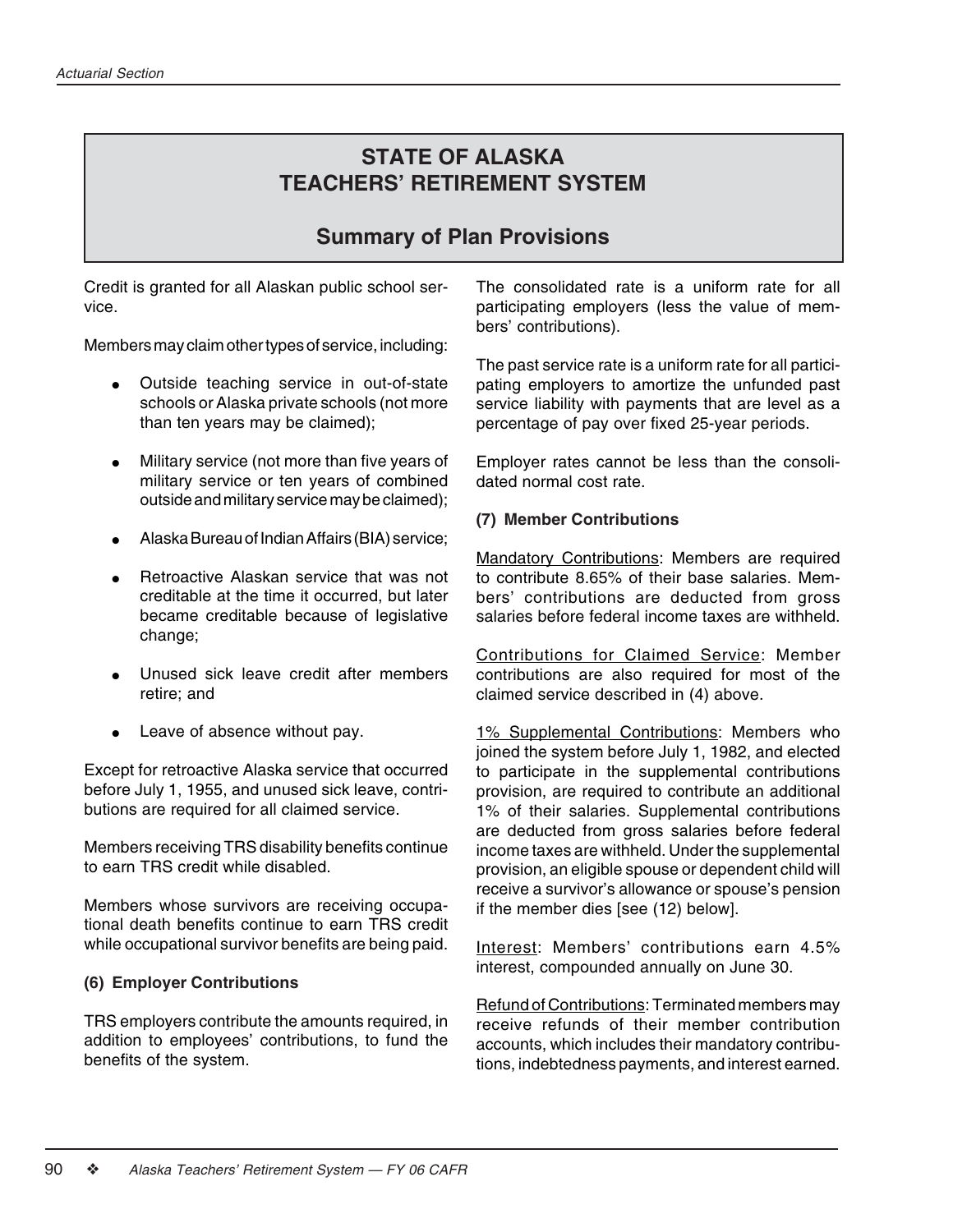## **Summary of Plan Provisions**

Terminated members' accounts may be attached to satisfy claims under Alaska Statute 09.38.065, federal income tax levies, and valid Qualified Domestic Relations Orders.

Reinstatement of Contributions: Refunded accounts and the corresponding TRS service may be reinstated upon reemployment in the TRS prior to July 1, 2010. Accounts attached to satisfy claims under Alaska Statute 09.38.065 or a federal tax levy may be reinstated at any time. Interest accrues on refunds until paid in full or members retire.

#### **(8) Retirement Benefits**

#### Eligibility:

- (a) Members, including deferred vested members, are eligible for normal retirement at age 60<sup>1</sup>, or early retirement at age 55, if they have at least:
	- (i) eight years of paid-up membership service;
	- (ii) 15 years of paid-up creditable service, the last five years of which are membership service, and they were first hired under the TRS before July 1, 1975;
	- (iii) five years of paid-up membership service and three years of paid-up Alaska Bureau of Indian Affairs service;
	- (iv) 12 years of combined part-time and full-time paid-up membership service;
	- (v) two years of paid-up membership service if they are vested in the PERS; or
	- (vi) one year of paid-up membership service if they are retired from the PERS.
- (b) Members may retire at any age when they have:
	- (i) 25 years of paid-up creditable service, the last five years of which are membership service;
	- (ii) 20 years of paid-up membership service;
	- (iii) 20 years of combined paid-up membership and Alaska Bureau of Indian Affairs service, the last five years of which are membership service; or
	- (iv) 20 years of combined paid-up part-time and full-time membership service.

Benefit Type: Lifetime benefits are paid to members. Eligible members may receive normal, unreduced benefits when they (1) reach normal retirement age and complete the service required; or (2) satisfy the minimum service requirements to retire at any age under (b) above. Members may receive early, actuarially reduced benefits when they reach early retirement age and complete the service required.

Members may select joint and survivor options. Under those options and early retirement, benefits are actuarially adjusted so that members receive the actuarial equivalents of their normal benefit amounts.

Benefit Calculation: Retirement benefits are calculated by multiplying the average base salary (ABS) times the total TRS service times the percentage multiplier. The ABS is determined by averaging the salaries earned during the three highest school years. Members must earn at least 115 days of credit in a school year to include it in the ABS calculation. The TRS pays a minimum benefit of \$25.00 per month for each year of service when

the calculated benefit is less.<br><sup>1</sup> Members participating before July 1, 1990, are eligible for normal retirement at age 55 or early retirement at age 50.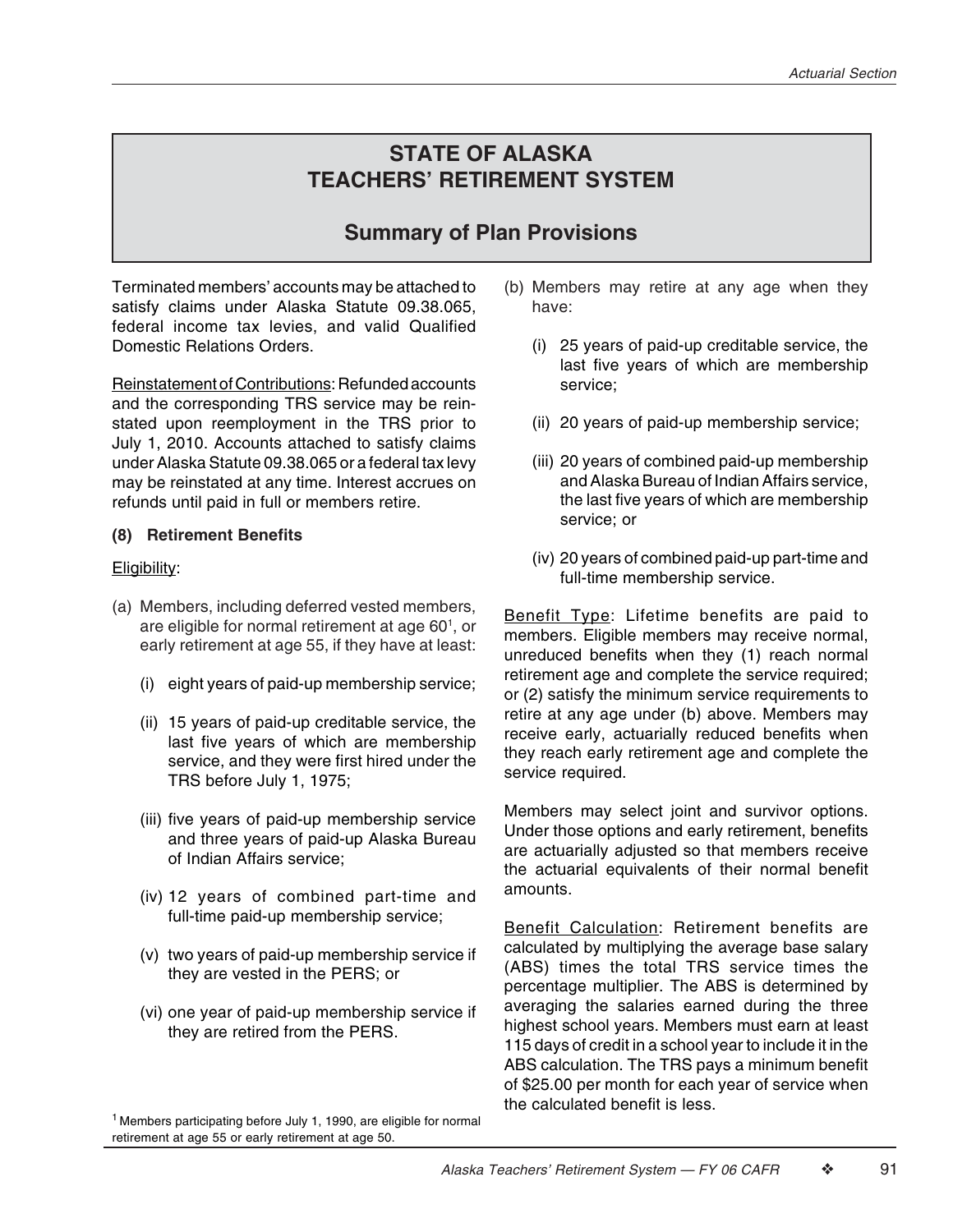## **Summary of Plan Provisions**

The percentage multipliers are 2% for the first 20 years and 2.5% for all remaining service. Service before July 1, 1990, is calculated at 2%.

Indebtedness: Members who terminate and refund their TRS contributions are not eligible to retire unless they return to TRS employment and pay back their refunds, plus interest, or accrue additional service which qualifies them for retirement. TRS refunds must be paid in full if the corresponding service is to count toward the minimum service requirements for retirement. Refunded TRS service is included in total service for the purpose of calculating retirement benefits. However, when refunds are not completely paid before retirement, benefits are actuarially reduced for life.

#### **(9) Reemployment of Retired Members**

Retirees who return to work in a permanent full-time or part-time TRS position after a Normal Retirement have two options available, the Standard Option or the Waiver Option.

Under the Standard Option, retirement and retiree healthcare benefits are suspended while retired members are reemployed under the TRS. During reemployment, members earn additional TRS service and contributions are withheld from their wages.

If an Alaska school district has established that there is a shortage of teachers in a particular discipline or specialty and has passed a resolution to that effect, a retiree returning to work in a permanent full-time or part-time TRS position with that school district may exercise the Waiver Option. The Waiver Option allows a retiree who retired under a Normal Retirement to reemploy with a TRS employer and continue to receive a retirement benefit by signing a waiver of participation in the TRS. The Waiver Option became effective July 1, 2005 and applies to reemployment periods after that date. The Waiver Option is no longer available after June 30, 2009.

The Waiver Option is not available to members who retired early or under the Retirement Incentive Program (RIP).

Members retired under the RIP who return to employment under the TRS, PERS, Judicial Retirement System (JRS) or the University of Alaska's Optional Retirement Plan will:

- (a) forfeit the three years of incentive credits that they received;
- (b) owe the TRS 110% of the benefits that they received under the RIP, which may include costs for health insurance, excluding amounts that they paid to participate; and
- (c) be charged 7% interest from the date that they are reemployed until their indebtedness is paid in full or they retire again. If the indebtedness is not completely paid, future benefits will be actuarially reduced for life.

Employers make contributions to the unfunded liability of the plan on behalf of rehired retired members at the rate the employer is making contributions to the unfunded liability of the plan for other members.

#### **(10) Postemployment Healthcare Benefits**

When pension benefits begin, major medical benefits are provided by the TRS to (1) all employees first hired before July 1, 1990, and (2) members who have twenty-five years of membership service, are disabled or age sixty or older, regardless of their initial hire dates. Employees first hired after June 30, 1990, may receive major medical benefits prior to age sixty by paying premiums.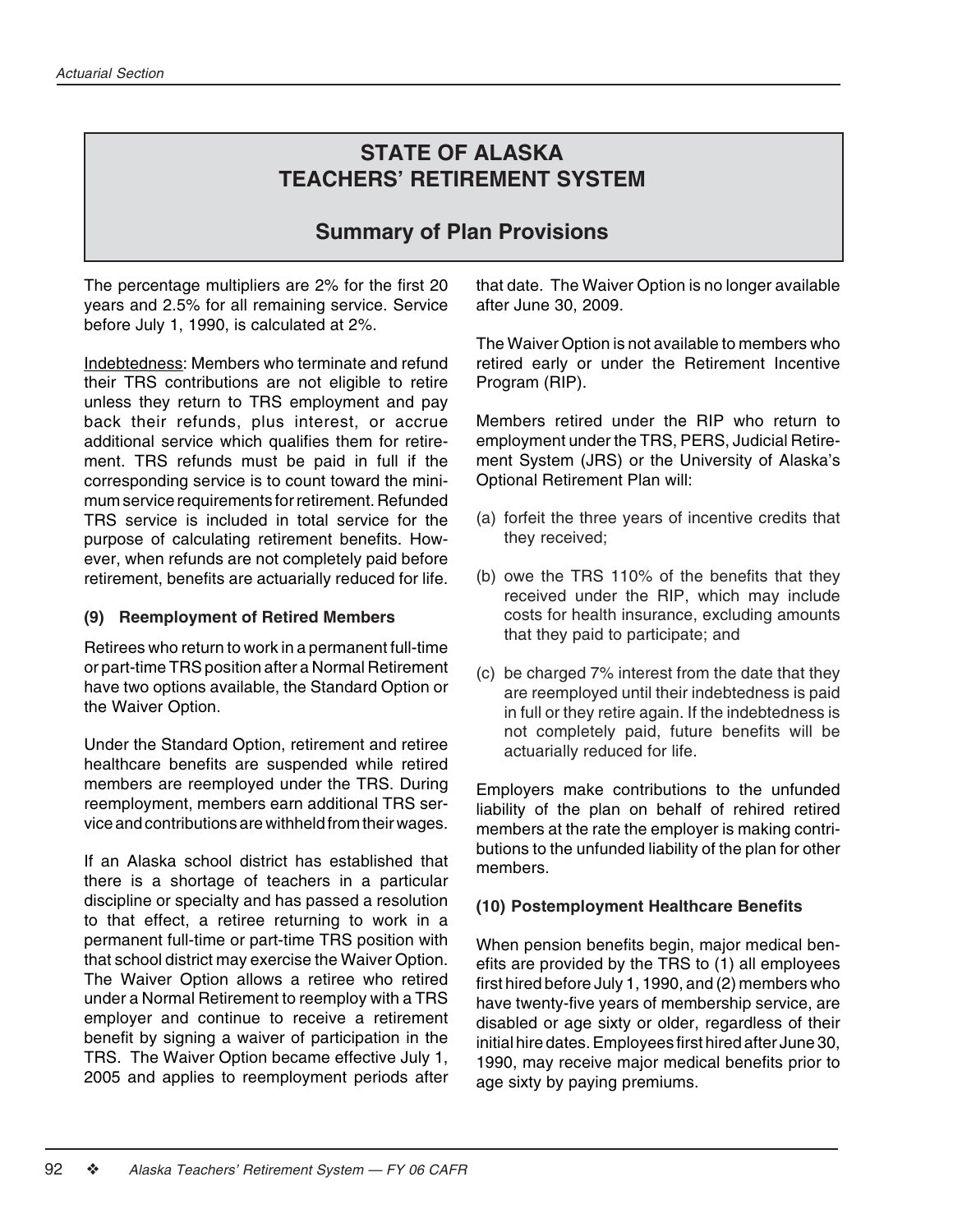# **Summary of Plan Provisions**

### **(11) Disability Benefits**

Monthly disability benefits are paid to permanently disabled members until they die, recover, or become eligible for normal retirement. To be eligible, members must have at least five years of paid-up membership service.

Disability benefits are equal to 50% of the member's base salary at the time of disability. The benefit is increased by 10% of the base salary for each minor child, up to a maximum of 40%. Members continue to earn TRS service until eligible for normal retirement.

Members are appointed to normal retirement on the first of the month after they become eligible.

#### **(12) Death Benefits**

Monthly death benefits may be paid to a spouse or dependent children upon the death of a member. If monthly benefits are not payable under the supplemental contributions provision or occupational and nonoccupational death provisions, the designated beneficiary receives the lump-sum benefit described below.

Occupational Death: When an active member dies from occupational causes, a monthly survivor's pension may be paid to the spouse, unless benefits are payable under the supplemental contributions provision (below). The pension equals 40% of the member's base salary on the date of death or disability, if earlier. If there is no spouse, the pension may be paid to the member's dependent children. On the member's normal retirement date, the benefit converts to a normal retirement benefit. The normal benefit is based on the member's average base salary on the date of death and service, including service accumulated from the date of the member's death to the normal retirement date.

Nonoccupational Death: When a vested member dies from nonoccupational causes, the surviving spouse may elect to receive a monthly 50% joint and survivor benefit or a lump-sum benefit, unless benefits are payable under the supplemental contributions provision (below). The monthly benefit is calculated on the member's average base salary and TRS service accrued at the time of death.

Lump-Sum Benefit: Upon the death of an active member who has less than one year of service or an inactive member who is not vested, the designated beneficiary receives the member's contribution account, which includes mandatory contributions, indebtedness payments, and interest earned. Any supplemental contributions will also be refunded. If the member has more than one year of TRS service, the beneficiary also receives \$1,000 and \$100 for each year of TRS service, up to a maximum of \$3,000. An additional \$500 may be payable if the member is survived by dependent children.

Supplemental Contributions Provision: Members are eligible for supplemental coverage if they joined the TRS before July 1, 1982, elected to participate in the supplemental provision, and made the required contributions. A survivor's allowance or spouse's pension (below) may be payable if the member made supplemental contributions for at least one year and dies while in membership service or while disabled under the TRS. In addition, the allowance and pension may be payable if the member dies while retired or in deferred vested status if supplemental contributions were made for at least five years.

(a) Survivor's Allowance: If the member is survived by dependent children, the surviving spouse and dependent children are entitled to a survivor's allowance. The allowance for the spouse is equal to 35% of the member's base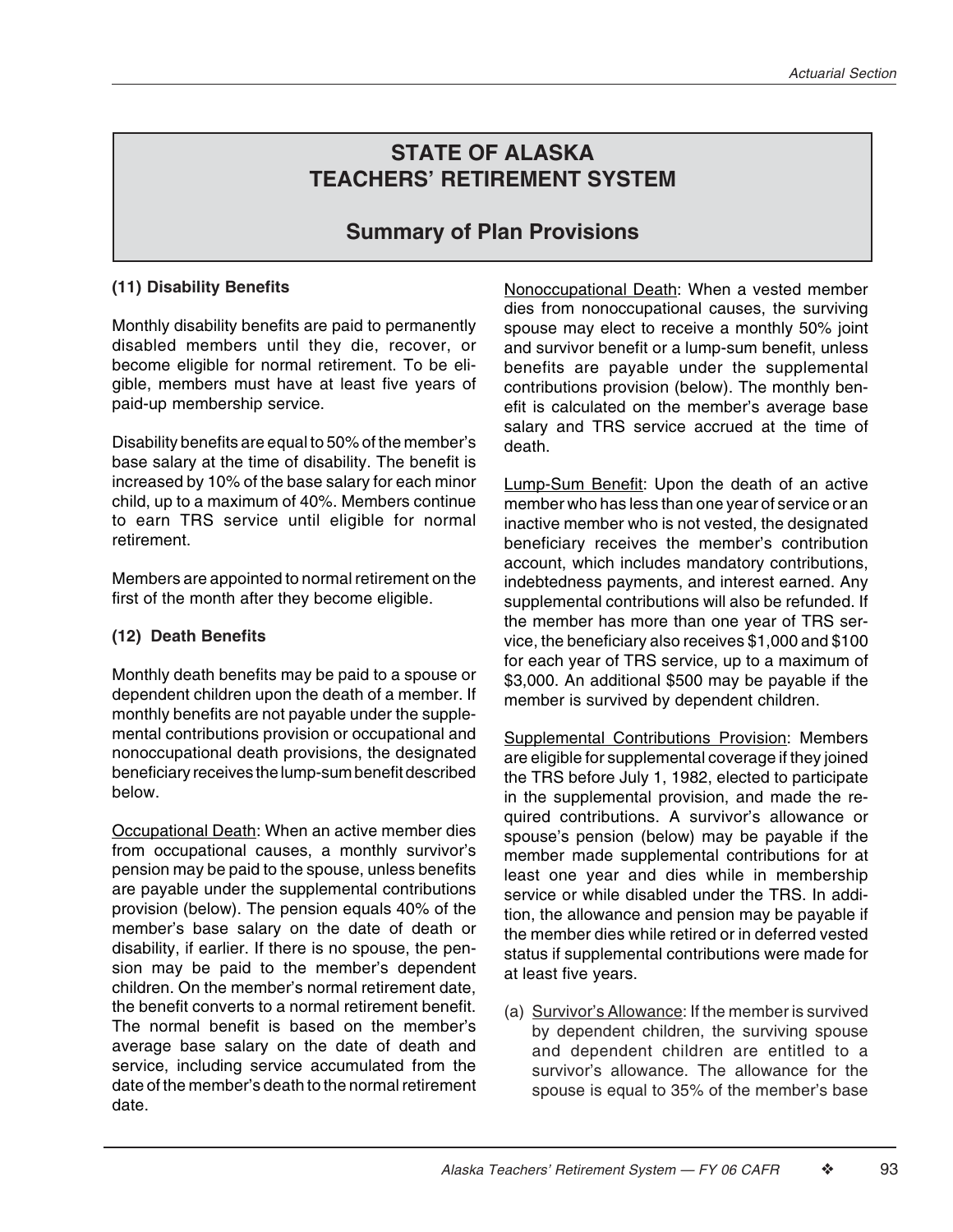# **Summary of Plan Provisions**

salary at the time of death or disability, plus 10% for each dependent child up to a maximum of 40%. The allowance terminates and a spouse's pension becomes payable when there is no longer an eligible dependent child.

(b) Spouse's Pension: The spouse's pension is equal to 50% of the retirement benefit that the deceased member was receiving or would have received if retired at the time of death. The spouse's pension begins on the first of the month after the member's death or termination of the survivor's allowance.

Death After Retirement: If a joint and survivor option was selected at retirement, the eligible spouse receives continuing, lifetime monthly benefits after the member dies. A survivor's allowance or spouse's pension may be payable if the member participated in the supplemental contributions provision. If a joint and survivor option was not selected and benefits are not payable under the supplemental contributions provision, the designated beneficiary receives the member's contribution account, less any benefits already paid and the member's last benefit check.

#### **(13) Post Retirement Pension Adjustments**

Post retirement pension adjustments (PRPAs) are granted annually to eligible benefit recipients when the consumer price index (CPI) increases during the preceding calendar year. PRPAs are calculated by multiplying the recipient's base benefit, including past PRPAs, times:

(a) 75% of the CPI increase in the preceding calendar year or 9%, whichever is less, if the recipient is at least age 65 or on TRS disability; or

(b) 50% of the CPI increase in the preceding calendar year or 6%, whichever is less, if the recipient is at least age 60, or under age 60 if the recipient has been receiving benefits for at least eight years.

Ad hoc PRPAs, up to a maximum of 4%, may be granted to eligible recipients who were first hired before July 1, 1990, if the CPI increases and the funding ratio is at least 105%.

In a year where an Ad Hoc PRPA is granted, eligible recipients will receive the higher of the two calculations.

#### **(14) Alaska Cost of Living Allowance**

Eligible benefit recipients who reside in Alaska receive an Alaska cost of living allowance (COLA) equal to 10% of their base benefits. The following benefit recipients are eligible:

- (a) members who were first hired under the TRS before July 1, 1990, and their survivors;
- (b) members who were first hired under the TRS after June 30, 1990, and their survivors if they are at least age 65; and
- (c) all disabled members.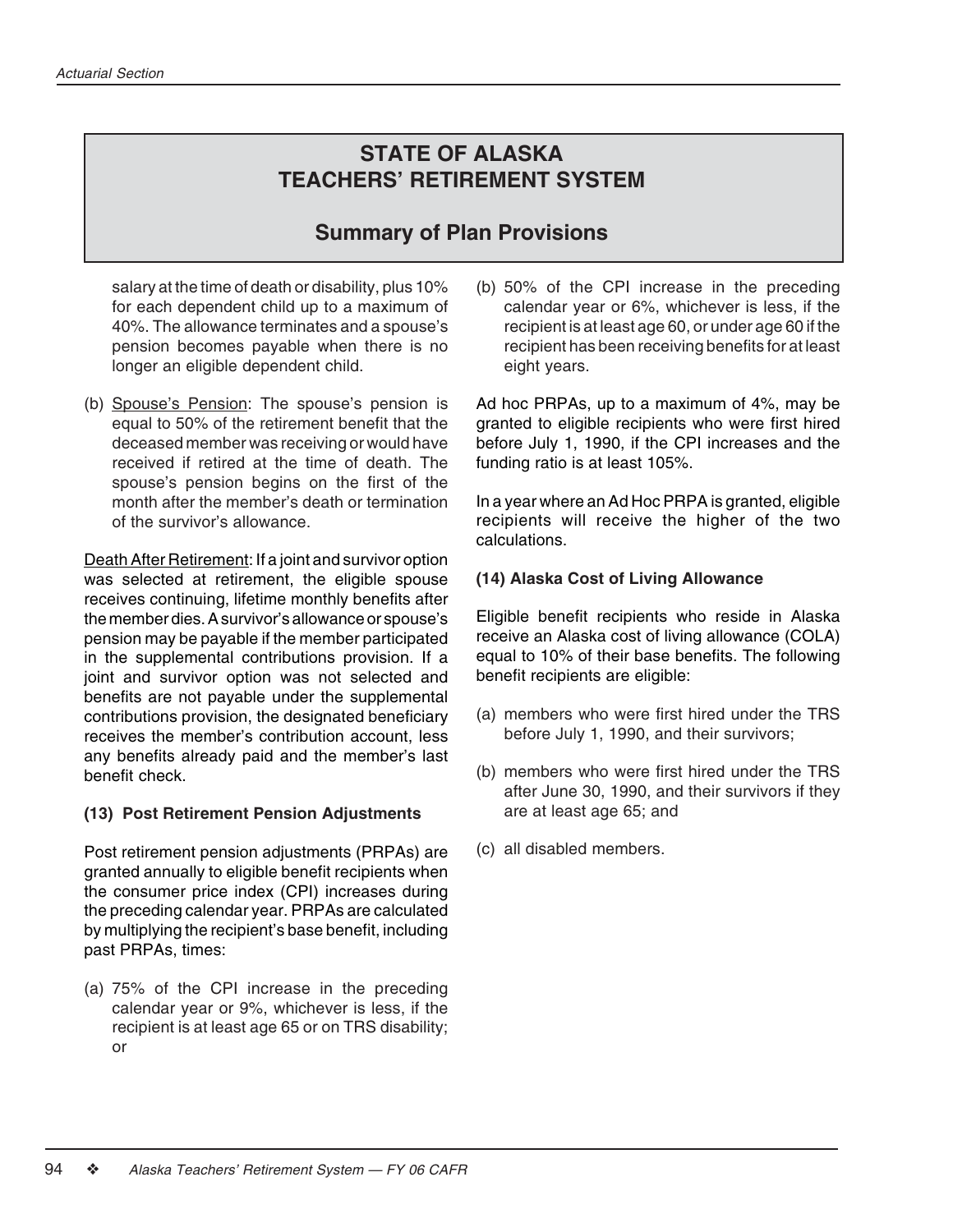|                                 | <b>Teachers' Retirement System</b><br><b>Changes in Net Assets</b><br>(In thousands) |                                          |         |            |           |  |  |  |  |  |
|---------------------------------|--------------------------------------------------------------------------------------|------------------------------------------|---------|------------|-----------|--|--|--|--|--|
| Year<br><b>Ended</b><br>June 30 | <b>Increase</b><br>(Decrease) in Net<br><b>Assets</b>                                | <b>Net Assets,</b><br><b>End of Year</b> |         |            |           |  |  |  |  |  |
| 1997                            | 3,030,644                                                                            | 646,496                                  | 185,069 | 461,427    | 3,492,071 |  |  |  |  |  |
| 1998                            | 3,492,071                                                                            | 624,838                                  | 201,674 | 423,164    | 3,915,235 |  |  |  |  |  |
| 1999                            | 3,915,235                                                                            | 512,068                                  | 223,284 | 288,784    | 4,204,019 |  |  |  |  |  |
| 2000                            | 4,204,019                                                                            | 529,828                                  | 248,945 | 280,883    | 4,484,902 |  |  |  |  |  |
| 2001                            | 4,484,902                                                                            | (132, 501)                               | 265,553 | (398, 054) | 4,086,848 |  |  |  |  |  |
| 2002                            | 4,086,848                                                                            | (112, 754)                               | 285,058 | (397, 812) | 3,689,036 |  |  |  |  |  |
| 2003                            | 3,689,036                                                                            | 230,234                                  | 316,651 | (86, 417)  | 3,602,619 |  |  |  |  |  |
| 2004                            | 3,602,619                                                                            | 646,298                                  | 337,402 | 308,896    | 3,911,515 |  |  |  |  |  |
| 2005                            | 3,911,515                                                                            | 476,969                                  | 361,489 | 115,480    | 4,026,995 |  |  |  |  |  |
| 2006                            | 4,026,995                                                                            | 652,648                                  | 379,672 | 272,976    | 4,299,971 |  |  |  |  |  |

## **10-YEAR COMPARISON OF ADDITIONS AND DEDUCTIONS**

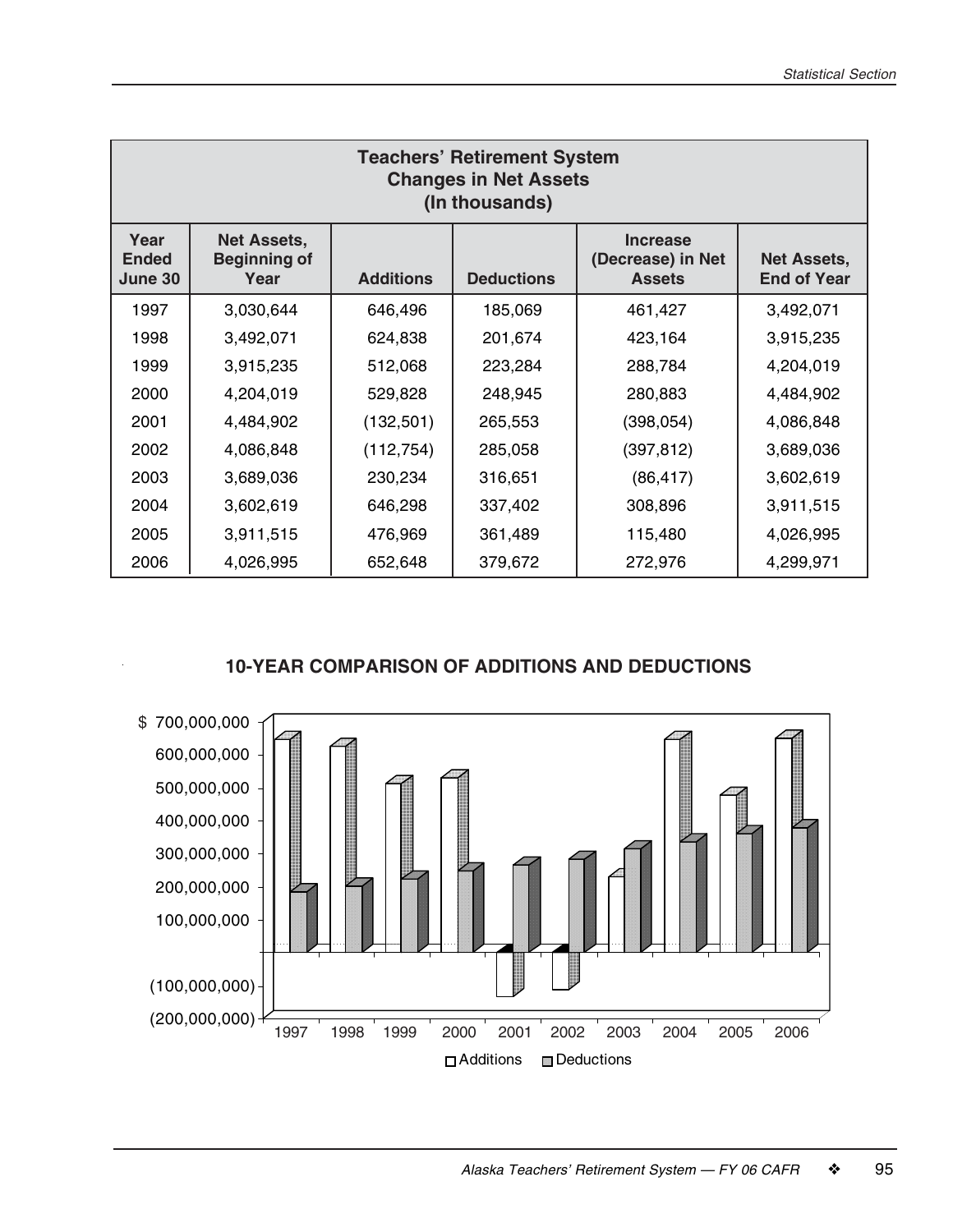| <b>Teachers' Retirement System</b><br><b>Additions by Source (In thousands)</b> |                                            |                                         |                                                            |              |              |  |  |  |  |
|---------------------------------------------------------------------------------|--------------------------------------------|-----------------------------------------|------------------------------------------------------------|--------------|--------------|--|--|--|--|
| <b>Year Ended</b><br>June 30                                                    | <b>Plan Member</b><br><b>Contributions</b> | <b>Employer</b><br><b>Contributions</b> | <b>Net</b><br><b>Investment</b><br><b>Income</b><br>(Loss) | <b>Other</b> | <b>Total</b> |  |  |  |  |
| 1997                                                                            | \$49,581                                   | \$66,347                                | \$530,568                                                  | \$           | \$646,496    |  |  |  |  |
| 1998                                                                            | 50,056                                     | 77,782                                  | 496,990                                                    | 10           | 624,838      |  |  |  |  |
| 1999                                                                            | 48,302                                     | 66,266                                  | 397,499                                                    |              | 512,068      |  |  |  |  |
| 2000                                                                            | 48,505                                     | 74,714                                  | 406,609                                                    |              | 529,828      |  |  |  |  |
| 2001                                                                            | 48,725                                     | 64,141                                  | (245, 363)                                                 | (4)          | (132, 501)   |  |  |  |  |
| 2002                                                                            | 51,074                                     | 61,402                                  | (225, 234)                                                 | 4            | (112, 754)   |  |  |  |  |
| 2003                                                                            | 55,789                                     | 62,856                                  | 111,575                                                    | 14           | 230,234      |  |  |  |  |
| 2004                                                                            | 57,365                                     | 68,692                                  | 513,964                                                    | 6,277        | 646,298      |  |  |  |  |
| 2005                                                                            | 55,993                                     | 93,540                                  | 327,425                                                    | 10           | 476,968      |  |  |  |  |
| 2006                                                                            | 57,802                                     | 127,967                                 | 451,689                                                    | 15,190       | 652,648      |  |  |  |  |

## **10-YEAR COMPARISON OF ADDITIONS BY SOURCE**

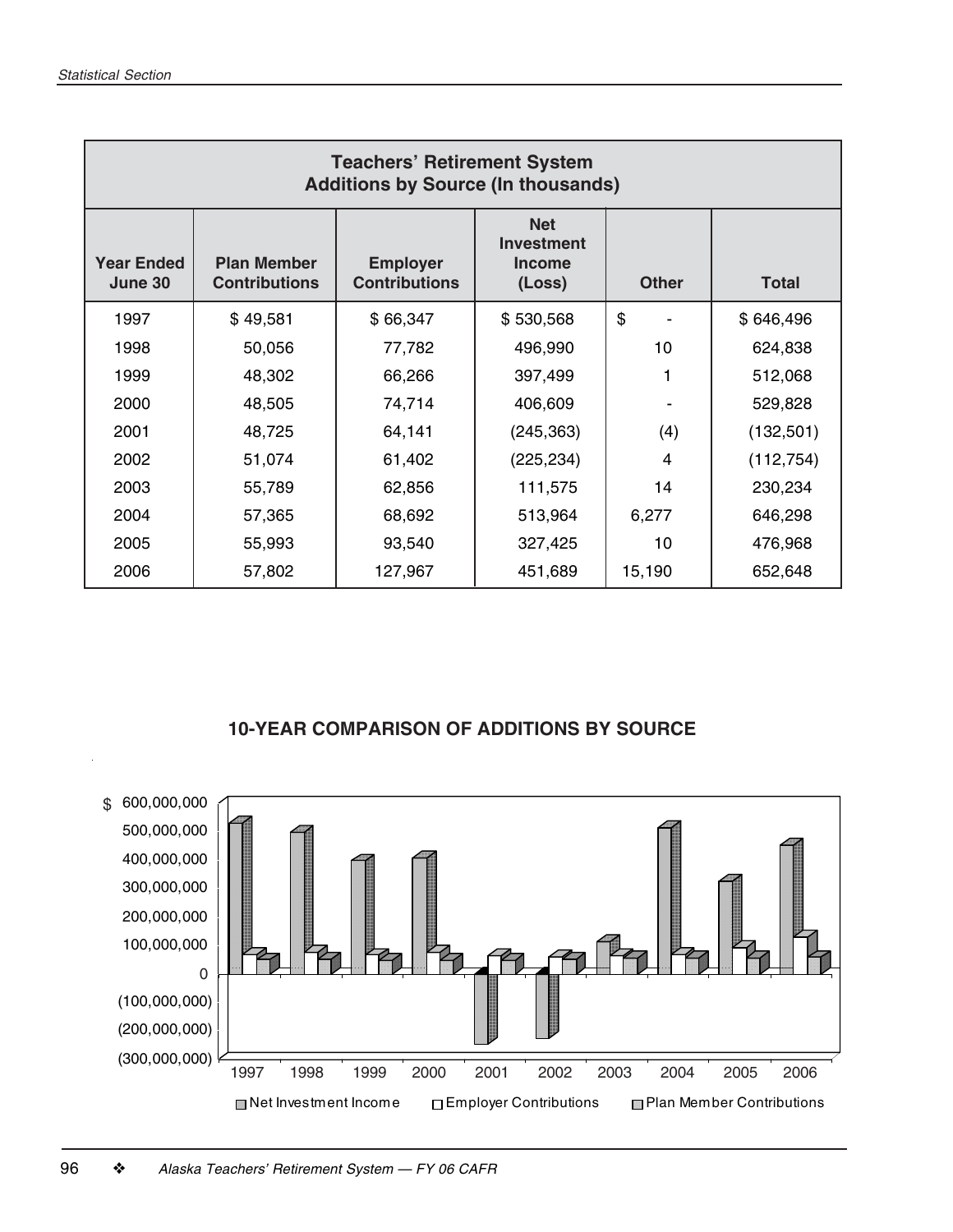| <b>Teachers' Retirement System</b><br><b>Deductions by Type (In thousands)</b> |                                   |                                      |                                           |                                            |              |  |  |  |  |
|--------------------------------------------------------------------------------|-----------------------------------|--------------------------------------|-------------------------------------------|--------------------------------------------|--------------|--|--|--|--|
| <b>Year Ended</b><br>June 30                                                   | <b>Pension</b><br><b>Benefits</b> | <b>Healthcare</b><br><b>Premiums</b> | <b>Refunds of</b><br><b>Contributions</b> | <b>Administrative</b><br><b>Deductions</b> | <b>Total</b> |  |  |  |  |
| 1997                                                                           | \$157,567                         | \$22,653                             | \$2,626                                   | \$2,223                                    | \$185,069    |  |  |  |  |
| 1998                                                                           | 169,831                           | 26,123                               | 3,489                                     | 2,231                                      | 201,674      |  |  |  |  |
| 1999                                                                           | 187,085                           | 30,987                               | 3,490                                     | 1,722                                      | 223,284      |  |  |  |  |
| 2000                                                                           | 202,927                           | 40,183                               | 4,118                                     | 1,717                                      | 248,945      |  |  |  |  |
| 2001                                                                           | 210,945                           | 48,928                               | 3,742                                     | 1,938                                      | 265,553      |  |  |  |  |
| 2002                                                                           | 222,897                           | 56,946                               | 3,120                                     | 2,095                                      | 285,058      |  |  |  |  |
| 2003                                                                           | 244,518                           | 65,898                               | 3,840                                     | 2,395                                      | 316,651      |  |  |  |  |
| 2004                                                                           | 255,409                           | 75,601                               | 4,189                                     | 2,203                                      | 337,402      |  |  |  |  |
| 2005                                                                           | 269,414                           | 85,670                               | 4,376                                     | 2,029                                      | 361,489      |  |  |  |  |
| 2006                                                                           | 281,205                           | 92,462                               | 3,832                                     | 2,173                                      | 379,672      |  |  |  |  |

## **10-YEAR COMPARISON OF DEDUCTIONS BY TYPE**

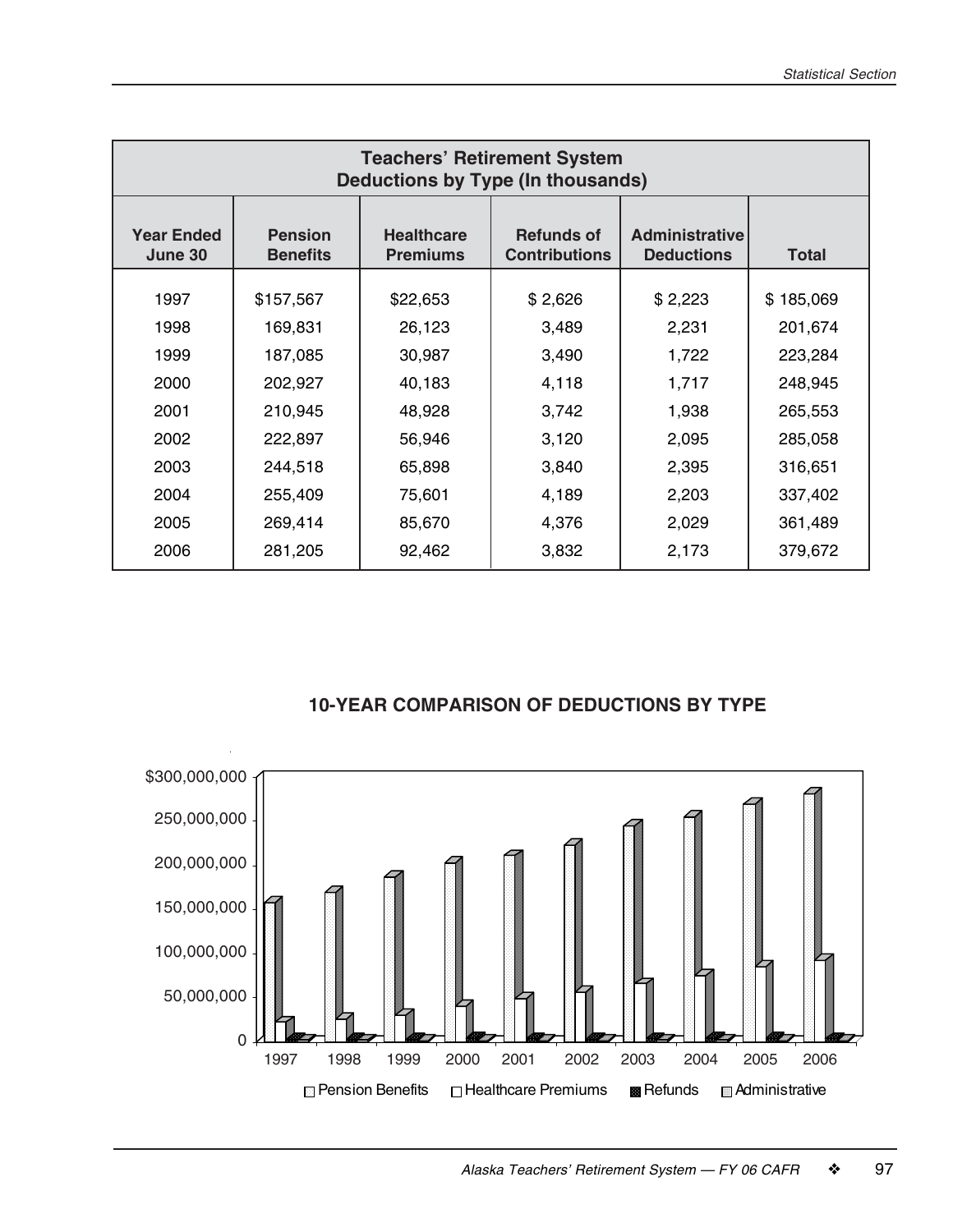$\overline{\phantom{a}}$ 

| <b>Teachers' Retirement System</b><br><b>Schedule of Benefit Deductions by Type</b><br>(In thousands) |                                                                                                                |         |         |          |          |           |  |  |  |  |
|-------------------------------------------------------------------------------------------------------|----------------------------------------------------------------------------------------------------------------|---------|---------|----------|----------|-----------|--|--|--|--|
| Year<br><b>Ended</b><br>June 30                                                                       | <b>Service</b><br><b>Survivor</b><br><b>Heathcare</b><br><b>Total</b><br><b>Disability</b><br><b>Dependent</b> |         |         |          |          |           |  |  |  |  |
| 1997                                                                                                  | \$147,259                                                                                                      | \$3,943 | \$6,322 | \$<br>43 | \$22,653 | \$180,220 |  |  |  |  |
| 1998                                                                                                  | 160,409                                                                                                        | 3,693   | 5,691   | 38       | 26,123   | 195,954   |  |  |  |  |
| 1999                                                                                                  | 176,830                                                                                                        | 3,775   | 6,384   | 96       | 30,987   | 218,072   |  |  |  |  |
| 2000                                                                                                  | 191,138                                                                                                        | 4,601   | 7,059   | 129      | 40,183   | 243,110   |  |  |  |  |
| 2001                                                                                                  | 201,338                                                                                                        | 3,410   | 5,784   | 413      | 48,928   | 259,873   |  |  |  |  |
| 2002                                                                                                  | 213,106                                                                                                        | 2,979   | 6,320   | 492      | 56,946   | 279,843   |  |  |  |  |
| 2003                                                                                                  | 234,253                                                                                                        | 2,872   | 6,901   | 492      | 65,898   | 310,416   |  |  |  |  |
| 2004                                                                                                  | 245,122                                                                                                        | 2,483   | 7,345   | 459      | 75,601   | 331,010   |  |  |  |  |
| 2005                                                                                                  | 258,998                                                                                                        | 2,400   | 7,695   | 321      | 85,670   | 355,084   |  |  |  |  |
| 2006                                                                                                  | 270,504                                                                                                        | 2,342   | 8,353   | 6        | 92,462   | 373,667   |  |  |  |  |

## **20-YEAR COMPARISON OF RETIREE MONTHLY HEALTHCARE PREMIUMS**

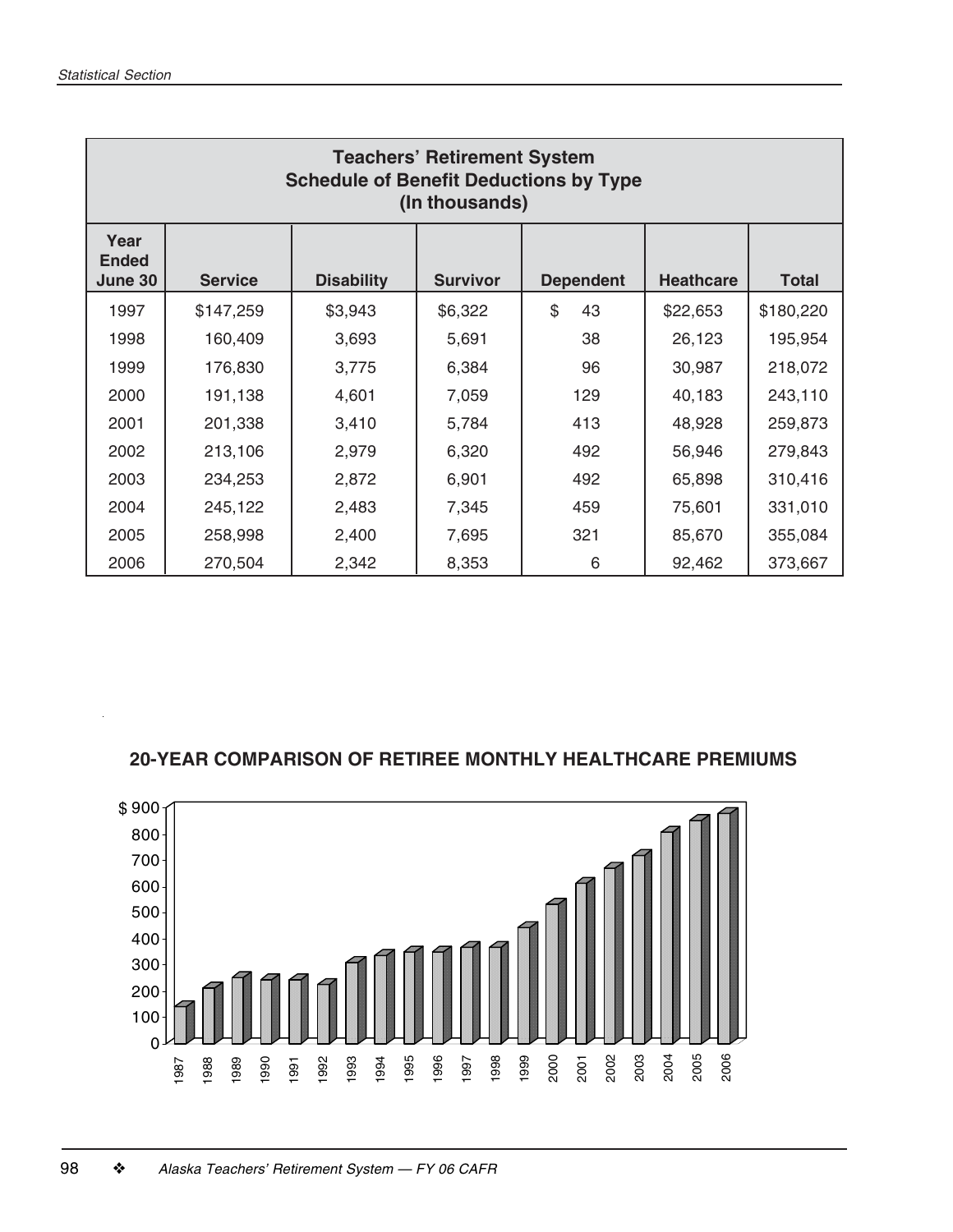| <b>Teachers' Retirement System</b><br><b>System Membership by Status</b> |               |                                               |                                      |                                                      |              |  |  |  |  |
|--------------------------------------------------------------------------|---------------|-----------------------------------------------|--------------------------------------|------------------------------------------------------|--------------|--|--|--|--|
| <b>Year Ended</b><br>June 30                                             | <b>Active</b> | <b>Retirees &amp;</b><br><b>Beneficiaries</b> | <b>Vested</b><br><b>Terminations</b> | <b>Nonvested</b><br><b>Terminations</b><br>w/Balance | <b>Total</b> |  |  |  |  |
| 1997                                                                     | 9,164         | 5,343                                         | 1,279                                | 1,310                                                | 17,096       |  |  |  |  |
| 1998                                                                     | 9,262         | 5,979                                         | 1,064                                | 1,285                                                | 17,590       |  |  |  |  |
| 1999                                                                     | 9,396         | 6,486                                         | 1,150                                | 1,297                                                | 18,329       |  |  |  |  |
| 2000                                                                     | 9,529         | 6,887                                         | 610                                  | 2,353                                                | 19,379       |  |  |  |  |
| 2001                                                                     | 9,815         | 7,333                                         | 767                                  | 2,207                                                | 20,122       |  |  |  |  |
| 2002                                                                     | 9,690         | 7,804                                         | 783                                  | 2,447                                                | 20,724       |  |  |  |  |
| 2003                                                                     | 9,873         | 8,312                                         | 708                                  | 2,327                                                | 21,220       |  |  |  |  |
| 2004                                                                     | 9,688         | 8,707                                         | 724                                  | 2,746                                                | 21,865       |  |  |  |  |
| 2005                                                                     | 9,656         | 9,020                                         | 826                                  | 2,874                                                | 22,376       |  |  |  |  |
| 2006                                                                     | 9,835         | 9,349                                         | 734                                  | 3,027                                                | 22,945       |  |  |  |  |

**10-YEAR COMPARISON OF ACTIVE AND RETIRED MEMBERS**

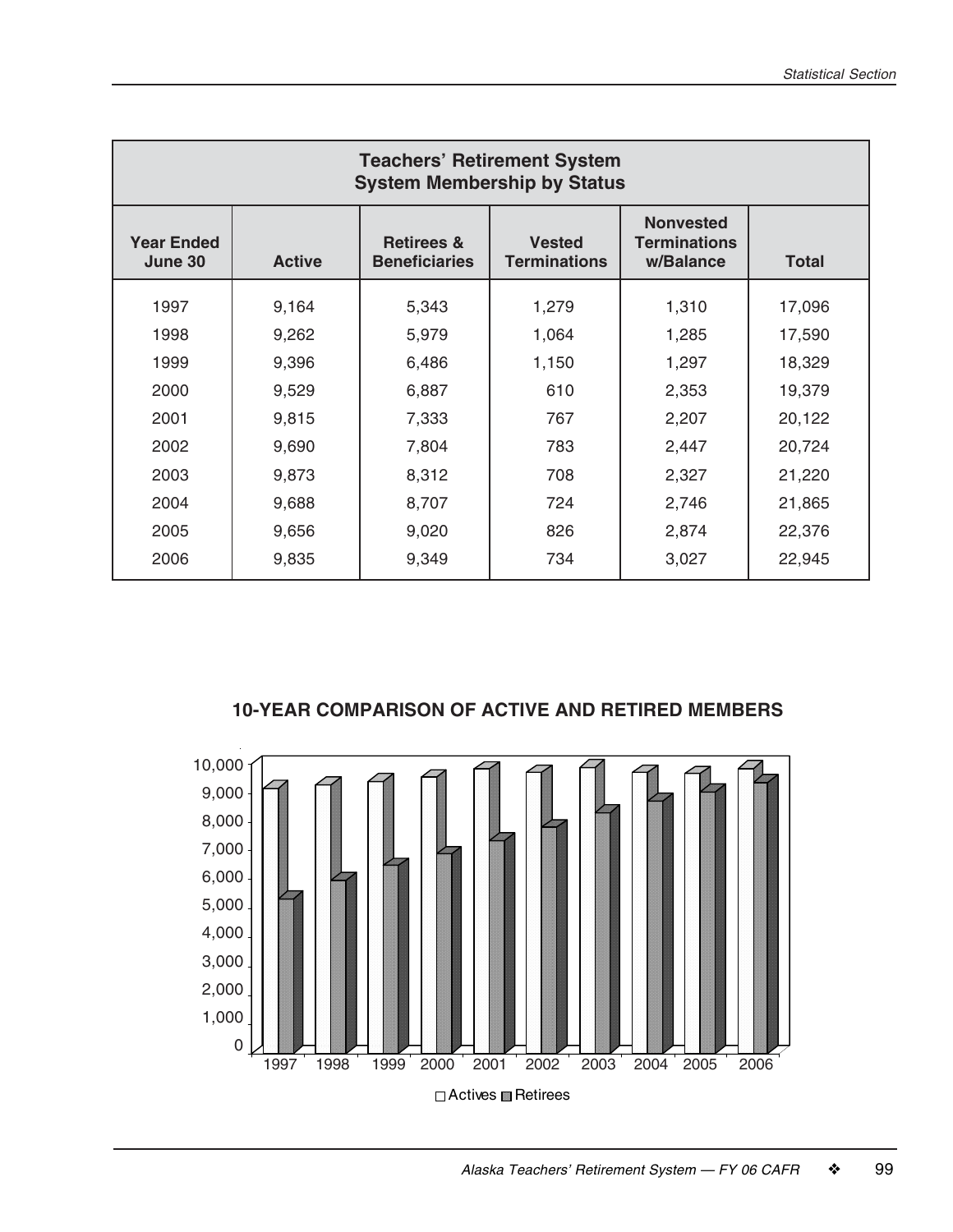| <b>Teachers' Retirement System</b><br><b>Schedule of Benefit Recipients by Type</b><br><b>June 30, 2006</b>                                                                                                                                                                                     |                                                                                                       |                                                                                                       |                                                                           |                                   |  |  |  |  |  |
|-------------------------------------------------------------------------------------------------------------------------------------------------------------------------------------------------------------------------------------------------------------------------------------------------|-------------------------------------------------------------------------------------------------------|-------------------------------------------------------------------------------------------------------|---------------------------------------------------------------------------|-----------------------------------|--|--|--|--|--|
| <b>Amount of</b><br><b>Monthly</b>                                                                                                                                                                                                                                                              | <b>Number</b><br><b>of</b>                                                                            | <b>Type of Benefit</b>                                                                                |                                                                           |                                   |  |  |  |  |  |
| <b>Benefit</b>                                                                                                                                                                                                                                                                                  | <b>Recipients</b>                                                                                     | <b>Service</b>                                                                                        | <b>Survivor/QDRO</b><br><b>Disability</b>                                 |                                   |  |  |  |  |  |
| $\mathfrak{S}$<br>300<br>$0 -$<br>$301 -$<br>600<br>900<br>$601 -$<br>$901 -$<br>1,200<br>1,500<br>$1,201 -$<br>$1,501 - 1,800$<br>$1,801 - 2,100$<br>2,101 - 2,400<br>2,401 - 2,700<br>2,701 - 3,000<br>$3,001 - 3,300$<br>$3,301 - 3,600$<br>$3,601 - 3,900$<br>$3,901 - 4,200$<br>over 4,200 | 149<br>314<br>572<br>558<br>551<br>579<br>692<br>895<br>962<br>838<br>833<br>650<br>495<br>381<br>880 | 118<br>252<br>454<br>459<br>456<br>494<br>623<br>852<br>925<br>815<br>813<br>640<br>490<br>376<br>872 | 31<br>62<br>118<br>99<br>95<br>85<br>63<br>36<br>24<br>12<br>14<br>3<br>4 | 6<br>7<br>13<br>11<br>6<br>4<br>7 |  |  |  |  |  |
| <b>Totals</b>                                                                                                                                                                                                                                                                                   | 9,349                                                                                                 | 8,639                                                                                                 | 648                                                                       | 62                                |  |  |  |  |  |

| <b>Schedule of Benefit Recipients by Option Selected</b><br><b>June 30, 2006</b> |               |                        |                |       |       |     |     |                |    |
|----------------------------------------------------------------------------------|---------------|------------------------|----------------|-------|-------|-----|-----|----------------|----|
| <b>Amount of</b>                                                                 | <b>Number</b> | <b>Option Selected</b> |                |       |       |     |     |                |    |
| <b>Monthly Benefit</b>                                                           | of Recipients |                        | $\overline{2}$ | 3     | 4     | 5   | 6   | $\overline{7}$ | 8  |
| 5<br>300<br>0                                                                    | 149           | 50                     | 4              | 32    | 23    | 9   | 12  | 19             |    |
| 600<br>301<br>$\blacksquare$                                                     | 314           | 100                    | 20             | 64    | 52    | 16  | 40  | 22             |    |
| 601<br>900                                                                       | 572           | 191                    | 29             | 125   | 85    | 24  | 89  | 29             |    |
| 901<br>1,200<br>$\blacksquare$                                                   | 558           | 221                    | 23             | 128   | 65    | 22  | 79  | 20             |    |
| 1,201<br>1,500                                                                   | 551           | 217                    | 37             | 107   | 77    | 18  | 80  | 15             |    |
| 1,501<br>1.800                                                                   | 579           | 224                    | 36             | 118   | 97    | 19  | 76  | 9              |    |
| 1,801<br>2.100                                                                   | 692           | 301                    | 63             | 146   | 92    | 21  | 54  | 9              | 6  |
| 2,101<br>2,400                                                                   | 895           | 414                    | 88             | 183   | 141   | 28  | 32  | 4              |    |
| 2,401<br>2,700                                                                   | 962           | 483                    | 113            | 181   | 123   | 25  | 19  | 5              | 13 |
| 2,701<br>3.000<br>$\sim$                                                         | 838           | 434                    | 105            | 139   | 119   | 18  | 11  | 1              | 11 |
| 3,001<br>3,300                                                                   | 833           | 460                    | 121            | 102   | 115   | 15  | 12  | 2              | 6  |
| 3,301<br>3,600                                                                   | 650           | 368                    | 83             | 99    | 79    | 11  | 3   |                | 7  |
| 3,601<br>3,900<br>$\overline{\phantom{a}}$                                       | 495           | 283                    | 101            | 56    | 45    | 5   | 3   | 1              |    |
| 3,901<br>4,200<br>$\blacksquare$                                                 | 381           | 219                    | 67             | 44    | 40    | 6   |     |                | 4  |
| over 4,200                                                                       | 880           | 498                    | 194            | 89    | 68    | 23  |     |                | 7  |
| Totals                                                                           | 9,349         | 4,463                  | 1,084          | 1,613 | 1,221 | 258 | 512 | 136            | 62 |

**Options** 

1 - Whole Life Annuity

2 - Whole Life Annuity with Survivors Allowance

3 - 75% Joint and Survivor Annuity 4 - 50% Joint and Survivor Annuity 5 - 66 2/3% Joint and Survivor Annuity

6 - Survivors Annuity

7 - QDRO Annuity

8 - Disability Benefits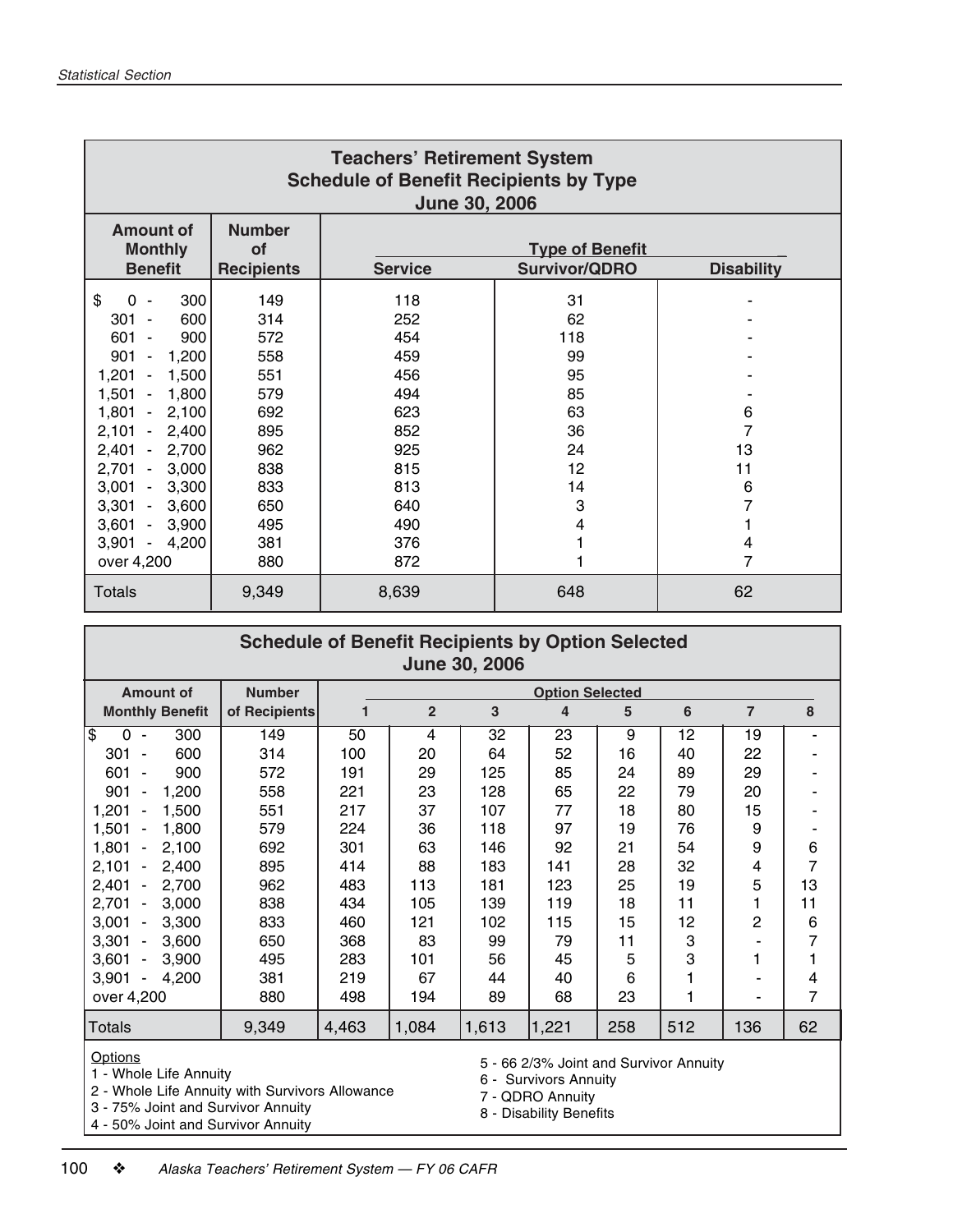| <b>Teachers' Retirement System</b><br><b>Schedule of Benefit Recipients by Healthcare Coverage</b><br><b>June 30, 2006</b> |                                                             |     |                |       |            |            |      |
|----------------------------------------------------------------------------------------------------------------------------|-------------------------------------------------------------|-----|----------------|-------|------------|------------|------|
| <b>Amount of</b>                                                                                                           | <b>Number</b><br><b>Medical</b><br><b>Other Member Paid</b> |     |                |       |            |            |      |
| <b>Monthly Benefit</b>                                                                                                     | of Recipients                                               |     | $\overline{2}$ | 3     | <b>DVA</b> | <b>LTC</b> | Life |
| $\mathbb{S}$<br>300<br>$\Omega$                                                                                            | 149                                                         | 28  |                | 121   | 31         | 20         |      |
| 600<br>$301 -$                                                                                                             | 314                                                         | 38  |                | 276   | 126        | 85         |      |
| 900<br>601<br>$\blacksquare$                                                                                               | 572                                                         | 40  | 2              | 530   | 294        | 207        |      |
| 901<br>1,200                                                                                                               | 558                                                         | 26  |                | 532   | 343        | 240        |      |
| 1,201<br>1,500                                                                                                             | 551                                                         | 16  | $\overline{c}$ | 533   | 359        | 246        |      |
| 1,501<br>1,800                                                                                                             | 579                                                         | 8   | $\overline{2}$ | 569   | 413        | 304        |      |
| 1,801<br>2,100<br>$\overline{\phantom{a}}$                                                                                 | 692                                                         | 10  |                | 681   | 519        | 383        | 5    |
| 2,101<br>2,400<br>$\sim$                                                                                                   | 895                                                         | 9   |                | 886   | 718        | 517        | 4    |
| 2,401<br>2,700<br>$\sim$ $\sim$                                                                                            | 962                                                         | 6   |                | 956   | 779        | 586        | 6    |
| 2,701<br>3,000<br>$\sim$                                                                                                   | 838                                                         |     |                | 836   | 685        | 548        | 6    |
| $3,001 -$<br>3,300                                                                                                         | 833                                                         | 2   |                | 831   | 699        | 576        | 2    |
| 3,301<br>3,600<br>$\sim$                                                                                                   | 650                                                         |     |                | 650   | 574        | 453        | 6    |
| 3,601<br>3,900<br>$\sim$                                                                                                   | 495                                                         |     |                | 493   | 426        | 354        |      |
| 3,901<br>4.200<br>$\sim$                                                                                                   | 381                                                         |     |                | 380   | 345        | 270        | 5    |
| over 4,200                                                                                                                 | 880                                                         |     |                | 879   | 782        | 646        | 9    |
| Totals                                                                                                                     | 9,349                                                       | 187 | 9              | 9,153 | 7,093      | 5,435      | 46   |

Type of Medical Coverage

1 - None

2 - Member paid

3 - Plan paid

Type of Other Coverage DVA = Dental, Vision, and Audio LTC = Long-term Care Life = Life Insurance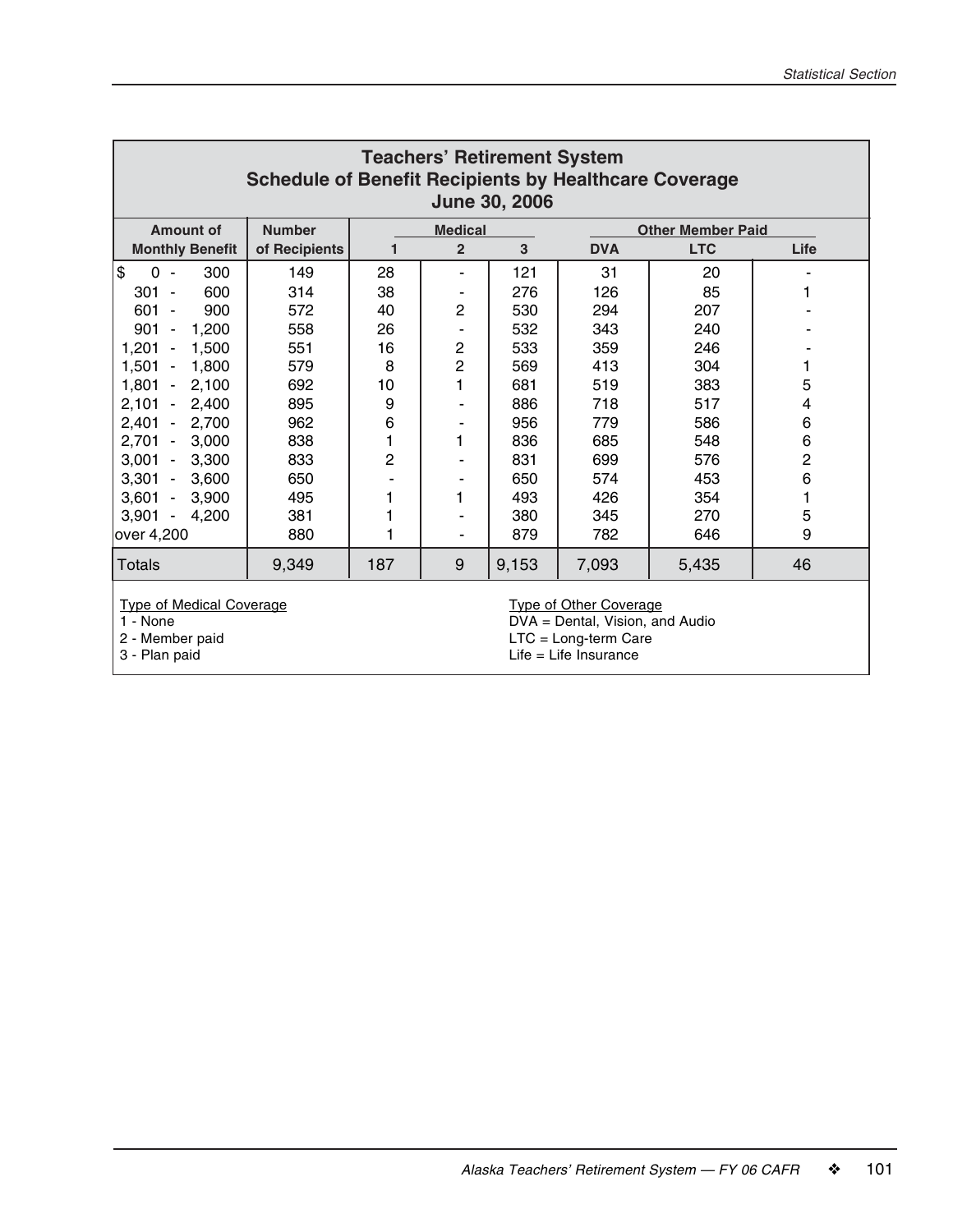| <b>Teachers' Retirement System</b><br><b>Schedule of Average Benefit Payments</b><br><b>New Benefit Recipients</b> |                                                                                 |                 |                |                |                |                |                |  |
|--------------------------------------------------------------------------------------------------------------------|---------------------------------------------------------------------------------|-----------------|----------------|----------------|----------------|----------------|----------------|--|
|                                                                                                                    | <b>Years of Credited Service</b>                                                |                 |                |                |                |                |                |  |
|                                                                                                                    | $0 - 4$<br>$10 - 14$<br>$15 - 19$<br>$5 - 9$<br>$20 - 24$<br>$25 - 29$<br>$30+$ |                 |                |                |                |                |                |  |
| Period 7/1/98 - 6/30/99:<br><b>Average Monthly Benefit</b><br><b>Number of Recipients</b>                          | \$1,230<br>23                                                                   | \$<br>820<br>43 | \$1,152<br>67  | \$1,691<br>81  | \$2,510<br>176 | \$3,285<br>153 | \$3,756<br>55  |  |
| Period 7/1/99 - 6/30/01:<br><b>Average Monthly Benefit</b><br><b>Number of Recipients</b>                          | \$1,514<br>2                                                                    | \$1,021<br>33   | \$1,488<br>101 | \$1,935<br>237 | \$2,435<br>374 | \$2,551<br>201 | \$2,864<br>109 |  |
| Period 7/1/01 - 6/30/02:<br><b>Average Monthly Benefit</b><br>Number of Recipients                                 | \$<br>532<br>4                                                                  | \$<br>795<br>36 | \$1,168<br>62  | \$1,706<br>78  | \$2,455<br>180 | \$3,126<br>137 | \$3,915<br>92  |  |
| Period 7/1/02 - 6/30/03:<br><b>Average Monthly Benefit</b><br>Number of Recipients                                 | \$<br>236<br>16                                                                 | \$<br>899<br>40 | \$1,153<br>69  | \$2,350<br>91  | \$2,835<br>264 | \$3,969<br>87  | \$5,133<br>32  |  |
| Period 7/1/03 - 6/30/04:<br><b>Average Monthly Benefit</b><br>Number of Recipients                                 | \$<br>251<br>21                                                                 | \$<br>896<br>51 | \$1,243<br>75  | \$2,044<br>85  | \$2,782<br>178 | \$3,640<br>64  | \$4,860<br>17  |  |
| Period 7/1/04 - 6/30/05:<br><b>Average Monthly Benefit</b><br>Number of Recipients                                 | \$<br>239<br>12                                                                 | \$<br>823<br>42 | \$1,166<br>65  | \$1,1761<br>53 | \$2,539<br>126 | \$3,053<br>95  | \$4,370<br>51  |  |
| Period 7/1/05 - 6/30/06:<br><b>Average Monthly Benefit</b><br>Number of Recipients                                 | \$<br>326<br>13                                                                 | \$1,164<br>54   | \$1,152<br>58  | \$2,122<br>61  | \$2,918<br>139 | \$3,640<br>62  | \$5,021<br>19  |  |
| "Average Monthly Benefit" includes post-retirement pension adjustments and cost-of-living increases.               |                                                                                 |                 |                |                |                |                |                |  |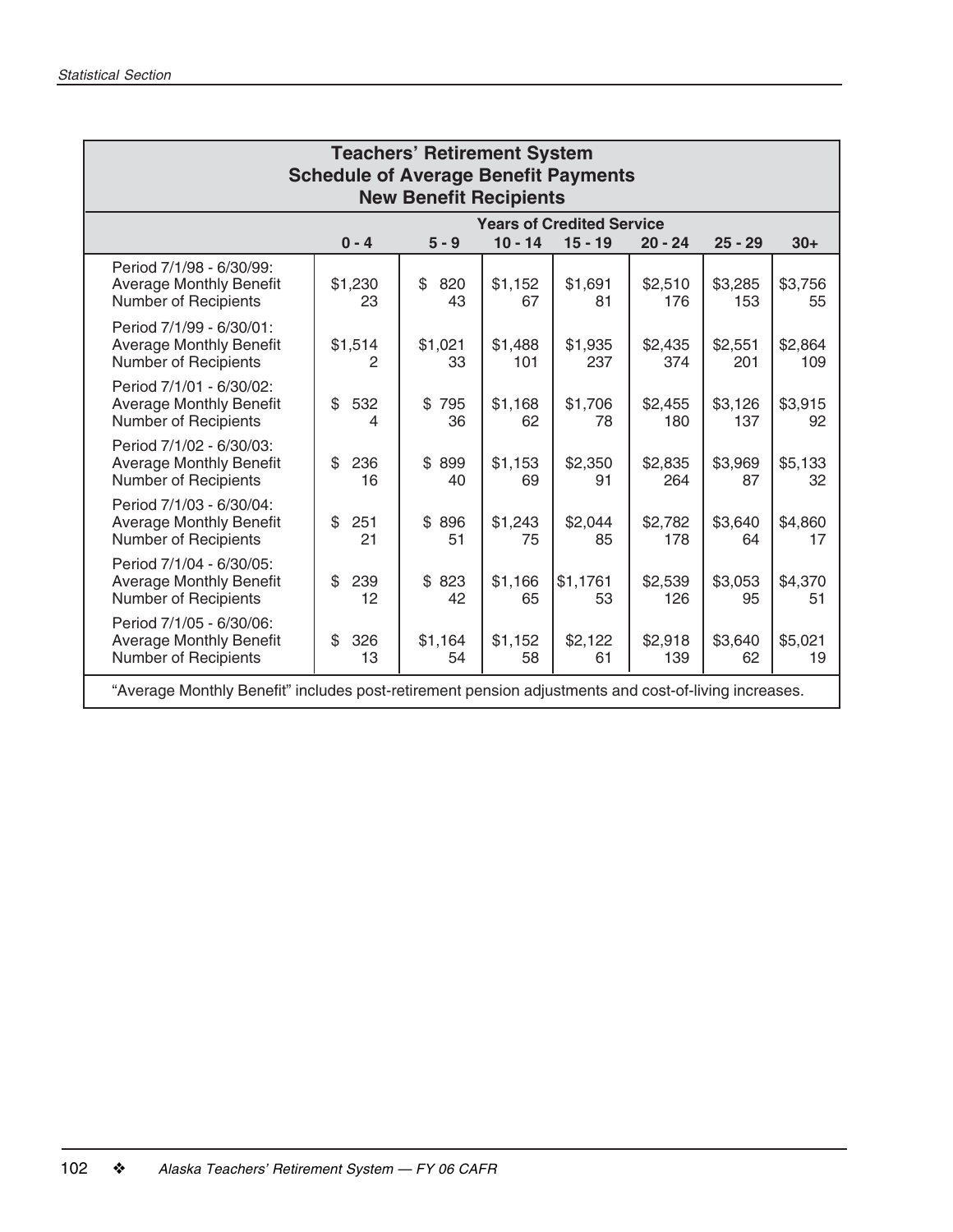| <b>Teachers' Retirement System</b><br><b>Principal Participating Employers</b><br><b>June 30, 2006</b> |                               |                |                                                         |  |  |  |
|--------------------------------------------------------------------------------------------------------|-------------------------------|----------------|---------------------------------------------------------|--|--|--|
| <b>Employer</b>                                                                                        | Non-retired<br><b>Members</b> | <b>Rank</b>    | Percentage<br>of Total<br>Non-retired<br><b>Members</b> |  |  |  |
| Anchorage School District                                                                              | 4,396                         |                | 32.2%                                                   |  |  |  |
| Matanuska-Susitna Borough School District                                                              | 1,253                         | $\overline{2}$ | 9.2                                                     |  |  |  |
| Fairbanks North Star Borough School District                                                           | 1,230                         | 3              | 9.0                                                     |  |  |  |
| <b>Total</b>                                                                                           | 6,879                         |                | 50.4%                                                   |  |  |  |